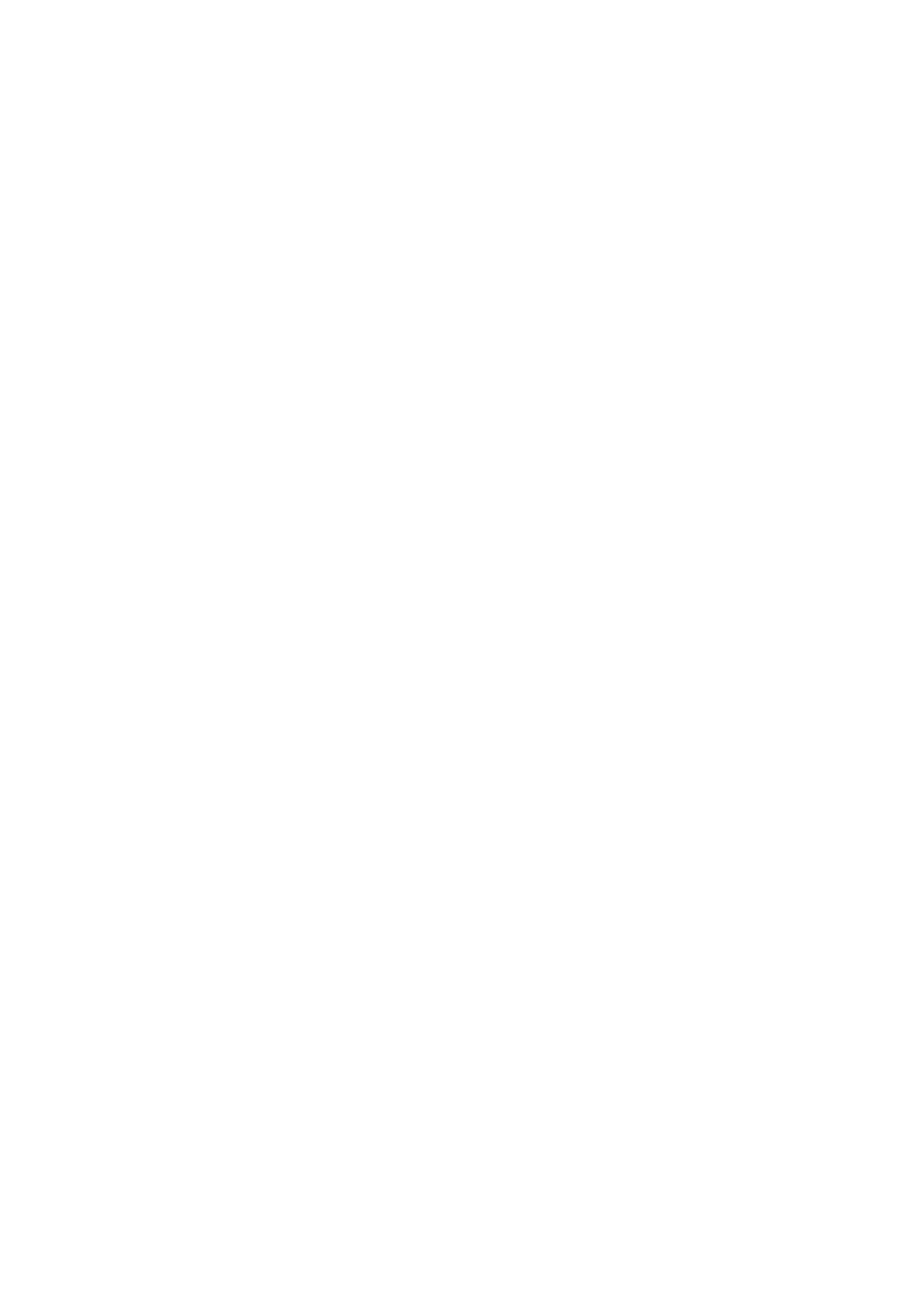# Workshop: Low Eigenvalues of Laplace and Schrödinger Operators

# Table of Contents

| Rupert L. Frank (joint with Michael Loss, Timo Weidl)<br>Pólya's conjecture in the presence of a constant magnetic field $\ldots \ldots$                 | 5  |
|----------------------------------------------------------------------------------------------------------------------------------------------------------|----|
| Hynek Kovařík (joint with Semjon Vugalter and Timo Weidl)<br>$Two-dimensional Berezin-Li-Yau inequalities with a correction term \dots$                  | 7  |
| Joachim Stubbe                                                                                                                                           | 10 |
| Nikolai Nadirashvili<br>Conformal Structure and the First Eigenvalue of the Laplacian $\ldots \ldots$                                                    | 12 |
| Iosif Polterovich (joint with Alexandre Girouard and Nikolai Nadirashvili)<br>Maximization of Neumann and Steklov eigenvalues on planar domains.         | 13 |
| Antoine Henrot (joint with Gérard A. Philippin, Abdesselem Safoui)<br>New isoperimetric inequalities for the Steklov problem $\dots\dots\dots\dots\dots$ | 16 |
| Bartłomiej Siudeja (joint with Richard Laugesen)<br>Isoperimetric bounds for Neumann eigenvalues of triangles                                            | 18 |
| Dorin Bucur                                                                                                                                              | 19 |
| Bernard Helffer (joint with T. Hoffmann-Ostenhof and S. Terracini)                                                                                       | 21 |
| Michael Loss (joint with Jeff Baker and Günter Stolz)                                                                                                    | 24 |
| Lotfi Hermi (joint with Evans M. Harrell II)<br>A Class of New Inequalities for the Eigenvalues of the Dirichlet                                         |    |
| $Laplacian$                                                                                                                                              | 27 |
| Leander Geisinger (joint with Timo Weidl)<br>A sharp Lieb-Thirring inequality with a remainder term                                                      | 30 |
| Ari Laptev (joint with Oleg Safronov)<br>On some inequalities for eigenvalues of Schrödinger operators with                                              | 33 |
| Bernd Kawohl<br>$Convex sets of constant width \dots \dots \dots \dots \dots \dots \dots \dots \dots \dots \dots \dots \dots$                            | 36 |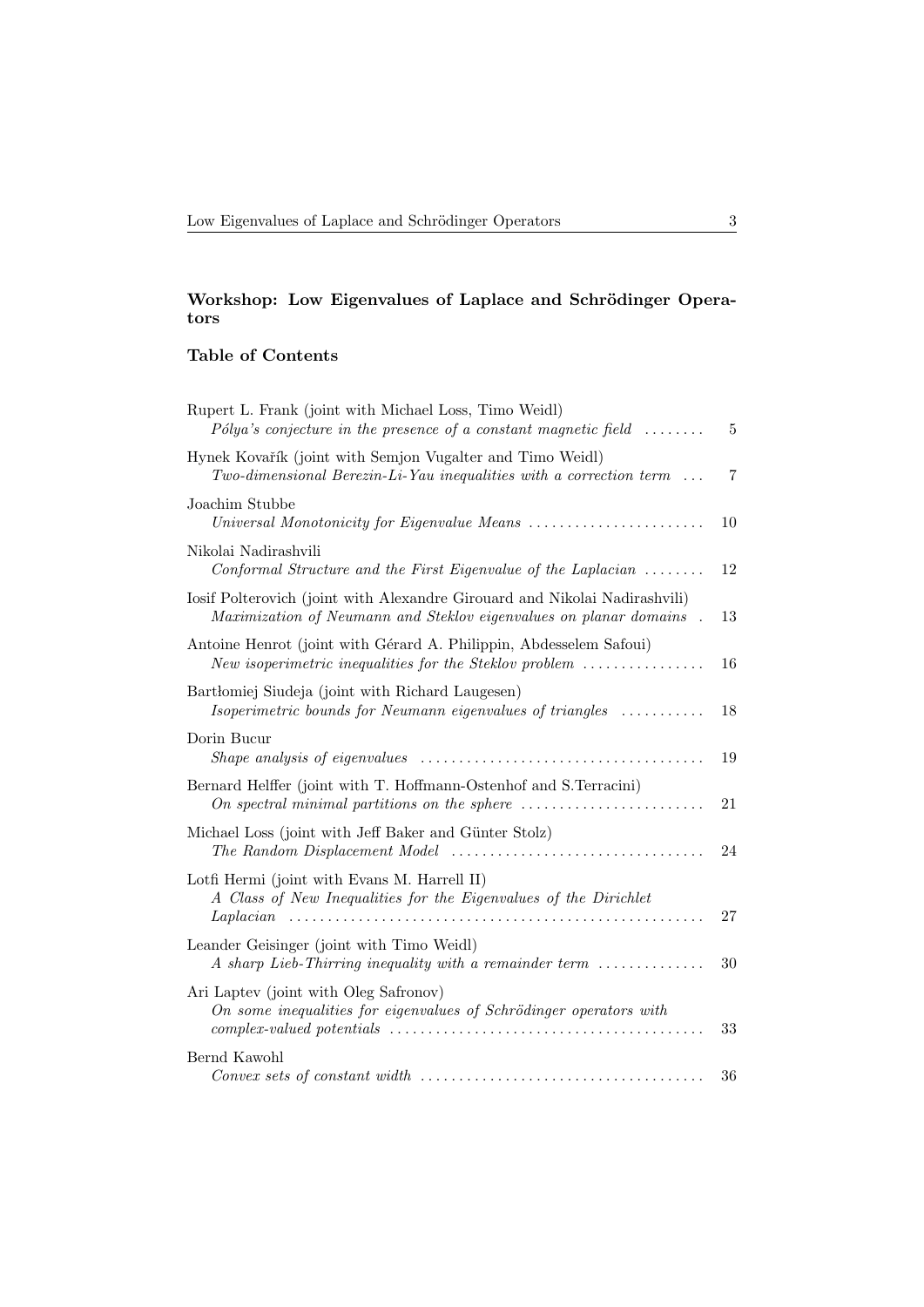| Pedro Freitas<br>Approximating low eigenvalues of the Laplacian: analysis, geometry and                                                                                                                     | 39 |
|-------------------------------------------------------------------------------------------------------------------------------------------------------------------------------------------------------------|----|
| L. Mercredi Chasman<br>An isoperimetric inequality for the free plate eigenvalue $\dots\dots\dots\dots\dots$                                                                                                | 42 |
| Almut Burchard (joint with Marina Chugunova)<br>On computing the instability index of a non-selfadjoint differential<br>operator associated with coating and rimming flows $\dots\dots\dots\dots\dots\dots$ | 44 |
| Problems from the Oberwolfach Workshop on Low Eigenvalues of Laplace                                                                                                                                        | 45 |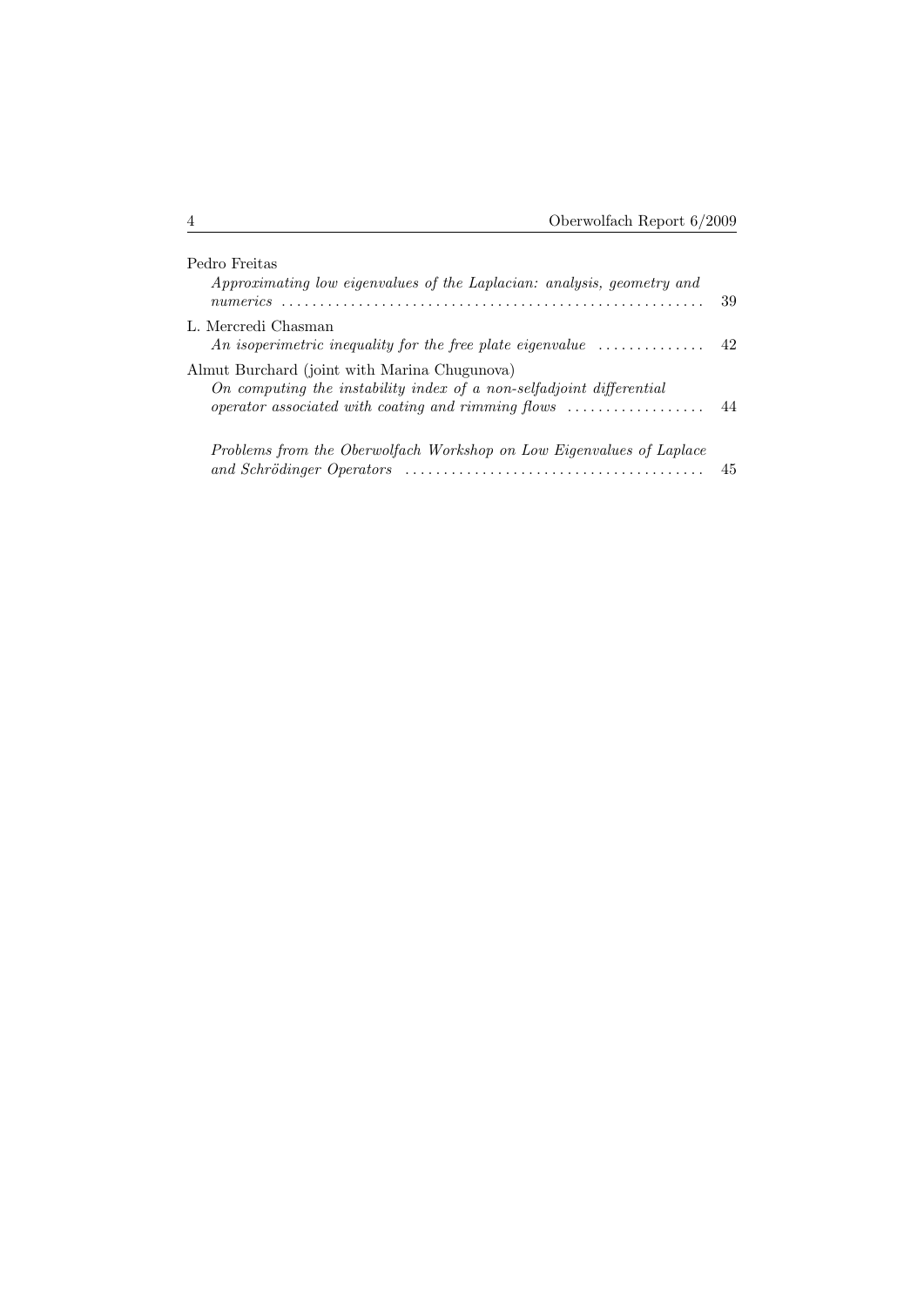# Abstracts

# Pólya's conjecture in the presence of a constant magnetic field

Rupert L. Frank

(joint work with Michael Loss, Timo Weidl)

Let  $\Omega \subset \mathbb{R}^2$  be a domain of finite measure and let  $\lambda_n^{\Omega}$  be the *n*-th eigenvalue (counting multiplicities) of the Dirichlet Laplacian on  $\Omega$ . In the famous paper [7] Pólya has shown that if  $\Omega$  is tiling, then  $\lambda_n^{\Omega} \geq 4\pi |\Omega|^{-1} n$ . This lower bound is sharp, since by Weyl's theorem  $\lim_{n\to\infty} n^{-1}\lambda_n^{\Omega} = 4\pi |\Omega|^{-1}$ . Pólya conjectured that his bound should be valid without the tiling assumption, but this is unproven. The best known lower bound for general domains,  $\lambda_n^{\Omega} \geq 2\pi |\Omega|^{-1} n$ , is due to Li and Yau  $[6]$  (see also  $[1]$ ) and is off by a factor  $1/2$ .

In this talk we discuss the analogue of Pólya's estimate in the presence of a constant magnetic field of strength  $B > 0$ . That is, we seek a lower bound for the *n*-th eigenvalue  $\lambda_n^{\Omega}(B)$  of the operator  $H^{\Omega}(B) = (-i\nabla - B\mathbf{A})^2$  in  $L_2(\Omega)$  with Dirichlet boundary conditions. Here  $\mathbf{A}(x) = \frac{1}{2}(-x_2, x_1)^T$ . Our main result (see [4] and Theorem 1 below) is that

$$
\lambda_n^{\Omega}(B) \ge 2\pi |\Omega|^{-1} n \,,
$$

and that for any given  $\Omega$ , the constant  $2\pi$  can not be increased (if the inequality should be valid for all  $B > 0$ ). Hence the analogue of Pólya's conjecture is not true in the presence of a constant magnetic field.

In fact, we prove a more general result for eigenvalue moments tr  $(H^{\Omega}(B) - \lambda)^{\gamma}$  $=\sum_n (\lambda - \lambda_n^{\Omega}(B))^{\gamma}_+$  with  $\gamma \geq 0$ . In the case  $\gamma = 0$  this denotes the number of eigenvalues less than  $\lambda$ , and hence leads to (1).

**Theorem 1.** Let  $\gamma \geq 0$  and let  $\Omega \subset \mathbb{R}^2$  be a domain of finite measure. Then

(2) tr 
$$
(H^{\Omega}(B) - \lambda)^{\gamma} \le \rho_{\gamma} \frac{|\Omega| \lambda^{\gamma+1}}{4\pi(\gamma+1)}
$$
 for all  $\lambda > 0$  and  $B > 0$ 

with the constant

$$
\rho_{\gamma} = \begin{cases} 2 & \text{if } \gamma = 0 \,, \\ 2(\gamma/(\gamma + 1))^{\gamma} & \text{if } 0 < \gamma < 1 \,, \\ 1 & \text{if } \gamma \ge 1 \,. \end{cases}
$$

The constant  $\rho_{\gamma}$  is sharp in the following sense.

(a) For any  $0 \leq \gamma < 1$ , any bounded domain  $\Omega \subset \mathbb{R}^2$  and any  $\epsilon > 0$  there exist  $B > 0$  and  $\lambda > 0$  such that

$$
\text{tr}\left(H^{\Omega}(B) - \lambda\right)^{\gamma} \ge (1 - \epsilon) \rho_{\gamma} \frac{|\Omega| \lambda^{\gamma + 1}}{4\pi(\gamma + 1)}.
$$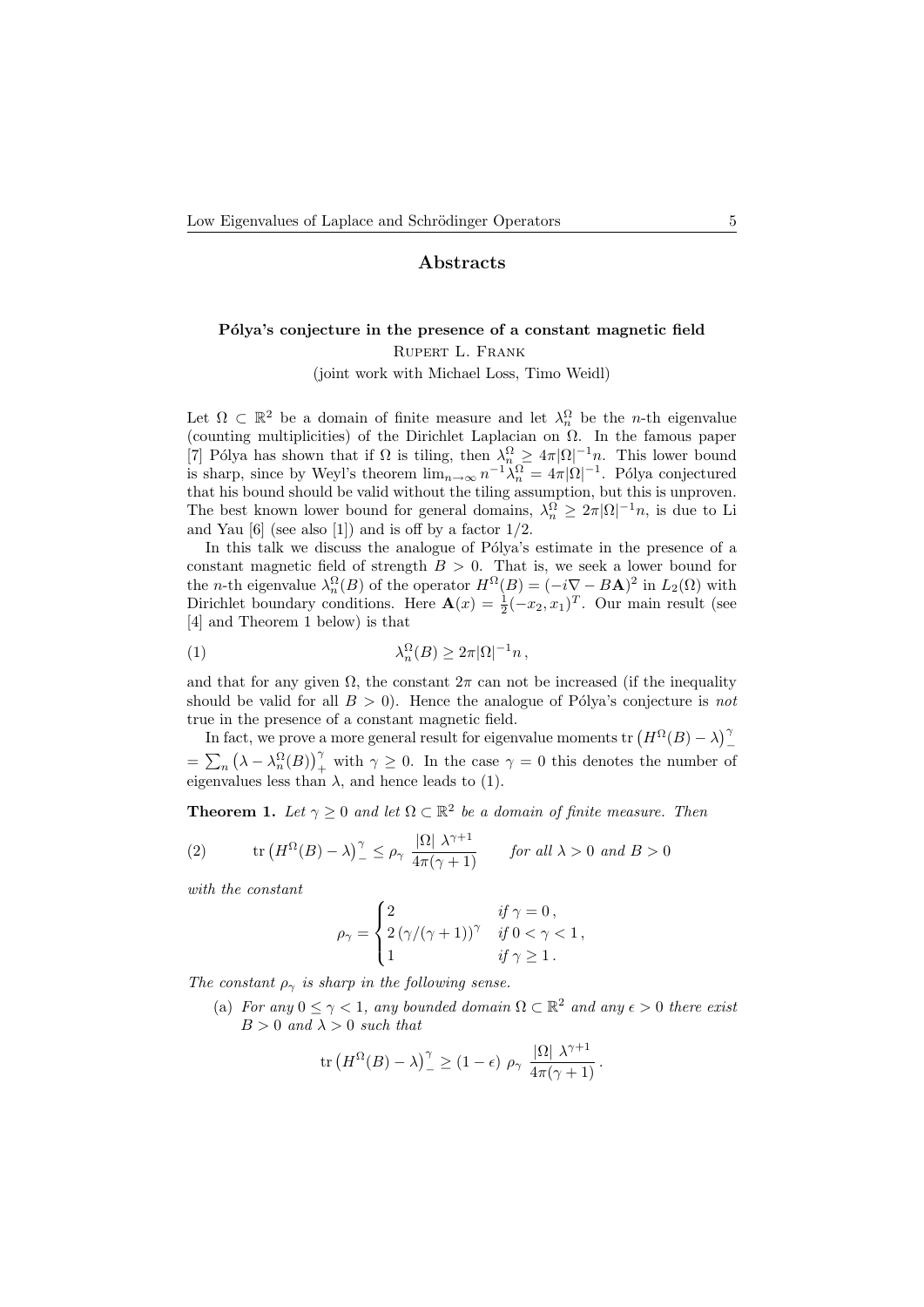(b) For any  $\gamma \geq 1$ , any domain  $\Omega \subset \mathbb{R}^2$  of finite measure, any  $B > 0$  and any  $\epsilon > 0$  there exists a  $\lambda > 0$  such that

$$
\text{tr}\left(H^{\Omega}(B) - \lambda\right)^{\gamma}_{-} \geq (1 - \epsilon) \frac{|\Omega| \lambda^{\gamma + 1}}{4\pi(\gamma + 1)}.
$$

The result for  $\gamma \geq 1$  is (essentially) due to Erdős, Loss and Vougalter [2], while the inequality for  $0 \leq \gamma < 1$  appeared in [4] (see also [3] for the sharpness assertion (a) as stated). Both papers contain results in dimensions  $d \geq 3$  as well.

It is interesting to note that the sharpness of the constants in Theorem 1 has different origins for  $\gamma \geq 1$  and for  $0 \leq \gamma < 1$ . For  $\gamma \geq 1$  it is attained in the limit  $\lambda \to \infty$  with B arbitrary but fixed, while for  $0 \leq \gamma < 1$  it is attained in the limit  $\lambda \to \infty$  and  $B \to \infty$  with  $\lambda/B$  fixed at a certain,  $\gamma$ -dependent value.

In the context of semi-classical spectral estimates, Theorem 1 is the first example where the presence of a magnetic field has an influence on the constant in the inequality. Recall that both the sharp Lieb-Thirring inequality for  $\gamma \geq 3/2$  and the sharp Berezin-Li-Yau inequality for  $\gamma \geq 1$  remain valid with the same constant when an arbitrary, respectively a homogeneous magnetic field is added [5, 2]. This remarkable phenomenon can not be explained with the diamagnetic inequality, which only implies that exponential sums of the eigenvalues decrease as a magnetic field is added. While the lowest eigenvalue certainly goes up, higher eigenvalues may both increase or decrease as a magnetic field is added. Our main result (1) gives a sharp bound on the paramagnetic lowering of eigenvalues and states that the eigenvalues cannot decrease further than to half of the value that Pólya predicted. The problem of quantifying this 'failure of diamagnetism' in an abstract, operator-theoretic framework was addressed in [8, 3].

As a consequence of our result we see, in particular, that any attempt to prove Pólya's conjecture with a method which extends to constant magnetic fields must necessarily fail.

In [4] we also have shown that  $tr(H^{\Omega}(B) - \lambda)^{\gamma}$  can be estimated in terms of the density of states of the Landau Hamiltonian in  $\mathbb{R}^2$ . In contrast to (2) the right hand side in this estimate depends on B. More precisely, one has

**Theorem 2.** Let  $\gamma \geq 0$  and let  $\Omega \subset \mathbb{R}^2$  be a domain of finite measure which is tiling. Then

(3) tr 
$$
(H^{\Omega}(B) - \lambda)^{\gamma} \leq |\Omega| \frac{B}{2\pi} \sum_{k=1}^{\infty} (B(2k-1) - \lambda)^{\gamma}
$$
 for all  $\lambda > 0$  and  $B > 0$ .

If  $\gamma \geq 1$ , then this is true without the assumption that  $\Omega$  is tiling.

Inequality (3) for  $\gamma \geq 1$  is *stronger* than (2). This follows from the mean value property of convex functions.

We conclude by remarking that an analogue of (3), with the inequality sign reversed, holds if Dirichlet boundary conditions are replaced by Neumann boundary conditions; see [3].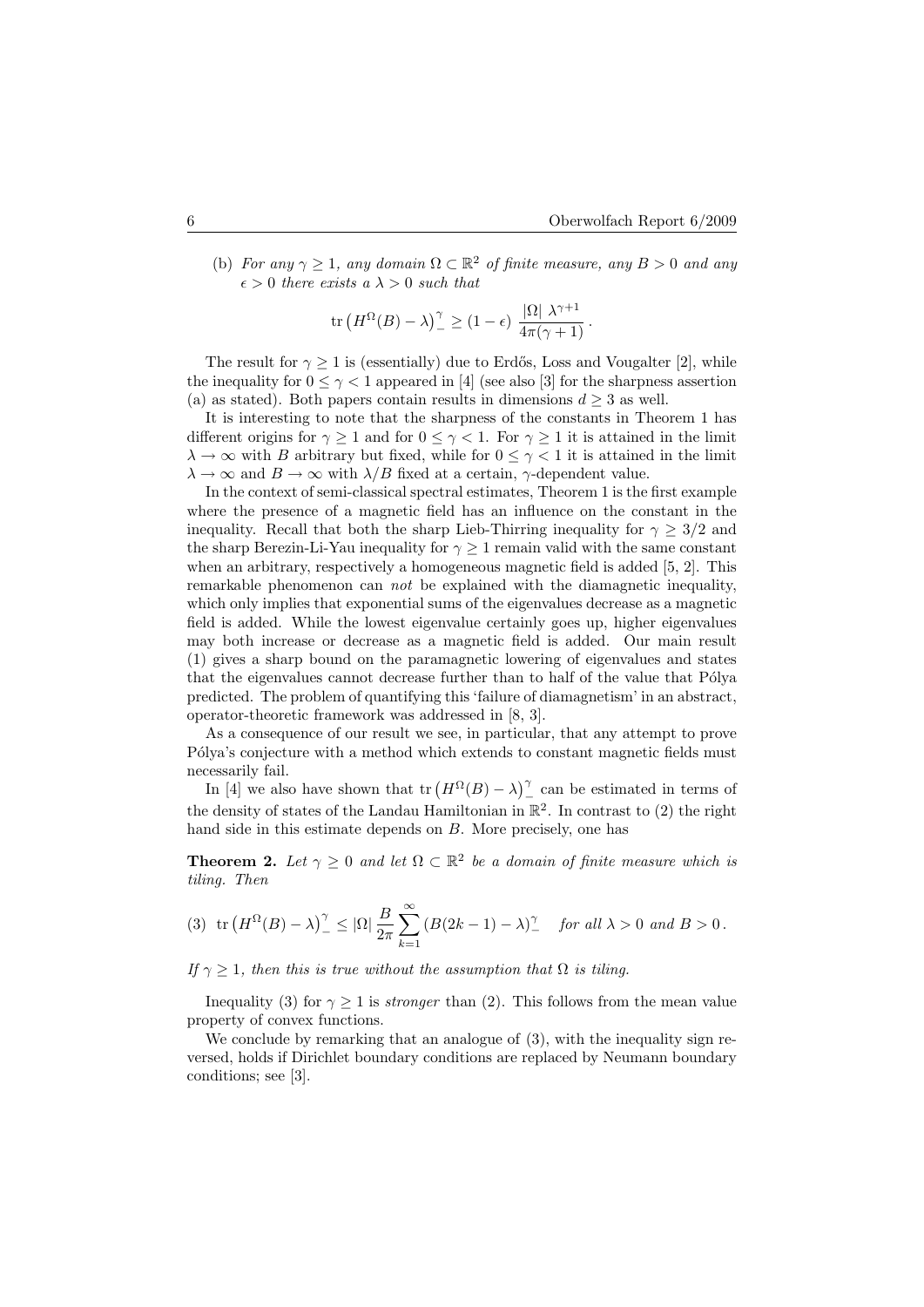#### **REFERENCES**

- [1] F. A. Berezin, Covariant and contravariant symbols of operators [Russian]. Math. USSR Izv. 6 (1972), 1117–1151.
- [2] L. Erdős, M. Loss, V. Vougalter, Diamagnetic behavior of sums of Dirichlet eigenvalues. Ann. Inst. Fourier 50 (2000), 891–907.
- [3] R. L. Frank, Remarks on eigenvalue estimates and semigroup domination. Preprint arXiv:0903.0561v1 (2009).
- [4] R. L. Frank, M. Loss, T. Weidl, Pólya's conjecture in the presence of a constant magnetic field. J. Eur. Math. Soc., to appear.
- [5] A. Laptev, T. Weidl, Sharp Lieb-Thirring inequalities in high dimensions. Acta Math. 184 (2000), no. 1, 87–111.
- [6] P. Li, S.-T. Yau, On the Schrödinger equation and the eigenvalue problem. Comm. Math. Phys. 88 (1983), 309–318.
- [7] G. Pólya, On the eigenvalues of vibrating membranes. Proc. London Math. Soc. 11 (1961), 419–433.
- [8] G. V. Rozenblum, Domination of semigroups and estimates for eigenvalues. St. Petersburg Math. J. 12 (2001), no. 5, 831–845.

# Two-dimensional Berezin-Li-Yau inequalities with a correction term HYNEK KOVAŘÍK

(joint work with Semjon Vugalter and Timo Weidl)

### 1. INTRODUCTION

Let  $\Omega$  be an open bounded set in  $\mathbb{R}^d$  and let  $-\Delta$  be the Dirichlet Laplacian on Ω. We denote by  $\lambda_i$  the non-decreasing sequence of eigenvalues of −∆. The main object of our interest in this paper is the lower bound

(1) 
$$
\sum_{j=1}^{k} \lambda_j \ge \frac{d C_d}{d+2} V^{-\frac{2}{d}} k^{\frac{d+2}{d}}, \qquad C_d = (2\pi)^2 \omega_d^{-2/d},
$$

where V stands for the volume of  $\Omega$  and  $\omega_d$  denotes the volume of the unit ball in  $\mathbb{R}^d$ . Inequality (1) was proved in [10], and is commonly known as the Li-Yau inequality. In  $[9]$  it was pointed out that  $(1)$  is in fact the Legendre transformation of an earlier result by Berezin, see [1]. Note also that the Li-Yau inequality yields an individual lower bound on  $\lambda_k$  in the form

(2) 
$$
\lambda_k \geq \frac{d C_d}{d+2} V^{-\frac{2}{d}} k^{\frac{2}{d}}.
$$

For further estimates on  $\lambda_k$  see [14, 7, 8, 9].

k

It is important to compare the lower bound (1) with the asymptotical behavior of the sum on the left-hand side, which reads as follows:

$$
(3) \qquad \sum_{j=1}^{k} \lambda_j \ = \ \frac{d \, C_d}{d+2} \ V^{-\frac{2}{d}} \, k^{\frac{d+2}{d}} + \tilde{C}_d \, \frac{|\partial \Omega|}{V^{1+\frac{1}{d}}} \ k^{1+\frac{1}{d}} + o\left(k^{1+\frac{1}{d}}\right) \quad \text{as } k \to \infty
$$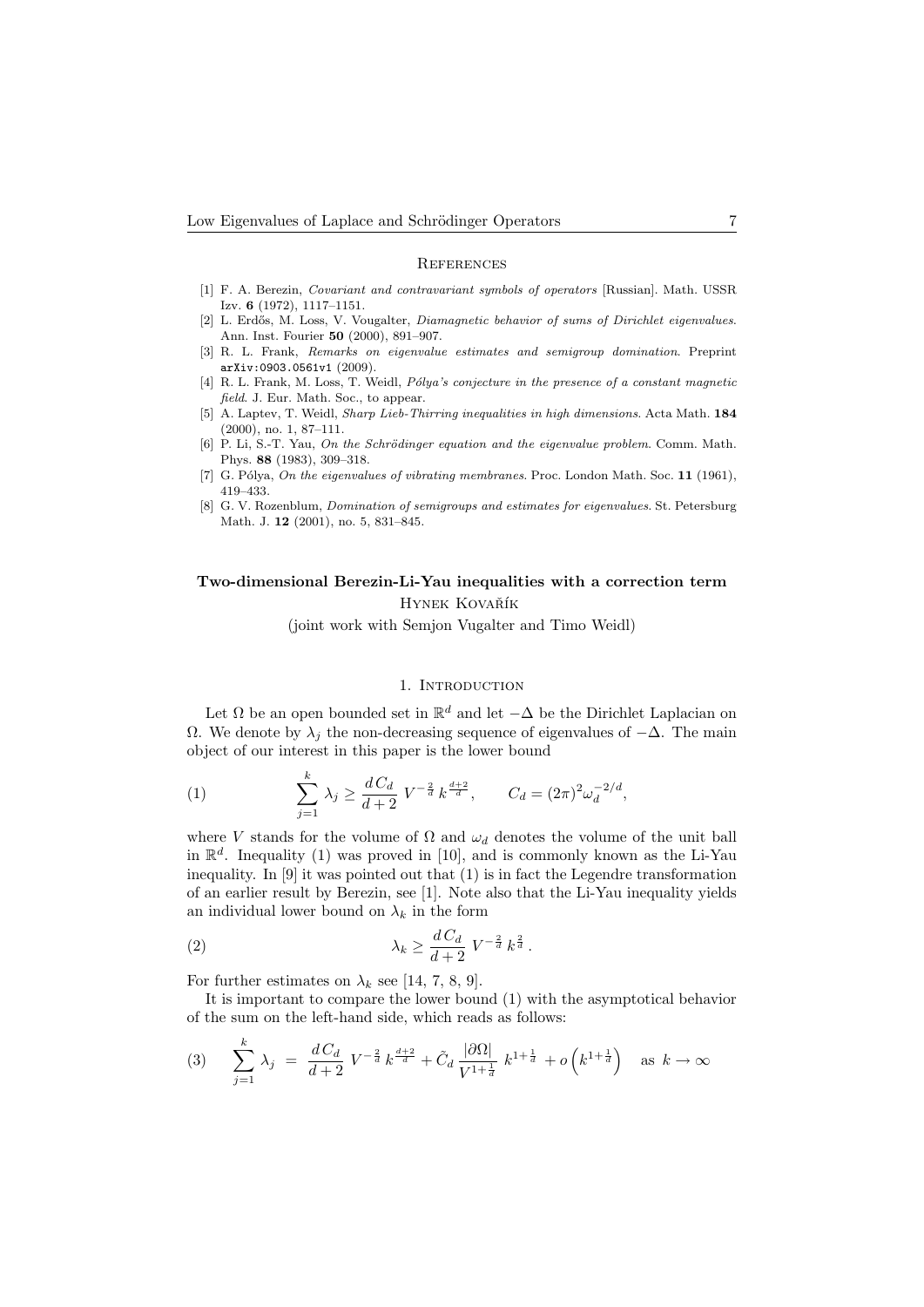with

$$
\tilde{C}_d = \frac{\sqrt{\pi} \, \Gamma \left(2+\frac{d}{2}\right)^{1+\frac{1}{d}}}{(d+1) \, \Gamma \left(\frac{3}{2}+\frac{d}{2}\right) \Gamma (2)^{\frac{1}{d}}} \, .
$$

 $1 + 1$ 

The first term in the asymptotics (3) is due to Weyl, see [17]. The second term in (3) was established, under suitable conditions on  $\Omega$ , in [4, 5, 13], see also [15, Chap. 1.6].

It follows from (3) that the constant in (1) cannot be improved. On the other hand, since the second asymptotical term is positive, it is natural to ask whether one might improve  $(1)$  by adding an additional positive term of a lower order in k to the right-hand side. The first step towards this goal was done by Melas, [12], who showed that the inequality

(4) 
$$
\sum_{j=1}^{k} \lambda_j \ge \frac{dC_d}{d+2} V^{-\frac{2}{d}} k^{\frac{d+2}{d}} + M_d \frac{V}{I} k, \qquad I = \min_{a \in \mathbb{R}^2} \int_{\Omega} |x - a|^2 dx
$$

holds true with a factor  $M_d$  which depends only on the dimension. However, the additional term in the Melas bound is not of the order  $k^{1+1/d}$  predicted by the second term in (3). Moreover, the coefficient of the second term in (3) reflects explicitly the effect of the boundary of  $\Omega$ , whereas such a dependence is not seen in the coefficient  $V/I$  of (4). Our aim is to improve (1) and (4) by adding a positive contribution which reflects the nature of the second term in the asymptotic (3).

To keep the presentation as short and stringed as possible, we have decided to restrict ourselves to the case  $d = 2$ . Let us finally mention that a similar effect of the boundary on the sum of the eigenvalues in the case of the discrete Laplace operator was already observed in [2], see also the later improvement in [3].

### 2. Main result

Following notation will be employed in the text. By  $\Theta(\cdot) : \mathbb{R} \to \mathbb{R}$  we denote the Heaviside function defined by  $\Theta(x) = 0$  if  $x \leq 0$  and  $\Theta(x) = 1$  if  $x > 0$ . Moreover, we impose the following condition of the domain  $\Omega$ :

**Assumption A.** There exist  $C^2$  – smooth parts  $\Gamma_j \subset \partial\Omega$  at the boundary of  $\Omega$ . Let  $j = 1, \ldots, m$ .

Our main result then reads as follows

**Theorem 1.** Let  $\Omega$  satisfy Assumption A. Then there exist natural numbers  $k_1, \ldots, k_m$  and constants  $c_1, c_2$  (depending on the geometry of  $\Gamma_j$ ), such that for any  $k \in \mathbb{N}$  and any  $\alpha \in [0, 1]$  we have

$$
(1) \sum_{j=1}^{k} \lambda_j \ge \frac{2\pi}{V} k^2 + \alpha c_2 k^{\frac{3}{2}-\varepsilon(k)} V^{-3/2} \sum_{j=1}^{m} L(\Gamma_j) \Theta(k-k_j) + (1-\alpha) \frac{V}{32I} k,
$$

where  $L(\Gamma_i)$  denotes the length of  $\Gamma_i$  and

(2) 
$$
\varepsilon(k) = \frac{2}{\sqrt{\log_2(2\pi k/c_1)}}
$$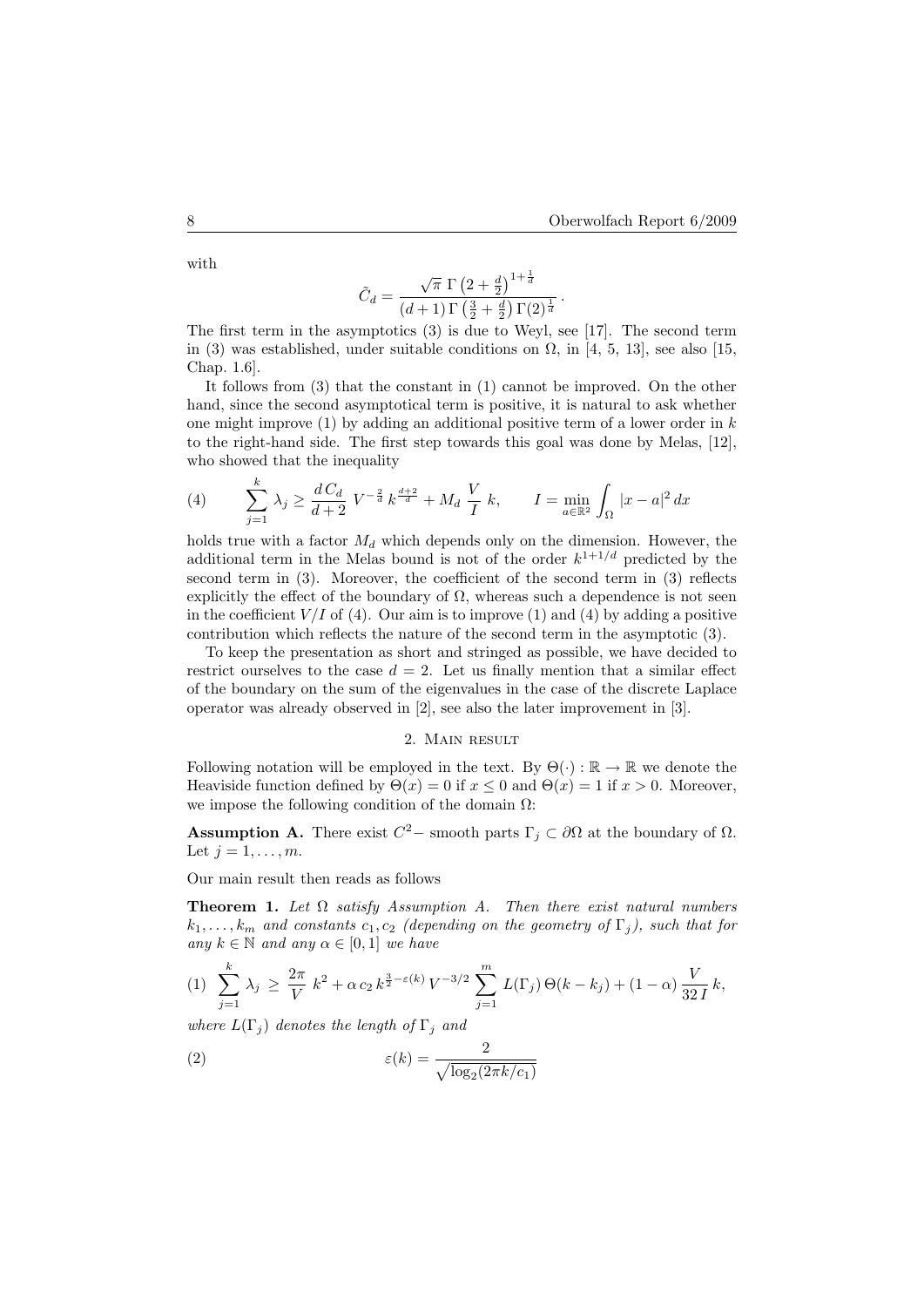### 2.1. Remarks.

**Remark 1.** The dependence of the constants  $k_j$ ,  $c_1$  and  $c_2$  on the geometrical properties of  $\Gamma_j$  can be given explicitly, see [6] for details.

Remark 2. Note that the coefficient of the second term on the right hand side of (1) is very similar to the coefficient of the second term in the Weyl asymptotics (3). In particular, it reflects the expected effect of the boundary of  $\Omega$ . On the other hand, this boundary term becomes visible only for  $k$  large enough. However, we would like to point out that the second term cannot be simply proportional to  $\sum_j L(\Gamma_j)$ . Indeed, one can make  $\sum_j L(\Gamma_j)$  arbitrarily large by "folding" the boundary  $\partial\Omega$  while keeping the eigenvalues  $\lambda_j$  with  $j \leq k$  almost unchanged. This shows that the condition  $k \geq k_i$  cannot be removed.

**Remark 3.** As for the constants in (1), notice that  $\varepsilon(k) \ll 1$  for all k and that  $\varepsilon(k) \to 0$  as  $k \to \infty$ . On the other hand, the values of  $k_j$  are in general very large. Nevertheless, the correction term on the right-hand side of (1) can be optimized according to the geometry of  $\Omega$  by choosing the boundary segments  $\Gamma_j$  in an appropriate way.

### **REFERENCES**

- [1] F.A. Berezin: Covariant and contravariant symbols of operators. Izv. Akad. Nauk SSSR Ser. Mat. 36 (1972) 1134–1167.
- [2] J.K. Freericks, E.H. Lieb, D. Ueltschi: Segregation in the Falicov-Kimball model. Comm. Math. Phys. 227 (2002) 243–279.
- [3] P. Goldbaum: Lower bound for the segregation in the Falicov-Kimball model. J. Phys. A. 36 (2003) 2227–2234.
- [4] V. Ivrii: Microlocal analysis and precise spectral asymptotics.. Springer Monographs in Mathematics. Springer-Verlag, Berlin, 1998.
- [5] V. Ivrii: The second term of the spectral asymptotics for a Laplace-Beltrami operator on manifolds with boundary. (Russian) Funktsional. Anal. i Prilozhen 14 (1980), no. 2, 25–34.
- [6] H. Kovařík, S. Vugalter, T. Weidl: Two dimensional Berezin-Li-Yau inequalities with a correction term. Preprint: arXiv: 0802.2792. To appear in Comm. Math. Phys.
- [7] P. Kröger: Estimates for sums of eigenvalues of the Laplacian. J. Funct. Anal. 126 (1994) 217–227.
- [8] A. Laptev: Dirichlet and Neumann eigenvalue problems on domains in Euclidean spaces. J. Funct. Anal. 151 (1997) 531–545.
- [9] A. Laptev, T. Weidl: Recent results on Lieb-Thirring inequalities. Journées "Équations aux Dérivées Partielles" (La Chapelle sur Erdre, 2000), Exp. No. XX, 14 pp., Univ. Nantes, Nantes, 2000.
- [10] P. Li and S.T. Yau: On the Schrödinger equation and the eigenvalue problem, Comm. Math. Phys. 88 (1983) 309–318.
- [11] E. Lieb, M. Loss: Analysis. Amereican Mathematical Society, Providence, Rhode Island, (2001). Second edition.
- [12] A.D. Melas: A lower bound for sums of eigenvalues of the Laplacian. Proc. Amer. Math. Soc. 131 (2003) 631–636.
- [13] R. B. Melrose: Weyl's conjecture for manifolds with concave boundary. Geometry of the Laplace operator (Proc. Sympos. Pure Math., Univ. Hawaii, Honolulu, Hawaii, 1979), pp. 257–274, Proc. Sympos. Pure Math., XXXVI, Amer. Math. Soc., Providence, R.I., 1980.
- [14] G. Pólya: On the eigenvalues of vibrating membranes. Proc. London Math. Soc. 11 (1961) 419–433.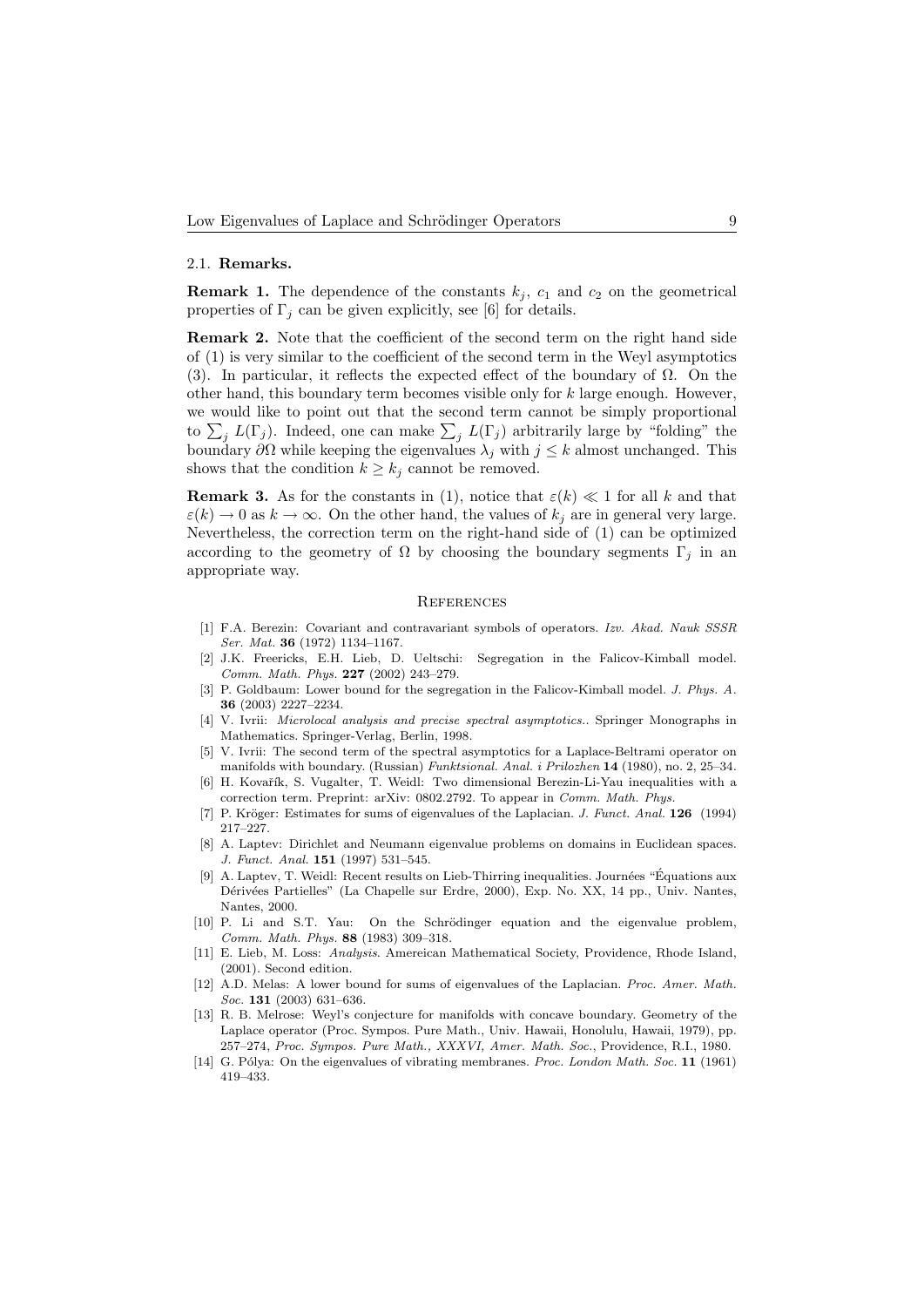- [15] Yu. Safarov, D. Vassiliev: The asymptotic distribution of eigenvalues of partial differential operators. Translations of Mathematical Monographs, 155. American Mathematical Society, Providence, RI, 1997.
- [16] T. Weidl: Improved Berezin-Li-Yau inequalities with a remainder term. Preprint: arXiv: 0711.4925. To appear in Spectral Theory of Differential Operators, Amer. Math. Soc. Transl. (2).
- [17] H. Weyl: Das asymptotische Verteilungsgesetz der Eigenwerte linearer partieller Differentialgleichungen. Math. Ann. 71 (1912) 441–479.

# Universal Monotonicity for Eigenvalue Means JOACHIM STUBBE

The fact that sharp phase space bounds for a Schrödinger operator can be derived from universal bounds on its eigenvalues has been discovered recently [1], [3], [6]. The goal of the present talk is to briefly review a few results starting from a joint work with Evans M. Harrell in 1997 [2] and to present a new proof of sharp Lieb-Thirring inequalities [6].

We consider the one-parameter family of Schrödinger operators

(1) 
$$
H(\alpha) = -\alpha \Delta + V(x), \quad \alpha > 0
$$

on  $\Omega = \mathbb{R}^d$  or on a bounded domain  $\Omega \subset \mathbb{R}^d$  with Dirichlet boundary conditions. The starting point of our analysis is the following trace formula for  $H(\alpha)$  ([2],[6]):

**Theorem 1.** Suppose that  $H(\alpha)$  given in (1) has a spectrum consisting of eigenvalues  $E_k = E_k(\alpha)$  with associated eigenfunctions  $\phi_k$  forming an orthonormal basis of the underlying Hilbert space  $L^2(\mathbb{R}^d)$ . Then for any function  $f : \mathbb{R} \to \mathbb{R}$ 

(2) 
$$
d \sum_{E_j} f(E_j) + 2\alpha \sum_{E_j \neq E_k} T_{jk} \frac{f(E_k) - f(E_j)}{E_k - E_j} = 0
$$

provided all sums are finite where

(3) 
$$
T_{jk} = T_{kj} = \left| \int_{\Omega} \phi_j \nabla \phi_k \, dx \right|^2
$$

denote the kinetic energy matrix elements.

The assumptions on the spectrum of  $H(\alpha)$  can be relaxed to operators having also continuous spectrum [3] and recently we proved an algebraic projection operator version of (2) [4]. A standard choice is  $f(E) = (z - E)^2$  and for any positive integer *n* and real *z* one gets  $([2])$ 

(4) 
$$
d\sum_{j=1}^{n} (z - E_j)^2 - 4\alpha (z - E_j)T_j = 4\alpha \sum_{j=1}^{n} \sum_{k=n+1}^{n} \frac{(z - E_j)(z - E_k)}{E_k - E_j}T_{jk}
$$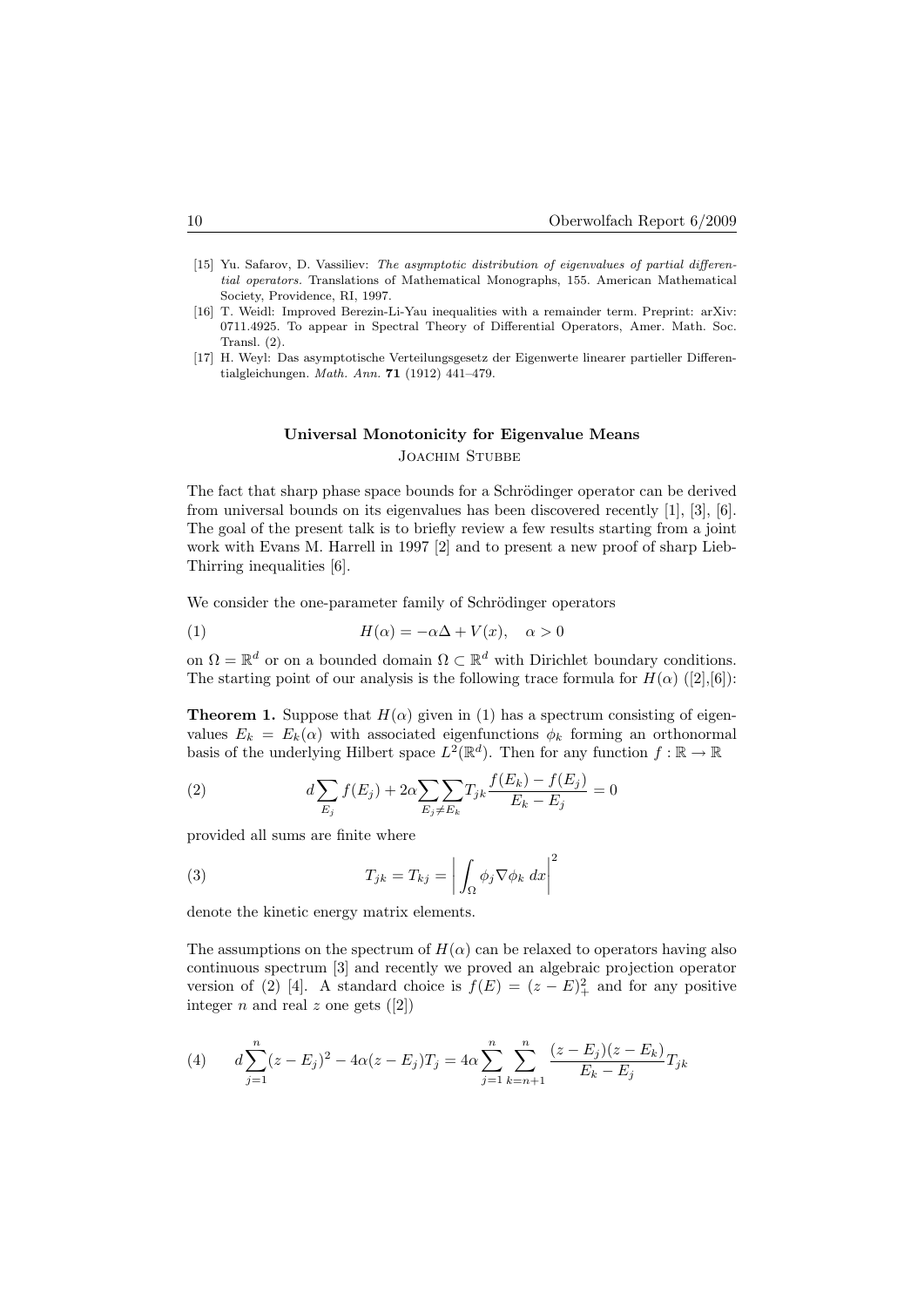with

(5) 
$$
T_j = \int_{\Omega} |\nabla \phi_j|^2 dx.
$$

**Example 1.** For the Dirichlet Laplacian on a bounded domain one has  $\alpha T_i = E_i$ . The r.h.s of (4) is negative for  $z \in [E_n, E_{n+1}]$  and by analyzing the quadratic function (in z) on the l.h.s. of (4) one easily obtains the following Weyl-sharp inequality ([2]):

(6) 
$$
\left(\frac{d+2}{d}\sum_{j=1}^n E_j\right)^2 - \frac{d+4}{d}\sum_{j=1}^n E_j^2 \ge 0.
$$

In [1] Harrell and Hermi derived from (4) a differential inequality for the Riesz mean  $R_2(z) = \sum (z - E_j)_+^2$ :

(7) 
$$
\frac{d}{dz}z^{-2-d/2}R_2(z) \ge 0
$$

which implies the well known Berezin-Li-Yau bound for  $R_2(z)$ .

**Example 2.** Lieb-Thirring inequalities for  $H(\alpha)$  are obtained from (4) using the fact that  $T_j = \frac{d}{d\alpha} E_j(\alpha)$  by the Feynman-Hellmann theorem ([6]):

**Theorem 2.** Let  $V(x)$  be a continuous function of compact support. For all  $\sigma \geq 2$ the mapping

(8) 
$$
\alpha \mapsto \alpha^{\frac{d}{2}} \sum_{E_j(\alpha) < 0} (-E_j(\alpha))^\sigma
$$

is non increasing for all  $\alpha > 0$ . Consequently

(9) 
$$
\alpha^{\frac{d}{2}} \sum_{E_j(\alpha) < 0} (-E_j(\alpha))^{\sigma} \leq L_{\sigma,d}^{cl} \int_{\mathbb{R}^d} (V_-(x))^{\sigma + \frac{d}{2}} dx
$$

for all  $\alpha > 0$  where

(10) 
$$
L_{\sigma,d}^{cl} = (4\pi)^{-\frac{d}{2}} \frac{\Gamma(\sigma+1)}{\Gamma(\sigma+\frac{d}{2}+1)}.
$$

The result also holds in the presence of magnetic fields or for matrix-valued Schrödinger operators.

Our result does not cover the full range of exponents  $\geq \frac{3}{2}$  for which sharp Lieb-Thirring inequalities have been shown by Laptev and Weidl [5] via operator valued Schrödinger operators and an induction on the dimension. Indeed, explicit examples are known where the monotonicity property fails for all  $\sigma < 2$ . However, we expect that our method can be applied to situations where an induction on the dimension will not apply [4].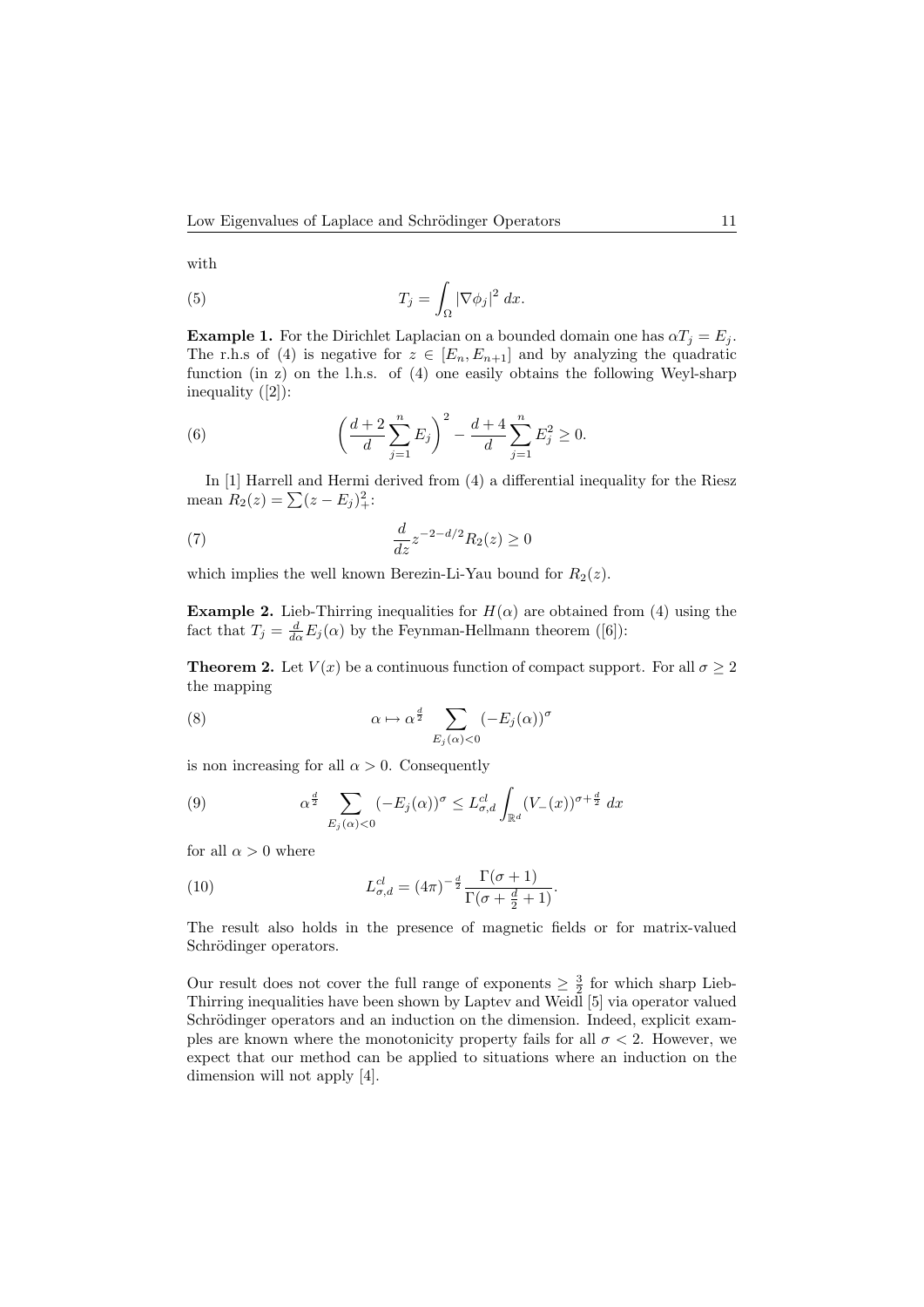### **REFERENCES**

- [1] E. M. Harrell and L. Hermi, *Differential inequalities for Riesz means and Weyl-type bounds* for eigenvalues, J. Funct. Analysis 254 (2008), 3173–3191.
- [2] E. M. Harrell and J. Stubbe, On trace identities and universal eigenvalue estimates for some partial differential operators, Trans. Amer. Math. Soc. 349(1997), 1797–1809.
- [3] E. M. Harrell and J. Stubbe, Universal bounds and semiclassical estimates for eigenvalues of abstract Schrödinger operators, preprint 2008, available as arXiv:0808.1133.
- [4] E. M. Harrell and J. Stubbe, Trace identities for commutators, with applications to the distribution of eigenvalues, preprint 2009, available as arXiv:0903.0563.
- [5] Laptev, A., Weidl, T. (2000). Sharp Lieb-Thirring inequalities in high dimensions, Acta Math. 184, 87–111.
- [6] J. Stubbe, Universal monotonicity of eigenvalue moments and sharp Lieb-Thirring inequalities, J. Eur. Math. Soc., to appear.

# Conformal Structure and the First Eigenvalue of the Laplacian Nikolai Nadirashvili

Let  $(M, g)$  be a two-dimensional Riemannian manifold. In local coordinates  $(x_i, y_i)$ , the metric writes  $g = \sum g_{ij} dx_i dy_j$  and the Laplace-Beltrami operator has the form

$$
\Delta_g = \frac{1}{|g|} \sum \frac{\partial}{\partial x_i} \left( \sqrt{|g|} g^{ij} \frac{\partial}{\partial y^j} \right)
$$

where we have used the usual convention of repeated indexes and  $g^{ij} = (g_{ij})^{-1}$ ,  $|q| = \det (q_{ij}).$ 

We denote by  $\lambda_1(g)$  the first non-zero eigenvalue of  $\Delta_g$  and we have

$$
\lambda_1(g) = \inf_{u \in E} R_{M,g}(u)
$$

where  $R_{M,g}(u)$  is the so-called Rayleigh quotient given by

$$
R_{M,g}(u) = \frac{\int_M |\nabla u|^2 dA_g}{\int_M u^2 dA_g}
$$

and the infimum is taken over the space

$$
E = \left\{ u \in C^{\infty}(M), \int_{M} u = 0 \right\}.
$$

Due to the scaling property of the first eigenvalue under a metric change  $cq$ , it is natural to introduce a normalization for the metric and we denote by  $\mathcal{A}(q)$  the set of all metrics on  $(M, g)$  satisfying  $|A_q| = 1$ . We then consider on M the class [g] of metrics conformal to g in  $\mathcal{A}(g)$ , i.e.

$$
[g] = \{ g' \in \mathcal{A}(g), g' \text{ conformal to } g \}.
$$

We have the following definition of conformality.

**Definition 1.** A metric  $g'$  is said to be conformal to  $g$  on the manifold M if there exists a map  $\mu > 0$  from M into M such that

$$
g' = \mu g.
$$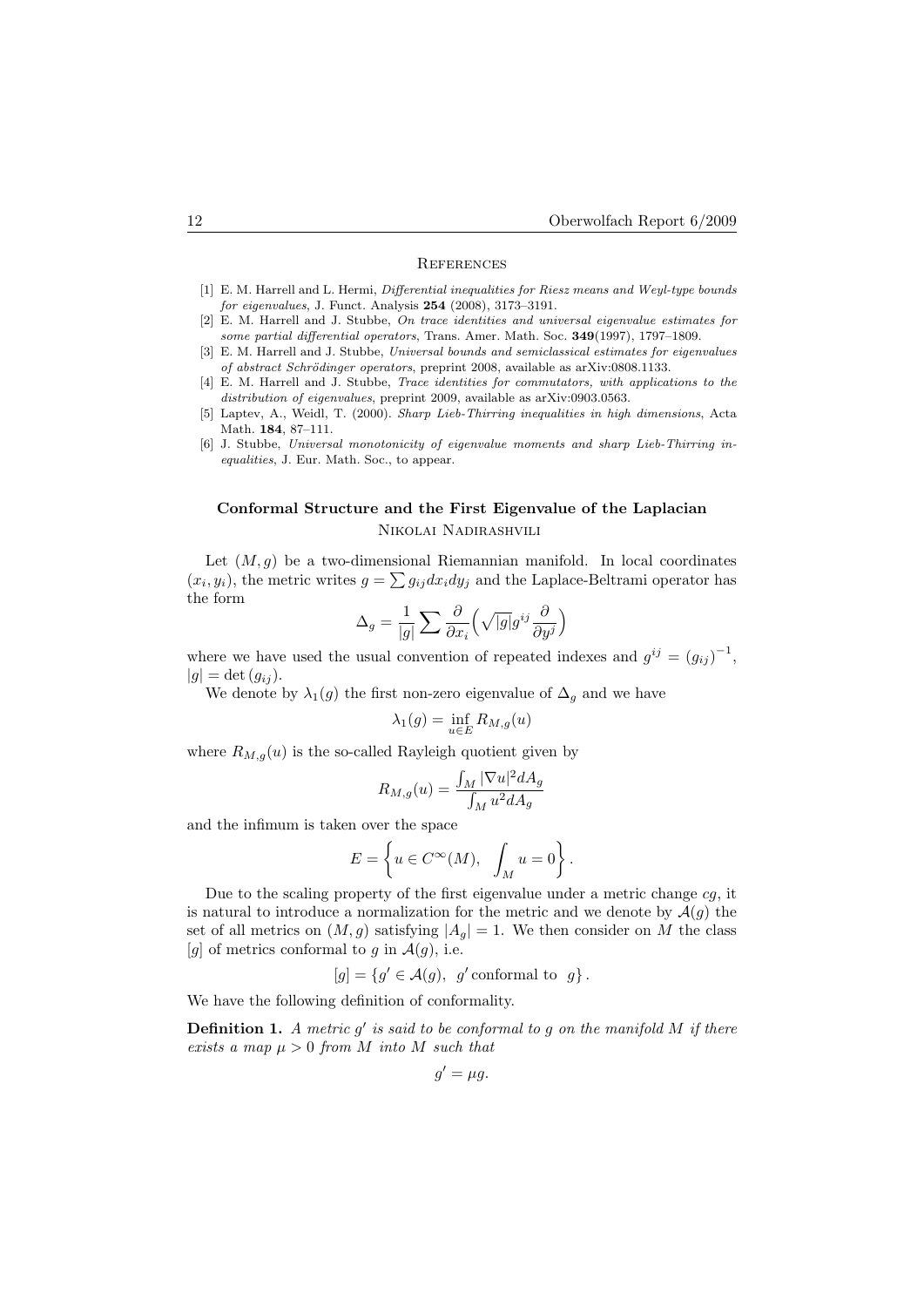The following result was proved in the joint work of Y.Sire and the author.

**Theorem 1.** Let  $(M, g)$  be as above. There exists a metric  $\overline{g} \in [g]$  smooth outside a finite number of conical singularities such that

(1) The metric  $\overline{g}$  extremalizes the first eigenvalue, i.e.

$$
\lambda_1(\overline{g}) = \sup_{g' \in [g]} \lambda_1(g').
$$

(2) If  $U_1(\bar{g})$  is the eigenspace associated to  $\lambda_1(\bar{g})$ , there exists a family of eigenvectors  $\{u_1, \dots, u_\ell\} \subset U_1(\overline{g})$  such that the map

$$
\begin{cases} \phi: M \to \mathbb{S}^{\ell-1} \subset \mathbb{R}^{\ell} \\ x \to (u_1, \dots, u_\ell) \end{cases}
$$

is harmonic.

The theorem reduced to a careful analysis of a Schrödinger type operator. Indeed consider  $g' \in [g]$ , by conformal covariance, the equation  $-\Delta_{g'} u = \lambda_1(g')u$ reduces to the following system

(1) 
$$
\begin{cases}\n-\Delta_g u = \lambda_1(g') \mu u, \text{ on } M \\
\int_M \mu dA_g = 1.\n\end{cases}
$$

# Maximization of Neumann and Steklov eigenvalues on planar domains IOSIF POLTEROVICH

(joint work with Alexandre Girouard and Nikolai Nadirashvili)

Let  $\Omega$  be a simply-connected bounded planar domain with Lipschitz boundary, and  $\Delta$  be the Laplace operator. Consider the *Neumann* (1) and *Steklov* (2) eigenvalue problems on  $\Omega$ :

(1) 
$$
-\Delta u = \mu u \text{ in } \Omega \text{ and } \frac{\partial u}{\partial n} = 0 \text{ on } \partial \Omega,
$$

(2) 
$$
\Delta u = 0 \text{ in } \Omega \text{ and } \frac{\partial u}{\partial n} = \sigma u \text{ on } \partial \Omega.
$$

Both problems have discrete spectra (see [4, p. 7 and p. 113])

$$
0 = \mu_0 < \mu_1(\Omega) \leq \mu_2(\Omega) \leq \mu_3(\Omega) \leq \cdots \nearrow \infty,
$$
\n
$$
0 = \sigma_0 < \sigma_1(\Omega) \leq \sigma_2(\Omega) \leq \sigma_3(\Omega) \leq \cdots \nearrow \infty.
$$

The eigenvalues  $\mu_0 = 0$  and  $\sigma_0 = 0$  are simple and correspond to constant eigenfunctions. The eigenvalues  $\mu_k$  and  $\sigma_k$  satisfy the following variational characterizations:

$$
\mu_k(\Omega) = \inf_{U_k} \sup_{0 \neq u \in U_k} \frac{\int_{\Omega} |\nabla u|^2 dz}{\int_{\Omega} u^2 dz}, \quad k = 1, 2, \dots
$$

$$
\sigma_k(\Omega) = \inf_{E_k} \sup_{0 \neq u \in E_k} \frac{\int_{\Omega} |\nabla u|^2 dz}{\int_{\partial \Omega} u^2 ds}, \quad k = 1, 2, \dots
$$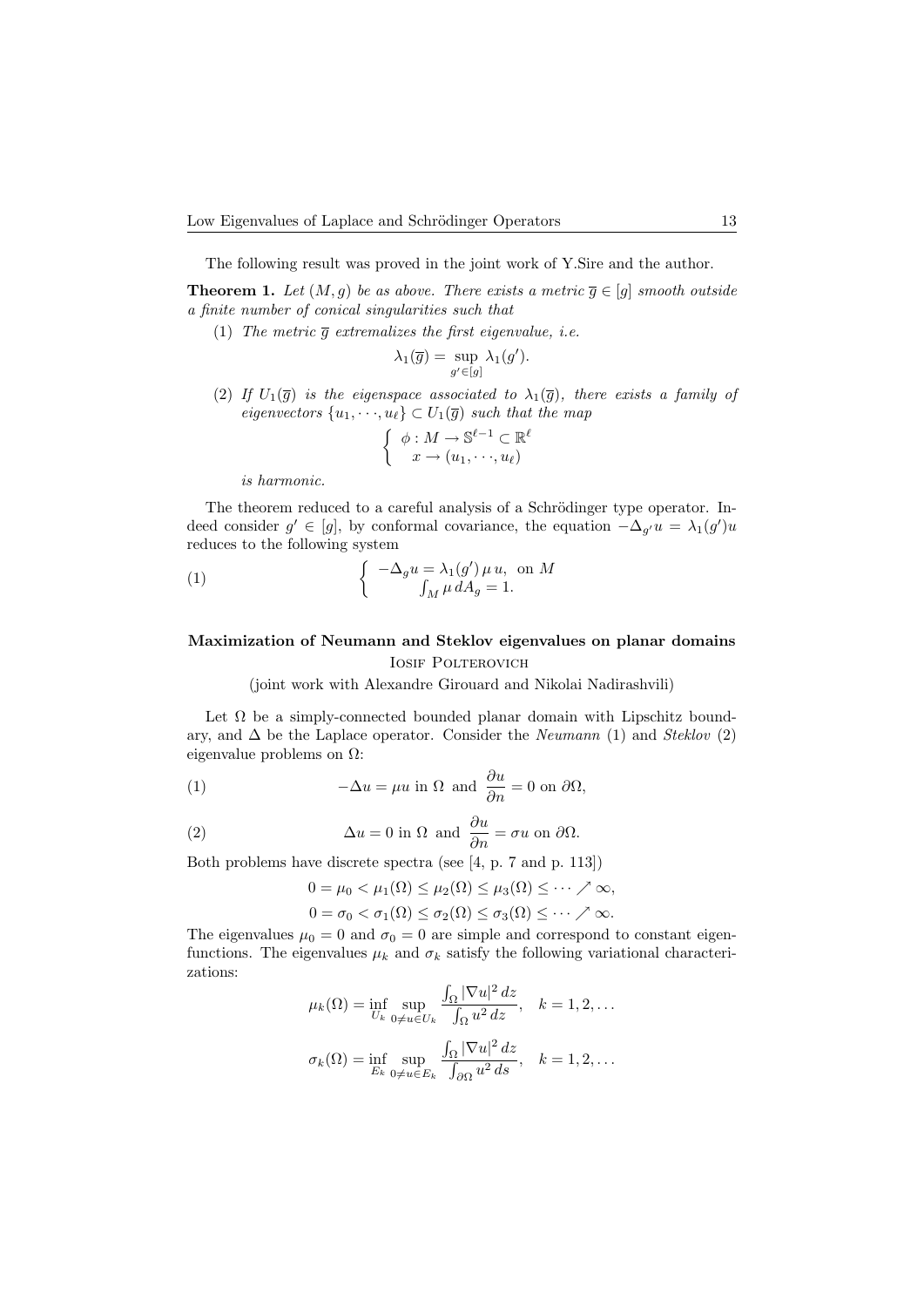The infima are taken over all k–dimensional subspaces  $U_k$  and  $E_k$  of the Sobolev space  $H^1(\Omega)$  which are orthogonal to constants on  $\Omega$  and  $\partial\Omega$ , respectively.

Both Neumann and Steklov eigenvalue problems describe the vibration of a free membrane. In the Neumann case the membrane is homogeneous, while in the Steklov case the whole mass of the membrane is uniformly distributed on  $\partial\Omega$ . In other words, the mass of the membrane  $\Omega$  is equal to area $(\Omega)$  in the Neumann case, and to the perimeter  $L(\partial\Omega)$  in the Steklov case. We focus on the following

Question 1. How large can  $\mu_k$  and  $\sigma_k$  be on a membrane of a given mass?

In 1954, this problem was solved by G. Szegő  $[9]$  for  $\mu_1$  (this result was later generalized by H. Weinberger [10] to arbitrary domains in any dimension) and by R. Weinstock [11] for  $\sigma_1$ . They showed that in both cases the maximum is attained if and only if the domain  $\Omega$  is a disk.

In [1] we prove the following

**Theorem 1.** (i) Let  $\Omega$  be a simply-connected bounded planar domain with Lipschitz boundary. Then

$$
\mu_2(\Omega)
$$
 area $(\Omega)$  < 2  $\mu_1(\mathbf{D}) \pi \approx 6.78\pi$ .

(ii) There exists a family of simply-connected bounded Lipschitz domains  $\Omega_{\varepsilon} \subset \mathbb{R}^2$ , degenerating to the disjoint union of two identical disks as  $\varepsilon \to 0^+$ , such that

$$
\lim_{\varepsilon \to 0+} \mu_2(\Omega_{\varepsilon}) \operatorname{area}(\Omega_{\varepsilon}) = 2 \mu_1(\mathbf{D}) \pi.
$$

Note that Theorem 1 implies the Pólya conjecture  $[8]$  for the second nonzero Neumann eigenvalue of a simply-connected planar domain:

$$
\mu_2(\Omega)\operatorname{area}(\Omega) \leq 8\pi.
$$

The best previous upper bound on  $\mu_2$  was obtained in [7]:

$$
\mu_2(\Omega)
$$
area $(\Omega) \leq 16\pi$ .

In 1974, Hersch–Payne–Schiffer [5, p. 102] proved the following estimates for the products of Steklov eigenvalues:

$$
\sigma_k(\Omega) \sigma_n(\Omega) L(\partial \Omega)^2 \le \begin{cases} (k+n-1)^2 \pi^2 & \text{if } k+n \text{ is odd,} \\ (k+n)^2 \pi^2 & \text{if } k+n \text{ is even.} \end{cases}
$$

In particular, for  $n = k$  and  $n = k + 1$  we obtain

$$
\sigma_k(\Omega) \mathcal{L}(\partial \Omega) \le 2\pi k, \quad k = 1, 2, \dots,
$$
  

$$
\sigma_k(\Omega) \sigma_{k+1}(\Omega) \mathcal{L}(\partial \Omega)^2 \le 4\pi^2 k^2, \quad k = 1, 2, \dots.
$$

Note that for  $n = k = 1$  one gets Weinstock's inequality. It is easy to check that the inequality is sharp for  $k = 1$  and  $n = 2$ , with the equality attained on a disk. As was proved in [2], in fact a much stronger result holds: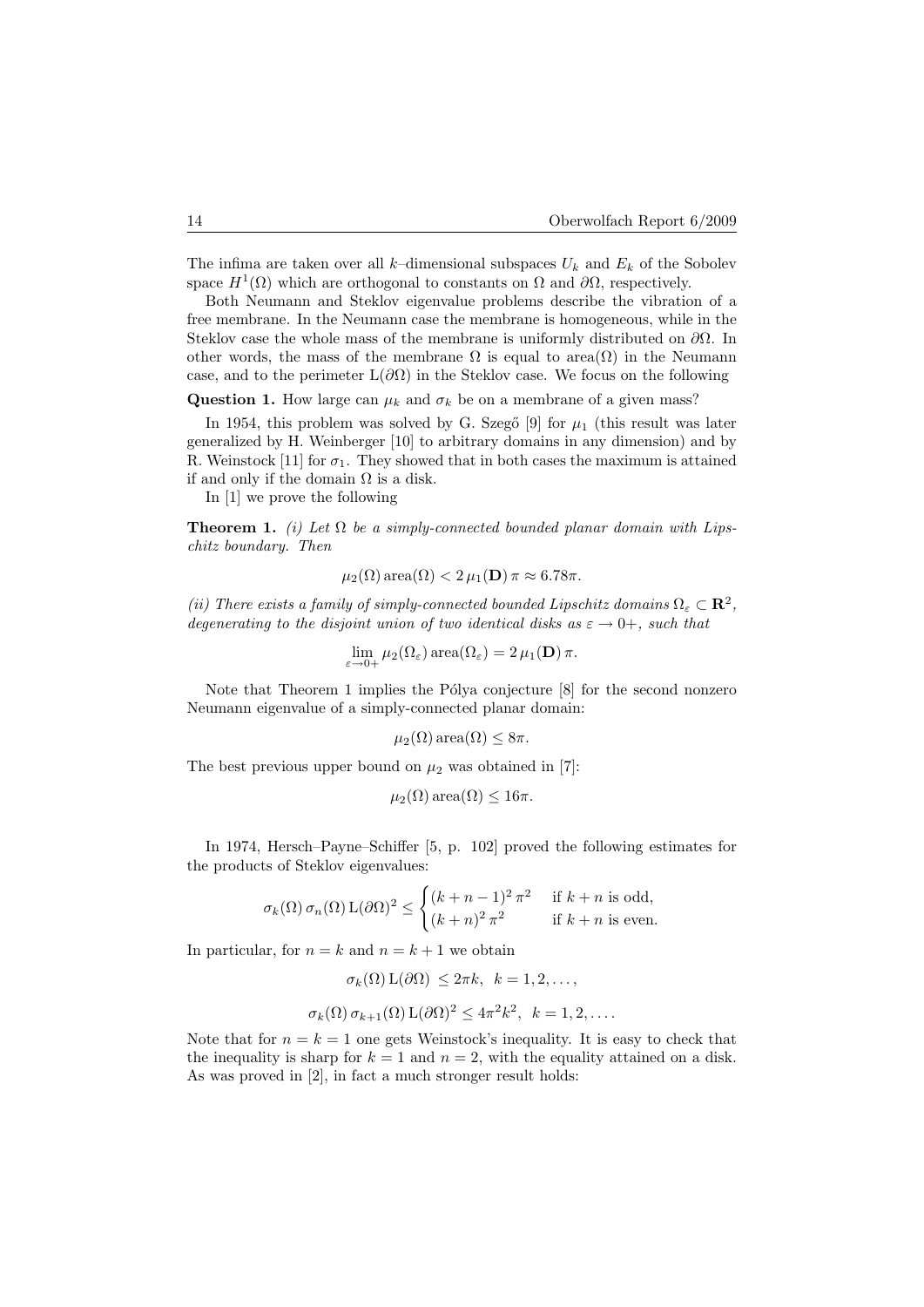Theorem 2. There exists a family of simply-connected bounded Lipschitz domains  $\Sigma_{\varepsilon} \subset \mathbb{R}^2$ , degenerating to the disjoint union of k identical disks as  $\varepsilon \to 0^+$ , such that

$$
\lim_{\varepsilon \to 0+} \sigma_k(\Sigma_{\varepsilon}) \mathop{\rm L}(\partial \Sigma_{\varepsilon}) = 2\pi k, \ \ k = 2, 3, \dots
$$

and

$$
\lim_{\varepsilon \to 0+} \sigma_k(\Sigma_{\varepsilon}) \, \sigma_{k+1}(\Sigma_{\varepsilon}) \, \mathcal{L}(\partial \Sigma_{\varepsilon})^2 = 4\pi^2 k^2, \ \ k = 2, 3, \dots
$$

In particular, the Hersch–Payne–Schiffer inequalities are sharp for all  $n = k$  and  $n = k + 1, k = 1, 2, \ldots$ 

Let us note that one has to be careful in the choice of the family  $\Sigma_{\varepsilon}$ . In particular, joining the disks by vanishing thin channels (cf. [6]) works for the family  $\Omega_{\varepsilon}$  in Theorem 1, but is not applicable in the Steklov case. As shown in [2], this construction leads to a "collapse" of the Steklov spectrum:  $\lim_{\varepsilon\to 0+} \sigma_k(\Sigma_{\varepsilon}) = 0$ for all  $k = 1, 2, \ldots$  One way to get around this difficulty is to pull the disks apart instead of joining them with channels.

Theorem 2 gives an almost complete answer to Question 1 for the Steklov eigenvalues  $\sigma_k$ . It remains to establish whether the Hersch–Payne–Schiffer inequalities are *strict* for all  $n = k, k \geq 2$ . We believe that this is true and prove it for  $k = 2$ in [2].

Further discussion of maximization problems for Neumann and Steklov eigenvalues could be found in a recent survey [3].

#### **REFERENCES**

- [1] GIROUARD, A., NADIRASHVILI, N. AND POLTEROVICH, I., *Maximization of the second posi*tive Neumann eigenvalue for planar domains, arXiv:0801.2142, to appear in J. Diff. Geom., 1–25.
- [2] GIROUARD, A. AND POLTEROVICH, I., On the Hersch-Payne–Schiffer inequalities for Steklov eigenvalues, arXiv:0808.2968, to appear in Func. Anal. Appl., 1–16.
- [3] GIROUARD, A. AND POLTEROVICH, I., Shape optimization for low Neumann and Steklov eigenvalues, arXiv:0808.2968, to appear in Math. Meth. Appl. Sci., 1–23.
- [4] HENROT, A., *Extremum problems for eigenvalues of elliptic operators*, Birkhäuser Verlag, Basel, 2006.
- [5] HERSCH, J., PAYNE, L. AND SCHIFFER, M., Some inequalities for Stekloff eigenvalues, Arch. Rat. Mech. Anal. 57 (1974), 99-114.
- [6] JIMBO, S. AND MORITA, Y., Remarks on the behavior of certain eigenvalues on a singularly perturbed domain with several thin channels, Comm. Partial Differential Equations 17 (1992), no. 3-4, 523–552.
- [7] KRÖGER, P., Upper bounds for the Neumann eigenvalues on a bounded domain in Euclidean space, J. Funct. Anal. 106 (1992), no. 2, 353–357.
- [8] Polya, G., Induction and analogy in mathematics. Mathematics and plausible reasoning, vol. I., University Press, (1954), Princeton, N. J.
- [9] Szegö, G., Inequalities for certain eigenvalues of a membrane of given area, J. Rational Mech. Anal. 3, (1954), 343–356.
- [10] WEINBERGER, H. F. An isoperimetric inequality for the N-dimensional free membrane problem, J. Rational Mech. Anal. 5 (1956), 633–636.
- [11] WEINSTOCK, R. Inequalities for a classical eigenvalue problem, J. Rat. Mech. Anal. 3 (1954), 745-753.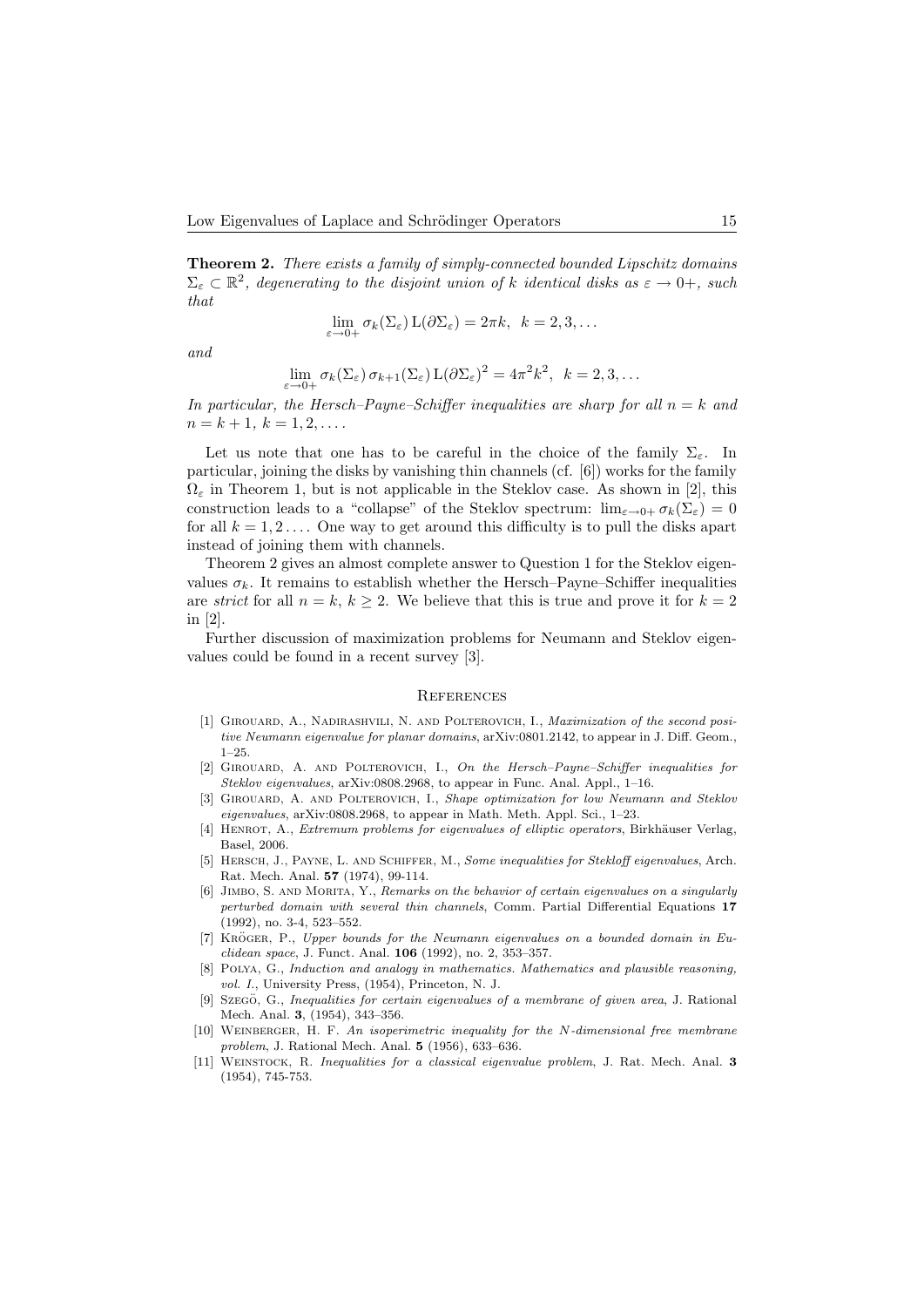# New isoperimetric inequalities for the Steklov problem Antoine Henrot (joint work with Gérard A. Philippin, Abdesselem Safoui)

In this talk, we are interested in the Steklov eigenvalue problem :

(1) 
$$
\begin{cases} \Delta u = 0 & \text{in } \Omega \\ \frac{\partial u}{\partial n} = pu & \text{on } \partial \Omega \end{cases}
$$

where  $\Omega$  is a bounded Lipschitz open set in  $\mathbb{R}^N$ . The sequences of eigenvalues and corresponding eigenfunctions will be denoted  $0 = p_0(\Omega) < p_1(\Omega) \leq p_2(\Omega) \leq \ldots$ and  $u_0(=\text{const.})$ ,  $u_1, u_2, \ldots$  If  $\Omega = B_1$  is the unit ball, we have  $p_1(\Omega) = p_2(\Omega) =$  $\ldots = p_N(\Omega) = 1$  and the associated eigenfunctions are the coordinates  $u_k(X) =$  $x_k$ .

The classical isoperimetric inequality (analogous to Faber-Krahn inequality in the Dirichlet case or Szegö-Weinberger in the Neumann case) is due to Weinstock for  $N = 2$  and Brock in the general case, see [1], [7], [3, section 7.3], and states:

(2) p1(Ω) ≤ p1(Ω<sup>∗</sup> )

where  $\Omega^*$  denotes the ball of same volume as  $\Omega$ . Actually, Brock proves a stronger result, namely

(3) 
$$
\sum_{k=1}^{N} \frac{1}{p_k(\Omega)} \ge \sum_{k=1}^{N} \frac{1}{p_k(\Omega^*)}.
$$

The proof relies on the classical Poincaré principle which is not so known, so it worth writing it here. Let  $v_k(\neq 0) \in H^1(\Omega)$ ,  $k = 1, ..., N$  be N linearly independent functions satisfying the conditions  $\int_{\partial\Omega} v_k ds = 0$ . Let us introduce the matrices  $A := (a_{ij}), B := (b_{ij})$  defined by:

$$
a_{ij} := \int_{\Omega} \nabla v_i \nabla v_j \, dx \quad \text{and} \quad b_{ij} := \int_{\partial \Omega} v_i v_j \, ds
$$

and let us denote by  $0 \leq p'_1 \leq p'_2 \leq \ldots \leq p'_N$  the N roots of the characteristic equation det  $|A-pB| = 0$  then Poincaré's variational principle (see e.g. [6]) asserts that

$$
p_k(\Omega) \le p'_k , \quad k = 1, ..., N .
$$

By means of a translation followed by an appropriate rotation, we can assume that  $\int_{\partial\Omega} x_k ds = 0$  and  $\int_{\partial\Omega} x_k x_j ds = 0$  for  $k \neq j$ .

The N functions defined as  $v_k := x_k(I_k(\Omega))^{-1/2}$  (where  $I_k(\Omega)$  is defined in (5) below) are admissible for the Poincaré principle and since the matrices  $A$  and  $B$ are diagonal here, it follows immediately that, for any domain  $\Omega$ 

(4) 
$$
p_k(\Omega) \leq \frac{|\Omega|}{\int_{\partial\Omega} x_k^2 ds}
$$

with equality when  $\Omega$  is a ball.

Therefore, we see that to obtain isoperimetric inequalities involving Steklov eigenvalues, we must look for similar inequalities for the moments of inertia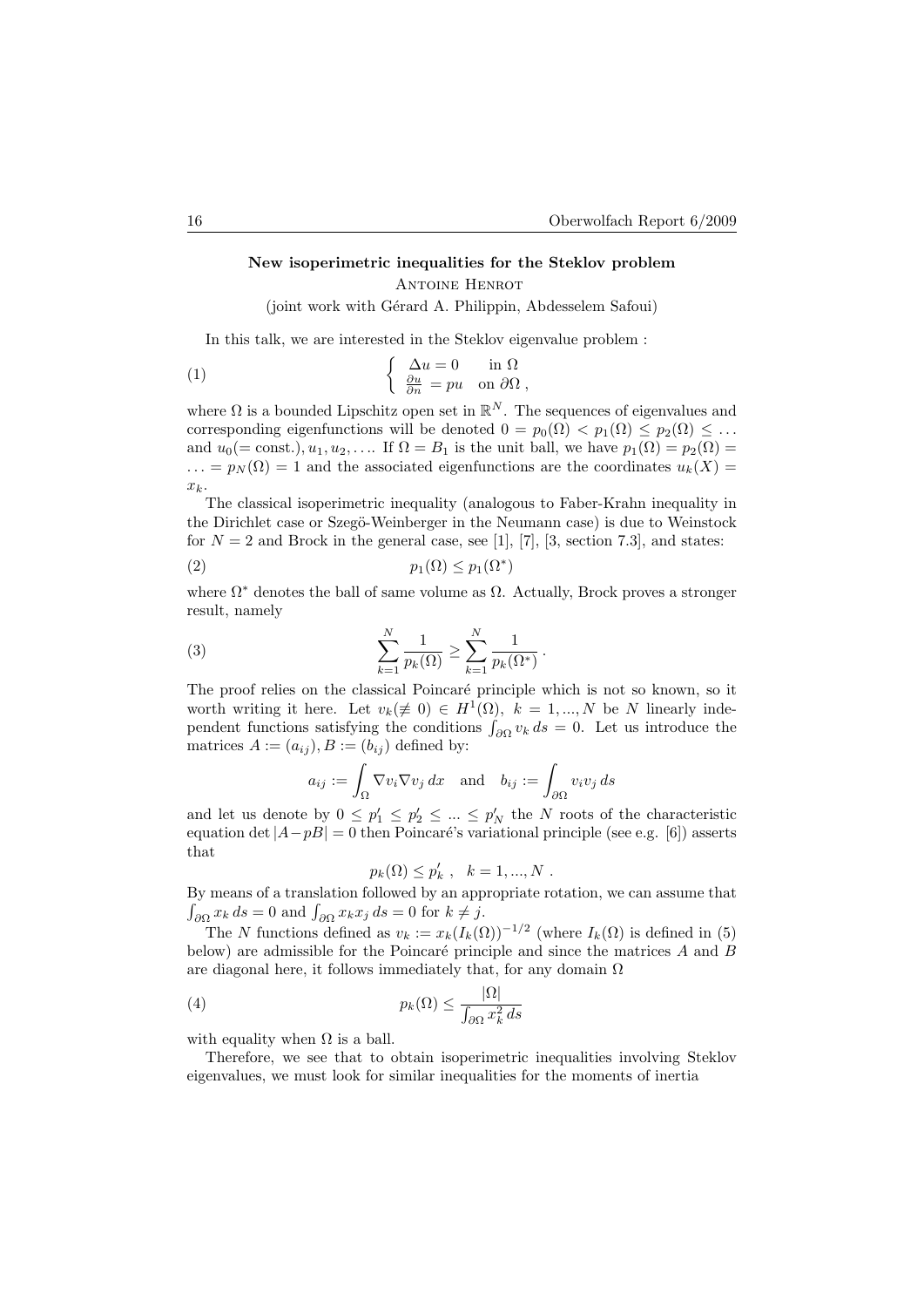$\int_{\partial\Omega} x_k^2 ds$ . Let us introduce the two family of moments of inertia of the boundary and of the body itself:

(5) 
$$
I_k(\Omega) := \int_{\partial\Omega} x_k^2 ds \text{ and } J_k(\Omega) := \int_{\Omega} x_k^2 dx.
$$

Using a Theorem due to H. Knothe, see [5] (which is itself a consequence of the Prekopa-Leindler inequality), we prove in [4] the following inequality for convex domains:

(6) 
$$
I_k(\Omega)^{N+2} \ge (N+2)^{N+1} \omega_N J_k(\Omega)^{N+1}
$$

where  $\omega_N$  is the volume of the unit ball (with equality when  $\Omega$  is ball). It allows us to generalize the Hersch-Payne-Schiffer inequality proved in [2] for  $N = 2$  (and for general domains):

Theorem(Henrot-Philippin-Safoui 2008) For any convex domain Ω:

(7) 
$$
\prod_{k=1}^{N} p_k(\Omega) \leq \prod_{k=1}^{N} p_k(\Omega^*).
$$

Using the same technique, we can also generalize Brock's result (3) with any exponent  $q > 1$ :

$$
\sum_{k=1}^N \frac{1}{p_k^q(\Omega)} \geq \sum_{k=1}^N \frac{1}{p_k^q(\Omega^*)} \, .
$$

or prove similar isoperimetric inequalities involving symmetric expressions of the eigenvalues:

$$
\sigma_j(p_1^{-1}(\Omega), p_2^{-1}(\Omega), \dots, p_N^{-1}(\Omega)) \le \sigma_j(p_1^{-1}(\Omega^*), p_2^{-1}(\Omega^*), \dots, p_N^{-1}(\Omega^*))
$$

where  $\sigma_j$  is the j-th elementary symmetric function ( $\sigma_1$  is the sum and we get (3),  $\sigma_N$  is the product and we get (7)).

### **REFERENCES**

- [1] F. Brock, An isoperimetric inequality, for eigenvalues of the Stekloff problem, ZAMM, 81, (2001), pp. 69-71.
- [2] J. Hersch, L.E. Payne, M.M. Schiffer, Some inequalities for Stekloff eigenvalues, Arch. Rat. Mech. Anal., 57, (1954), pp. 99-114.
- [3] A. Henrot, *Extremum problems for eigenvalues of elliptic operators*, Frontiers in mathematics, Birkhäuser Verlag, Basel, Boston, Berlin, (2006).
- [4] A. Henrot, G.A. Philippin, A. Safoui, Some isoperimetric inequalities with application to the Stekloff problem, Journal of Convex Analysis, 15 no1 (2008), 581-592.
- [5] H. Knothe, *Contributions to the theory of convex bodies*, Michigan Math. J., 4, (1957), pp. 39-52.
- [6] G. Pólya, M.M. Schiffer, Convexity of functionals by transplantation, J. Analyse Math., 3, (1954), pp. 245-345.
- [7] R. Weinstock, Inequalities for a classical eigenvalue problem, J. Rational Mech. Anal., 3 (1954), 745-753.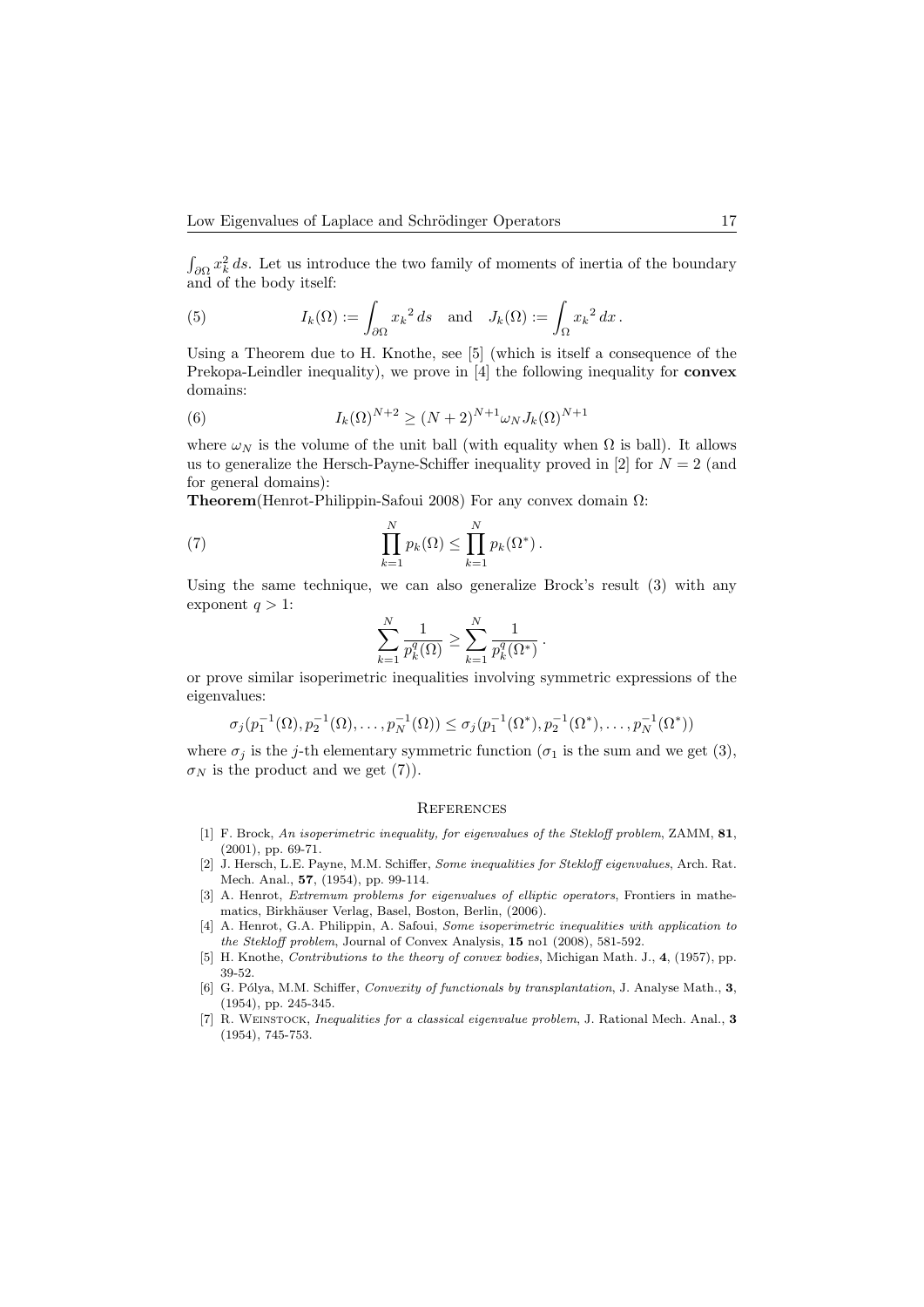### Isoperimetric bounds for Neumann eigenvalues of triangles

BARTŁOMIEJ SIUDEJA (joint work with Richard Laugesen)

Inequalities for eigenvalues of the Laplacian involving geometric quantities have been of interest for many years. Surprisingly, only a few of such inequalities have been obtained for Neumann boundary condition. The goal of the talk is to prove new bounds for Neumann eigenvalues of triangles.

The preprint on which the talk is based seems the first to study sharp isoperimetric inequalities for Neumann triangle eigenvalues. The Dirichlet case, on the other hand, has received considerable attention (see e. g. [2, 3, 5] and references therin).

One of the few known bounds for general domains was obtained by Szegő [6]

### $\mu_1 A$  is maximal precisely for disks,

where  $\mu_1$  is the first nonzero eigenvalue of the Laplacian with Neumann boundary condition on a simply connected planar domain of area A. The analogous result in higher dimensions is due to Weinberger [7].

We prove a sharper result for triangular domains:

 $\mu_1 A$  is maximal when the triangle is equilateral.

It is plausible that for polygons with four or more sides the maximizing polygon is regular. Such a result would complement Poly<sup>a</sup>-Szegő conjecture stating that the minimizer is regular in the Dirichlet case.

We also show three different stronger results. The first includes a stronger geometric functional, the second includes a stronger eigenvalue functional, and the last one is a trade-off between the two.

To strengthen the geometric functional, we write  $L$  for the perimeter and prove

 $\mu_1 L^2$  is maximal for the equilateral triangle,

which implies the result for  $\mu_1 A$  above by invoking the triangular isoperimetric inequality. Even stronger result can be obtained using an isoperimetric excess obtained from the triangular isoperimetric inequality. This result provides two maximizers. In addition to equilateral triangles we get asymptotic equality for degenerate acute isosceles triangles.

Strengthening instead the eigenvalue functional, we show

$$
\left(\frac{1}{\mu_1} + \frac{1}{\mu_2}\right)^{-1} A
$$
 is maximal in the equilateral case.

Note that disks are maximizers for general domains as has been proved by Szegő [6].

In order to further strengthen the eigenvalue functional we need to weaken the geometric functional. We show the arithmetic mean  $(\mu_1 + \mu_2)/2$  of the first two non-zero eigenvalues is maximal for the equilateral triangle, with the scaling factor equal to the ratio of the square of the area over the sum of the squares of the side lengths.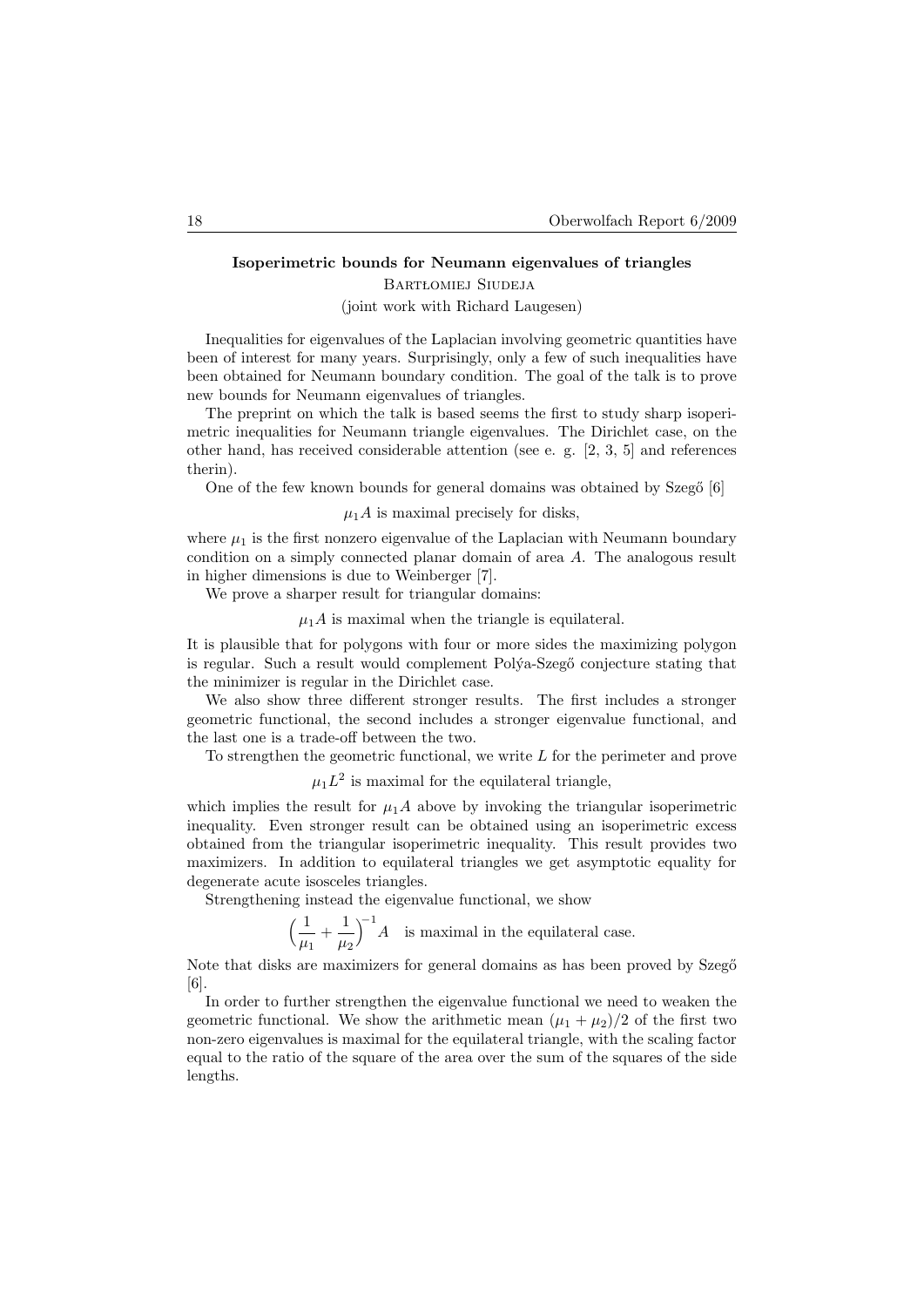In addition to such upper bounds, we prove a lower bound for  $\mu_1$  with diameter scaling. This bound saturates for the degenerate acute isosceles triangle. Thus we obtain a triangular sharpening of Payne and Weinberger's lower bound for arbitrary convex domains, which saturates for the degenerate rectangle [4].

We also show that the upper bound on  $\mu_1 D^2$  for arbitrary convex domains due to Cheng [1] is asymptotically correct for degenerate obtuse isosceles triangles. Thus Cheng's result is best possible even in the restricted class of triangular domains.

Three kinds of trial function are employed to prove the upper bounds in this paper: for close-to-equilateral triangles we linearly transform the eigenfunctions of the equilateral triangle, for close-to-degenerate triangles we deform the eigenfunction of a circular sector, and for all other triangles we make do with linear or quadratic trial functions.

The lower bound on  $\mu_1$  under diameter normalization is proved by bisecting and stretching the triangle repeatedly, in order to approach the degenerate case. Payne and Weinberger's method of thinly slicing an arbitrary domain does not apply here, since the resulting slices would not be triangular. Our procedure relies on the proof of symmetry/antisymmetry of the first Neumann eigenfunction for isosceles triangles, which may be of independent interest.

In addition to their intrinsic interest, our results on triangles suggest new open problems for general domains, such as a possible strengthening of the Szeg<sup>"</sup>– Weinberger upper bound by an isoperimetric excess term.

### **REFERENCES**

- [1] S. Y. Cheng. Eigenvalue comparison theorems and its geometric applications. Math. Z. 143 (1975), no. 3, 289–297.
- [2] P. Freitas and B. Siudeja. Bounds for the first Dirichlet eigenvalue of triangles and quadrilaterals. Preprint.
- [3] Z. Lu and J. Rowlett. The fundamental gap conjecture on polygonal domains. Preprint.
- [4] L. E. Payne and H. F. Weinberger. An optimal Poincaré inequality for convex domains. Arch. Rational Mech. Anal. 5 (1960), 286–292.
- [5] G. Pólya and G. Szegő. Isoperimetric Inequalities in Mathematical Physics. Princeton University Press, Princeton, New Jersey, 1951.
- [6] G. Szegő. Inequalities for certain eigenvalues of a membrane of given area. J. Rational Mech. Anal. 3 (1954), 343–356.
- [7] H. F. Weinberger. An isoperimetric inequality for the N-dimensional free membrane problem. J. Rational Mech. Anal. 5 (1956), 633–636.

# Shape analysis of eigenvalues

Dorin Bucur

The generic problem we consider can be formally written as

$$
\min_{|\Omega|=m} F(\lambda_1(\Omega),...,\lambda_k(\Omega))
$$

where  $\Omega \subseteq \mathbb{R}^N$  is an open set and  $|\Omega|$  is the Lebesgue measure. By

$$
\lambda_1(\Omega) \leq \lambda_2(\Omega) \leq \ldots \leq \lambda_k(\Omega)
$$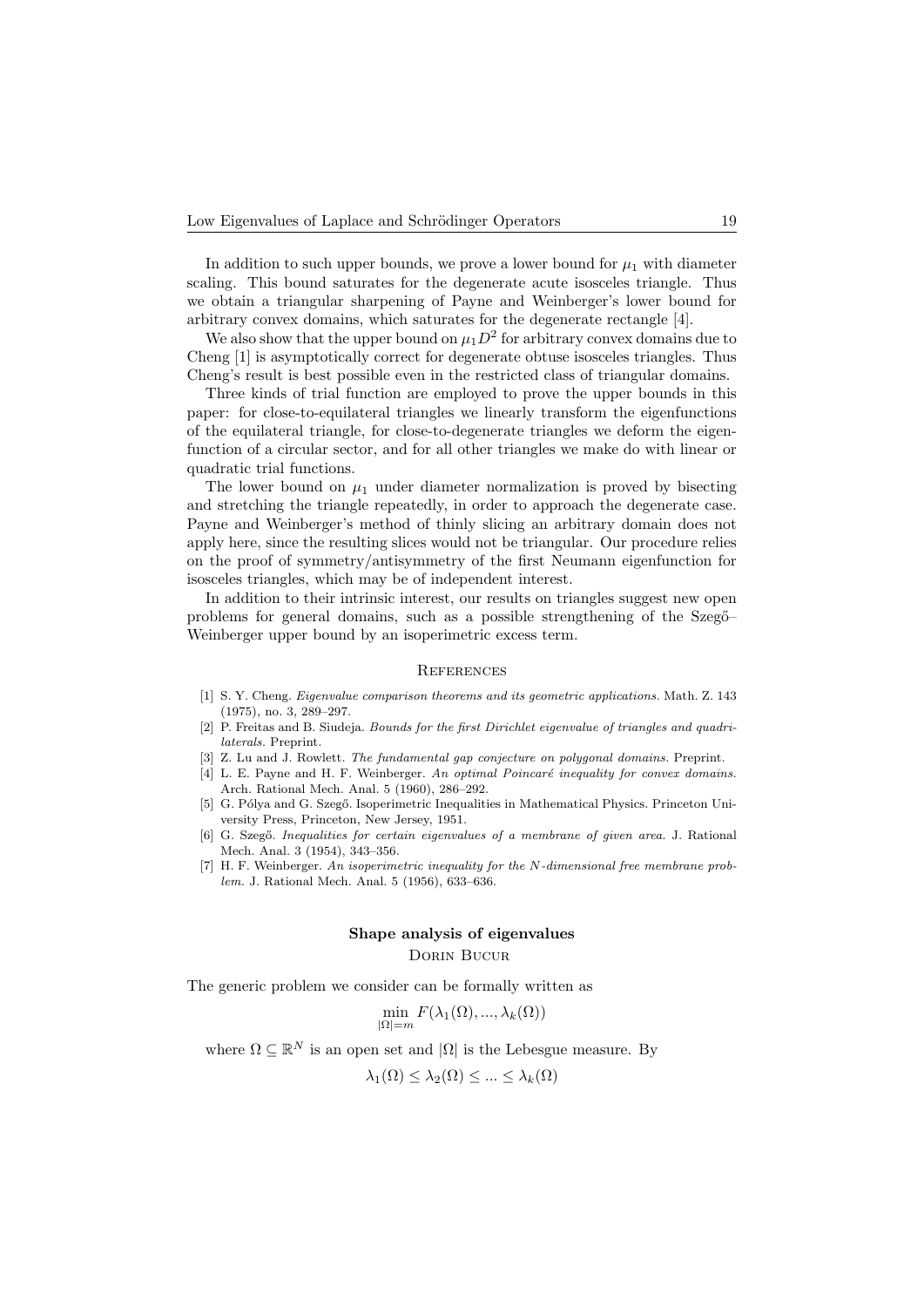we denote the first  $k$  eigenvalues of the Laplacian with some boundary conditions that will be specified. Multiplicity is counted.

The questions we deal with are:

- prove the existence of a solution, i.e. an open set  $\Omega$ ;
- find qualitative properties of  $\Omega$ : regularity, symmetry, convexity,...;
- perform numerical computations.

Here are some of the results that were presented in this talk.

Result 1. This is a joint work with P. Freitas. We prove in a purely variational way the Faber-Krahn inequality for the first eigenvalue of the Dirichlet-Laplacian. Precisely, we prove that the following problem

$$
\min_{|\Omega|=m} \lambda_1(\Omega)
$$

has the ball as unique solution.The method consists precisely in the following steps:

- prove the existence of a minmizing set;
- use a cut and reflect method in order to prove that is symmetric in all directions;
- deduce it is a union of annuli;
- select one annulus and use 1D analysis in order to prove that the ball is the minimizer.

**Result 2.** This is a joint work with A. Giacomini. We consider  $\beta > 0$ . An eigenvalue  $\nu$  of the Laplacian with Robin boundary conditions on some *admissible* open set  $Ω$ , satisfies forammly

$$
\left\{\begin{array}{ccc} -\Delta u = & \nu u & \text{in} & \Omega\\ \frac{\partial u}{\partial n} + \beta u = & 0 & \partial \Omega \end{array}\right.
$$

The first one is given by the Rayleigh quotient

$$
\nu_1(\Omega) = \min_{u \in H^1(\Omega)} \frac{\int_{\Omega} |\nabla u|^2 dx + \beta \int_{\partial \Omega} |u|^2 d\mathcal{H}^{N-1}}{\int_{\Omega} u^2 dx}
$$

Bossel (in  $\mathbb{R}^2$ , 1986) and Daners (in  $\mathbb{R}^N$ , 2006) proved that the ball minimizes  $\nu_1$ among Lipschitz sets of prescirbed measures.

In a joint work with A. Giacomini [2], we prove that a relaxed form of the Robin problem still has the ball as minimizer. This situation covers cracked domains, or more general non-smooth domains. Precisely

$$
\nu_1(B) \le \frac{\displaystyle \int_{\mathbb{R}^N} |\nabla u|^2 dx + \beta \int_{J_u} ((u^+)^2 + (u^-)^2) d\mathcal{H}^{N-1}}{\int_{\mathbb{R}^N} u^2 dx}
$$

for every measurable function u such that  $u \geq 0$ ,  $u^2 \in SBV(\mathbb{R}^N)$ ,  $|\{u \neq 0\} = m|$ . Above, B stands for the ball of measure equal to m and  $J_u$  for the jump set of  $u^2$ .

In [1], we prove that among Lipschitz domains, the ball is the unique minimizer.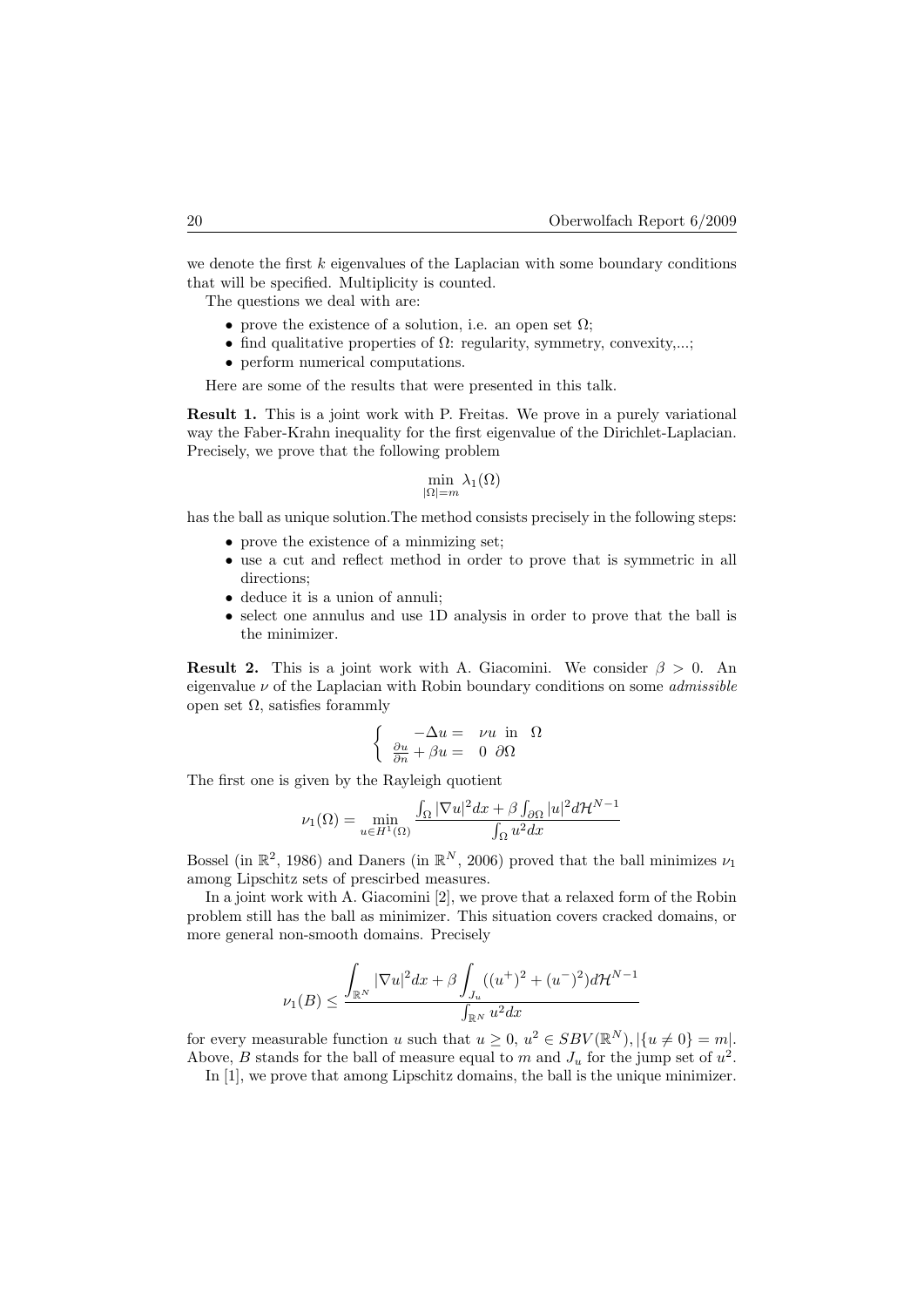#### **REFERENCES**

- [1] D. Bucur, D. Daners, An alternative approach to the Faber-Krahn inequality for Robin problems, Preprint 2009.
- [2] D. Bucur, A. Giacomini A variational approach of the isoperimetric inequality for the Robin problem, article in preparation, 2009.

# On spectral minimal partitions on the sphere Bernard Helffer

(joint work with T. Hoffmann-Ostenhof and S.Terracini)

Abstract In continuation of works in collaboration with V. Bonnaillie-Noël, T. Hoffmann-Ostenhof, S. Terracini and G. Vial [14, 12, 13, 2, 3], we analyze the properties of spectral minimal partitions and focus in this paper our analysis on the case of the sphere. We prove that a minimal 3-partition for the sphere  $\mathbb{S}^2$ should be up to rotation the so called  $Y$ -partition. This question is connected to a celebrated conjecture of Bishop [1] in harmonic analysis.

Let us consider the Laplacian  $H(\Omega)$  on a bounded regular domain  $\Omega \subset \mathbb{S}^2$  with Dirichlet boundary condition. We denote by  $\lambda_i(\Omega)$  the increasing sequence of its eigenvalues and by  $u_i$  some associated orthonormal basis of eigenfunctions. We define for any function  $u \in C_0^0(\overline{\Omega})$  the nodal set of u by  $N(u) = \{x \in \Omega \mid u(x) = 0\}$ and call the components of  $\Omega \setminus N(u)$  the nodal domains of u.

We now introduce the notions of partition and minimal partition.

For  $1 \leq k \in \mathbb{N}$ , we call k-**partition** of  $\Omega$  a family  $\mathcal{D} = \{D_i\}_{i=1}^k$  of mutually disjoint sets such that

$$
(1) \t\t\t U_{i=1}^k D_i \subset \Omega ,
$$

and denote by  $\mathfrak{O}_k$  the set of open connected partitions. For  $\mathcal{D}$  in  $\mathfrak{O}_k$ , we introduce

$$
\Lambda(\mathcal{D}) = \max_{i} \lambda(D_i) \text{ and } \mathfrak{L}_k = \inf_{\mathcal{D} \in \mathfrak{D}_k} \Lambda(\mathcal{D}).
$$

and call  $\mathcal{D} \in \mathfrak{D}_k$  minimal if  $\mathfrak{L}_k = \Lambda(\mathcal{D})$ .

If  $k = 2$ , it is rather well known (see [12] or [9]) that  $\mathfrak{L}_2$  is the second eigenvalue and the associated minimal 2-partition is a nodal partition, i.e. a partition whose elements are the nodal domains of some eigenfunction. Applying this remark to the sphere, we get that the optimal 2-partition if the sphere is realized by two hemispheres.

More generally we can consider (see in [14]) for  $p \in [1, +\infty[$ 

$$
\Lambda^{p}(\mathcal{D}) = (\frac{1}{k} \sum_{i} \lambda(D_{i})^{p})^{\frac{1}{p}} \text{ and } \mathfrak{L}_{k,p}(\Omega) = \inf_{\mathcal{D} \in \mathfrak{D}_{k}} \Lambda^{p}(\mathcal{D}).
$$

We write  $\mathfrak{L}_{k,\infty}(\Omega) = \mathfrak{L}_k(\Omega)$  and recall the monotonicity property

$$
\mathfrak{L}_{k,p}(\Omega) \leq \mathfrak{L}_{k,q}(\Omega) \text{ if } p \leq q.
$$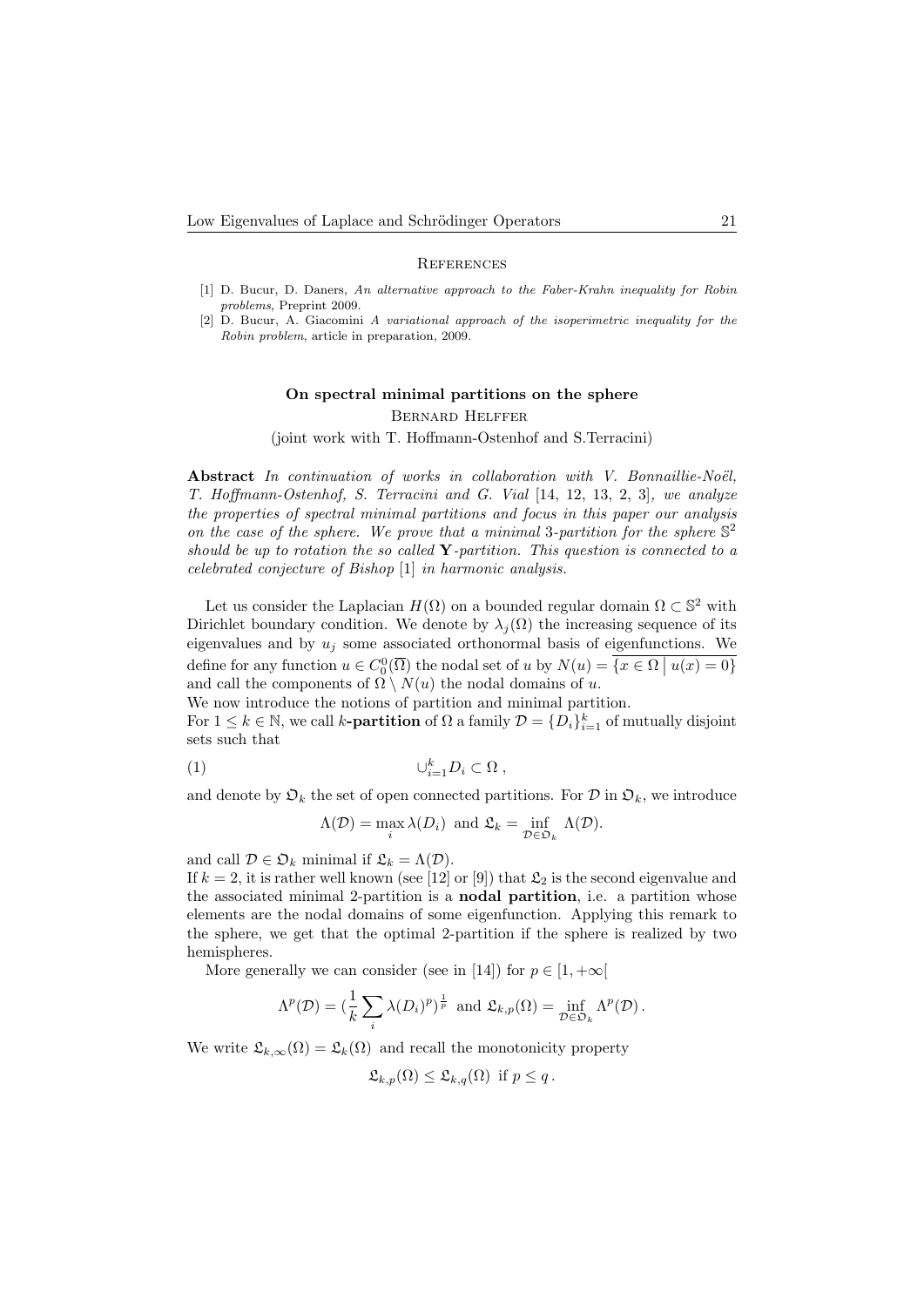The notion of  $p$ -minimal  $k$ -partition can be extended accordingly, by minimizing  $\Lambda^p(\mathcal{D})$ . Their existence and regularity (their boundary shares the properties of nodal sets except that now an odd number of lines can meet at a singular point) has been proved in [7, 8, 9] (see also [16, 5, 6] and references therein)

We describe as usual  $\mathbb{S}^2$  in  $\mathbb{R}^3_{x,y,z}$  by the spherical coordinates,  $x = \cos \phi \sin \theta$ ,  $y =$  $\sin \phi \sin \theta$ ,  $z = \cos \theta$  with  $\phi \in [-\pi, \pi], \theta \in ]0, \pi[$ , and we add the two poles "North" and "South", corresponding to the two points  $(0, 0, 1)$  and  $(0, 0, -1)$ . Then a basic point is the introduction of the double covering  $\mathbb{S}_{\mathcal{C}}^2$  of  $\mathbb{S}^2 \setminus \{North, South\}$  which can be described by considering  $\phi \in [-2\pi, 2\pi], \theta \in ]0, \pi[$ .

We announce in our talk a proof of the following theorem :

Main Theorem: Any minimal 3-partition of  $\mathbb{S}^2$  is up to a fixed rotation obtained by the so called Y-partition whose boundary is given by the intersection of  $\mathbb{S}^2$  with the three half-planes defined respectively by  $\phi = 0, \frac{2\pi}{3}, \frac{-2\pi}{3}$ . Hence

$$
\mathfrak{L}_3(\mathbb{S}^2) = \frac{15}{4}.
$$

The value  $\frac{15}{4}$  is the seventh eigenvalue of the lifted Laplacian on  $\mathbb{S}_{\mathcal{C}}^2$  and corresponds to a spherical harmonic attached to the half integer  $\ell = \frac{3}{2}$ . The Y-partition is actually the projection on  $\mathbb{S}^2$  of the nodal partition of this spherical harmonic defined on  $\mathbb{S}_{\mathcal{C}}^2$ . The proof consists in showing that any minimal 3-partition of the sphere cannot be nodal and can be lifted in a 6-partition of  $\mathbb{S}_{\mathcal{C}}^2$ . This involves a mixture between topological considerations (Euler's formula, Lyustenik-Shnirelman's theorem together with spectral considerations).

This theorem is immediately related (actually a consequence of) to a conjecture of Bishop (Conjecture 6) proposed in [1] stating that :

The minimal 3-partition for  $\frac{1}{3}(\sum_{i=1}^{3} \lambda(D_i))$  corresponds to the **Y**-partition.

A similar question was analyzed (with partial success) when looking in [13] at candidates of minimal 3-partitions of the unit disk  $D(0,1)$  in  $\mathbb{R}^2$ . The most natural candidate was indeed the Mercedes Star, which is the 3-partition given by three disjoint sectors with opening angle  $2\pi/3$ , i.e.  $D_1 = \{x \in \Omega \mid \omega \in ]0, 2\pi/3[\}$ and  $D_2, D_3$  are obtained by rotating  $D_1$  by  $2\pi/3$ , respectively by  $4\pi/3$ . Hence the Mercedes star in  $[13]$  is replaced here by the Y-partition in the Main Theorem. We observe that Y-partition can also be described the inverse image of the mercedes-star partition by the map  $\mathbb{S}^2 \ni (x, y, z) \mapsto (x, y) \in D(0, 1)$ .

We also present results based mainly on lower bounds obtained in [19] [11] of  $\mathfrak{L}_k(\mathbb{S}^2)$  and apply this to the discussion for k large to the Hexagonal conjecture. The best lower bound for  $\mathfrak{L}_{2,1}(\mathbb{S}^2)$  is 2, which is optimal and corresponds to the case of two hemispheres [1].

The best lower bound for  $\mathfrak{L}_{3,1}(\mathbb{S}^2)$  is at the moment around 3.39. Another lower bound exploiting [11] is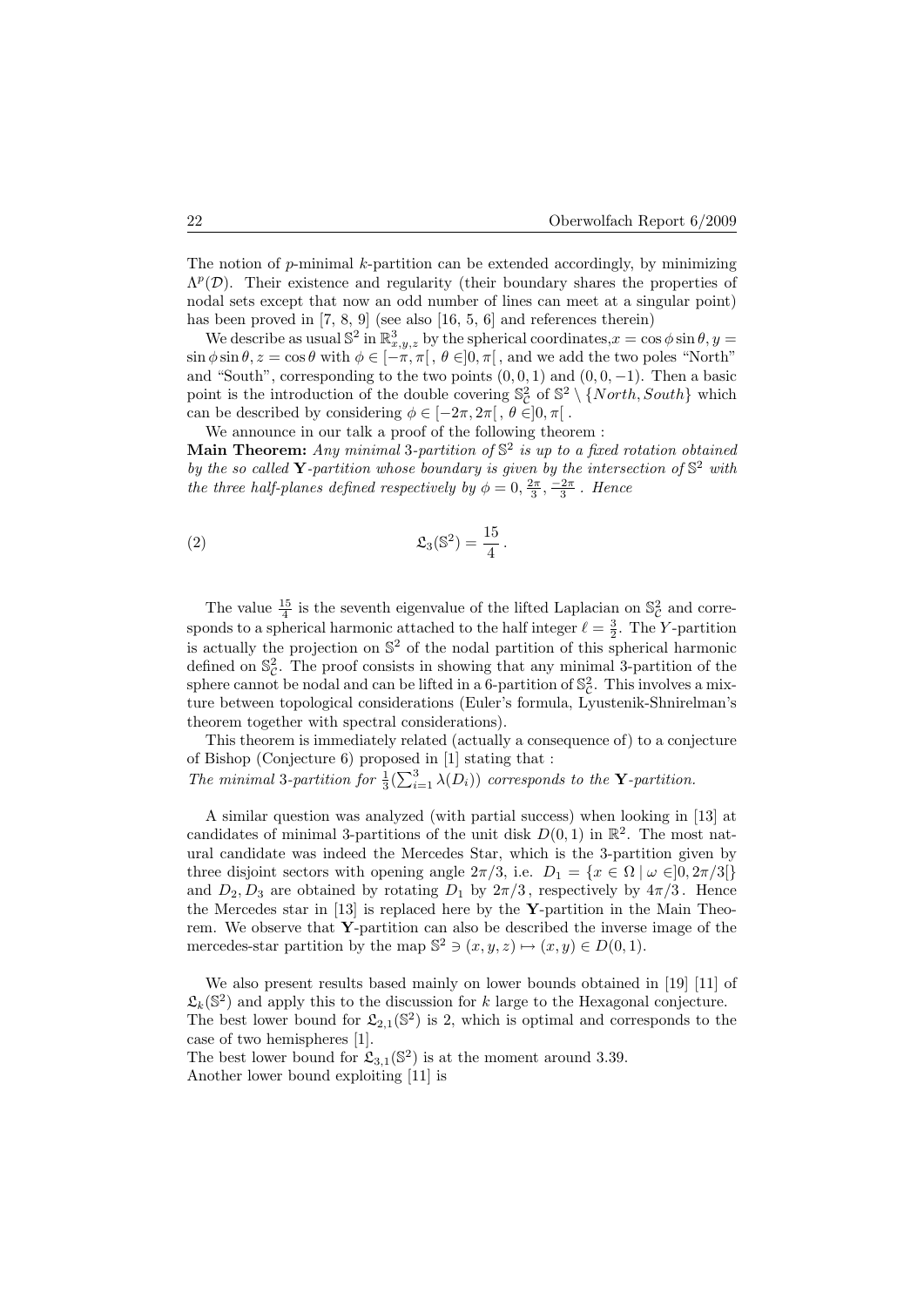(3) 
$$
\mathfrak{L}_{k,1}(\mathbb{S}^2) \geq \frac{1}{4}j_0^2k - \frac{1}{8}j_0^2 - \frac{1}{4}.
$$

Asymptotically, we obtain

Area(S<sup>2</sup>) 
$$
\liminf_{k \to +\infty} \frac{\mathfrak{L}_{k,1}(S^2)}{k} \geq \pi j_0^2
$$
.

But  $\pi j_0^2$  is the groundstate energy  $\lambda(D^1)$  of the Laplacian on the disk  $D^1$  in  $\mathbb{R}^2$  of area 1. The Faber-Krahn Inequality gives for planar domains

$$
|\Omega|\frac{\mathfrak{L}_{k,1}(\Omega)}{k} \geq \lambda(D^1) = \pi j_0^2.
$$

As for the case of plane domains, it is natural to conjecture (see for example [2, 5] but we first heared of this question from M. Van den Berg five years ago ) that :

$$
\lim_{k \to +\infty} \frac{\mathfrak{L}_k(\mathbb{S}^2)}{k} = \lim_{k \to +\infty} \frac{\mathfrak{L}_{k,1}(\mathbb{S}^2)}{k} = \lambda(Hexa^1) .
$$

The first equality in the conjecture corresponds to the idea, which is well illustrated in the recent paper by Bourdin-Bucur-Oudet [4] that, asymptotically as  $k \to +\infty$ , a minimal k-partition for  $\Lambda^p$  will correspond to  $D_j$ 's such that the  $\lambda(D_j)$ are equal.

### **REFERENCES**

- [1] C.J. Bishop. Some questions concerning harmonic measure. Dahlberg, B. (ed.) et al., Partial Differential equations with minimal smoothness and applications. IMA Vol. Math. Appl. 42 (1992), 89–97.
- [2] V. Bonnaillie-Noël, B. Helffer and G. Vial. Numerical simulations for nodal domains and spectral minimal partitions. To appear in COCV (2009).
- [3] V. Bonnaillie-Noël, B. Helffer and T. Hoffmann-Ostenhof. Aharonov-Bohm Hamiltonians, isospectrality and minimal partitions. Preprint 2008. To appear in Journal of Physics A.
- [4] B. Bourdin, D. Bucur, and E. Oudet. Optimal partitions for eigenvalues. Preprint January 2009.
- [5] L.A. Caffarelli and Fang Hua Lin. An optimal partition problem for eigenvalues. Journal of Scientific Computing 31 (1/2) (2006) 5–18.
- [6] L.A. Caffarelli and Fang Hua Lin. Singularly perturbed elliptic systems and multi-valued harmonic functions with free boundaries. Journal of the AMS 21 (3) (2008), 847–862.
- [7] M. Conti, S. Terracini, and G. Verzini. An optimal partition problem related to nonlinear eigenvalues. Journal of Functional Analysis 198, 160–196 (2003).
- [8] M. Conti, S. Terracini, and G. Verzini. A variational problem for the spatial segregation of reaction-diffusion systems. Indiana Univ. Math. J. 54, 779–815 (2005).
- [9] M. Conti, S. Terracini, and G. Verzini. On a class of optimal partition problems related to the Fucik spectrum and to the monotonicity formula. Calc. Var. 22, 45–72 (2005).
- [10] B. Helffer, M. Hoffmann-Ostenhof, T. Hoffmann-Ostenhof, M. P. Owen. Nodal sets for groundstates of Schrödinger operators with zero magnetic field in non-simply connected domains. Comm. Math. Phys. **202**(3) (1999) 629-649.
- [11] S. Friedland and W.K. Hayman. Eigenvalue Inequalities for the Dirichlet problem on spheres and the growth of subharmonic functions. Comment. Math. Helvetici 51 (1976), 133–161.
- [12] B. Helffer, T. Hoffmann-Ostenhof. Converse spectral problems for nodal domains. Mosc. Math. J. 7(1) (2007) 67–84.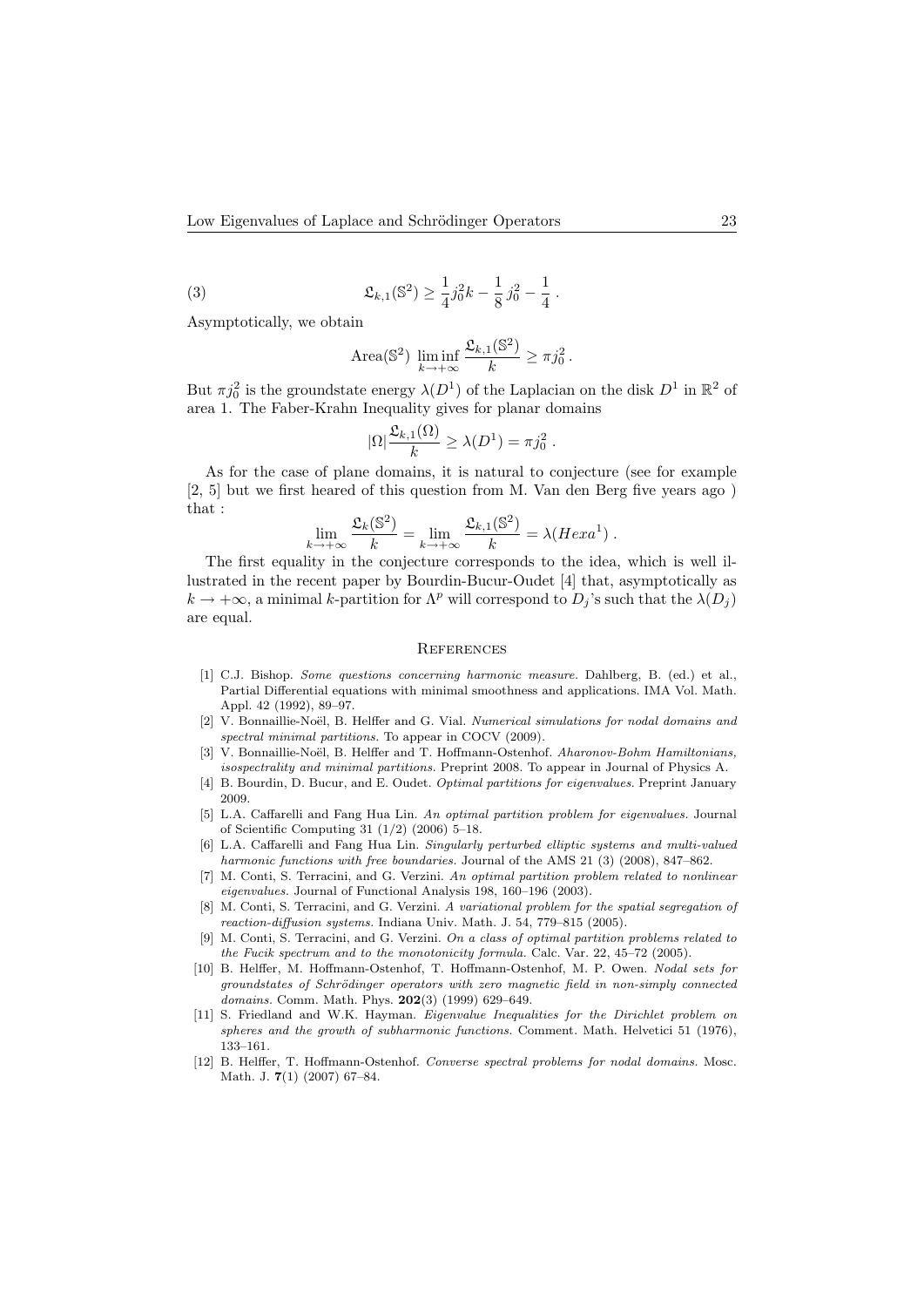- [13] B. Helffer, T. Hoffmann-Ostenhof. On spectral minimal partitions : the case of the disk. Preprint 2008.
- [14] B. Helffer, T. Hoffmann-Ostenhof, S. Terracini. Nodal domains and spectral minimal partitions. Ann. Inst. H. Poincaré Anal. Non Linéaire (2009).
- [15] B. Helffer, T. Hoffmann-Ostenhof, S. Terracini. On spectral minimal partitions : the case of the sphere. Work in progress (2008).
- [16] A. Henrot. Extremum Problems for Eigenvalues of Elliptic Operators. Birkhäuser, Bases, Boston, London, 2006.
- [17] V.N. Karpushkin. On the number of components of the complement to some algebraic curves. Russian Math. Surveys 57 (2002), 1228–1229.
- [18] J. Leydold. On the number of nodal domains of spherical harmonics. Topology 35 (1996), 301–321.
- [19] E. Sperner. Zur symmetrisierung von Functionen auf Sphären. Math. Z. 134 (1973), 317– 327.

### The Random Displacement Model

### Michael Loss

 $(ioint work with Jeff Baker and Günter Stolz)$ 

The random diplacement model describes the motion of a quantum particle interacting with a randomly deformed lattice. It is given by the Hamiltonian

$$
(1) \t\t\t H_{\omega} = -\Delta + V_{\omega}(x)
$$

where the potential is of the form

(2) 
$$
V_{\omega}(x) = \sum_{i \in \mathbb{Z}^d} q(x - i - \omega_i)
$$

The single site potential  $q(x)$  is a reflection symmetric function with compact support in the unit cube centered at the origin and the variables  $\omega_i$  are such that  $q(x-i-\omega_i)$  maintains its support in the unit cube centered at the position  $i \in \mathbb{Z}^d$ . Thus, the variables  $\omega_i$  measure the displacement of the single site potentials from the lattice points of  $\mathbb{Z}^d$ . If we assume that these variables are independent and identically distributed with respect to some probability measure, this model is ergodic with respect to shifts of  $\mathbb{Z}^d$  and one can show [5] that there exists  $\Sigma \subset \mathbb{R}$ such that

$$
\sigma(H_{\omega}) = \Sigma \text{ for a.e. } \omega .
$$

While this model is a natural candidate for describing conductivity properties of solids, or rather the absence thereof, it has been replaced by the Anderson model that is in many ways easier to treat and hence most of the research in random Schrödinger operators is devoted to the Anderson model. Few things are known about the random displacement model. It was proved in [4] that for independently distributed  $\omega_i$ , the one dimensional problem displays localization, i.e., the spectrum is dense point spectrum with exponentially localized eigenfunctions.

A much simpler but fundamental question is to determine the configuration for the single site potentials that minimizes the bottom of the spectrum of  $H_{\omega}$ . For arbitrary dimensions, it was shown in [1] that the configuration for the minimizing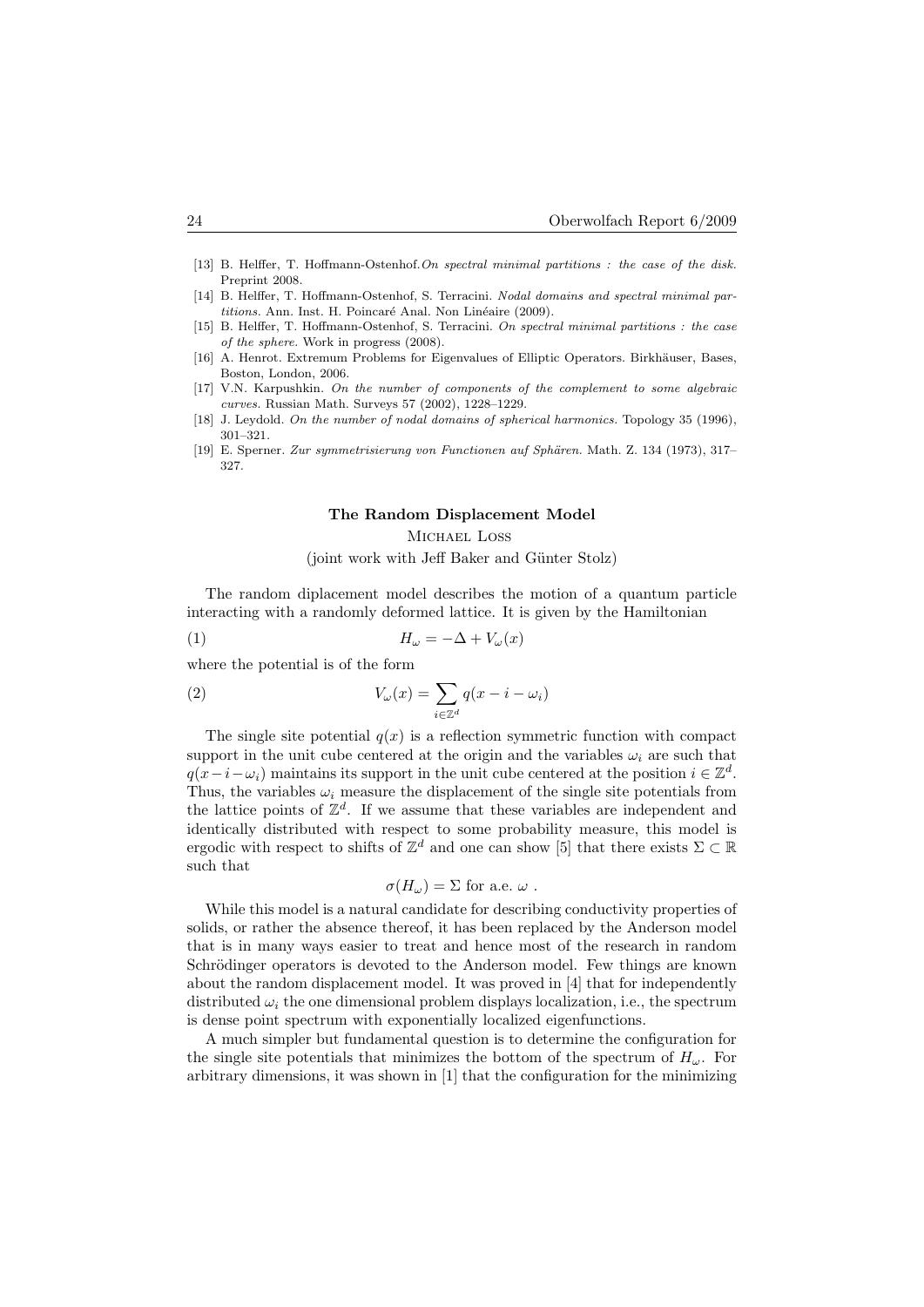single site potentials is given by squeezing them into the corners where  $2<sup>d</sup>$  cells of  $\mathbb{Z}^d$  meet but keeping the support of the potential inside the cell. This determines the variables  $\omega_i, i \in \mathbb{Z}^d$  and we denote this configuration by  $\omega_{\min}$ . This pattern is invariant by translation of *twice* the period of the underlying lattice  $\mathbb{Z}^d$ . Hence we know that

$$
E_0 := \inf \Sigma = \inf \sigma(H_{\omega_{\min}}) .
$$

The proof proceed by decoupling the various cells by imposing Neumann boundary conditions and then proving for this Neumann problem that the potential that minimizes the lowest eigenvalue wants to sit in a corner. Further, it was shown in [2] that if one places the Hamiltonian (1) in a box of size  $L^d$  with periodic boundary conditions then this minimizing configuration is unique for  $d > 1$ . The case  $d = 1$  is very different, there is no uniqueness.

Concerning the Neumann problem, one may ask quite generally whether a potential must be placed on the boundary of a domain in order to minimize the energy. More precisely, consider a strictly convex open domain  $D \subset \mathbb{R}^d$ , bounded and with smooth boundary. Consider the family of Schrödinger operators  $H := -\Delta + q(x - a)$  where  $q(x) \in C_c^{\infty}(D)$  with Neumann conditions on the boundary of  $\partial D$ . Denote by G the set  $\{a \in \mathbb{R}^d : \text{supp } q(x-a) \subset D\}$ . The set G is open. Denote by  $E_0(a)$  the lowest eigenvalue of H.

**Theorem 1** (Strong minimum principle). If there exists a point  $a_0 \in G$  with  $E_0(a_0) = \inf_G E_0(a)$ , then the function  $E_0(a)$  vanishes identically in G and for each  $a \in G$  the eigenfunction is constant outside the support of the potential.

The proof [1] relies on second order perturbation theory expressing  $\Delta E_0(a)$  in terms of the curvature matrix of the boundary  $\partial D$ . One should note that it is rather easy to construct potentials so that the lowest eigenvalue of the Neumann operator  $-\Delta+q(x-a)$  vanishes identically as a function of a and the corresponding eigenfunction for each is constant outside the support of the potential. Thus one can move the potential around inside the domain without changing the energy.

Intuitively one expects localization to occur because there are very few eigenvalue degeneracies in the system that allow for the tunneling of the particle into far away regions, at least for energies close to the bottom of the spectrum. This is quantified by an estimate what is called Lifshitz tails. This together with the much harder Wegner estimate suffices to show localization by using a multiscale analysis. This method, which was pioneered in [7], has been developed further by many authors with some of the most significant progress in [6, 8, 3].

Assume that the distribution of the single site potential is concentrated with equal probability in the corners of each cell. One expects that the density of states, defined by

$$
N(E) = \lim_{L \to \infty} \frac{1}{L^d} \mathbb{E} \left[ \# \{ \text{of eigenvalues of } H_{\omega, L}^P \} < E \right]
$$

,

for  $d > 2$  displays Lifshitz tail behavior, i.e.,

$$
N(E) \approx e^{-c|E - E_0|^{-d/2}}
$$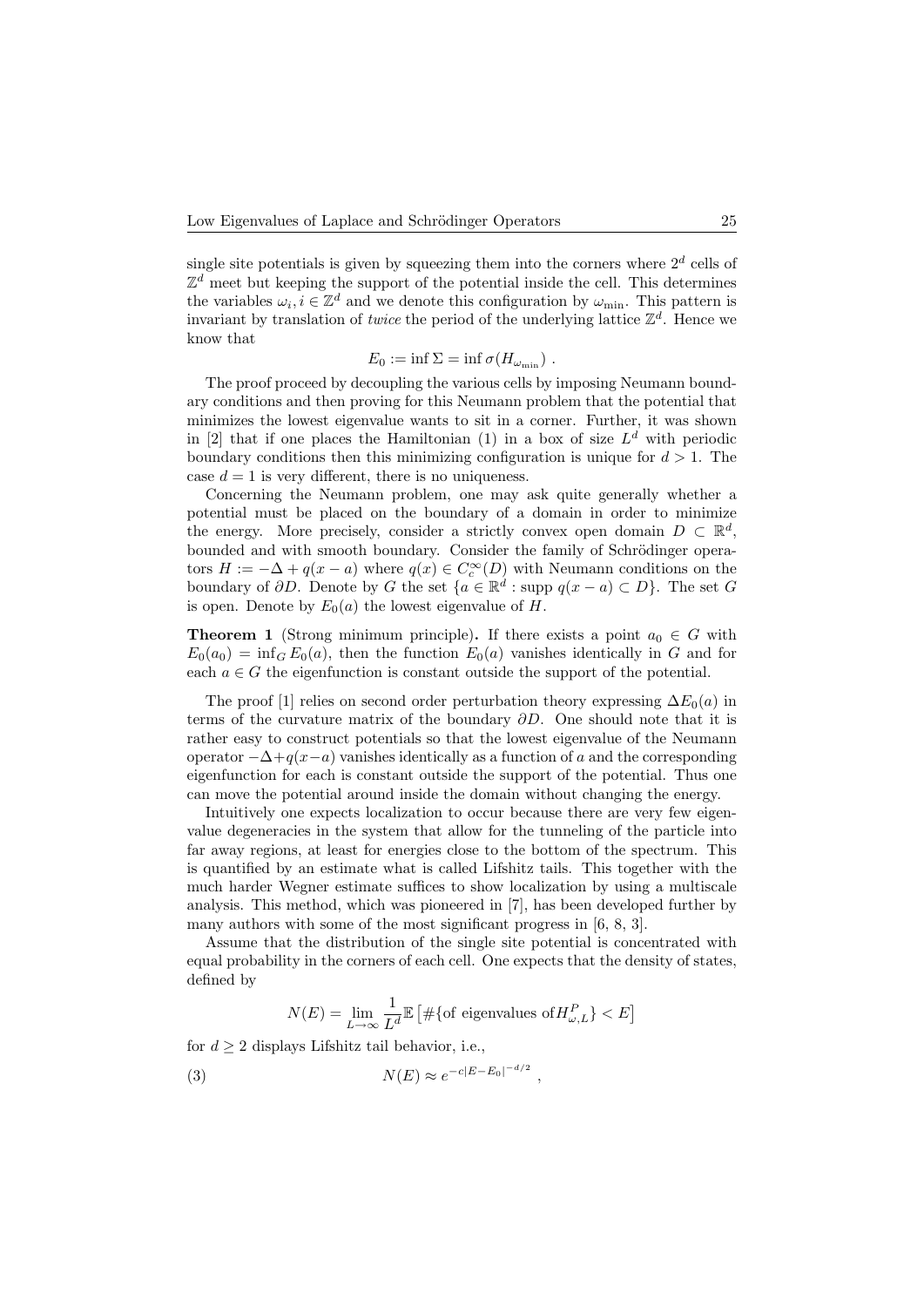as  $E \to E_0$ .

Here the Hamiltonian  $H_{\omega,L}^P$  is the original Hamiltonian restricted to the cube of sidelength L with periodic boundary conditions and the expectation is with respect to the distribution of the random variables  $\omega_i$ .

A natural and quite standard approach is to show by combining a large deviation argument with the uncertainty principle, that for most of the configurations of the potentials, the ground state energy of the Hamiltonian  $H_{\omega,L}^P$  is not too low, i.e.,

$$
E_{\omega,L}^P \ge E_0 + \frac{\text{const.}}{L^2} \; .
$$

The difficulty with the displacement model is that the spectrum of the Hamiltonian H does not vary monotonically with the displacement of the potential. A similar difficulty occurs in the Anderson model in case the potential is not sign definite which was treated in [9]. Klopp and Nakamura, however, were able to adapt their method in [10] to the random displacement model. They obtain

(4) 
$$
N(E) \approx e^{-c|E - E_0|^{-1/2}},
$$

far from the desired result for dimensions larger than one. The exponent is a reminder that the method used is essentially one dimensional which is somewhat paradoxical because it was shown in [2] that for the one dimesional displacement model

$$
N(E) \ge \frac{C}{log^2|E - E_0|} ;
$$

thus, there are no Lifshitz tails in one dimension. This is strongly related to the fact that the minimizing configuration in one dimension is degenerate, in fact highly degenerate (see [2]). Thus in order to apply the method of [10], the fact that the minimizing configuration for the periodic Hamiltonian is unique for two and more dimensions has to be turned into a quantitative estimate.

#### **REFERENCES**

- [1] J. Baker, M. Loss and G. Stolz, Minimizing the ground state energy of an electron in a randomly deformed lattice to appear in Commun. Math Phys. arXiv:0707.3988
- [2] J. Baker, M. Loss and G. Stolz, Low energy properties of the random displacement model arXiv:0808.0670
- [3] J. Bourgain and C. Kenig, On localization in the continuous Anderson-Bernoulli model in higher dimension, Invent. Math. 161 (2005), 389–426
- [4] D. Buschmann and G. Stolz, Two-Parameter Spectral Averaging and Localization for Non-Monotonic Random Schrödinger Operators, Trans. Amer. Math. Soc. 353 (2001), 635–653
- [5] R. Carmona and J. Lacroix, Sprectral Theory of Random Schrödinger operators, Birkhäuser, Basel, 1990
- [6] H. von Dreifus and A. Klein, A new proof of localization in the Anderson tight binding model, Commun. Math. Phys. 124 (1989), 285-299.
- [7] J. Frohlich and T. Spencer, Absence of diffusion with Anderson tight binding model for large disorder or low energy, Commun. Math. Phys. 88 (1983), 151-184
- [8] F. Germinet and A. Klein, Bootstrap multiscale analysis and localization in random media, Commun. Math. Phys. 222 (2001), 415-448.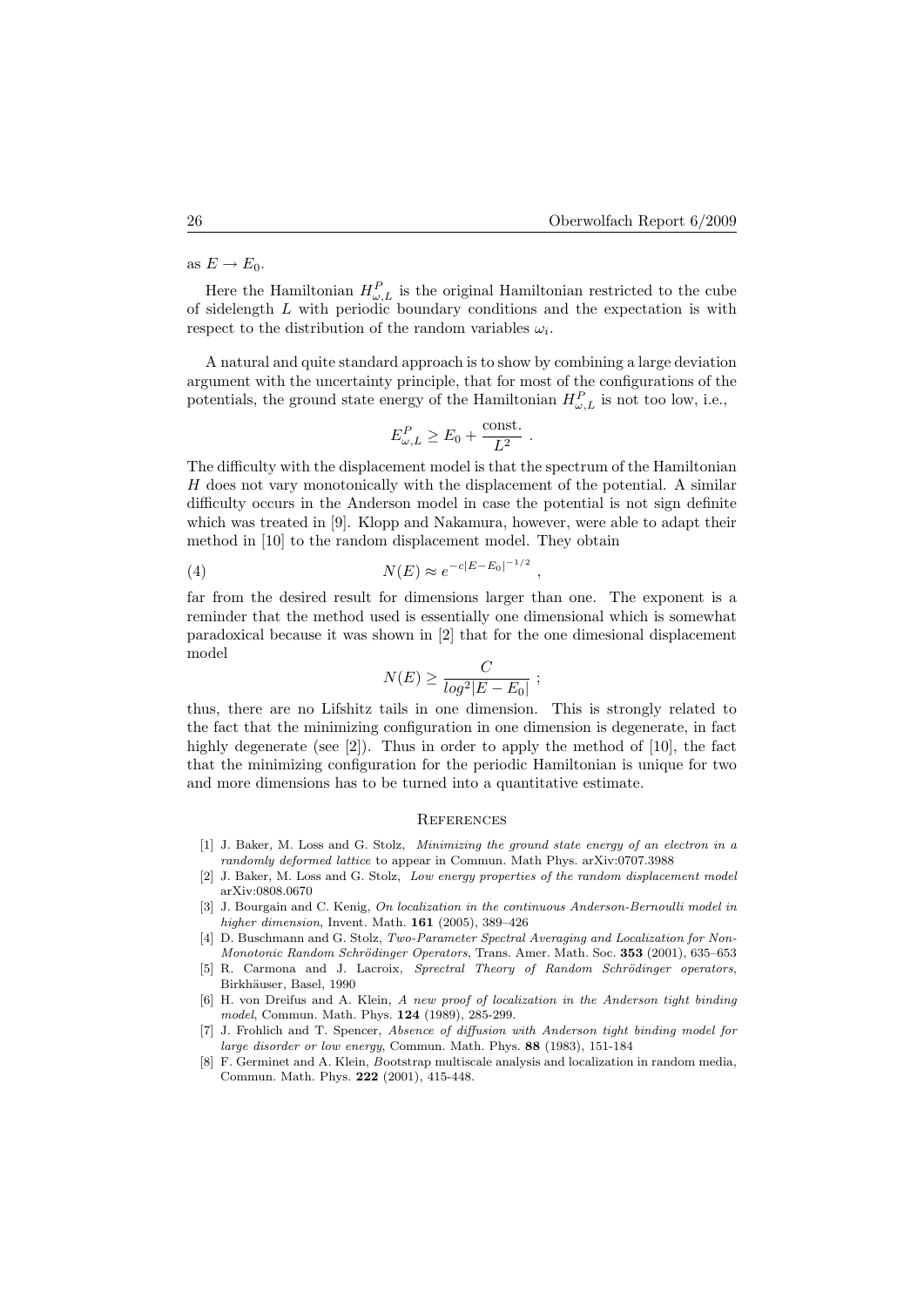- [9] F. Klopp and S. Nakamura,Spectral extrema and Lifshitz tails for non monotonous alloy  $type\ models$ arXiv:0804.4079
- [10] F. Klopp, S. Nakamura, private communication.

# A Class of New Inequalities for the Eigenvalues of the Dirichlet Laplacian LOTFI HERMI

(joint work with Evans M. Harrell II)

The bulk of these results appear in the preprint [3] where various integral transform techniques were used to prove the equivalence of spectral inequalities hitherto proved by independent methods. We are concerned with bounds for different spectral functions of the eigenvalues  $0 < \lambda_1 < \lambda_2 \leq \lambda_3 \leq \cdots$  of the fixed membrane problem

$$
-\Delta u = \lambda u \quad in \quad \Omega \subset \mathbb{R}^d
$$

$$
u = 0 \quad on \quad \partial\Omega.
$$

In [3] four key inequalities were shown to satisfy the following diagram

$$
Yang ⇒ Harrell-Stubble, ρ ≥ 2\n↓ ↓\nKac ⇒ Berezin-Li-Yau, ρ ≥ 2
$$

These statements are:

• The H. C. Yang inequality [6]

(1) 
$$
\sum_{k} (z - \lambda_{k})_{+}^{2} \leq \frac{4}{d} \sum_{k} (z - \lambda_{k})_{+} \lambda_{k}
$$

• The Harrell-Stubbe inequality [6] [3] [4]

(2) 
$$
\sum_{k} (z - \lambda_k)_+^{\rho} \leq \frac{2\rho}{d} \sum_{k} (z - \lambda_k)_+^{\rho - 1} \lambda_k
$$

• The inequality of Kac [7]

(3) 
$$
Z(t) := \sum_{k=1}^{\infty} e^{-\lambda_k t} \le \frac{|\Omega|}{\left(4\pi t\right)^{d/2}}
$$

• The Berezin-Li-Yau inequality [9]

(4) 
$$
\sum_{k} (z - \lambda_k)_+^{\rho} \leq L_{\rho,d}^{cl} |\Omega| z^{\rho + d/2}
$$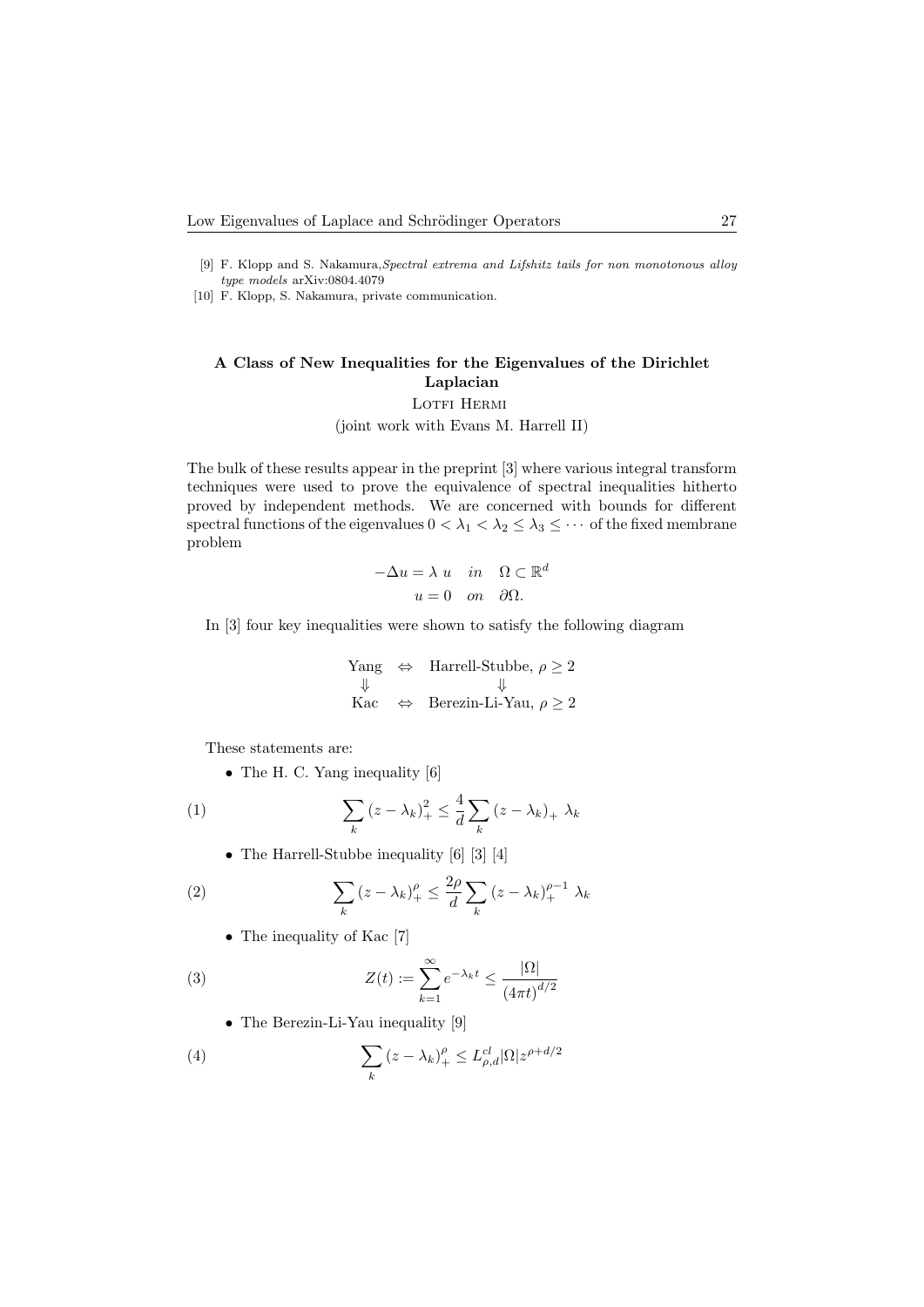Certainly, (4) is known in this sharp form even when  $1 \leq \rho \leq 2$  [9]. Here  $z_{+} =$  $\max\{z, 0\}$  and

$$
L_{\rho,d}^{cl} = \frac{\Gamma(\rho + 1)}{(4\pi)^{d/2} \Gamma(\rho + 1 + d/2)}.
$$

As already shown in [4], (2) is in fact equivalent to the monotonicity principle

 $R_\rho(z)$  $\frac{1-\rho_1(x)}{z^{\rho+d/2}}$  is a nondecreasing function of z when  $\rho \geq 2$ .

Here  $R_{\rho}(z) := \sum_{k} (z - \lambda_k)_{+}^{\rho}$  is the Riesz mean of order  $\rho \geq 0$ . This monotonicity principle, in addition to the semiclassical statement  $\lim_{t\to 0+} t^{d/2}Z(t) =$  $|\Omega|/(4\pi)^{d/2}$ , are key ingredients paving the way from (3) to (4). Already from monotonicity and the statement

$$
\prod_{k=1}^{m} \left( 1 + \frac{d}{2(\rho + k)} \right) = \frac{\Gamma(\rho + m + 1 + d/2) \Gamma(\rho + 1)}{\Gamma(\rho + m + 1) \Gamma(\rho + 1 + d/2)},
$$

one can conclude for  $z \ge z_0$ ,  $\rho \ge 1$ , and  $m \ge 1$  that

$$
R_{\rho}(z) \ge \frac{\Gamma(\rho+m+1+d/2)\Gamma(\rho+1)}{\Gamma(\rho+m+1)\Gamma(\rho+1+d/2)} \frac{R_{\rho+m}(z_0)}{z_0^{\rho+m+d/2}} z^{\rho+d/2},
$$

which in light of the definition of  $L_{\rho,d}^{cl}$  takes the form

$$
\frac{R_{\rho}(z)}{L_{\rho,d}^{cl} z^{\rho+d/2}} \ge \frac{R_{\rho+m}(z_0)}{L_{\rho+m,d}^{cl} z_0^{\rho+m+d/2}}.
$$

Fixing  $z_0$  and sending  $z \to \infty$  and exploiting the semiclassical statement  $R_\rho(z) \sim$  $L_{\rho,d}^{cl} |\Omega| z^{\rho+d/2}$  leads to the Berezin-Li-Yau inequality.

Sum rules in the spirit of Harrell-Stubbe play a key role in direct proofs of these inequalities and are central to the integral transform technique. Another sum rule attributed to Bethe [10] provides a new proof [8] [5] [2] to the lower bound universal statement: For  $\rho \geq 1$ 

$$
R_{\rho}(z) \ge H_d^{-1} \lambda_1^{-d/2} \frac{\Gamma(1+\rho)\Gamma(1+d/2)}{\Gamma(1+\rho+d/2)} (z-\lambda_1)_+^{\rho+d/2}.
$$

Here

$$
H_d = \frac{2 d}{j_{d/2-1,1}^2 J_{d/2}^2 (j_{d/2-1,1})},
$$

where  $J_{\alpha}(x)$  denotes the Bessel function of order  $\alpha$  and  $j_{\alpha,p}$  is its p−th zero.

In fact, this statement is a particular case of the following general result valid for functions F and G related by the Weyl transform  $[1]$  [3]. For a nonnegative function f on  $\mathbb{R}_+$  such that

$$
\int_0^\infty f(t)\left(1+t^{-d/2}\right)\frac{dt}{t} < \infty
$$

define

(5) 
$$
F(s) := \int_0^\infty e^{-st} f(t) \frac{dt}{t}
$$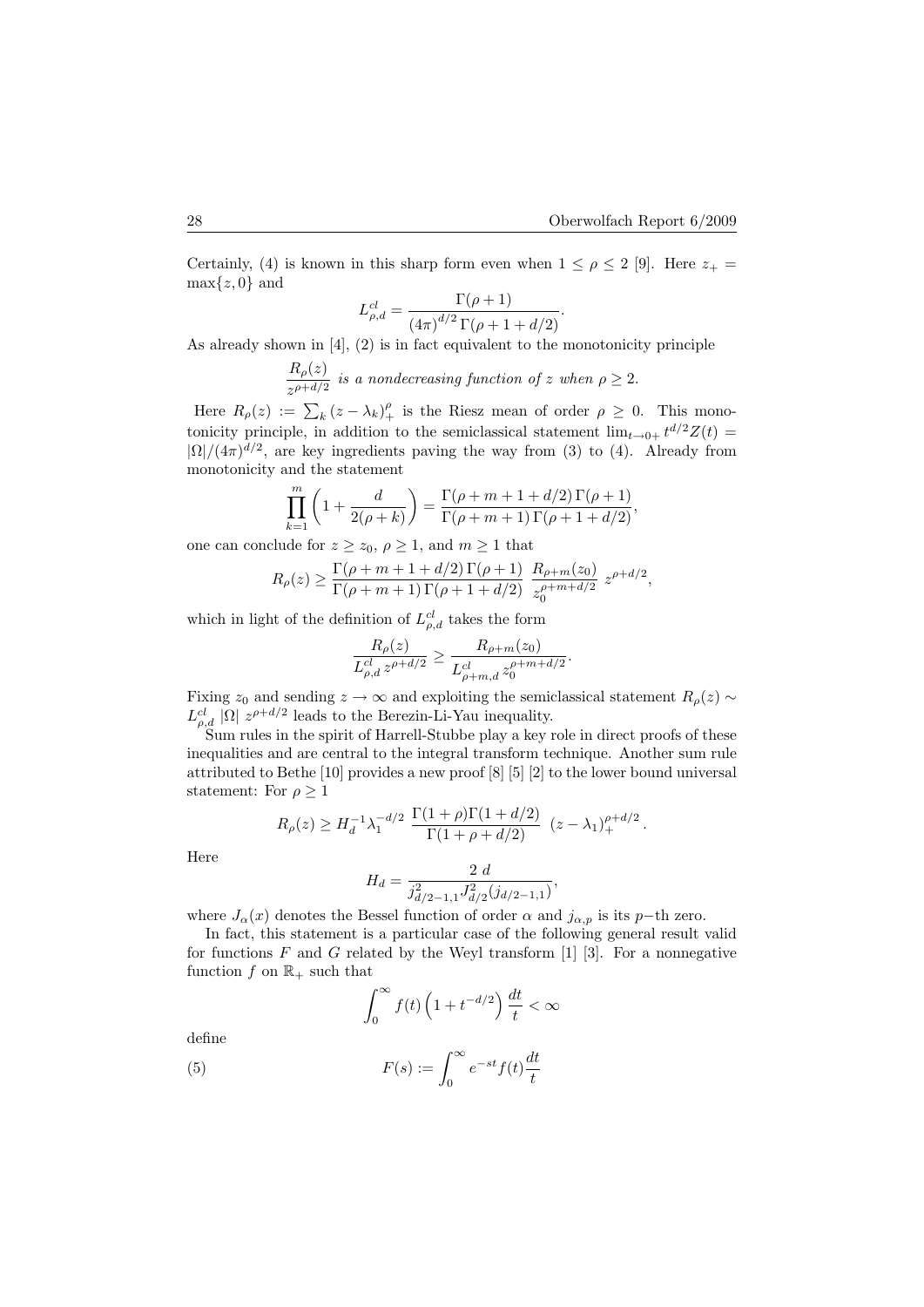and let

(6) 
$$
G(s) := \mathcal{W}_{d/2}\{F(z)\}(s),
$$

where

$$
\mathcal{W}_{\mu}\lbrace F(z)\rbrace(s) := \frac{1}{\Gamma(\mu)} \int_{s}^{\infty} F(z) (z - s)^{\mu - 1} dz
$$

denotes the Weyl transform of order  $\mu$  of the function  $F(z)$ . According to the Bateman project,  $G(s) = \int_0^\infty \frac{e^{-st}}{t^{d/2}}$  $\frac{e^{-st}}{t^{d/2}}f(t)\frac{dt}{t}$ . Under such circumstances one has the following result.

Theorem: For  $F(s)$  and  $G(s)$  as defined above, and related by the Weyl transform,

$$
\sum_{j=1}^{\infty} F(\lambda_j) \ge \frac{\Gamma(1 + d/2)}{H_d} \lambda_1^{-d/2} G(\lambda_1).
$$

It turns out that the correction introduced by Melas to the formula of Li-Yau leads to the following counterpart statement.

Theorem: For  $F(s)$  and  $G(s)$  as related by the Weyl transform, one has

$$
\sum_{j=1}^{\infty} F(\lambda_j) \le \frac{1}{(4\pi)^{d/2}} |\Omega| G\left(M_d \frac{|\Omega|}{I(\Omega)}\right).
$$

Here  $M_d$  is a universal constant stemming from the work of Melas. This leads to the conjecture

$$
\sum_{j=1}^{\infty} F(\lambda_j) \le \frac{1}{(4\pi)^{d/2}} |\Omega| G(|\Omega|^{-2/d})
$$

Here  $\frac{1}{|\Omega|^{2/d}}$  replaces  $M_d \frac{|\Omega|}{I(\Omega)}$ . Such a conjecture would follow from the following adjustment of the Melas result: For  $\rho \geq 1$ 

$$
R_{\rho}(z) \leq L_{\rho,d}^{cl} |\Omega| \left(z - \frac{1}{|\Omega|^{2/d}}\right)_+^{\rho + \frac{d}{2}}.
$$

A consequence of which is the following correction of the Kac inequality

$$
Z(t) \le \frac{|\Omega|}{(4\pi t)^{d/2}} e^{-\frac{t}{|\Omega|^{2/d}}}.
$$

It seems that an inequality of the form

$$
\left(\sum_{j=1}^{k} (z - \lambda_j)_+\right)^2 \le \frac{4}{d} \sum_{j=1}^{k} (z - \lambda_j)_+^{1/2} \sum_{j=1}^{k} (z - \lambda_j)_+^{1/2} \lambda_j
$$

is tractable [13] and might lead to an interesting statement for Riesz means of orders  $\rho = 1/2, 1, 3/2$ . It remains a question whether one can improve, at least for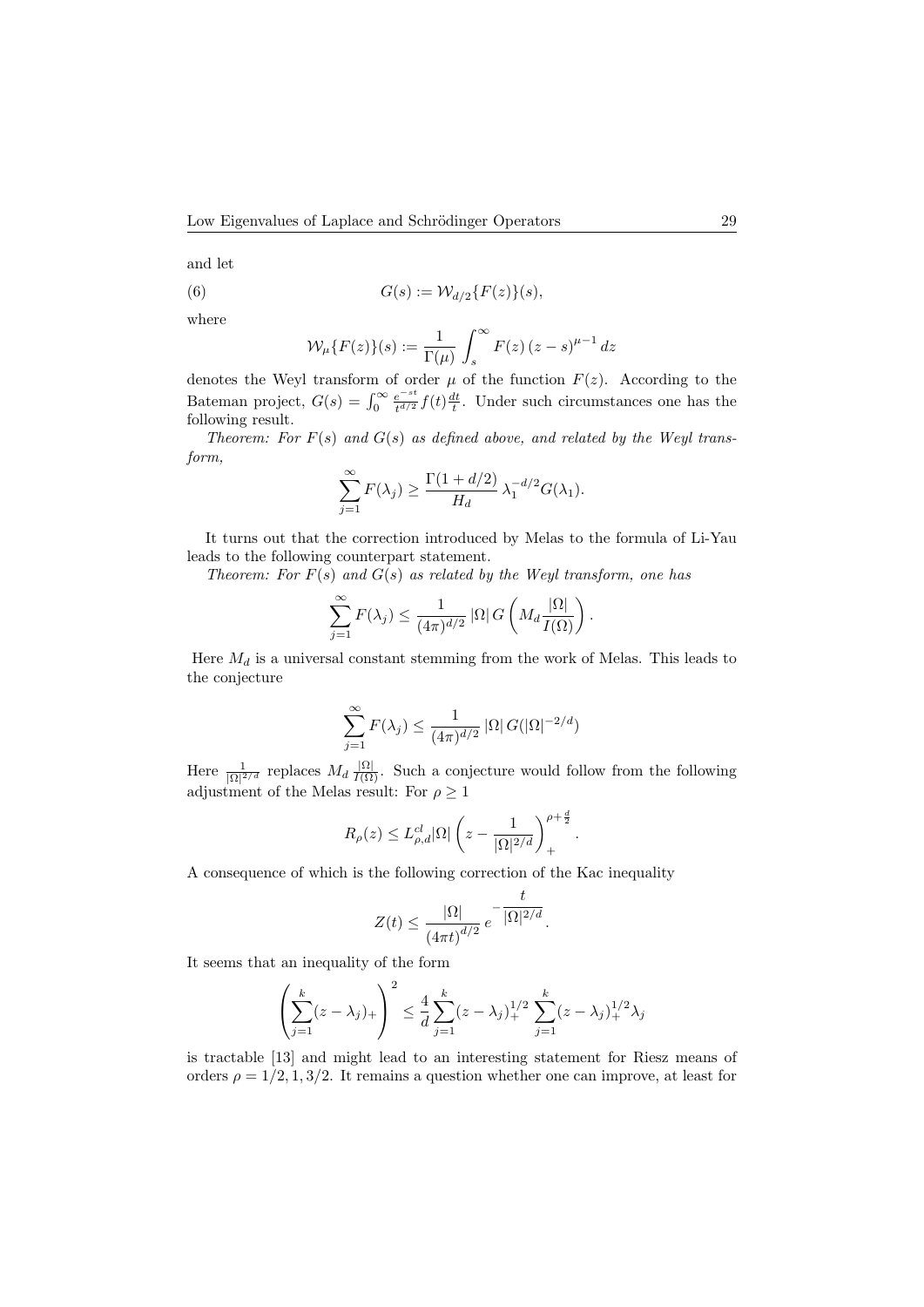convex domains, a result of Van Den Berg [12] to the following statement

$$
\left| Z(t) - \frac{|\Omega|}{(4\pi t)^{d/2}} e^{-t/|\Omega|^{2/d}} \right| \le \phi(|\partial \Omega|, t, d)
$$

where  $\phi$  is an explicit function.

### **REFERENCES**

- [1] Dolbeault, J., Felmer, P., Loss, M., Paturel, E. (2006). Lieb-Thirring type inequalities and Gagliardo-Nirenberg inequalities for systems. J. Funct. Anal. 238:193–220.
- [2] Frank, R., Laptev, A., Molchanov, S. (2008). Some eigenvalue inequalities for Schrödinger operators with positive potentials. Proc. Amer. Math. Soc. 136: 4245–4255.
- E. M. Harrell II and L. Hermi, On Riesz means of eigenvalues, preprint.
- [4] E. M. Harrell II and L. Hermi, Differential inequalities for Riesz means and Weyl-type bounds for eigenvalues, J. Funct. Anal. 254 (2008), 3173–3191.
- [5] Hermi, L. (2008). Two new Weyl-type bounds for the Dirichlet Laplacian. Trans. Amer. Math. Soc. 360:1539-1558.
- [6] E. M. Harrell and J. Stubbe, On trace identities and universal eigenvalue estimates for some partial differential operators, Trans. Amer. Math. Soc. 349 (1997) 1797–1809.
- [7] M. Kac, Can one hear the shape of a drum?, Amer. Math. Monthly  $73$  (1966) 1-23.
- [8] Laptev, A. (1997). Dirichlet and Neumann eigenvalue problems on domains in Euclidean spaces. J. Funct. Anal. 151:531–545.
- [9] A. Laptev and T. Weidl, *Recent results on Lieb-Thirring inequalities*, Journées "Équations aux Dérivées Partielles" (La Chapelle sur Erdre, 2000), Exp. No. XX, 14 pp., Univ. Nantes, Nantes, 2000.
- [10] Levitin, M. Parnovski, L. (2002). Commutators, spectral trace identities, and universal estimates for eigenvalues, J. Funct. Anal. 192:425-445.
- [11] Melas, A. D. (2003). A lower bound for sums of eigenvalues of the Laplacian. Proc. Amer. Math. Soc. 131:631-636.
- [12] Van den Berg, M. A uniform bound on trace  $(e^{t\Delta})$  for convex regions in  $R^n$  with smooth boundaries, Comm. Math. Phys. 92 (1984), 525–530.
- [13] Wu, F.E. Cao, L.F. Estimates for eigenvalues of Laplacian operator with any order, Sci. China Ser. A 50 (2007), 1078–1086.

### A sharp Lieb-Thirring inequality with a remainder term

Leander Geisinger

(joint work with Timo Weidl)

Let  $\Omega \subset \mathbb{R}^d$  be an open and bounded set and consider a potential  $V: \Omega \to \mathbb{R}$ ,  $V \geq 0$ . Assume that a Schrödinger-Operator  $H = -\Delta - V$  can be defined as a selfadjoint operator with Dirichlet boundary conditions, i. e. in the form sense on the form domain  $H_0^1(\Omega)$ , so that the negative spectrum of H consists of a finite number of negative eigenvalues  $(-\lambda_k)_{k=1}^N$ . These eigenvalues can be estimated with sharp Lieb-Thirring inequalities, see [6]. For  $\sigma \geq 3/2$ 

(1) 
$$
\sum_{k} \lambda_k^{\sigma} \leq L_{\sigma,d}^{cl} \int_{\Omega} V^{\sigma+d/2} dx.
$$

In the case of a constant potential  $V \equiv \Lambda > 0$  on  $\Omega$  it is known that the resulting semiclassical Berezin-Li-Yau inequalities, [2], can be improved by a negative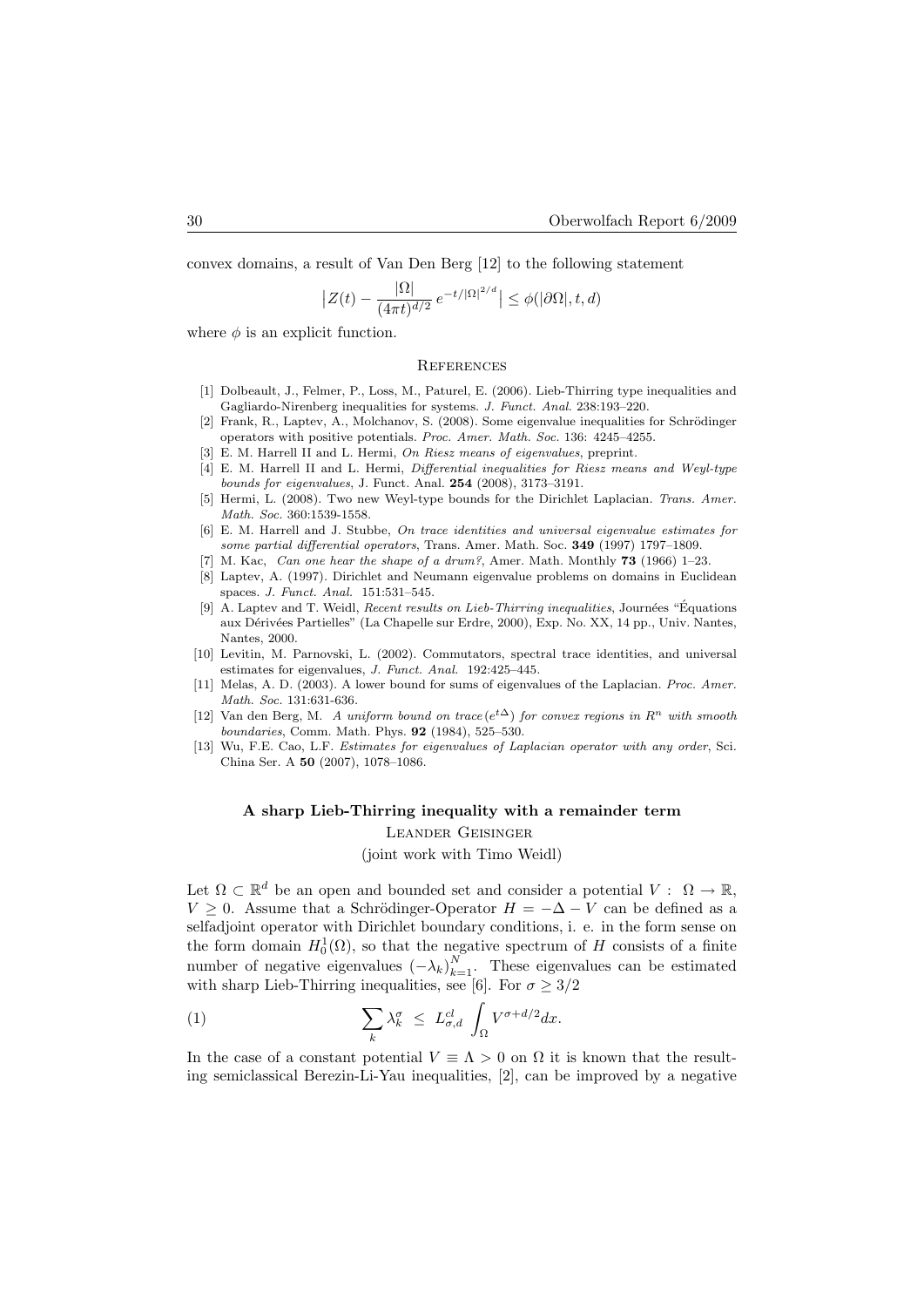remainder term, see [7], [8] and [5], and [3] for discrete operators. We improve the semiclassical inequalities (1) for general potentials  $V \in L^{\sigma+d/2}(\Omega)$  by analysing the effect of the Dirichlet boundary condition on individual eigenvalues. Here we concentrate on the one dimensional case and use results from Sturm-Liouville Theory, see e.g. [9], to derive an improved Lieb-Thirring inequality with a remainder term.

Let  $I \subset \mathbb{R}$  be an open interval of length  $l < \infty$ . For simplicity we first assume  $I = (0, l)$  and  $V \in C_0^{\infty}(I)$ . Under these conditions define three types of Operators with different boundary conditions:

$$
H_{\mathbb{R}} = -\Delta - V \quad \text{with form domain } H^{1}(\mathbb{R})
$$
  
\n
$$
H_{I}^{D} = -\Delta - V \quad \text{with form domain } H_{0}^{1}(I)
$$
  
\n
$$
H_{I}^{(\alpha,\beta)} = -\Delta - V \quad \text{for } 0 \le \alpha, \beta \le \frac{\pi}{2}
$$

through the closure of the quadratic form

$$
h_I^{(\alpha,\beta)}[\varphi] = \int_I |\varphi'|^2 dx - \int_I V|\varphi|^2 dx + \cot \alpha |\varphi(0)|^2 + \cot \beta |\varphi(l)|^2
$$

with form domain  $H^1(I)$ . For  $\varphi$  from the domain of  $H_I^{(\alpha,\beta)}$  $I_I^{(\alpha,\beta)}$  the boundary conditions

 $\varphi'(0) = \cot \alpha \varphi(0)$  and  $\varphi'(l) = -\cot \beta \varphi(l)$ 

hold. Moreover define  $\sigma_{-}(H_{\mathbb{R}}) = (-\mu_{k}), \sigma_{-}(H_{I}^{D}) = (-\lambda_{k})$  and  $\sigma_{-}(H_{I}^{(\alpha,\beta)})$  $\left(\begin{smallmatrix} \alpha,\beta\end{smallmatrix}\right) =$  $(-\nu_k(\alpha, \beta))$ . To establish a connections between these eigenvalues one can compare eigenfunctions of  $H_{\mathbb{R}}$  and  $H_I^{(\alpha,\beta)}$  $I_I^{(\alpha,\rho)}$  in order to prove

**Proposition 1.** Assume  $\sigma$   $(H_I^D) = (-\lambda_k)_{k=1}^N$ . Then for the negative eigenvalues of  $H_{\mathbb{R}}$  and  $H_I^{(\alpha,\beta)}$  $\prod_{I}^{(\alpha,\beta)}$  the identity

$$
-\mu_k = -\nu_k(\omega_k, \omega_k)
$$

holds for all  $k = 1, ..., N$  with  $\omega_k = \operatorname{arccot}\sqrt{\mu_k}$ .

To estimate the difference

$$
\mu_k - \lambda_k = \nu_k(\omega_k, \omega_k) - \nu_k(0, 0)
$$

we use results from Sturm-Liouville-Theory. The eigenvalues  $-\nu_k(\alpha, \beta)$  can be differentiated with respect to the boundary conditions depending on  $\alpha$  and  $\beta$  and the derivative can be expressed with the help of functions  $u(\nu, \alpha, t)$  and  $\tilde{u}(\nu, \beta, t)$ defined by

$$
-u'' - Vu = -\nu \text{ u on } I \text{ and } u(\nu, \alpha, 0) = \sin \alpha \quad u'(\nu, \alpha, 0) = \cos \alpha,
$$

 $-\tilde{u}'' - V\tilde{u} = -\nu \tilde{u}$  on I and  $\tilde{u}(\nu, \beta, l) = \sin \beta \tilde{u}'(\nu, \beta, l) = -\cos \beta$ .

Proposition 2. The identity

$$
\mu_k - \lambda_k = \int_0^{\omega_k} || u(\nu_k(\alpha, \omega_k), \alpha) ||_{L^2(I)}^{-2} d\alpha + \int_0^{\omega_k} || \tilde{u}(\nu_k(0, \beta), \beta) ||_{L^2(I)}^{-2} d\beta
$$
  
holds for all  $k \in \mathbb{N}$  where  $-\lambda_k \in \sigma_{-}(H_I^D)$ .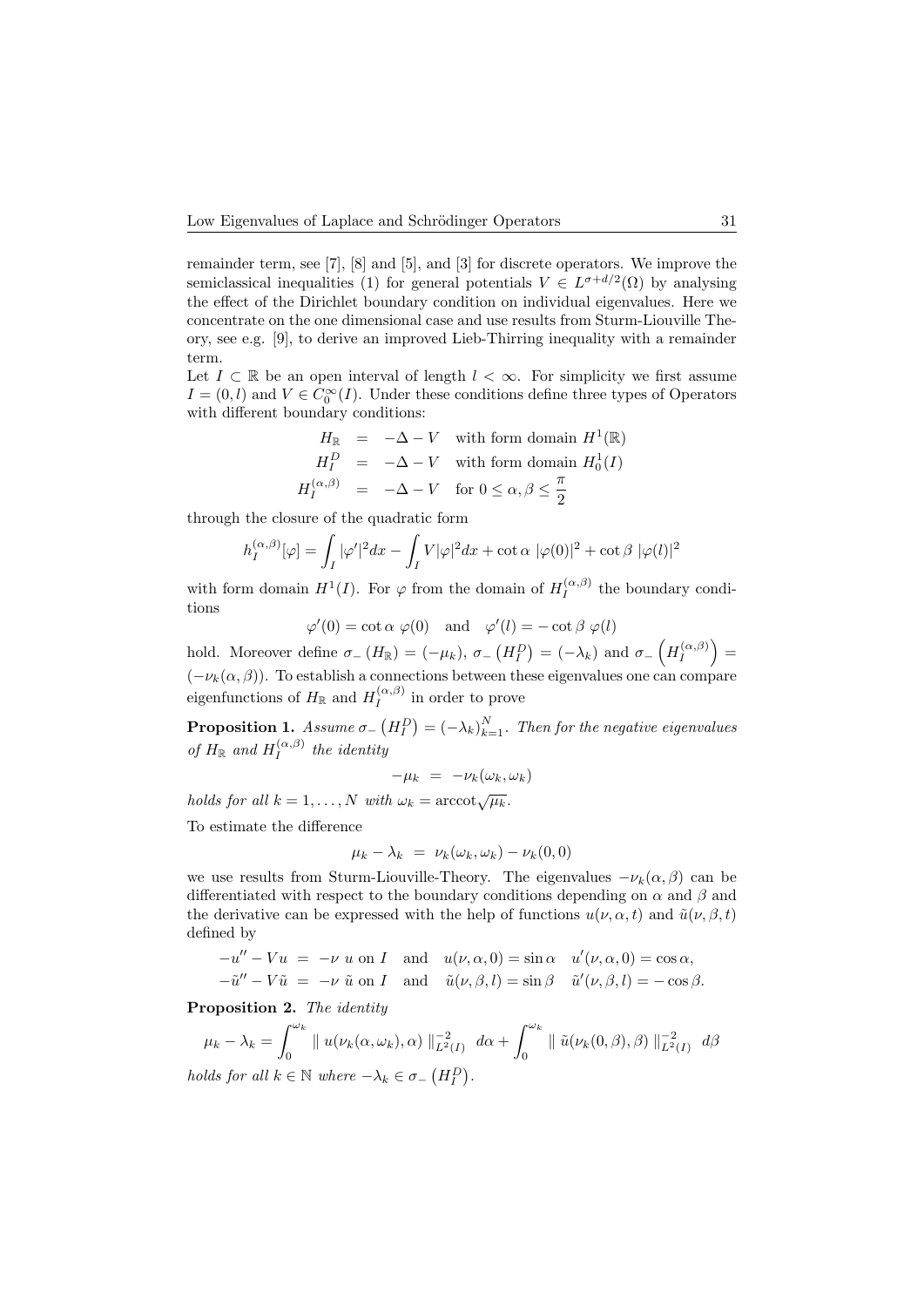For  $k = 1$ ,  $\| u(\nu_1(\alpha, \omega_1), \alpha) \|_{L^2(I)}$  and  $\| \tilde{u}(\nu_1(0, \beta), \beta) \|_{L^2(I)}$  can be estimated from below in terms of l and  $\sqrt{\mu_1}$ . Using these estimates, the variational principle and the inequality

$$
\sqrt{\mu_1} \leq \int V dt,
$$

see [4], one can prove

**Theorem 1.** For an open intervall  $I \subset \mathbb{R}$  of length  $l < \infty$  the estimates

$$
\sum_{k} \lambda_k^{\sigma} \le L_{\sigma,1}^{cl} \int_I V^{\sigma+1/2} dt - \left(\frac{2\left(\int V dt\right)^2}{\exp\left(l \int V dt\right) - 1}\right)^{\sigma} \quad \text{if} \quad l \int V dt \ge 2 \ln 3
$$
  
and  $\sigma_{-}(H) = \emptyset$  if  $l \int V dt < 2 \ln 3$ 

hold for  $\sigma \geq 3/2$  and all  $V \in L^{\sigma+1/2}(I)$ .

This result can be generalised to higher dimensions by applying operator valued Lieb-Thirring inequalities, [6], and an induction in the dimension argument similar to the one used e.g. in [6] and [8]. This process yields improved Lieb-Thirring inequalities with correction terms in higher dimensions.

#### **REFERENCES**

- $[1]$  M. Aizenmann, E.H. Lieb. On semi-classical bounds for eigenvalues of Schrödinger operators, Phys. Lett. 66A:427-429, 1978.
- [2] F.A. Berezin, Covariant and contravariant symbols of operators, Izv. Akad. Nauk SSSR Ser. Mat., 13:1134-1167, 1972.
- [3] J. K. Freericks, E. H. Lieb, D. Ueltschi. Segregation in the Falicov-Kimball Model, Comm. Math. Phys., 227:243-279, 2002.
- [4] D. Hundertmark, E. H. Lieb, L. E. Thomas. A sharp bound for an eigenvalue moment of the one-dimensional Schrödinger operator, Adv. Theor. Math. Phys. 2:719-731, 1998.
- [5] H. Kovařík, S. Vugalter, T. Weidl. Two dimensional Berezin-Li-Yau inequalities with a correction term, accepted for publication in Comm. Math. Phys.
- [6] A. Laptev, T. Weidl. Sharp Lieb-Thirring inequalities in high dimensions, Acta Math. 184 (2000), no. 1, 87–111.
- [7] A.D. Melás. A lower bound for sums of eigenvalues of the Laplacian, Proc. Amer. Math. Soc. 131:631-636, 2003.
- [8] T. Weidl. Improved Berezin-Li-Yau inequalities with a remainder term, to appear in Spectral Theory of Differential Operators, Amer. Math. Soc. Transl (2).
- [9] J. Weidmann. Lineare Operatoren in Hilberträumen. Teil II: Anwendungen, B.G. Teubner, Suttgart, 2003.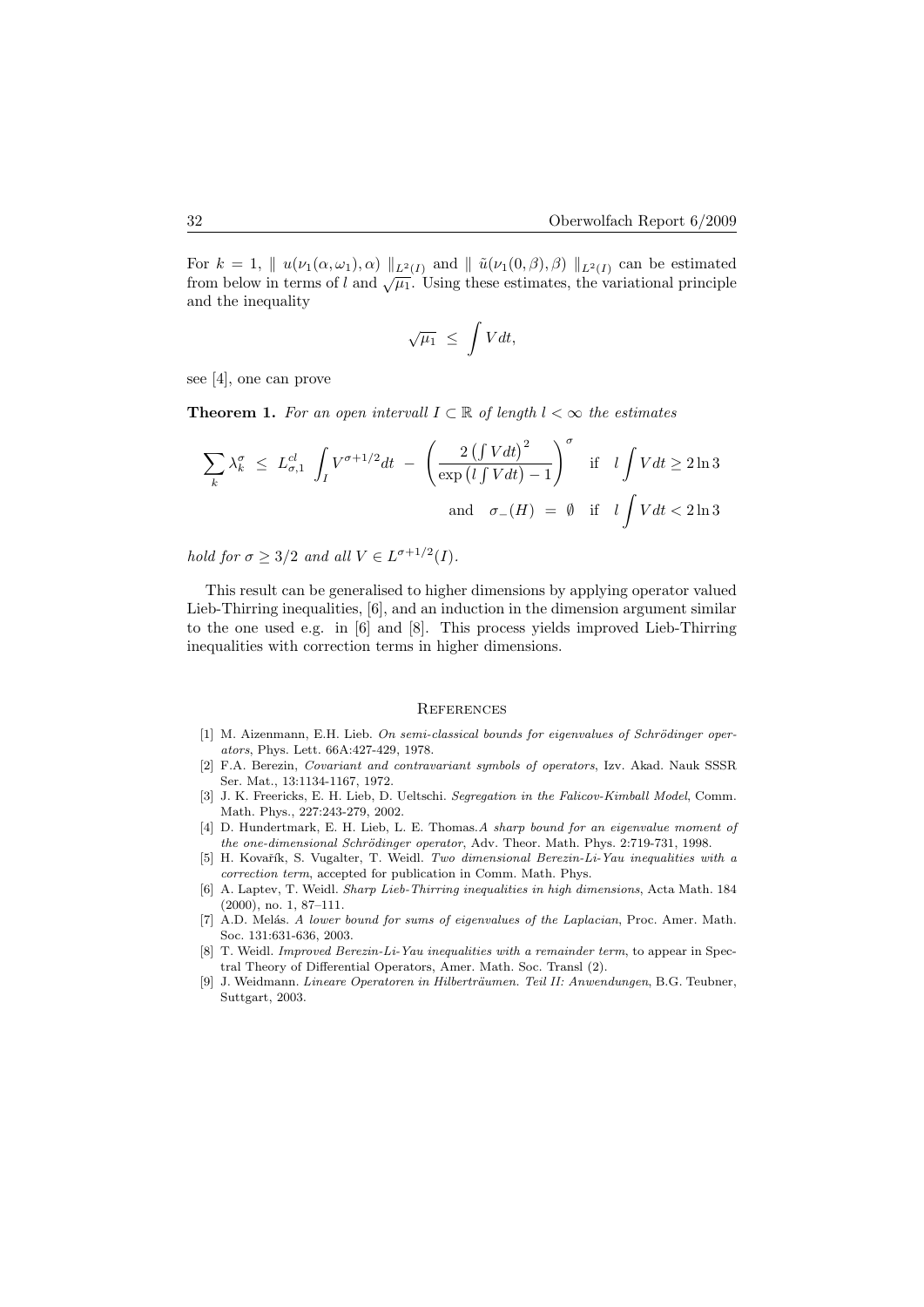# On some inequalities for eigenvalues of Schrödinger operators with complex-valued potentials

# ARI LAPTEV

(joint work with Oleg Safronov)

We consider the Schrödinger operator  $H = -\Delta + V$  with a complex-valued potential V assuming that  $\lim_{|x|\to\infty} V(x) = 0$  and would like to obtain some results on the distribution of eigenvalues of  $H$  in the complex plane.

The main result of [6] tells us that for any  $t > 0$  the eigenvalues  $z_i$  of H lying outside the sector  $\{z: |\Im z| < t \Re z\}$  satisfy the estimate

$$
\sum |z_j|^\gamma \le C \int |V(x)|^{\gamma + d/2} dx, \qquad \gamma \ge 1,
$$

where the constant C depends on  $t, \gamma$  and d.

A natural question that appears in relation to this result is what estimates are valid for the eigenvalues situated inside the conical sector  $\{z: |\Im z| < t \Re z\}$ , where the eigenvalues might be close to the positive half-line? The aim of this note is to present a number of statements that describe the rate of accumulation of eigenvalues to the set  $\mathbb{R}_+ = [0, \infty)$ .

**Theorem 1.** Let  $\Re V \ge 0$  be a bounded function. Assume that  $\Im V \in L^p(\mathbb{R}^d)$ , where  $p > d/2$  if  $d \ge 2$  and  $p \ge 1$  if  $d = 1$ . Then the eigenvalues  $\lambda_i$  of the operator  $H = -\Delta + V$  satisfy the estimate

(1) 
$$
\sum_{j} \left( \frac{\Im \lambda_j}{|\lambda_j + 1|^2 + 1} \right)_+^p \leq C \int_{\mathbb{R}^d} \Im V_+^p(x) dx,
$$

where  $\Im V_+$  is a positive part of  $\Im V$ . The constant C in this inequality can be computed explicitly:

(2) 
$$
C = (2\pi)^{-d} \int_{\mathbb{R}^d} \frac{d\xi}{(\xi^2 + 1)^p}.
$$

The right hand side of the estimate (1) does not contain the potential  $\Re V$ . This means that the conditions on  $\Re V$  can be drastically relaxed. It is not the case when we try to obtain an estimate of the sum  $\sum_j (\Im \lambda_j/(|\lambda_j + 1|^2 + 1))^p_+$  for  $p \leq d/2$ . A certain regularity of  $\Re V$  is required in this case because of an essential reason.

**Theorem 2.** Let  $\Re V \geq 0$  and  $\Im V$  be two bounded real valued functions. Assume that  $\Im V \in L^p(\mathbb{R}^d)$ , where  $p > d/4$  if  $d \geq 4$  and  $p \geq 1$  if  $d \leq 3$ . Then the eigenvalues  $\lambda_j$  of the operator  $H = -\Delta + V$  satisfy the estimate

(3) 
$$
\sum_{j} \left( \frac{\Im \lambda_j}{|\lambda_j + 1|^2 + 1} \right)^p_+ \leq (1 + ||V||_{\infty})^{2p} C \int_{\mathbb{R}^d} \Im V_+^p(x) dx.
$$

The constant  $C$  in this inequality can be computed explicitly:

(4) 
$$
C = (2\pi)^{-d} \int_{\mathbb{R}^d} \frac{d\xi}{((\xi^2 + 1)^2 + 1)^p}.
$$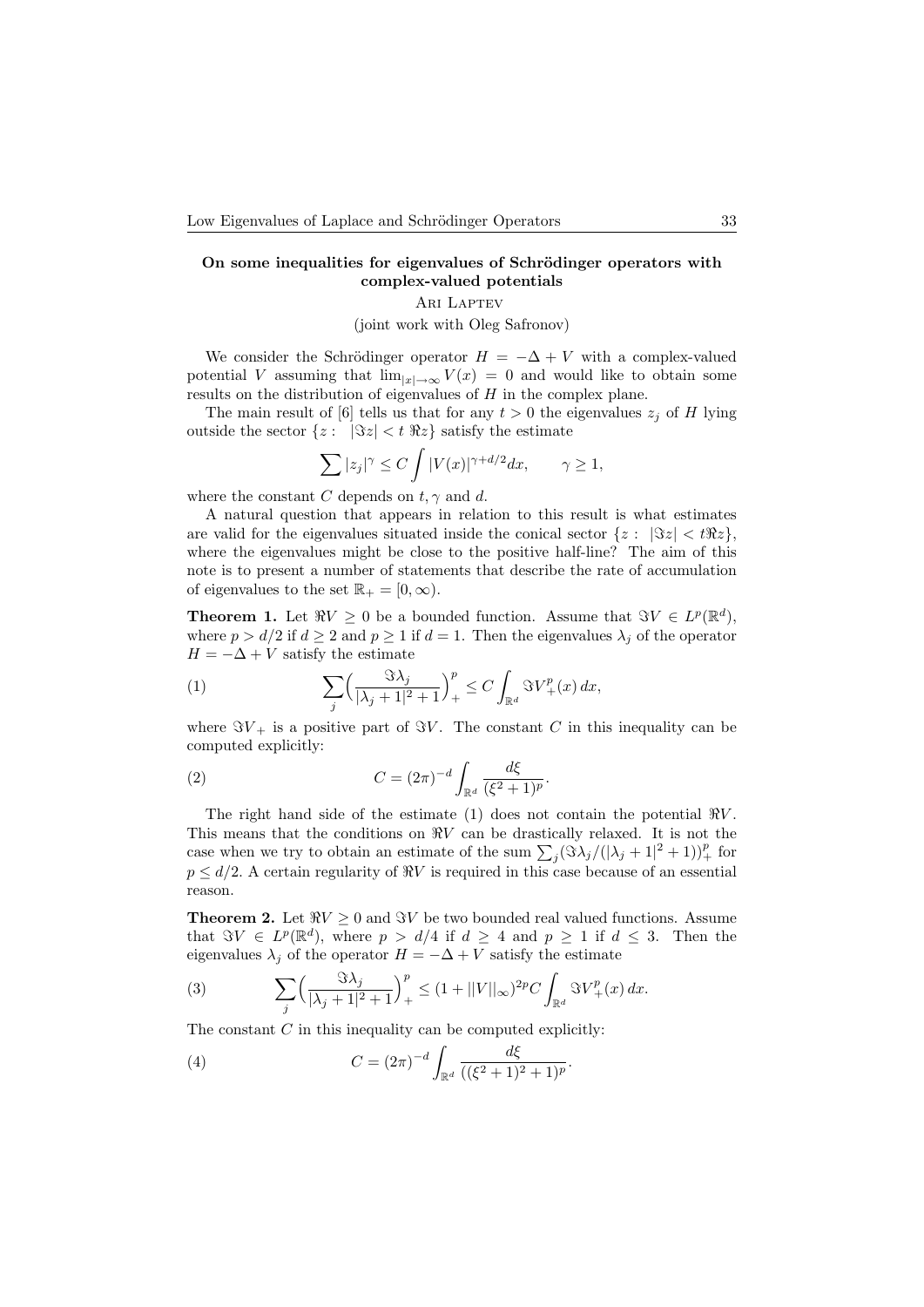One should mention, that the paper [6] in its turn was motivated by the question of E.B. Davies about an integral estimate for eigenvalues of  $H$  (see [1] and [4]). If  $d = 1$  then all eigenvalues  $\lambda$  of H which do not belong to  $\mathbb{R}_+$  satisfy

$$
|\lambda| \le \frac{1}{4} \Big( \int |V(x)| dx \Big)^2.
$$

Note that the constant in the latter inequality is sharp and is achieved for Dirac type potentials  $e^{i\theta}\delta(x)$ ,  $\theta \in [0, 2\pi]$ . It is interesting that for the corresponding Dirichlet boundary value problem on  $\mathbb{R}_+$  the constant in this inequality is not as good as 1/4, see recent preprint [5].

The question is whether a similar integral estimate holds in dimension  $d \geq 2$ . By the word "similar", we mean an estimate by the  $L^p$  norm of the potential V with  $p > d/2$ . So, the problem can be formulated as a hypothesis in the following way:

**Conjecture.** Let  $d > 2$  and let  $\gamma > 0$  be given. There is a positive constant C such that

(5) 
$$
|\lambda|^{\gamma} \leq C \int_{\mathbb{R}^d} |V(x)|^{d/2 + \gamma} dx,
$$

for every complex valued potential  $V \in C_0^{\infty}$  and every eigenvalue  $\lambda \notin \mathbb{R}_+$  of the operator  $-\Delta + V$ .

So far, we are able to prove only the following result related to this conjecture:

**Theorem 3.** Let V be a function from  $L^p(\mathbb{R}^d)$ , where  $p \ge d/2$ , if  $d \ge 3$ ,  $p > 1$ , if  $d = 2$ , and  $p > 1$ , if  $d = 1$ . Then every eigenvalue  $\lambda$  of the operator  $H = -\Delta + V$ with the property  $\Re \lambda > 0$  satisfies the estimate

(6) 
$$
|\Im \lambda|^{p-1} \leq |\lambda|^{d/2-1} C \int_{\mathbb{R}^d} |V|^p dx.
$$

The constant C in this inequality depends only on d and p. Moreover,  $C = 1/2$ for  $p=d=1$ .

The relation (6) was established in [1] in the case  $d = p = 1$ . We prove it in higher dimensions and in dimension  $d = 1$  for  $p > 1$ .

One can easily obtain the following elementary estimate although it is not quite the same as as (5).

**Theorem 4.** Let  $d = 3$  and let  $z = k^2 \notin \mathbb{R}_+$  be an eigenvalue of the operator  $H = -\Delta + V$ ,  $\Im k > 0$ . Then there is a positive constant C depending only on  $\gamma > 0$ , such that

$$
(\Im k)^{2\gamma} \le C \int_{\mathbb{R}^3} |V|^{3/2 + \gamma} dx.
$$

While we do not prove the conjecture directly, we find some interesting information about the location of eigenvalues of the operator  $-\Delta + iV$  with a positive  $V \geq 0$ . In particular, in  $d = 3$ , we obtain that if  $\int V dx$  is small and  $\lambda \notin \mathbb{R}_+$  is an eigenvalue of  $-\Delta + iV$ , then  $|\lambda|$  must be large. It might seem that eigenvalues do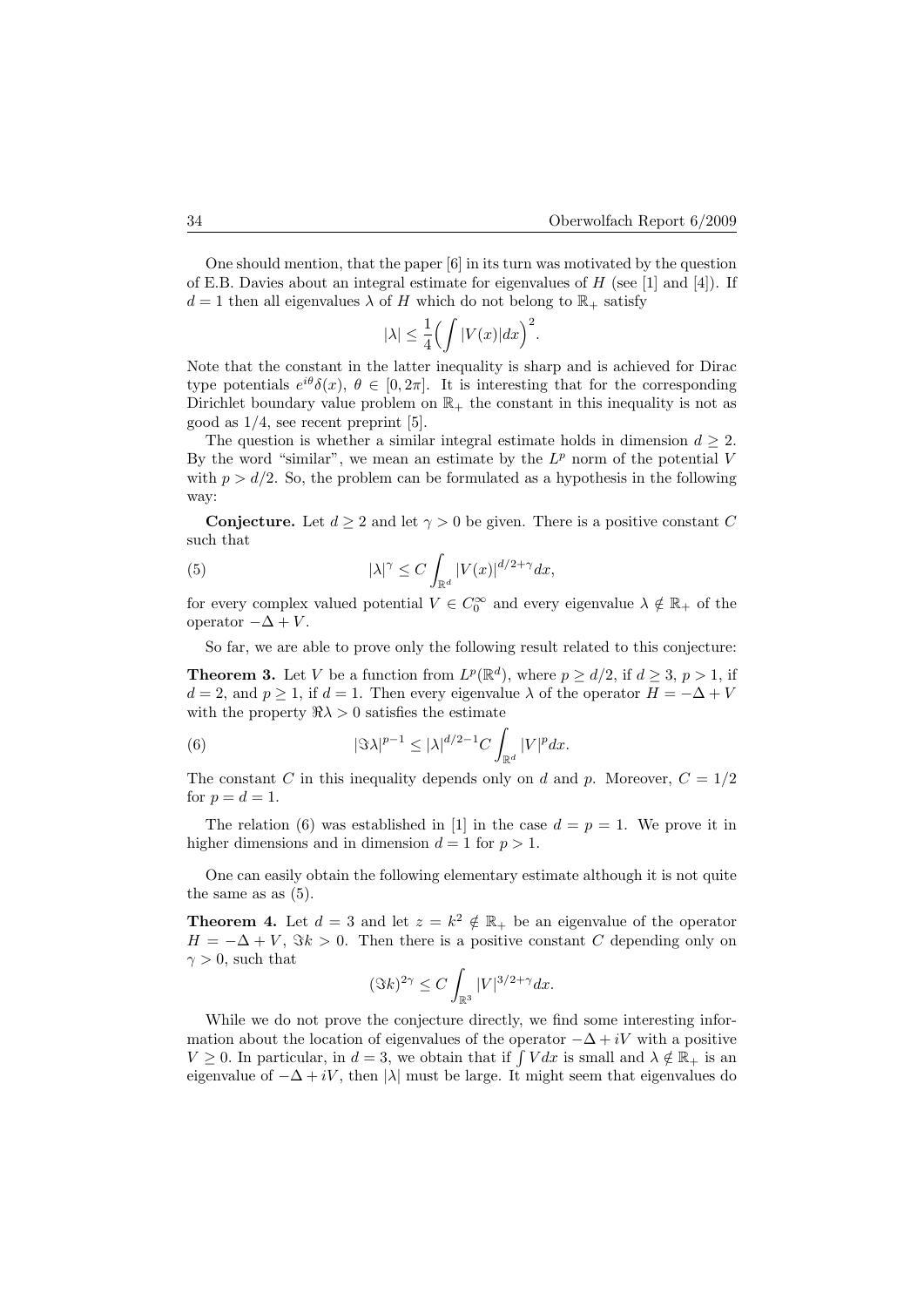not exist at all for small values of  $\int V dx$ , however their presence in such cases can be easily established with the help of the following statement.

**Proposition 3.** Let  $d \geq 3$ . Then there is a sequence of positive functions  $V_n \geq 0$ such that the "largest modulus" eigenvalue  $\lambda_n \notin \mathbb{R}_+$  of the operator  $-\Delta + iV_n$ satisfies  $|\lambda_n| \to \infty$  as  $n \to \infty$ , while  $\lim_{n \to \infty} \int V_n(x) dx = 0$ .

*Proof.* If  $\lambda$  is an eigenvalue of  $-\Delta + iV(x)$ , then  $n^2\lambda$  is an eigenvalue of  $-\Delta +$  $n^2iV(nx)$ . It remains to note that  $\int n^2V(nx)dx = Cn^{2-d}$ . The proof of existence of a non-real eigenvalue of  $-\Delta + iV(x)$  at least for one  $V \geq 0$  is left to the reader.

Remark. The proposition does not contradict Conjecture.

Note that our theorems imply also that the eigenvalues of  $-\Delta + iV$  can not accumulate to zero in  $d = 3$ , if  $V \geq 0$  is integrable.

### ONE LINE PROOF OF A HARDY INEQUALITY

Hardy's inequality for convex domains in  $\mathbb{R}^d$  is usually given in terms of the distance to the boundary. Namely, let  $\Omega \subset \mathbb{R}^d$  be a convex domain and let  $\delta(x) = \text{dist}(x, \partial \Omega)$  be the distance from  $x \in \Omega$  to the boundary  $\partial \Omega$ . The following Hardy inequality is well known (see [2], [3])

$$
\int_{\Omega} |\nabla u|^2 dx \ge \frac{1}{4} \int_{\Omega} \frac{|u(x)|^2}{\delta^2(x)} dx, \qquad u \in H_0^1(\Omega).
$$

There is one line prove of this inequality based on two geometrical facts:

$$
|\nabla \delta(x)| = 1
$$

and if  $\Omega$  is convex then

If now

$$
-\Delta\delta(x) > 0.
$$
  

$$
Q = \nabla - \frac{1}{2} \frac{\nabla \delta(x)}{\delta(x)}
$$

 $\delta(x)$ 

.

$$
\qquad \qquad \text{then we have} \qquad
$$

$$
0 \le Q \ast Q = -\Delta + \frac{\Delta \delta(x)}{\delta(x)} - \frac{1}{2} \frac{|\nabla \delta(x)|}{\delta^2(x)} + \frac{1}{4} \frac{|\nabla \delta(x)|}{\delta^2(x)}
$$

The proof is complete.

#### **REFERENCES**

- [1] Abramov, A.A., Aslanyan, A., Davies, E.B.: Bounds on complex eigenvalues and resonances. J. Phys. A 34, 57-72 (2001).
- [2] Davies, E.B.: Spectral theory and differential operators. Cambridge Studies in Advanced Mathematics, 42. Cambridge University Press, Cambridge, 1995. x+182 pp.
- [3] Davies, E.B.: A Review of Hardy inequalities, The Maz'ya anniversary Collection. Vol. 2. Oper. Theory Adv. Appl. 110 (1999), 55–67.
- [4] Davies, E.B., Nath, J.: Schrödinger operators with slowly decaying potentials. J. Comput. Appl. Math. 148 (1), 1–28 (2002)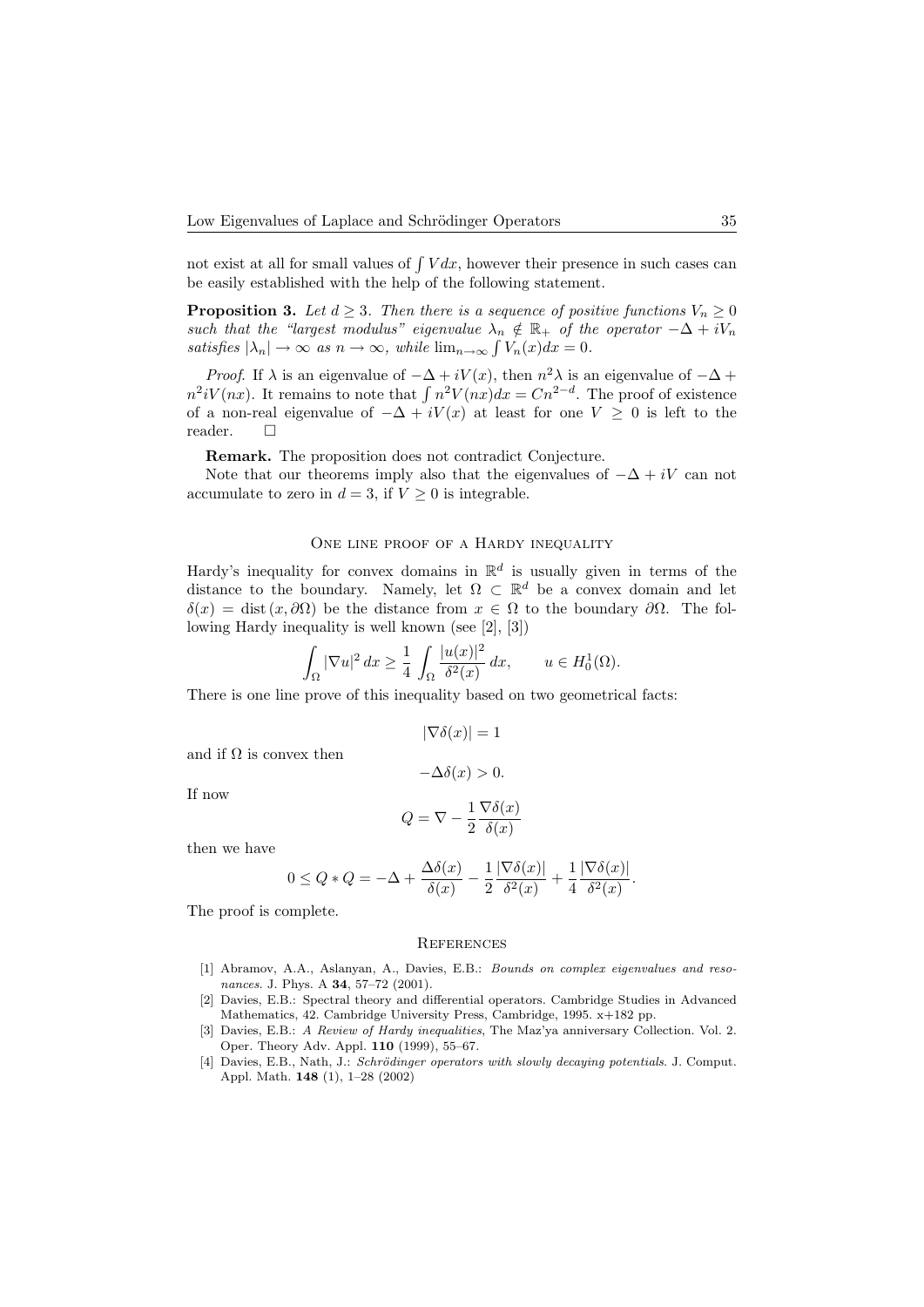- [5] Frank, Rupert L.; Laptev, Ari; Seiringer, Robert A sharp bound on eigenvalues of Schrödinger operators on the halfline with complex-valued potentials, preprint.
- [6] Frank, Rupert L.; Laptev, Ari; Lieb, Elliott H.; Seiringer, Robert Lieb-Thirring inequalities for Schrödinger operators with complex-valued potentials. Lett. Math. Phys.  $77$  (2006), no. 3, 309–316.

# Convex sets of constant width Bernd Kawohl

A bounded convex set has constant width d iff any two parallel (and nonidentical) tangent planes to it have identical distance  $d$  from each other. Clearly balls have this property, but there are also other sets of constant width. This lecture was originally designed for a general audience as part of a series of lectures during the German "Year of Mathematics" 2008. It starts by presenting evidence from the Challenger desaster [11]. A lack of geometric insight was a serious contributing factor to this accident. Then the lecture treats two- (and later three-)dimensional sets of constant width and their occurence in daily life, for instance as shapes of coins [18]. These require in general less material than circular ones, because Barbier proved the following interesting isoperimetric property at the age of 21.

Theorem 1: (Barbier 1860) All plane convex sets of constant width d have the same perimeter  $\pi d$  as the disc of diameter d.

So by the classical isoperimetric inequality the disc has maximal area among all plane convex sets of given constant width. Another elegant and elementary proof that uses only the theorem of Pythagoras and polar coordinates was given by Littlewood in [19].

There are many plane convex sets of constant width. Their support function  $p(\theta)$  necessarily satisfies the functional equation

(1) 
$$
p(\theta) + p(\theta + \pi) = d \quad \text{on } [0, 2\pi],
$$

and this equation has many solutions, for instance  $p(\theta) = \frac{d}{2} + \varepsilon \sin(k\theta)$ . It is only natural to ask for the shape of a coin that uses least material for a given width, and this question is answered by what is commonly called the Theorem of Blaschke and Lebesgue.

Theorem 2: Among all plane convex sets of constant width d the Reuleauxtriangle minimizes area.

The Reuleaux triangle is the intersection of three discs of radius d with centers at the corners of an equilateral triangle with sides of length  $d$ . Its beauty has inspired artists and architects as well as engineers. Very different proofs of this theorem were provided by Blaschke [4], Lebesgue [21, 22], Fujiwara [13], Eggleston [10], Besicovich [3], Ghandehari [14], Campi, Colesanti & Gronchi [7] and Harrell [15]. One can calculate the area  $\tilde{A}$  of a convex set in terms of its support function  $p$ and try to minimize A. This leads to the variational problem of minimizing the functional

(2) 
$$
A(p) := \int_0^{2\pi} \{p(\theta)^2 - p'(\theta)^2\} d\theta \quad \text{among } 2\pi \text{-periodic functions } p
$$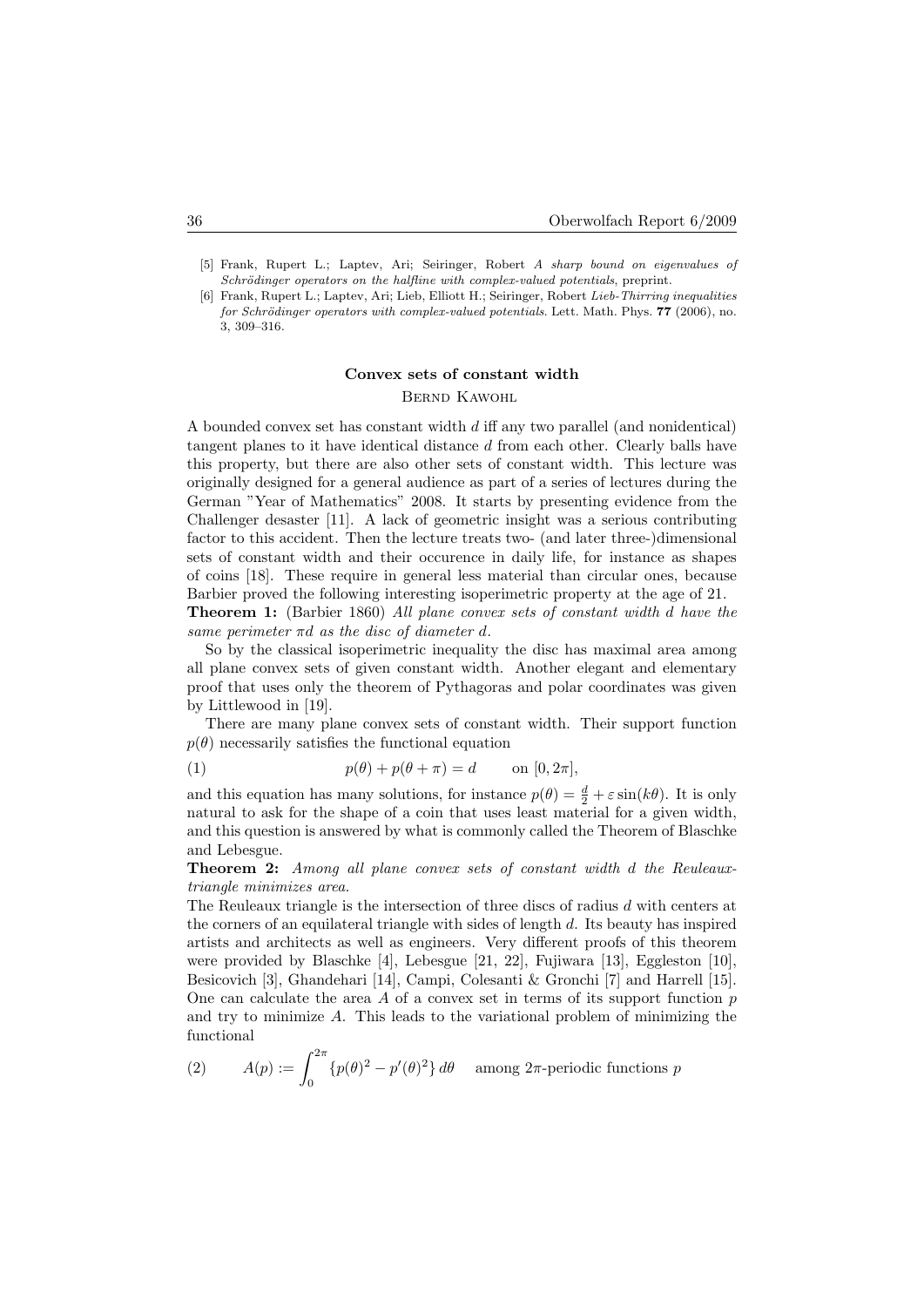under the nonlocal constant width constraint (1) and the convexity constraint

(3) 
$$
p''(\theta) + p(\theta) \ge 0 \quad \text{on } [0, 2\pi].
$$

Notice that (2) is a nonconvex minimization problem under nonstandard side constraints, and it cannot be attacked by direct methods in the calculus of variations.

Reuleaux triangles can be used to construct drills that drill square holes, see [23] for a video-clip or [27] for an instructive animation, or machines that transform a rotation into a sliding and stopping motion, see [26]. Reuleaux built and sold collections of small gears as instructional tools for students, and one of those collections has survived at Cornell University and was recently put on the web. Such movements were used in movie-projectors, see [28]. Reuleaux was an impressive scientist. I report on some of his achievements. He has only recently been compared to Leonardo da Vinci by Francis C. Moon, who discovered and saved the collection of Reuleaux's kinematic models at Cornell University [24, 26].

There are also threedimensional convex bodies of constant width. Photos of plaster models can be found in [16] or [12], other shapes in the website that comes with [6]. Incidentally, Stefan Cohn-Vossen was a postdoc of Courant, came to Cologne and gave his "Antrittsvorlesung"on convex surfaces on Feb 22, 1932. In April 1933 he was temporarily suspended from teaching because he was Jewish, in September 1933 he lost his job permanently. He emigrated to Moscow, where he died 1936 of pneumonia. It is truely admirable that Richard Courant, who was also driven out of this country, was later of instrumental help in supporting the Oberwolfach Institute. As in the twodimensional case, one ask if there is an analogue to Barbier's Theorem and one can try to maximize or minimize the volume of convex bodies of constant width.

Theorem: (Blaschke 1915) Among all 3d convex bodies of given width d the ball maximizes volume and surface area, and the one that minimizes volume also minimizes surface area.

The body of minimal volume or surface area is unknown, but there is a suspect. Conjecture: (documented 1934 by Bonnesen & Fenchel) The threedimensional convex bodies of constant width that minimize volume are exactly Meissner's bodies.

Pictures of these bodies can be found at [25, 16, 12]. They are essentially constructed from modifications of a Reuleaux-tetrahedron, the intersection of four balls centered at the corners of a regular tetrahedron. There is, however an answer to the minimal volume problem if we look in the smaller class of rotational bodies, Theorem: (Campi et al. 1996) Among the class of rotational convex bodies of constant width d, the one that minimizes volume is the rotated Reuleaux triangle.

Finally I mention two recent results that support the above conjecture. The first one shows how to construct an n-dimensional body of constant width from an  $(n-1)$ -dimensional one.

**Theorem:** (Lachand-Robert, Oudet 2006) Suppose that  $E_{\pm}$  denote the upper and lower half-plane in  $\mathbb{R}^n$ . Let  $K_0 \subset E_+ \cap E_-$  be an  $(n-1)$ -dim. const. width body, and  $Q \subset \mathbb{R}^n$  satisfy  $K_0 \subset Q \subset E_-\bigcap_{x\in K_o} B(x,d)$ . Set  $K_+ := E_+ \cap \bigcap_{x\in Q} B(x,d)$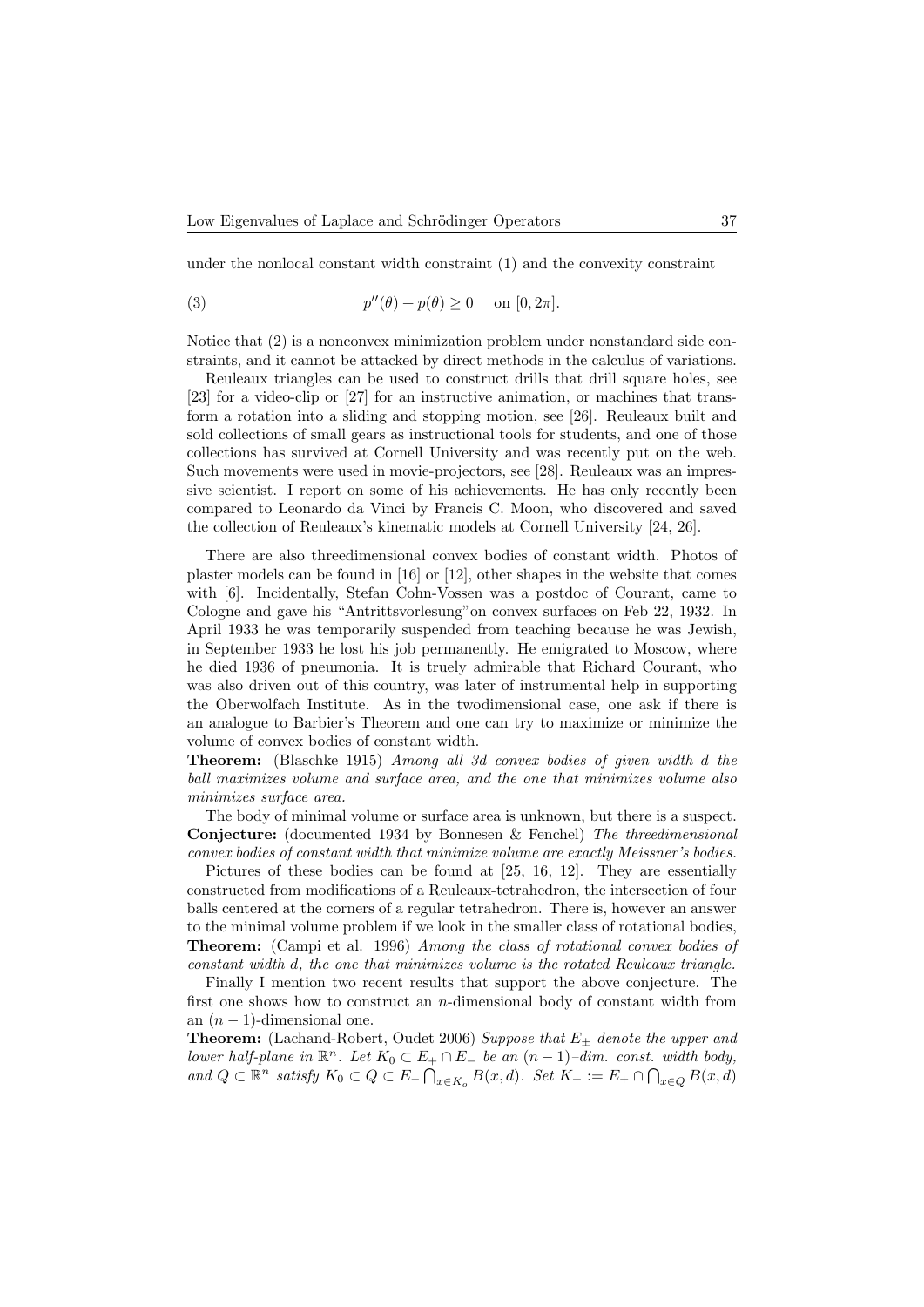and  $K_- := E_-\bigcap_{x\in K_+} B(x,d)$ . Then  $K := K_+ \cup K_-$  is an n-dimensional constant width body with  $K_0$  as a cross section.

If in this construction  $n = 2$  and  $Q = K_0 = (0, d)$ , then K is the Reuleauxtriangle, and if  $n = 3$  and  $Q = K_0$  = Reuleaux-triangle, then K is a Meissner body. Although this construction seems to be exhaustive only for  $n = 2$ , see [9]. it can be used to randomly generate many threedimensional bodies of constant width. A student of mine, Martin Müller, has recently generated one million of those. None of them had smaller volume than the Meissner bodies.

And in a recent paper [2] Bayen, Lachand-Robert & Oudet derive a necessary condition that characterizes a 3d constant width body of (locally) minimal volume: If one squeezes such a body between two parallel planes, at one of the two points of tangency its surface is not smooth.

Clearly Meissner's bodies satisfy this condition, while a ball does not, and this supports the conjecture, but it does not prove it.

### **REFERENCES**

- [1] E. Barbier, Note sur le problème de l'aiguille et le jeu du joint couvert, J. de Math. Pures Appl. Ser II 5 (1860) 273–286.
- [2] T. Bayen, T. Lachand-Robert, E. Oudet, Analytic parametrization of three-dimensional bodies of constant width. Arch. Ration. Mech. Anal. 186 (2007), 225–249.
- [3] A.S. Besicovich, *Minimum area of a set of constant width*, Proc. Symp. Pure Math., **7** (1963) 13–14.
- [4] W. Blaschke, Konvexe Bereiche gegebener konstanter Breite und kleinsten Inhalts, Math. Ann., 76 (1915) 504–513.
- [5] T. Bonnesen and W. Fenchel, *Theorie der Konvexen Körper*, Springer, Berlin, (1934).
- [6] J. Bryant and C. Sangwin, How Round Is Your Circle? Where Engineering and Mathematics Meet. Princeton University Press (2008), see also www.howround.com
- [7] S. Campi, A. Colesanti and P. Gronchi, Minimum problems for volumes of constant bodies, in: Partial Diferential Equations and Applications, Marcellini, P., Talenti, G., and Visintin, E., Eds., Marcel-Dekker, New York, (1996) 43–55..
- [8] G.D. Chakerian, and H. Groemer, Convex bodies of constant width, in: Convexity and its Applications, Gruber, P.M. and Wills, J.M., Eds., Birkhäuser, Basel, (1983) 49–96.
- [9] L. Danzer, Über die maximale Dicke der ebenen Schnitte eines konvexen Körpers. Arch. Math. (Basel) 8 (1957) 314–316.
- [10] H.G. Eggleston, A proof of Blaschke's theorem on the Reuleaux triangle, Quart. J. Math. Oxford, 3 (1952) 296–297.
- [11] R.P Feynman, What Do You Care What Other People Think?: Further Adventures of a Curious Character. W.W.Norton, New York, (1988)
- [12] G. Fischer et al., Mathematical Models, Vieweg, Braunschweig (BRD) & Akademieverlag, Berlin (DDR) (1986)
- [13] M. Fujiwara, Analytical proof of Blaschkes theorem on the curve of constant breadth with minimum area I & II. Proc. Imp. Acad. Japan 3 (1927) 307-309 and 7 (1931) 300-302.
- [14] An optimal control formulation of the Blaschke-Lebesgue Theorem. J. Math. Anal. Appl. 200 (1996) 322–331.
- [15] E.M. Harrell II, A direct proof of a theorem of Blaschke and Lebesgue. J. Geom. Anal. 12 (2002) 81–88.
- [16] D. Hilbert, S.E. Cohn-Vossen, Geometry and the imagination Chelsea (1952) (Translated from German)
- [17] B. Kawohl, Was ist eine runde Sache? GAMM Mitteilungen 21 (1998) 43–52.
- [18] B. Kawohl, Symmetry or not? Math. Intelligencer 20 (1998) 16–22.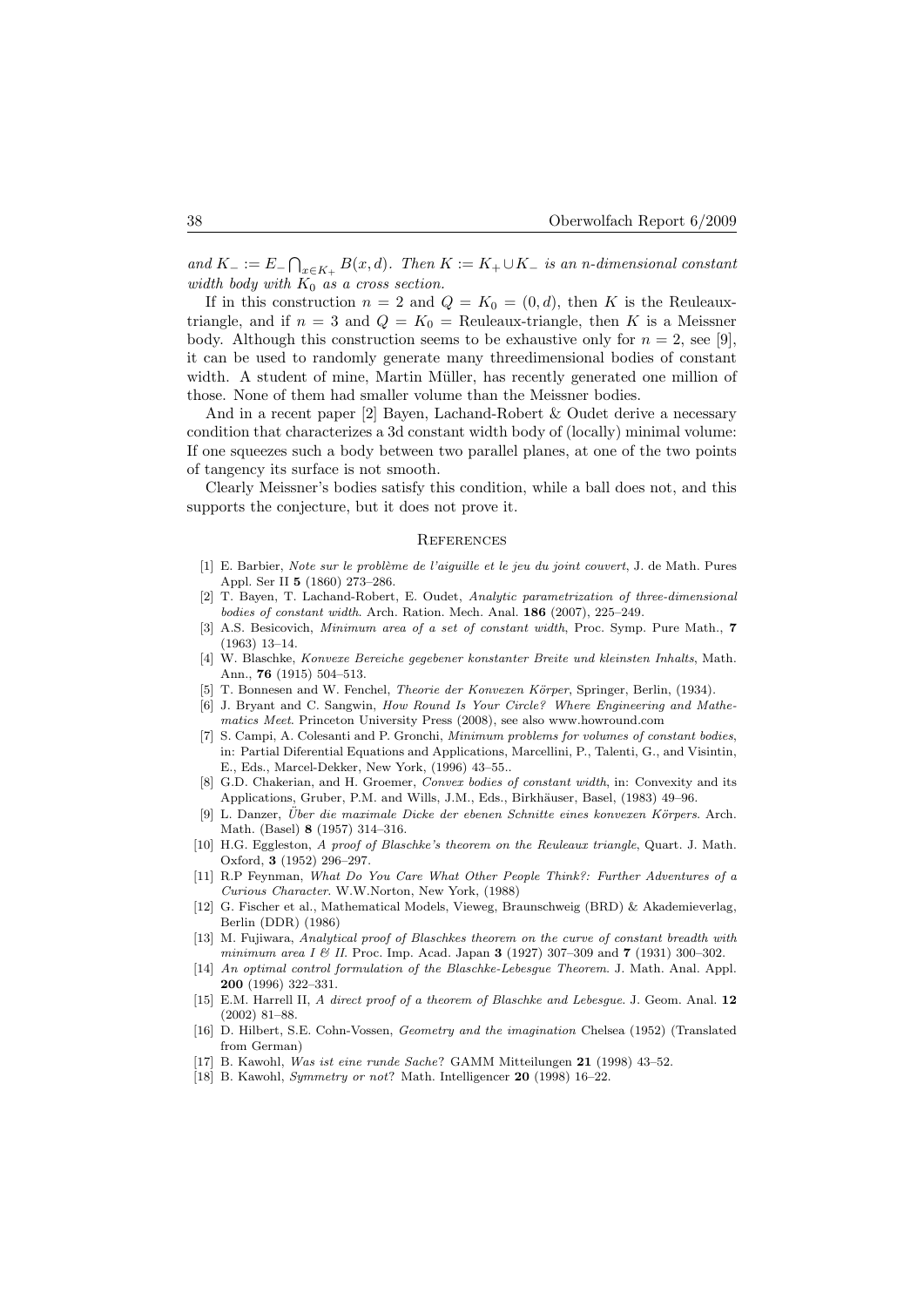- [19] J.E. Littlewood, A Mathematician's Miscellany. Methuen & Co. (1953) London
- [20] T. Lachand-Robert, E. Oudet, Bodies of constant width in arbitrary dimension. Math. Nachr. 280 (2007), 740–750.
- [21] H. Lebesgue, Sur le problme des isoprimtres et sur les domaines de largeur constante, Bull. Soc. Math. France C.R., 7 (1914) 72–76.
- [22] H. Lebesgue, Sur quelques questions des minimums, relatives aux courbes orbiformes, et sur les rapports avec le calcul de variations, J. Math. Pure Appl., 4 (1921) 67–96.
- [23] J. Maurel, URL http://maurel.meca.free.fr/Html-EN/index.htm, click on "square hole drilling"
- [24] F.C. Moon, The Machines of Leonardo Da Vinci and Franz Reuleaux. Kinematics of machines from the Renaissance to the 20th Century. History of Mechanism and Machine Science, 2, Springer, Dordrecht, (2007)
- [25] C. Weber, URL http://www.swisseduc.ch/mathematik/material/gleichdick/index.html (has computer animations of Meissner bodies)
- [26] URL http://kmoddl.library.cornell.edu/model.php?m=238&movie=show (one of the gears of Reuleaux in action)
- [27] URL http://www.etudes.ru/ru/mov/mov017/index.php (animation of a drill that drills square holes)
- [28] URL http://www.etudes.ru/ru/mov/mov001/index.php (animation of applications of the Reuleaux triangle in Wankel enginges and movie projectors)

# Approximating low eigenvalues of the Laplacian: analysis, geometry and numerics

# Pedro Freitas

We report on recent progress regarding the approximation of low eigenvalues of the Laplace operator on bounded domains in n−dimensional Euclidean space with Dirichlet boundary conditions. Although the general purpose is to be able to understand better the relationships between the geometry of the domain and the low eigenvalues, we divide our approach into (roughly) three categories as follows:

- (1) asymptotic expansions
- (2) bounds depending on geometric quantities
- (3) more complex conjectured bounds supported by extensive numerical computations

Below we give some examples of results pertaining to each of these cases.

Asymptotic expansions. In this approach we expand eigenvalues in terms of a parameter  $\epsilon$  measuring a scaling in one direction. In order to be able to write the coefficients of the asymptotic expansion explicitly, this is done around the (singular) *flattened* case which corresponds to vanishing  $\epsilon$  – compare with a different approach in [6]. Furthermore, since we obtain all the coefficients of the unbounded terms, the approximation is actually good for  $\epsilon$  not necessarily very small, and sometimes even up to the original domain, that is  $\epsilon = 1$ . As an example, we have the following expansion for the first eigenvalue of ellipses of radii 1 and  $\epsilon$ .

$$
\lambda_1(\epsilon)=\frac{\pi^2}{4\epsilon^2}+\frac{\pi}{2\epsilon}+\frac{3}{4}+\left(\frac{11}{8\pi}+\frac{\pi}{12}\right)\epsilon+\mathcal{O}(\epsilon^2),\quad \text{as } \epsilon\to 0.
$$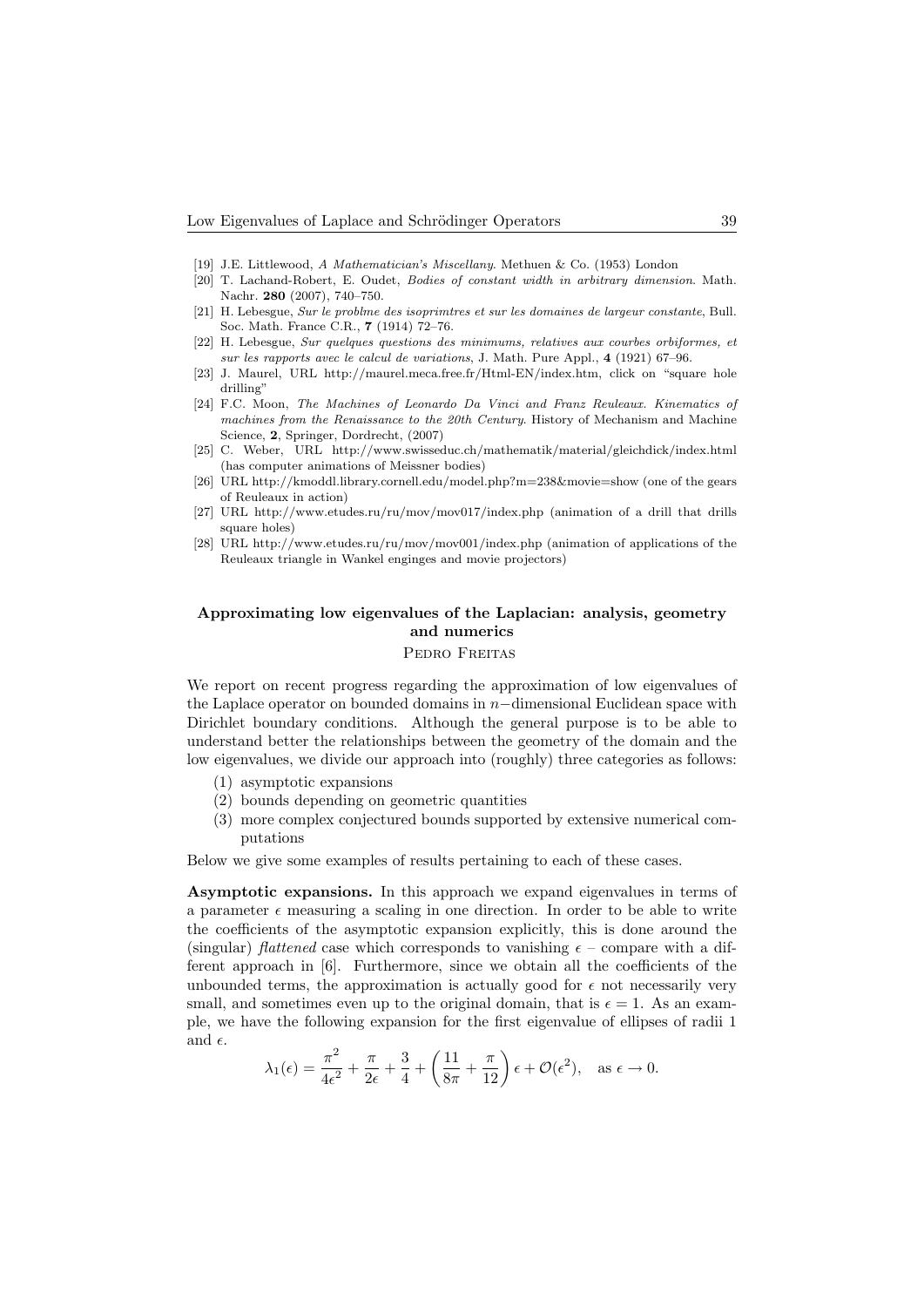This has a similar error (maximum of around 5%) as the corresponding expression derived by Joseph. However, we are not restricted by the fact that we might not know the eigenvalue of the original domain. An example of such a situation is given by the lemniscate,

$$
(x_1^2 + x_2^2)^2 = x_1^2 - x_2^2.
$$

for which we now obtain

$$
\lambda_1(\epsilon) = \frac{2\pi^2}{\epsilon^2} + \frac{2\sqrt{3}\pi}{\epsilon} + \frac{97}{24} + \left(\frac{593}{64\sqrt{3}\pi} + \frac{\sqrt{3}\pi}{4}\right)\epsilon + \mathcal{O}(\epsilon^2), \text{ as } \epsilon \to 0.
$$

The error made as  $\epsilon$  approaches one is in fact smaller than in the case of the ellipses above. For details, see [3].

It is possible to follow a similar approach in the n−dimensional case, still scaling along one direction. The formulae involved are more complex, and we only obtained the first three terms [4]. These still control all the unbounded coefficients. For ellipsoids defined by

$$
\mathcal{E} = \left\{ (x_1, \ldots, x_d) \in \mathbb{R}^d : \left( \frac{x_1}{a_1} \right)^2 + \cdots + \left( \frac{x_d}{a_d} \right)^2 \leq 1 \right\},\
$$

this yields

$$
\lambda_1(\mathcal{E}_{\epsilon}) = \frac{\pi^2}{4a_d^2 \epsilon^2} + \frac{\pi}{2a_d \epsilon} \sum_{i=1}^{d-1} \frac{1}{a_i} + \frac{1}{4} \left( 3 \sum_{i=1}^{d-1} \frac{1}{a_i^2} + \frac{1}{2} \sum_{i=1}^{d-1} \sum_{j=i+1}^{d-1} \frac{1}{a_i a_j} \right) + \mathcal{O}(\epsilon^{1/2})
$$

as  $\epsilon \rightarrow +0$ .

Geometric bounds. We consider the problem of bounding the first Dirichlet eigenvalue of quadrilaterals. Our main result in this direction is given by the following theorem [5].

**Theorem 1.** Let Q be a quadrilateral with side lengths  $\ell_i$ ,  $i = 1, ..., 4$ , and diagonals of lengths  $d_1$  and  $d_2$  forming an angle  $\theta$  in  $(0, \pi/2]$  between them, where it is assumed that  $d_2$  is the length of the largest diagonal contained in  $Q$ . Then

$$
\frac{2\pi^2}{A} + \frac{\pi^2}{4A^2} (d_2 \sin \theta - d_1)^2 \le \lambda_1(Q) \le \frac{\pi^2}{2A^2} (l_1^2 + l_2^2 + l_3^2 + l_4^2),
$$

where A denotes the area of  $Q$ . Equality holds for squares and rectangles in the lower and upper bounds respectively.

The lower bound improves upon the Faber–Krahn-type bound of Polya and Szegö which states that among all quadrilaterals of the same area, the square minimizes the first Dirichlet eigenvalue. The upper bound generalizes a result established by Hersch in the case of parallelograms.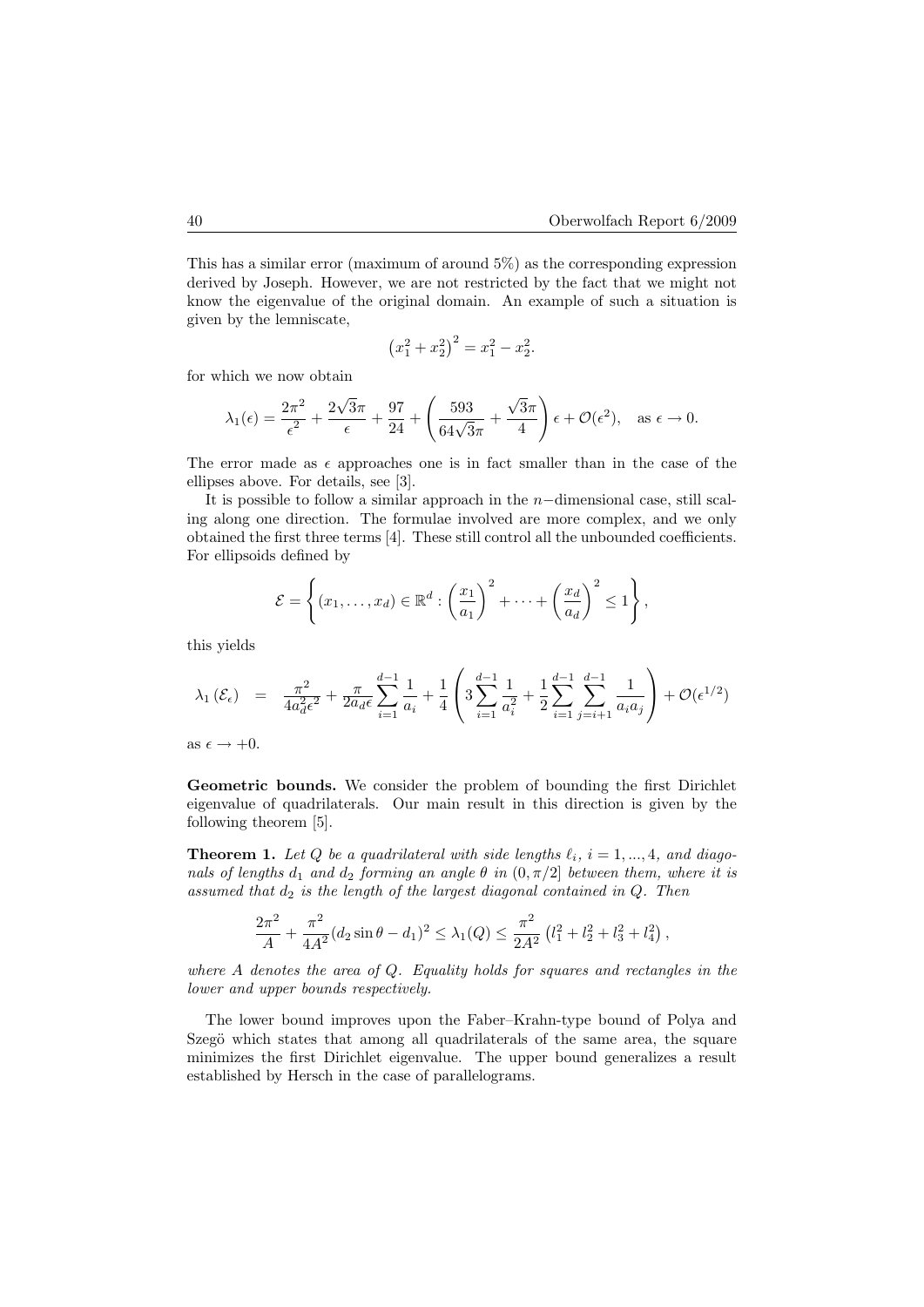Numerics. By using the possibilities afforded not only by the increase in computer power but also by numerical methods which allow for the fast evaluation of low eigenvalues of the Dirichlet Laplacian on planar domains, we have analyzed numerically the dependence of the spectral gap of a domain  $K, \gamma(K) :=$  $\lambda_2(K) - \lambda_1(K)$ , on quantities such as the diameter, area and perimeter [1]. In particular, we considered the effect of the area in the long–standing gap conjecture. In its original form, as proposed by van den Berg [2], this reads as follows

**Conjecture 1.** For any planar convex domain  $K$  we have

$$
\gamma(K) \geq \frac{3\pi^2}{d^2},
$$

where d denotes the diameter of K.

Apart from providing extensive numerical results supporting the conjecture, our results also point in the direction that this is a particular case of the following conjecture which now takes the area into consideration.

**Conjecture 2.** For any planar convex domain  $K$  we have

$$
\gamma(K) \ge \frac{12\pi^2\gamma(B_1)}{3\pi^3d^2 + \left[4\gamma(B_1) - 3\pi^3\right]\sqrt{d^4 - \frac{16}{\pi^2}A^2}}
$$

where  $B_1$  is the ball of unit area. Equality holds if and only if K is a ball or asymptotically for infinite strips.

Note that this reduces to the gap conjecture when A vanishes.

We also examined in detail the dependence on the diameter for the gap of convex polygons and concluded that optimal isodiametric polygons seem to play a role here. Similar studies were carried out for the spectral quotient  $\xi(K) = \lambda_2/\lambda_1$ .

### **REFERENCES**

- [1] P. Antunes and P. Freitas, A numerical study of the spectral gap, J. Phys. A 41 (2008), 055201.
- [2] M. van den Berg, On condensation in the free–boson gas and the spectrum of the Laplacian, J. Statist. Phys. 31 (1983), 623–637.
- [3] D. Borisov and P. Freitas, Singular asymptotic expansions for Dirichlet eigenvalues and eigenfunctions on thin planar domains, Ann. Inst. H. Poincaré Anal. Non Linéaire, to appear.
- [4] D. Borisov and P. Freitas, Asymptotics of Dirichlet eigenvalues and eigenfunctions of the Laplacian on thin domains in  $\mathbb{R}^d$ , preprint (2008).
- [5] P. Freitas and B. Siudeja, Bounds for the first Dirichlet eigenvalue of triangles and quadrilaterals, preprint (2008).
- [6] D. D. Joseph, Parameter and domain dependence of eigenvalues of elliptic partial differential equations, Arch. Rational Mech. Anal. 24 (1967), 325–351.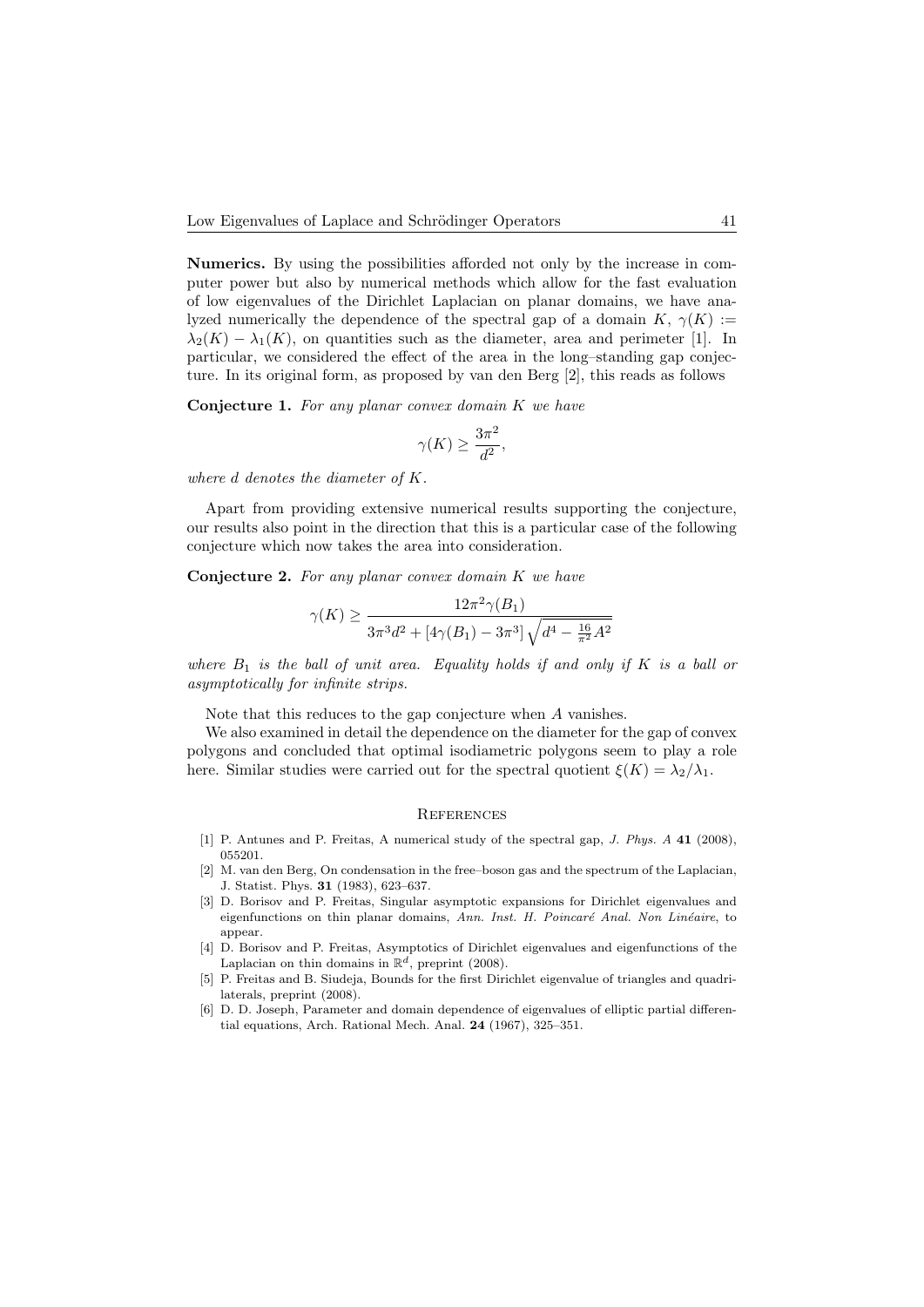# An isoperimetric inequality for the free plate eigenvalue L. Mercredi Chasman

Isoperimetric problems are about minimizing or maximizing a quantity subject to constraints. The classical isoperimetric inequality states that of all planar regions of the same perimeter, the disk has maximal area. Equivalently, of all regions of the same area, the disk minimizes perimeter. Many physical quantities satisfy isoperimetric-type inequalities.

Researchers have investigated and proved isoperimetric inequalities regarding frequencies of vibration in related situations. Lord Rayleigh conjectured, and Faber and Krahn proved, that of all membranes of the same area with constrained edges, a circular drum produces the lowest pitch. Kornhauser and Stakgold conjectured the opposite bound for a membrane with unconstrained edges; this result was proven by Szegő and Weinberger. In my talk, I proved an isoperimetric result for a free plate under tension with unconstrained edges: of all such plates having the same area, the disk has the highest fundamental pitch.

Mathematical formulation. Let  $\Omega$  be a smoothly bounded region in  $\mathbb{R}^d$ ,  $d \geq 2$ , and fix a parameter  $\tau > 0$ . The "plate" Rayleigh quotient is

(1) 
$$
Q[u] = \frac{\int_{\Omega} |D^2 u|^2 + \tau |Du|^2 dx}{\int_{\Omega} |u|^2 dx}.
$$

Here  $|D^2u| = (\sum_{jk} u_{x_jx_k}^2)^{1/2}$  is the Hilbert-Schmidt norm of the Hessian matrix  $D^2u$  of u, and Du denotes the gradient vector.

Physically, when  $d = 2$  the region  $\Omega$  is the shape of a homogenous, isotropic plate. The parameter  $\tau$  represents the ratio of lateral tension to flexural rigidity of the plate; for brevity we refer to  $\tau$  as the tension parameter. Positive  $\tau$  corresponds to a plate under tension, while taking  $\tau$  negative would give us a plate under compression. The function  $u$  describes a transverse vibrational mode of the plate, and the Rayleigh quotient  $Q[u]$  gives the bending energy of the plate.

From the Rayleigh quotient (1), one can derive the partial differential equation and boundary conditions governing the vibrational modes of a free plate. The critical points of (1) are the eigenstates for the plate satisfying the free boundary conditions and the critical values are the corresponding eigenvalues. For simplicity we give the boundary conditions taking  $d = 2$ . The equation is:

$$
\Delta \Delta u - \tau \Delta u = \omega u,
$$

where  $\omega$  is the eigenvalue, with the natural (*i.e.*, unconstrained or "free") boundary conditions on  $\partial\Omega$ :

(3) 
$$
Mu := \frac{\partial^2 u}{\partial n^2} = 0
$$

(4) 
$$
Vu := \tau \frac{\partial u}{\partial n} - \frac{\partial}{\partial s} (n(D^2u)t) - \frac{\partial (\Delta u)}{\partial n} = 0
$$

Here  $n$  is the outward unit normal to the boundary,  $s$  the arclength, and  $t$  the unit tangent to the boundary.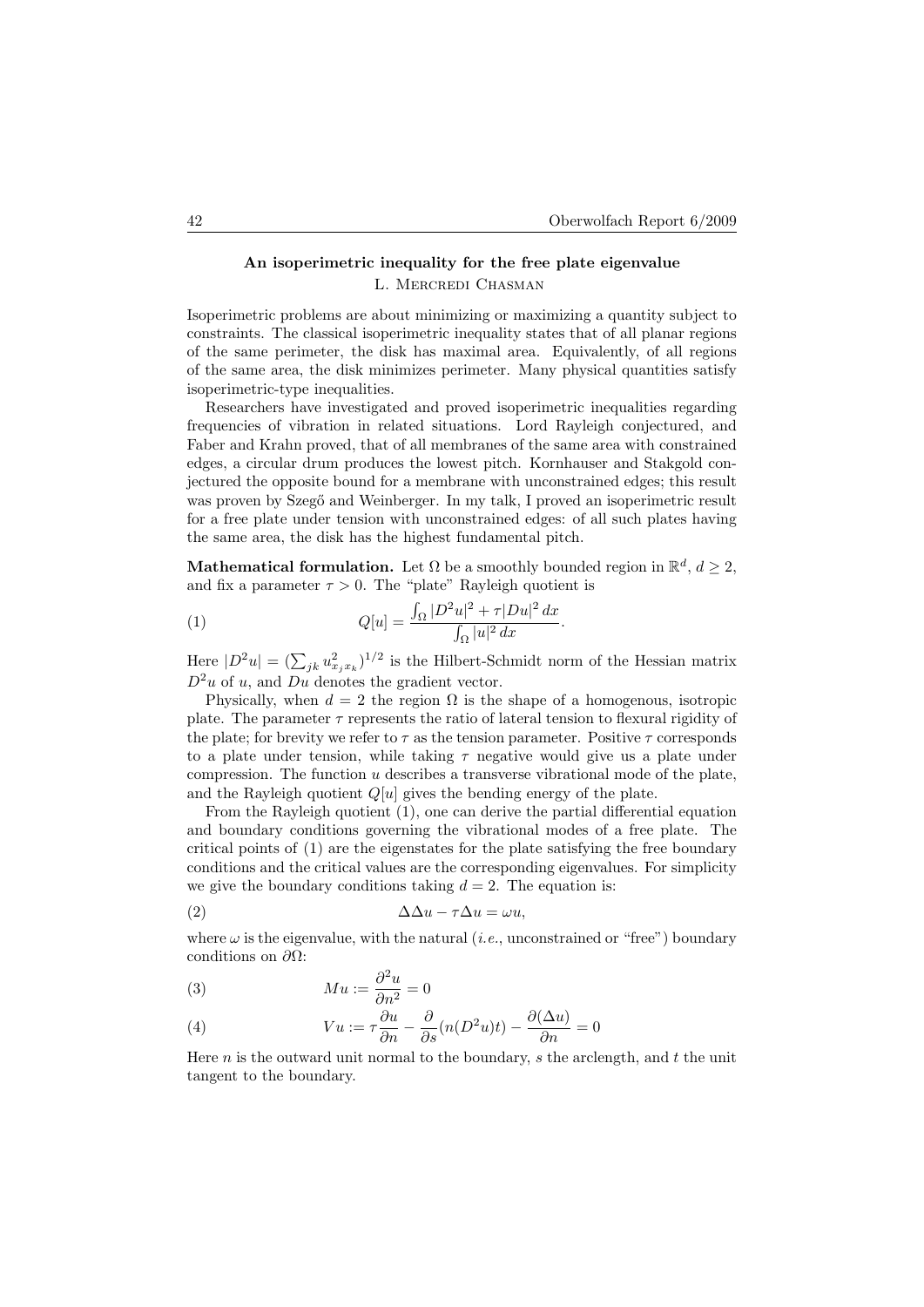The eigenvalue  $\omega$  is the square of the frequency of vibration of the plate. The quantities appearing as boundary conditions have physical significance as well. The expression  $Mu$  is the *bending moment*. As the plate bends, one side compresses while the other expands, leading to a restoring moment which must vanish at an unconstrained edge.

The problem. Using coercivity, we can prove that the spectrum of the free plate under tension is discrete, consisting entirely of eigenvalues with finite multiplicity:

$$
0 = \omega_0 < \omega_1 \leq \omega_2 \leq \cdots \to \infty.
$$

We also have a complete  $L^2$ -orthonormal set of eigenfunctions  $u_0 \equiv \text{const}, u_1, u_2,$ and so forth.

We call  $u_1$  the *fundamental mode* and the eigenvalue  $\omega_1$  the *fundamental tone*; the latter can be expressed using the Rayleigh-Ritz variational formula:

$$
\omega_1(\Omega) = \min \left\{ Q[u] : u \in H^2(\Omega), \int_{\Omega} u \, dx = 0 \right\}.
$$

In general, the kth eigenvalue is the minimum of  $Q[u]$  over the space of all functions u L<sup>2</sup>-orthogonal to the eigenfunctions  $u_0, u_1, \ldots, u_{k-1}$ . Because  $u_0$  is the constant function, the condition  $u \perp u_0$  can be written  $\int_{\Omega} u \, dx = 0$ .

Let  $\Omega^*$  denote the ball with the same volume as  $\Omega$ . My main goal was to prove the following theorem.

Theorem 1. For all smoothly bounded regions of a fixed volume, the fundamental tone of the free plate with a given positive tension is maximal for a ball. That is, if  $\tau > 0$  then

(5) 
$$
\omega_1(\Omega) \leq \omega_1(\Omega^*),
$$
 with equality if and only if  $\Omega$  is a ball.

In the limiting case  $\tau = 0$ , the first  $d + 1$  eigenvalues of  $\Omega$  are trivial because  $Q[u] = 0$  for all linear functions u. Thus we need the tension parameter  $\tau$  to be positive to get a nontrivial conjecture.

The proof can be summarized as follows. Adapting Weinberger's approach for the membrane [1], we construct trial functions with radial part  $\rho$  matching the radial part of the fundamental mode of the ball. We use the trial function to bound the eigenvalue  $\omega$  by a quotient of integrals over our region  $\Omega$ , both of whose integrands are radial functions. These integrands will be shown to have a "partial monotonicity". The denominator's integrand is increasing and the numerator's integrand satisfies a decreasing partial monotonicity condition. From there we deduce the theorem.

### **REFERENCES**

[1] H.F. Weinberger. An isoperimetric inequality for the N-dimensional free membrane problem. J. Rational Mech. Anal. 5 (1956), 633–636.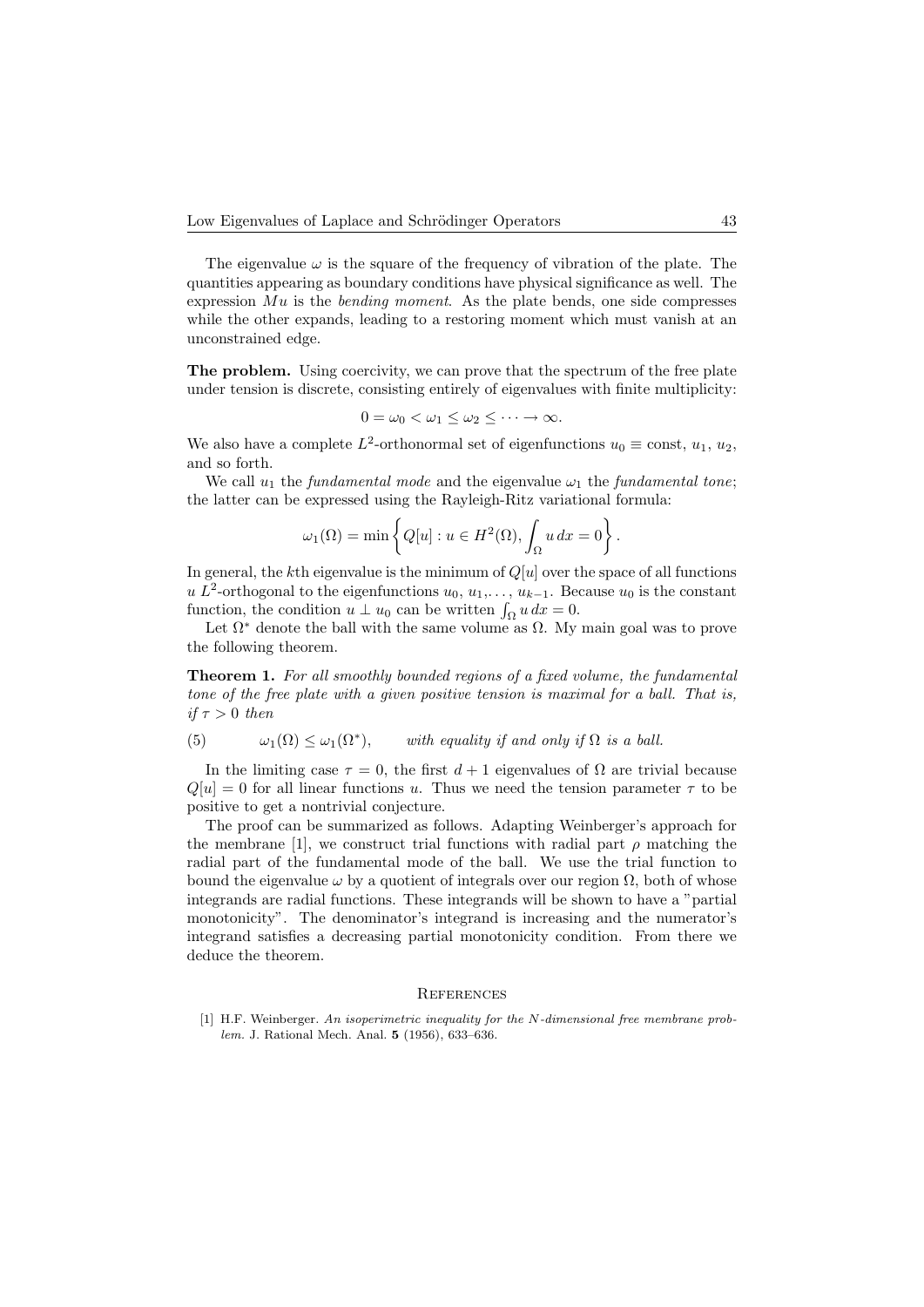# On computing the instability index of a non-selfadjoint differential operator associated with coating and rimming flows

Almut Burchard

(joint work with Marina Chugunova)

We examine the computation of the instability index for differential operators of the form

(1) 
$$
A[h] = -h'''' - (a(x)h)'' + (b(x)h)' - c(x)h,
$$

acting on  $2\pi$ -periodic functions. Such operators appear as linearizations of models for thin liquid films moving on the surface of a horizontal rotating cylinder [6, 3]. The flows are called coating, if the fluid is on the outside of the cylinder, and rimming, if the fluid is on the inside of a hollow cylinder. For instance, in [3], the linearized operator is given by

$$
A[h](x) = -\frac{d}{dx}\left\{ (1 - \alpha_1 \cos x)h + \alpha_2 \sin x \frac{dh}{dx} + \alpha_3 \left( \frac{dh}{dx} + \frac{d^3h}{dx^3} \right) \right\}
$$

with periodic boundary conditions. The parameter  $\alpha_1$  is related to the gravitational drainage,  $\alpha_2$  is related to the hydrostatic pressure (in the lubrication approximation model this coefficient is very small), and the parameter  $\alpha_3$  describes surface tension effect. One would expect the flow to become unstable, if the fluid film is thick enough so that drops can form on the bottom of the cylinder (in case of a coating flow) or on its ceiling (in case of a rimming flow). In both cases, surface tension and higher rotation speeds should help to stabilize the fluid, but may also allow for more complicated steady states.

The *instability index*  $\kappa(A)$  counts the number of eigenvalues of A (with multiplicity) that have positive real part. Our main result from [4] reduces the instability index of A to the instability index of its projection to a space of trigonometric polynomials, as follows. Define the operators  $A_x$  and  $A_y$  on a function  $F(x, y)$ by acting with the single-variable operator A on  $F(\cdot, y)$  and  $F(x, \cdot)$ , respectively. Suppose that  $U(x, y)$  solves the partial differential equation

(2) 
$$
(A_x^* + A_y^*)U(x, y) = \delta_{y-x}
$$

with periodic boundary conditions on  $[0, 2\pi] \times [0, 2\pi]$ , and let  $U_0(x, y)$  be the solution in the special case where  $a(x) = b(x) = 0$  and  $c(x) = 1$ . Direct computation shows that  $U_0$  is piecewise smooth, with a jump in the third derivative across the line  $x = y$ . By elliptic regularity, the difference  $U(x, y) - U_0(x, y)$  lies in the Sobolev space  $H^4$ . Although the integral kernel  $U(x, y)$  just fails to lie in  $H^{\frac{7}{2}}$ , it defines a bounded linear operator from  $L^2$  to  $H^4$ .

**Proposition.** Let  $P_N$  denote the standard projection onto the space of trigonometric polynomials of order N, assume that U solves Eq. (2) on  $[0, 2\pi] \times [0, 2\pi]$ with periodic boundary conditions, and set  $M = 0.52(||a||_{H_1} + ||b||_{H_1} + ||c-1||_{H_1}).$ If

$$
N^2 > M(1 + \sqrt{M+1})(1 + ||U(x, y) - U_0(x, y)||_{H^4}),
$$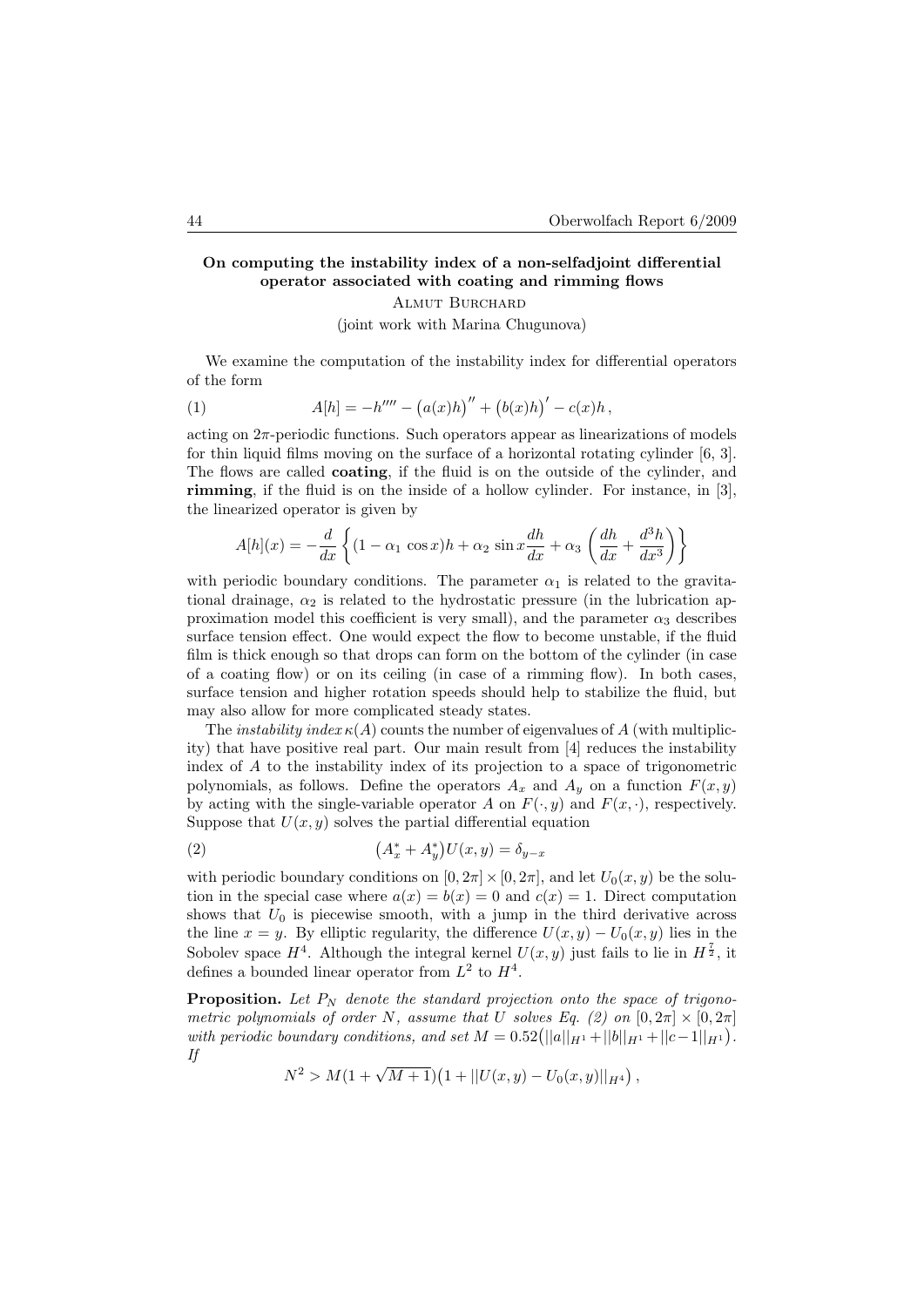then

$$
\kappa(A) = \kappa(P_N A P_N).
$$

Remark. In the condition on N, the factor  $1 + ||U(x,y) - U_0(x,y)||_{H^4}$  can be replaced with a smaller term, given by a suitable norm of U.

Eq. (2) is an instance of Lyapunov's equation  $A^*U + UA = I$ . Classical results state that it has a unique solution if the spectra of A and  $-A^*$  are disjoint. Furthermore,  $\kappa(A) = \kappa(U)$ , and the positive and negative cones of U contain the invariant subspaces associated with the spectrum of A in the right and left complex half-planes, respectively [7, 5, 1, 2]. We argue that the quadratic form defined by the self-adjoint operator  $U$  is negative on high Fourier modes, because the fourth order term in A dominates the lower order derivatives. This implies that  $\kappa(U) = \kappa(P_N U^{-1} P_N)$ . The proof of the proposition is completed by estimating the off-diagonal terms in the Fourier representation for A and U.

### **REFERENCES**

- [1] T. Azizov and I.S. Iohvidov, "Elements of the theory of linear operators in spaces with indefinite metric" (Moscow, Nauka, 1986). Translated as: "Linear operators in spaces with an indefinite metric", John Wiley & Sons, 1989.
- [2] V.S. Belonosov, "On instability indices of unbounded operators. I, II", Some Applications of Functional Analysis to Problems in Mathematical Physics [in Russian], Novosibirsk, 2, 25–51, (1984) and 2, 5–33, (1985).
- [3] E. S. Benilov, N. Kopteva and S. B. G. O'Brien, "Does surface tension stabilize liquid films inside a rotating horizontal cylinder", Q. J. Mech. Appl. Math. 58, 158–200 (2005)
- [4] A. Burchard and M. Chugunova, "On computing the instability index of a non-selfadjoint differential operator associated with coating and rimming flows", 2008 preprint.
- [5] A. Ostrowski and H. Schneider, "Some theorems on the inertia of general matrices", J. Math. Anal. Appl. 4 1962 72–84.
- [6] V. V. Pukhnachev, "Motion of a liquid film on the surface of a rotating cylinder in a gravitational field", Zhuranl Prikladnoi Mekhaniki i Tekhnicheskoi Fiziki, 3, 78 – 88, (1977)
- [7] O. Taussky, "A generalization of a theorem of Lyapunov", J. Soc. Indust. Appl. Math. 9 1961 640–643.

# Problems from the Oberwolfach Workshop on Low Eigenvalues of Laplace and Schrödinger Operators

Below we present some open problems raised during the Oberwolfach Workshop on Low Eigenvalues of Laplace and Schrödinger Operators, February 9-13, 2009. The name of the participant who suggested the problem is stated in parentheses. We wish to thank Iosif Polterovich and Rupert L. Frank who collected the problmes in sections 1-5 and sections 8-10 and Rodrigo Bañuelos who contributed the problems in sections 6 and 7.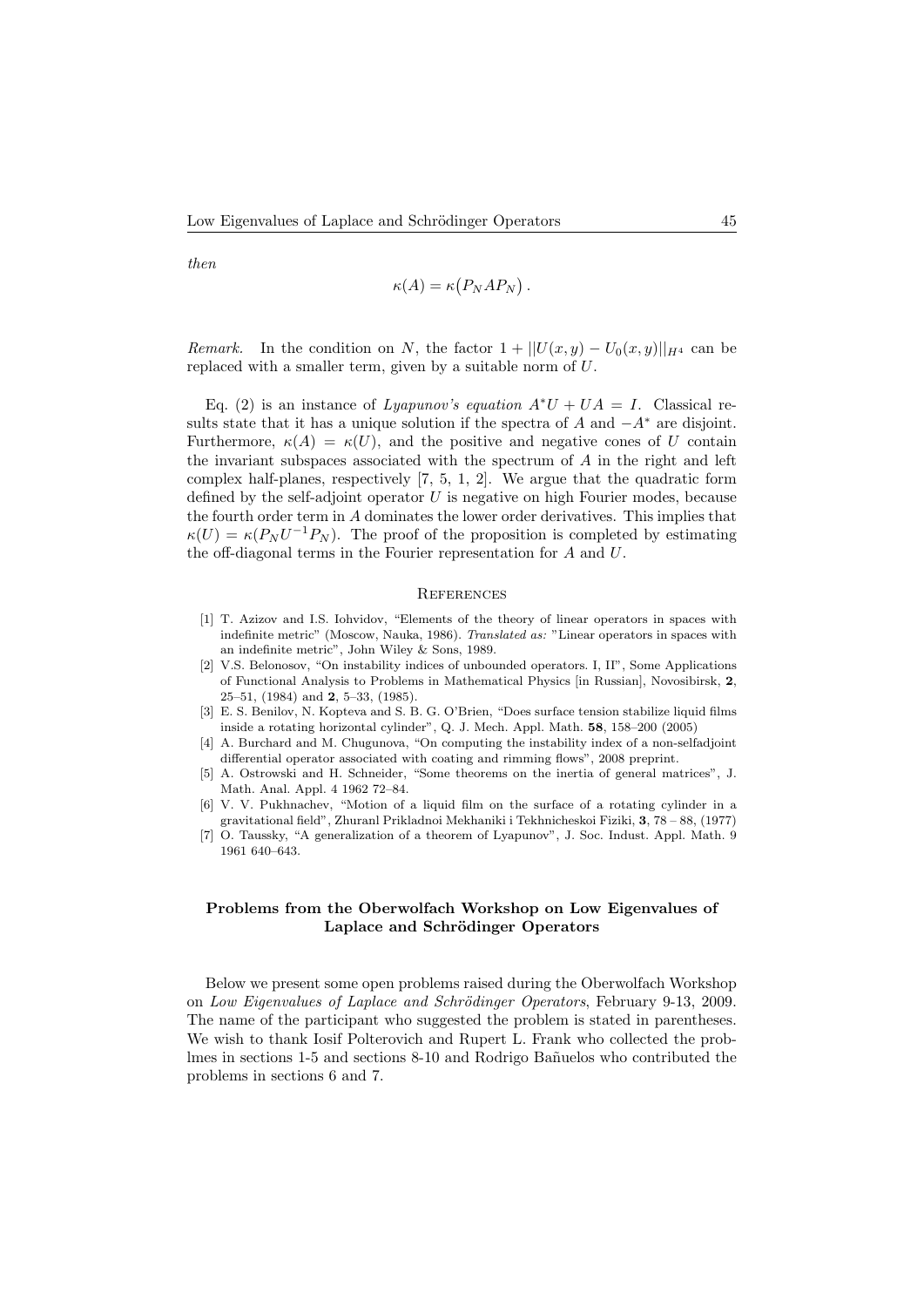# 1. Dirichlet eigenvalues

Consider the Dirichlet boundary value problem on a bounded domain  $\Omega \subset \mathbb{R}^n$ :

$$
\begin{cases}\n-\Delta u_j = \lambda_j u_j & \text{in } \Omega, \\
u_j = 0 & \text{on } \partial \Omega.\n\end{cases}
$$

# 1.1. (Mark Ashbaugh) Ratios of Dirichlet eigenvalues.

(1) Payne–P´olya–Weinberger conjecture for ratios of consecutive eigenvalues. Prove that for arbitrary  $\Omega \subset \mathbb{R}^n$ 

(1) 
$$
\lambda_{m+1}/\lambda_m(\Omega) \leq \lambda_2/\lambda_1(\text{ball in } \mathbb{R}^n) \text{ for all } m.
$$

The intuition for the conjectured bound is that one can approach as close as one wants to having equality in (1) by taking  $\Omega$  to be m identical balls connected by thin tubes, and shrinking the widths of the tubes to 0. Assuming (1) is true, this argument would show sharpness of the bound. The harder part is to show the truth of (1). We also note that the righthand side of (1) is explicitly given as the ratio of squares of Bessel function zeros  $j_{n/2,1}^2/j_{n/2-1,1}^2$ , where  $j_{p,k}$  denotes the kth positive zero of the Bessel function  $J_p$  (our notation here is standard, following that of Abramowitz and Stegun [1]).

Inequality (1) is known for the beginning values of m, namely  $m =$ 1, 2, 3. These results were proved by Ashbaugh and Benguria [2, 3, 4, 5]. Indeed, proofs of the  $m = 1$  case can be found in [2, 3], while a proof of the  $m = 2$  case occurs in [4]. Later, in [5], it was shown that

(2) 
$$
\lambda_4/\lambda_2(\Omega) < \lambda_2/\lambda_1(\text{ball in } \mathbb{R}^n),
$$

which immediately implies both the  $m = 2$  and  $m = 3$  cases of (1). One expects (1) to be strict for  $m > 1$  (recall that a *domain* is a **connected** open set; if the connectedness hypothesis were removed, then cases with m identical disjoint balls would allow equality to occur all the way up).

Beyond what's been said above, all the cases  $m \geq 4$  remain open. Indeed, it would be interesting to find any bound better than  $1 + 4/n$  for those cases  $(m \geq 4)$ . The bound  $1 + 4/n$  was proved by Payne, Pólya, and Weinberger [9, 10] (done explicitly only for  $n = 2$ , but the proof generalizes straightforwardly to n dimensions). For  $m \geq 4$  nothing better is known; for more on the literature of bounds for ratios of low eigenvalues, see [6, 7, 8].

(2) Prove that for arbitrary  $\Omega \subset \mathbb{R}^n$ ,

(3) 
$$
\lambda_{2m}/\lambda_m(\Omega) \leq \lambda_2/\lambda_1(\text{ball in } \mathbb{R}^n) \text{ for all } m.
$$

This conjecture is motivated by (2) and is a considerable strengthening of the conjectured bound (1).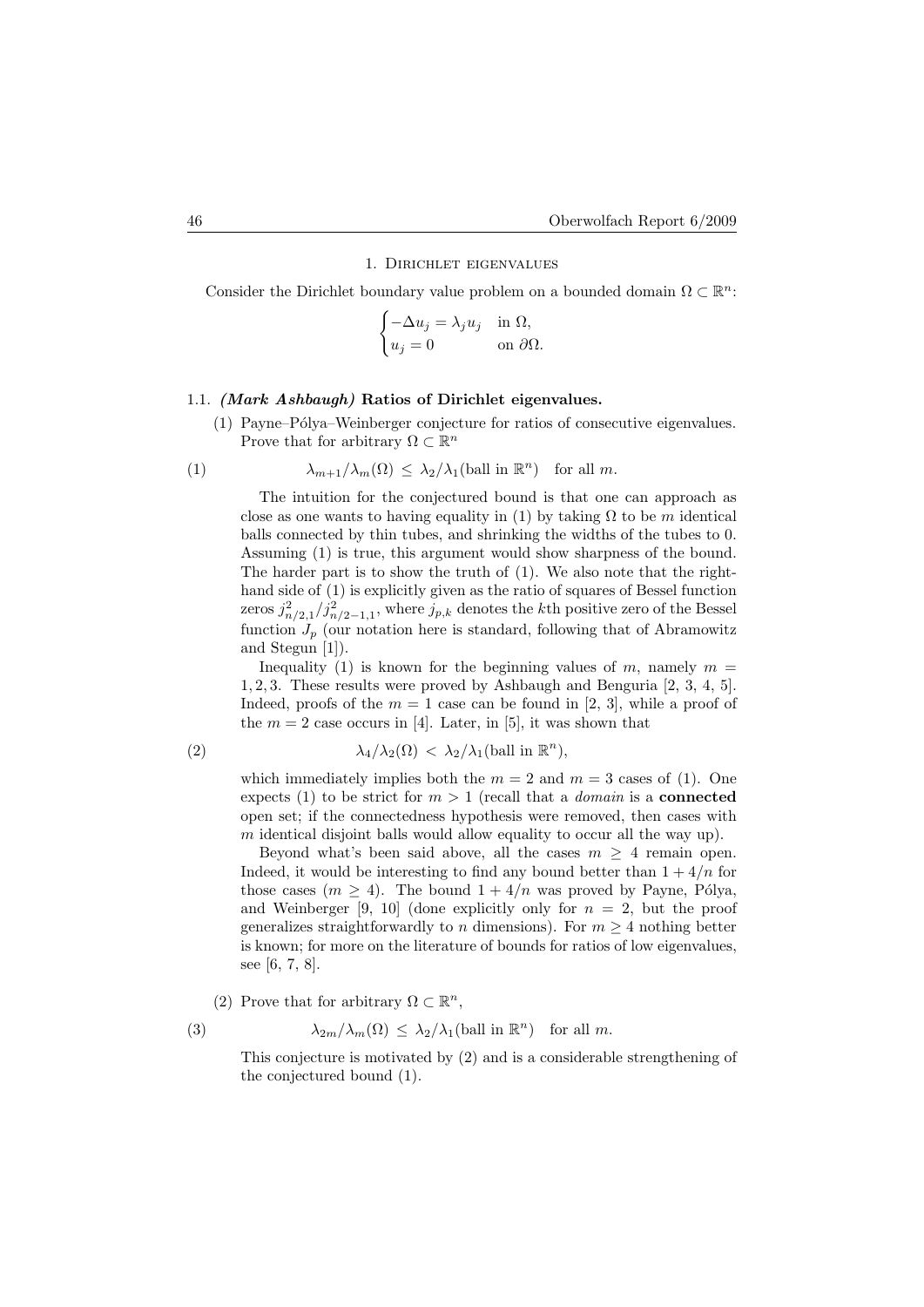Much as above, one can see that, if true, (3) saturates at examples consisting of anywhere from m to  $2m - 1$  identical n–balls, connected by thin passages, in the limit as the widths of the passages are sent to 0. One expects (3) to be strict for  $m > 1$ . As already mentioned, the proof of the  $m = 2$  case of (3) can be found in [5]. It relies on Courant's nodal domains result for the second eigenfunction (and, of course, the  $m = 1$  case of (1)). The cases for  $m = 3$  and above all remain open.

(3) Finally, we offer a conjectured inequality concerning the first  $n$  nontrivial ratios of eigenvalues  $\lambda_m$  to  $\lambda_1$  for domains contained in  $\mathbb{R}^n$ , the  $n = 2$  case of which was first stated and studied by Payne, Pólya, and Weinberger in  $[10]$ .

Payne–Pólya–Weinberger conjecture for the sum of the first  $n$  eigenvalue ratios: Prove that for arbitrary  $\Omega \subset \mathbb{R}^n$ ,

(4) 
$$
\frac{\lambda_2 + \lambda_3 + \dots + \lambda_n + \lambda_{n+1}}{\lambda_1} (\Omega) \leq \frac{\lambda_2 + \lambda_3 + \dots + \lambda_n + \lambda_{n+1}}{\lambda_1} (\text{ball in } \mathbb{R}^n).
$$

This inequality has been checked perturbatively for domains in  $\mathbb{R}^2$  that are "nearly circular" and found to hold, much as can be done in the  $m = 1$ case of (1). However, one finds that compared to the  $m = 1$  case of (1), this bound is much tighter, essentially because as the domain breaks away from being circular (where  $\lambda_2 = \lambda_3$ ) one finds  $\lambda_2/\lambda_1$  decreases with a certain slope in the perturbation parameter, while  $\lambda_3/\lambda_1$  increases according to the negative of that slope. Thus the sum of these ratios is stationary at first order, and one must go to second order to see that the sum is concave down, and hence that the desired bound holds for nearly circular domains. As in the two earlier problems, one can find explicit expressions for the right-hand side of (4) in terms of zeros of Bessel functions. Here the bound is  $n j_{n/2,1}^2 / j_{n/2-1,1}^2$ , since for the *n*-ball all the eigenvalues  $\lambda_2$ through  $\lambda_{n+1}$  are equal.

In general, inequality (4) is not known for any  $n > 2$ , though it has been proved for certain special cases where the domain has symmetry. See [6] for these more specialized results. Bounds of similar type to (4) have been proved, but the constant is always just slightly too large, assuming (4) is correct. An argument of Payne, Pólya, and Weinberger (given in [10] for  $n = 2$ ] shows that  $n + 4$  (i.e.,  $n(1 + 4/n)$ ) is an upper bound for the left-hand side of the inequality in Problem 3, with further refinements of this bound having been proved by various later authors.

See [6, 7, 8] for further work relating to these problems and references to some of the later literature.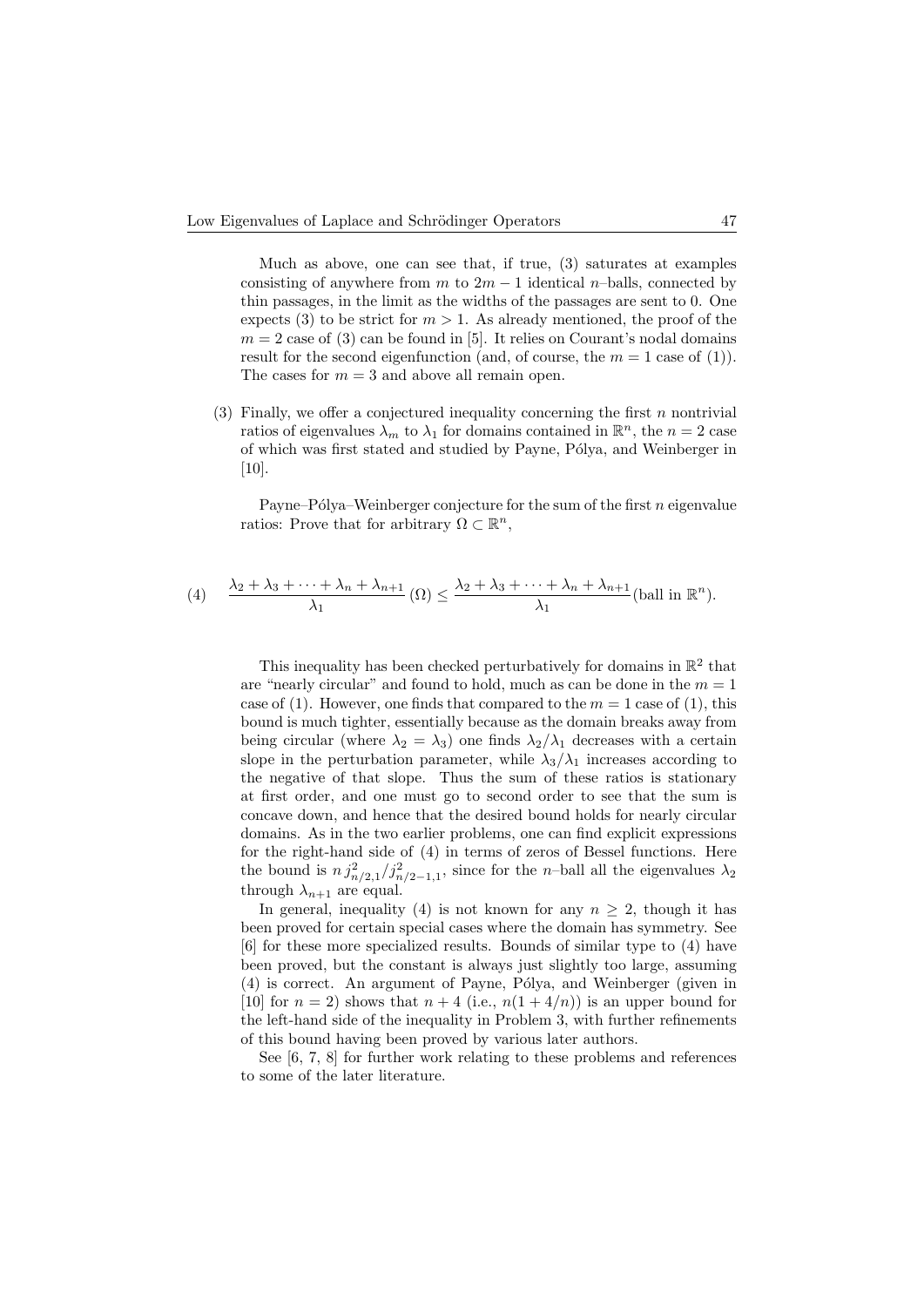#### **REFERENCES**

- [1] M. Abramowitz and I. A. Stegun, editors, Handbook of Mathematical Functions, National Bureau of Standards Applied Mathematics Series, vol. 55, U.S. Government Printing Office, Washington, D. C., 1964.
- $[2]$  M. S. Ashbaugh and R. D. Benguria, A sharp bound for the ratio of the first two eigenvalues of Dirichlet Laplacians and extensions, Ann. Math. 135 (1992), 601–628.
- [3] M. S. Ashbaugh and R. D. Benguria, A second proof of the Payne–Pólya–Weinberger conjecture, Commun. Math. Phys. 147 (1992), 181–190.
- [4] M. S. Ashbaugh and R. D. Benguria, Isoperimetric bound for  $\lambda_3/\lambda_2$  for the membrane problem, Duke Math. J. 63 (1991), 333–341.
- [5] M. S. Ashbaugh and R. D. Benguria, Isoperimetric bounds for higher eigenvalue ratios for the n–dimensional fixed membrane problem, Proc. Royal Soc. Edinburgh  $123$  A (1993), 977–985.
- [6] M. S. Ashbaugh and R. D. Benguria, More bounds on eigenvalue ratios for Dirichlet Laplacians in n dimensions, SIAM J. Math. Anal. 24 (1993), 1622–1651.
- [7] M. S. Ashbaugh and R. D. Benguria, The range of values of  $\lambda_2/\lambda_1$  and  $\lambda_3/\lambda_1$  for the fixed membrane problem, Rev. in Math. Phys. 6 (1994), 999-1009.
- [8] M. S. Ashbaugh and R. D. Benguria, Bounds for ratios of the first, second, and third membrane eigenvalues, Nonlinear Problems in Applied Mathematics: In Honor of Ivar Stakgold on his Seventieth Birthday, T. S. Angell, L. P. Cook, R. E. Kleinmann, and W. E. Olmstead, editors, Society for Industrial and Applied Mathematics, Philadelphia, 1996, pp. 30–42.
- [9] L. E. Payne, G. Pólya, and H. F. Weinberger, Sur le quotient de deux fréquences propres consécutive, C. R. Acad. Sci. Paris 241 (1955), 917-919.
- [10] L. E. Payne, G. Pólya, and H. F. Weinberger, On the ratio of consecutive eigenvalues, J. Math. and Phys. 35 (1956), 289–298.

1.2. (Pedro Freitas, based on joint work with P. Antunes) Upper and lower bounds for the first Dirichlet eigenvalue. Payne and Weinberger proved in [2] that for a two–dimensional bounded simply connected domain  $\Omega$ with area  $A$  and perimeter  $L$  we have

$$
\lambda_1(\Omega) \le \frac{\pi j_{0,1}^2}{A} \left[ 1 + \left( \frac{1}{J_1^2(j_{0,1})} - 1 \right) \left( \frac{L^2}{4\pi A} - 1 \right) \right].
$$

Here  $J_1$  is the Bessel function of the first kind of order 1, and  $j_{0,1}$  is the first zero of the Bessel function of the first kind of order 0. This bound may be written explicitly in terms of the isoperimetric defect  $L^2 - 4\pi A$  in the form

$$
\lambda_1(\Omega) \le \frac{\pi j_{01}^2}{A} + C \frac{L^2 - 4\pi A}{A^2},
$$

for some constant C. One may then pose the question of finding the optimal value of C for which the above inequality holds. Since the factor multiplying C vanishes when  $\Omega$  is a ball, it should be possible to lower the constant until there is equality for another domain. Based on extensive numerical simulations, it was conjectured in [1] that this domain is the infinite strip (the equality being understood in an asymptotic sense), and that we should have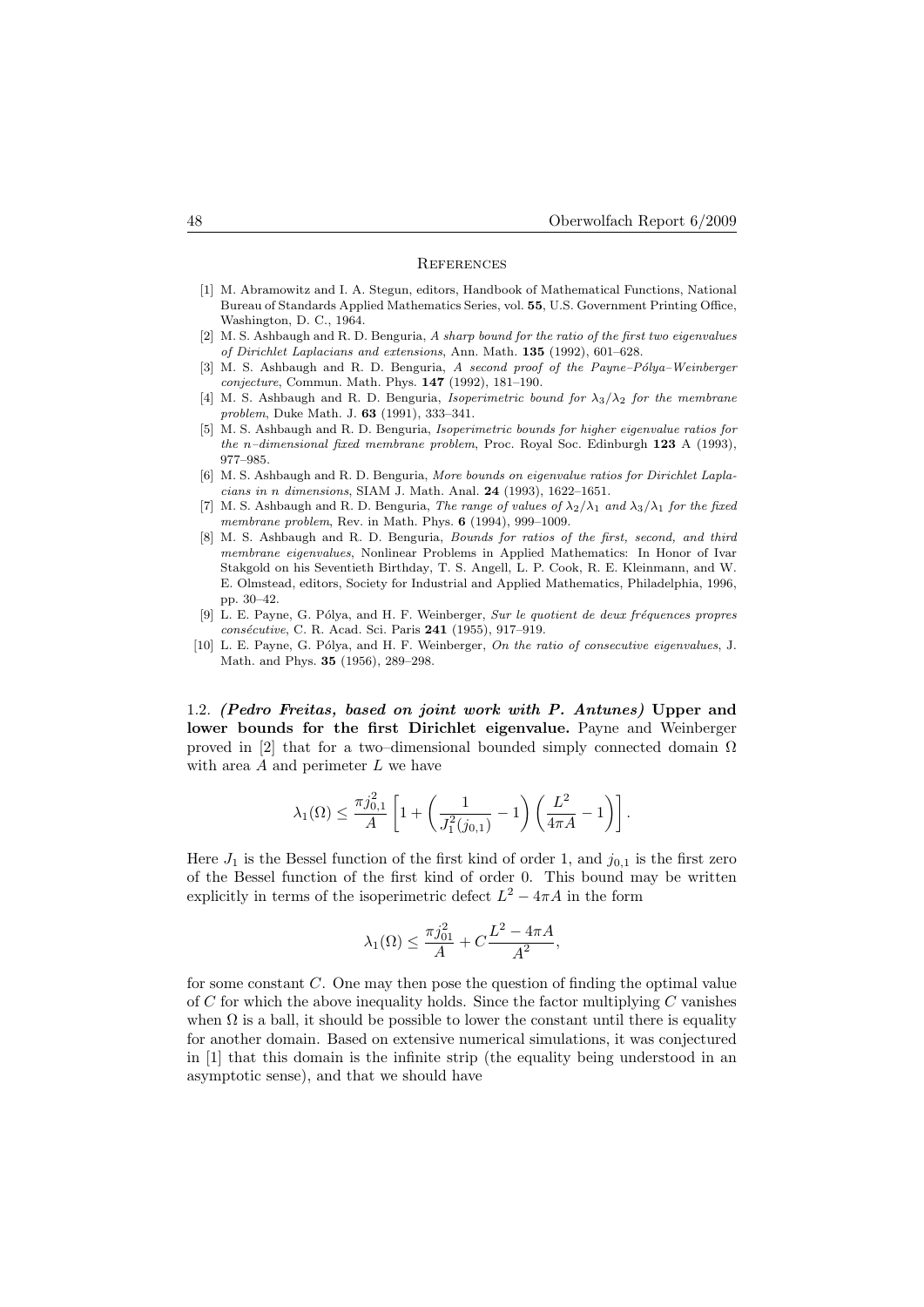Conjecture. For any planar simply connected domain  $\Omega$  we have

$$
\lambda_1(\Omega) \le \frac{\pi j_{0,1}^2}{A} + \frac{\pi^2}{4} \frac{L^2 - 4\pi A}{A^2}.
$$

Equality holds for disks and asymptotically for infinite strips.

Note that the coefficient in  $L^2/A^2$  agrees with that in the following inequality due to Pólya [3]

$$
\lambda_1(\Omega) \le \frac{\pi^2 L^2}{4A^2}.
$$

It is possible to consider inequalities of the above type in the class of  $n-polygons$ , the difference being that then the conjecture should hold with  $L^2 - 4\pi A$  replaced by  $L^2 - \kappa_n A$ , the isoperimetric defect for the corresponding class, and  $\pi j_{01}^2$  by  $\lambda_1(P_n^{reg})$ , the first Dirichlet eigenvalue of the regular polygon of n sides and unit area.

Regarding lower bounds of this type, namely, bounds of the form

$$
\frac{\pi j_{01}^2}{A} + K \frac{L^2 - 4\pi A}{A^2} \le \lambda_1(\Omega),
$$

for some positive constant  $K$ , we conjecture that no such inequality exists for convex domains (the constant K multiplying the isoperimetric defect must vanish, yielding Faber–Krahn). However, if we again restrict ourselves to  $n-polygons$  $(n \geq 4)$ , and consider

$$
\frac{\lambda_1(P_n^{reg})}{A} + C_n \frac{L^2 - \kappa_n A}{A^2} \le \lambda_1(P_n),
$$

the bound should hold when the constant  $C_n$  is such that it provides equality not only for the regular n−polygon (which is automatic since the isoperimetric deffect vanishes then) but also for the regular  $(n-1)$ –polygon – see [1] for the details. This is stronger than the Pölya–Szegő conjecture which states that of all n−polygons with the same area, the regular n−polygon yields the lowest first Dirichlet eigenvalue [4].

# **REFERENCES**

- [1] P. Antunes and P. Freitas, New bounds for the principal Dirichlet eigenvalue of planar regions, Exp. Math. 15 (2006), 333–342.
- [2] L. E. Payne and H. F. Weinberger, Some isoperimetric inequalities for membrane frequencies and torsional rigidity, J. Math. Anal. Appl. 2 (1961), 210–216.
- [3] G. Pólya, Two more inequalities between physical and geometrical quantities, J. Indian Math. Soc. (N.S.) 24 (1960), 413–419.
- [4] G. Pólya and G. Szegő, Isoperimetric inequalities in mathematical physics, Annals of Mathematical Studies 27, Princeton University Press, Princeton, 1951.

### 1.3. Miscellaneous problems on Dirichlet eigenvalues.

(1) (*Antoine Henrot*) Prove that the disk minimizes the sum  $\lambda_2 + \lambda_3$  of the second and the third eigenvalues of the Laplace-Dirichlet operator among domains of given area.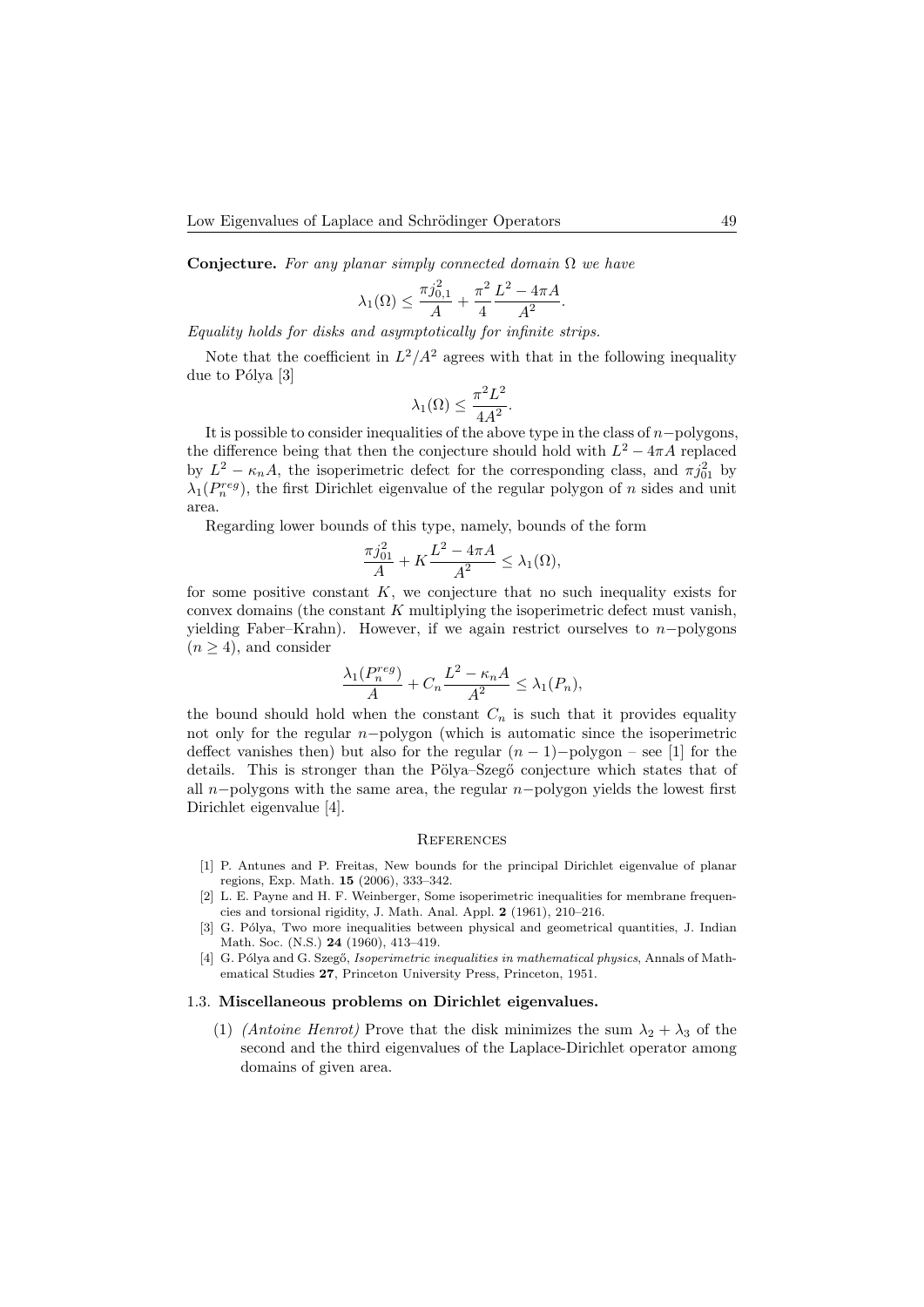- (2) (Antoine Henrot) This problem goes back to G. Pólya (see [4, pp. 50-51]). Prove that the regular  $n$ -gon minimizes the first eigenvalue of the Laplace– Dirichlet operator among polygons with  $n$  sides and given area. It was proved by Pólya for  $n = 3, 4$  using Steiner symmetrization. Unfortunately, Steiner symmetrization does not preserve the class of *n*-gons for  $n \geq 5$ .
- (3) (Antoine Henrot) Let  $\Omega$  be a bounded, simply connected domain and  $B_0$ a ball of small radius. Find the location of the ball in order to minimize or maximize the first eigenvalue of the doubly connected domain  $\lambda_1(\Omega \setminus B_0)$ with Dirichlet boundary conditions. In particular, prove that the minimizing position is when  $B_0$  touches the boundary of  $\Omega$  (where?) and the maximizing one when  $B_0$  is centered at some particular point of  $\Omega$  (which one?). Such results have been obtained when  $\Omega$  is a ball (several authors) and when  $\Omega$  is a convex set with some symmetry properties [3].
- (4) (Dorin Bucur) Let  $\Omega \subset \mathbb{R}^N$ ,  $N \geq 2$  be a domain of finite volume V. For each  $k \in \mathbb{N}$ , prove that the isoperimetric problem

$$
\min_{|\Omega|=V} \lambda_k(\Omega)
$$

has at least one solution  $\Omega^*$ .

Comments: For  $k = 1, 2$  the previous problems are solved, being the well known Faber–Krahn inequalities. For  $k = 3$ , existence of a solution is proved in the family of quasi opens sets, while for  $k \geq 4$  existence of a solution is conditioned by a mild regularity of the minimizers for  $\lambda_i$ ,  $j = 3, \dots, k-1$  (see [2]). It is conjectured that for  $k = 3$  the solution is the ball in  $\mathbb{R}^2$ ,  $\mathbb{R}^3$  and three equal balls for  $N \geq 4$  (see [4]).

- (5) (Dorin Bucur) Prove that if  $\Omega^*$  is a solution of the previous problem, then  $\lambda_{k-1}(\Omega^*) = \lambda_k(\Omega^*)$ . This conjecture has numerical evidence for several values of  $k$  (see [5]).
- (6) (Rafael Benguria) Let  $\Omega \subset \mathbb{R}^2$  be a convex domain, symmetric with respect to the origin, and let  $\chi_{\Omega}$  be its characteristic function. Consider the null set  $\mathcal{N}(\Omega) = \{\xi \in \mathbb{R}^2 \mid \hat{\chi}_{\Omega}(\xi) = 0\}$ , where  $\hat{\chi}_{\Omega}$  denotes the Fourier transform of the characteristic function of the domain. Denote by  $\kappa(\Omega)$  the distance in  $\mathbb{R}^2$  from the set  $\mathcal{N}(\Omega)$  to the origin. It is conjectured in [1] that  $\kappa(\Omega) \leq$  $\sqrt{\lambda_2(\Omega)}$ . Note that one gets equality if  $\Omega$  is a disk. A weaker estimate  $\kappa(\Omega) \leq 2\sqrt{\lambda_1(\Omega)}$  was proved in [1].

#### **REFERENCES**

- [1] R. Benguria, M. Levitin, and L. Parnovski, Fourier transform, null variety and Laplacian's eigenvalues, arXiv:0801.1617.
- D. Bucur and A. Henrot, Minimization of the third eigenvalue of the Dirichlet Laplacian. R. Soc. Lond. Proc. Ser. A Math. Phys. Eng. Sci. 456 (2000), no. 1996, 985–996.
- [3] E.M. Harrell, P. Kröger, and K. Kurata, On the placement of an obstacle or a well so as to optimize the fundamental eigenvalue, SIAM J. Math. Anal. 33 (2001), no. 1, 240–259.
- [4] A. Henrot, Extremum problems for eigenvalues of elliptic operators, Frontiers in Mathematics. Birkhuser Verlag, Basel, 2006.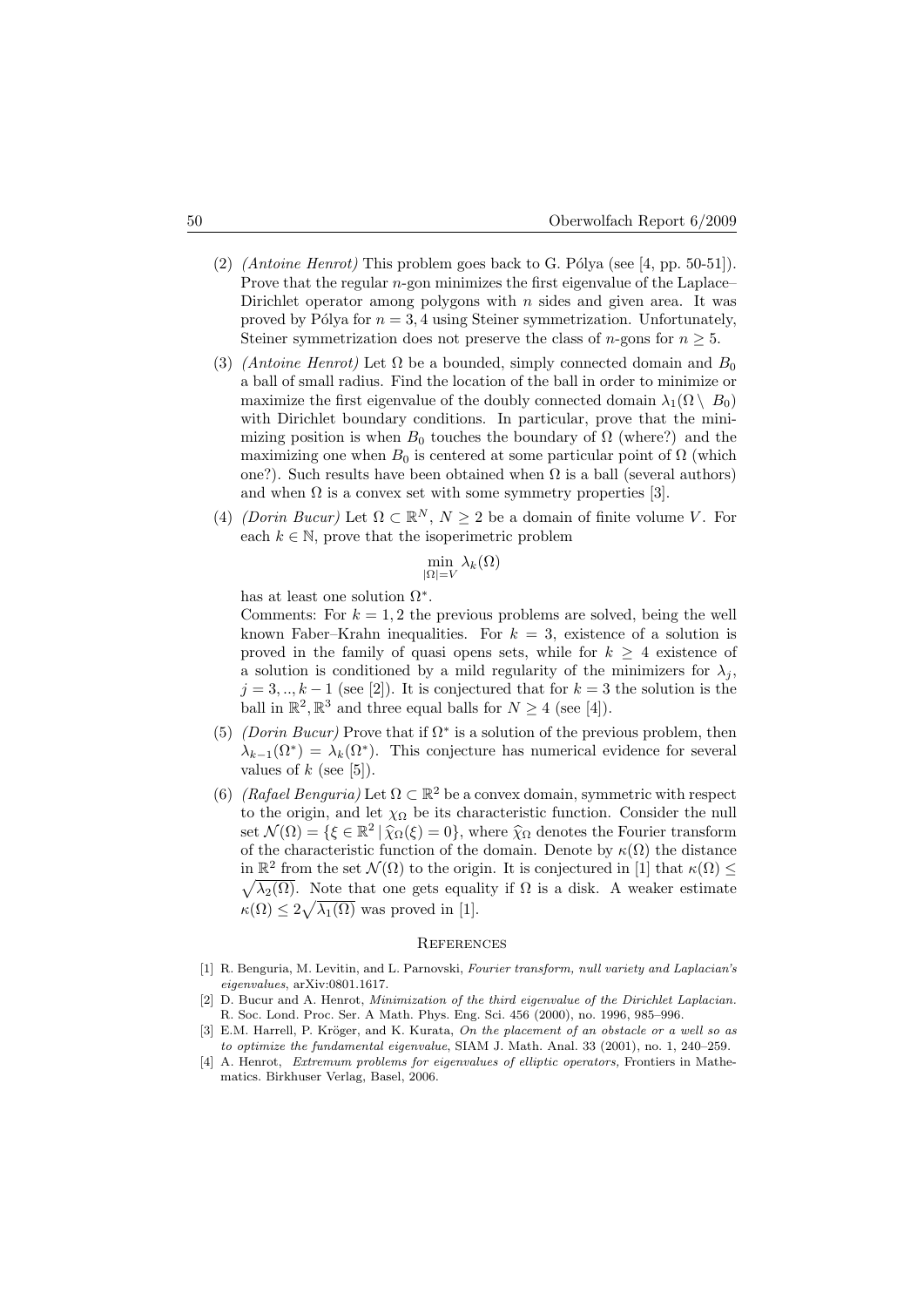[5] E. Oudet, Numerical minimization of eigenmodes of a membrane with respect to the domain, ESAIM Control Optim. Calc. Var. 10 (2004), no. 3, 315–330.

### 2. Neumann eigenvalues

Consider the Neumann boundary value problem on a bounded, Lipschitz domain  $\Omega \subset \mathbb{R}^n$ :  $\begin{array}{ccc} n \\ \vdots \end{array}$ 

$$
\begin{cases}\n-\Delta u_j = \mu_j u_j & \text{in } \Omega, \\
\partial u_j / \partial n = 0 & \text{on } \partial \Omega.\n\end{cases}
$$

Here  $\mu_0 = 0$  with corresponding eigenfunction that is constant. For planar domains, let  $A$  be the area of the domain, and  $L$  be the perimeter.

(1) (Richard Laugesen) Fix  $k \geq 4$  and maximize  $\mu_1 A$  over all k-gons  $\Omega$ . Is the maximizer the regular k-gon? The triangular case  $k = 3$  was proved recently by R. S. Laugesen and B. Siudeja [3]; they also considered harmonic, geometric and arithmetic means of the first two nonzero eigenvalues,  $\mu_1$ and  $\mu_2$ , under various normalizations on the triangles.

Recall that for general domains in all dimensions, Szegő [6] and Weinberger [7] proved the disk/ball maximizes  $\mu_1$  subject to area/volume constraint, and that among simply connected domains in the plane, the disk maximizes the harmonic mean  $2(\mu_1^{-1} + \mu_2^{-1})^{-1}$ .

- (2) (Iosif Polterovich) For planar domains, maximize  $\sqrt{\mu_1\mu_2} A$ , the geometric mean of the first two positive eigenvalues, subject to area constraint. It is conjectured that  $\sqrt{\mu_1\mu_2} A \leq \pi\mu_1(D)$ , where D is the unit disk, with the equality if and only if  $\Omega$  is a disk [4]. Such a result would strengthen the Szegő's harmonic mean bound mentioned above. For simply-connected Szego's narmonic mean bound mentioned above. For simply-connected domains, the estimate on the geometric mean with an extra factor of  $\sqrt{2}$ follows from [6] and [2]. Note that the equilateral triangle maximizes  $\sqrt{\mu_1\mu_2} A$  among all triangles [5].
- (3) (Richard Laugesen) Maximize  $\mu_1 L^2$  among convex plane domains. Are the maximizers the equilateral triangle and the square? Note that both these polygons yield the same value (is that a coincidence? or is there an underlying reason?), and that the disk yields a much lower value. The maximizer among triangles is equilateral, as is proved in the paper of Laugesen and Siudeja cited above.
- (4) (Dorin Bucur) Assume that  $(\Omega_n)_n \subset \mathbb{R}^N$  is a sequence of simply connected subsets of the unit ball  $B_1$ , and  $\Omega^* \subset B_1$  such that

•  $|\Omega_n| = m$  and  $|\Omega^*| < m$ ;

•  $\overline{B}_1 \setminus \Omega_n$  converges in the Hausdorff metric to  $\overline{B}_1 \setminus \Omega^*$ .

For every  $k \in \mathbb{N}$  prove that

$$
\limsup_{n \to \infty} \mu_k(\Omega_n) < \sup_{|\Omega| = m} \mu_k(\Omega).
$$

This problem asserts that a sequence of domains converging in the Hausdorff metric and "losing measure" cannot be a maximizing sequence for the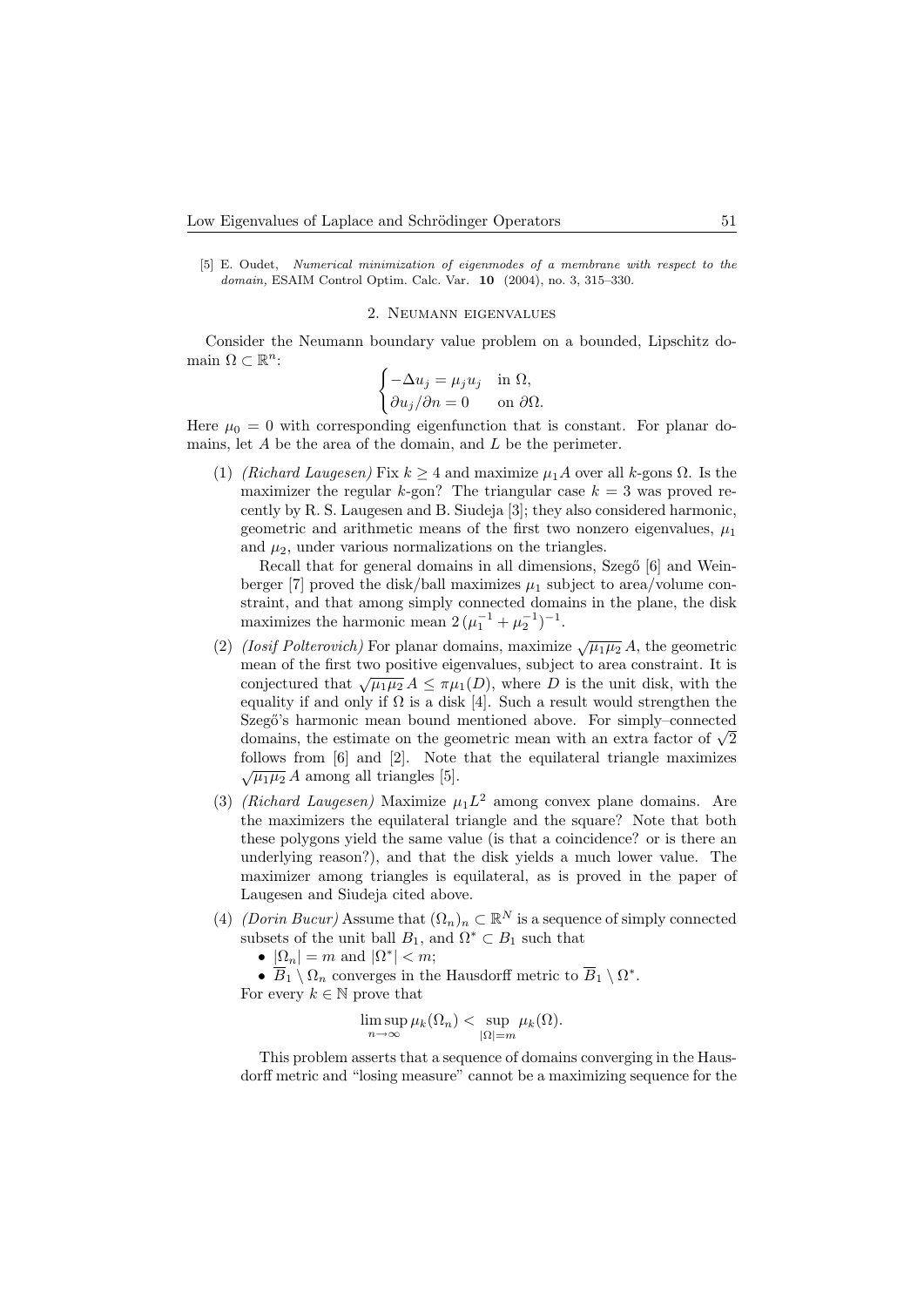isoperimetric inequality associated to the  $k$ -th eigenvalue of the Neumann Laplacian (see [1]).

#### **REFERENCES**

- [1] D. Bucur and G. Buttazzo, Variational methods in shape optimization problems, Progress in Nonlinear Differential Equations and their Applications, 65. Birkhäuser Boston, Inc., Boston, MA, 2005.
- [2] A. Girouard, N. Nadirashvili, and I. Polterovich, Maximization of the second positive Neumann eigenvalue for planar domains, arXiv:0803.4171, to appear in J. Diff. Geom.
- [3] R. Laugesen and B. Siudeja, *Low eigenvalues of the Neumann Laplacian on triangles*, in preparation.
- [4] I. Polterovich, *Private communication*, 2009.
- [5] B. Siudeja, Unpublished, Mathematica–assisted work, 2009.
- [6] G. Szegő, *Inequalities for certain eigenvalues of a membrane of given area*, J. Rational Mech. Anal. 3, (1954), 343–356.
- [7] H. F. Weinberger, An isoperimetric inequality for the N-dimensional free membrane problem, J. Rational Mech. Anal. 5 (1956), 633–636.

### 3. Gap inequalities for triangles (Richard Laugesen)

Let  $\Omega$  be a convex planar domain of diameter d. As above,  $\lambda_1, \lambda_2, \ldots$  are Dirichlet eigenvalues of  $\Omega$  and  $\mu_0 = 0, \mu_1, \ldots$  are Neumann eigenvalues. Van den Berg's Gap Conjecture (1983) states that

$$
(\lambda_2 - \lambda_1)d^2 \ge 3\pi^2.
$$

The best known bound on the right hand side is  $\pi^2$ . Background information and many open problems related to the Gap Conjecture (including problems with convex potential) can be found in [1], see also section 10 of the current document.

Problem: minimize  $(\lambda_2 - \lambda_1)d^2$  among triangles. The equilateral triangle is conjectured to be minimal; see [2]. Thus the Gap Conjecture for triangles differs from the case of general domains, where the minimizer is conjectured to be degenerate (a degenerate rectangular box).

The analogous Gap Problem for Neumann boundary conditions is to minimize  $\mu_1 d^2$ . For general (convex) domains the sharp lower bound of  $\pi^2$  was found by L. E. Payne and H. F. Weinberger [4]. For triangles the minimizer is the degenerate acute isosceles triangle, as was recently proved in [3].

For Robin boundary conditions, the appropriate Gap Conjecture is discussed in [1]. Note that among triangles, the minimizer should presumably be isosceles, but whether that minimizer should be equilateral or degenerate acute isosceles is not yet clear. The answer might perhaps depend on the Robin parameter. Numerical studies are needed.

#### **REFERENCES**

- $[1]$  Problems from the AIM Workshop on Low Eigenvalues of Laplace and Schrödinger Operators, 2006, http://www.aimath.org/WWN/loweigenvalues/loweigenvalues.pdf
- [2] P. Antunes and P. Freitas, A numerical study of the spectral gap. J. Phys. A 41 (2008), no. 5, 055201, 19 pp.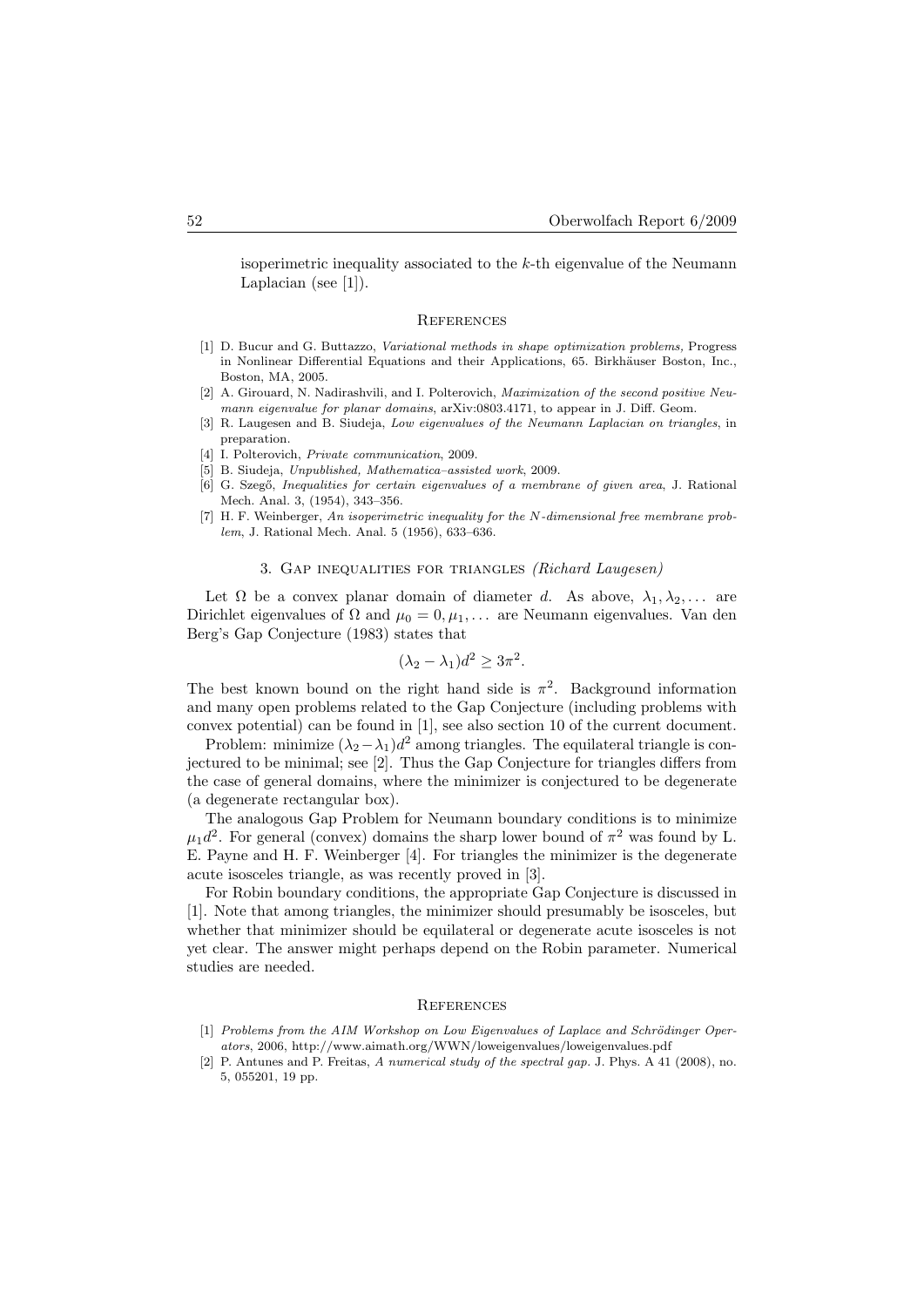- [3] R. Laugesen and B. Siudeja, Low eigenvalues of the Neumann Laplacian on triangles, in preparation.
- [4] L. Payne and H. Weinberger, An optimal Poincaré inequality for convex domains. Arch. Rational Mech. Anal. 5 (1960) 286–292.

### 4. Mixed eigenvalue problems (Almut Burchard)

Walter Craig's window placement problem: How should windows of a given size be positioned on the walls of a room to minimize long-term heat loss?

Let  $\Omega \subset \mathbb{R}^n$  stand for the room, and  $D \subset \partial\Omega$  the window, and  $\partial\Omega \setminus D$  the insulating walls. Denote by  $\Delta_D$  the Laplacian on  $\Omega$ , with Dirichlet boundary conditions on D and Neumann boundary conditions on  $\partial\Omega \setminus D$ . The objective is to minimize the lowest eigenvalue  $\lambda(D)$  of  $-\Delta_D$  among all subsets  $D \subset \partial\Omega$  of prescribed  $(n-1)$ –dimensional surface measure.

Conjectures: If  $\Omega$  is smooth, then the minimizing window D should be connected and sufficiently regular so that the minimizing eigenfunction is continuous up to the boundary. Sufficiently small optimal windows should straddle a boundary point of maximal curvature. In the special case of a square, the optimal D should be an interval, centered either at a corner, or at the middle of a side (depending on the prescribed length of  $D$ ).

Known results: The principal eigenvalue  $\lambda(D)$  approaches its supremum (the first Dirichlet eigenvalue of  $\Omega$ ) if D is smeared out over  $\partial\Omega$ . Minimizing windows are known to exist for arbitrary Lipschitz domains. There are examples of nonconvex domains where the minimizing D must be disconnected. If  $\Omega$  is a ball, then the optimal  $D$  is a spherical cap. Partial results are known for the square.

### **REFERENCES**

- [1] A. Burchard and J. Denzler, On the Geometry of Optimal Windows, with Special Focus on the Square, SIAM J. Math.Anal. 37 (2006) 1800-1827.
- [2] S. Cox and B. Kawohl, Circular symmetrization and extremal Robin conditions, Zeit. Angew. Math. Phys. (ZAMP) 50 (1999), 301-311.
- [3] S. Cox and P. X. Uhlig, Where Best to Hold a Drum Fast, SIAM J. Optimization 29 (1998), 1-8.
- [4] J. Denzler, "Bounds for the heat diffusion through windows of given area", Journal of Mathematical Analysis and Applications 217 (1998) 405-422 .
- [5] J. Denzler, Windows of given area with minimal heat diffusion, Trans. AMS. 351 (1999), 569-580.
- [6] E. Legendre, Extrema of low eigenvalues of the Dirichlet-Neumann Laplacian on a disk, arXiv:07083498, to appear in Canadian J. Math.

# 5. Isoperimetric inequalities as variational problems (Nikolai Nadirashvili)

From the general point of view, isoperimetric problems in mathematical physics are regular variational problems with constraints of special types. Here we discuss some questions motivated by this "unified" approach to isoperimetric inequalities. The central problems of the calculus of variations are existence, regularity and uniqueness of the minimizer (in the context of isoperimetric problems, the latter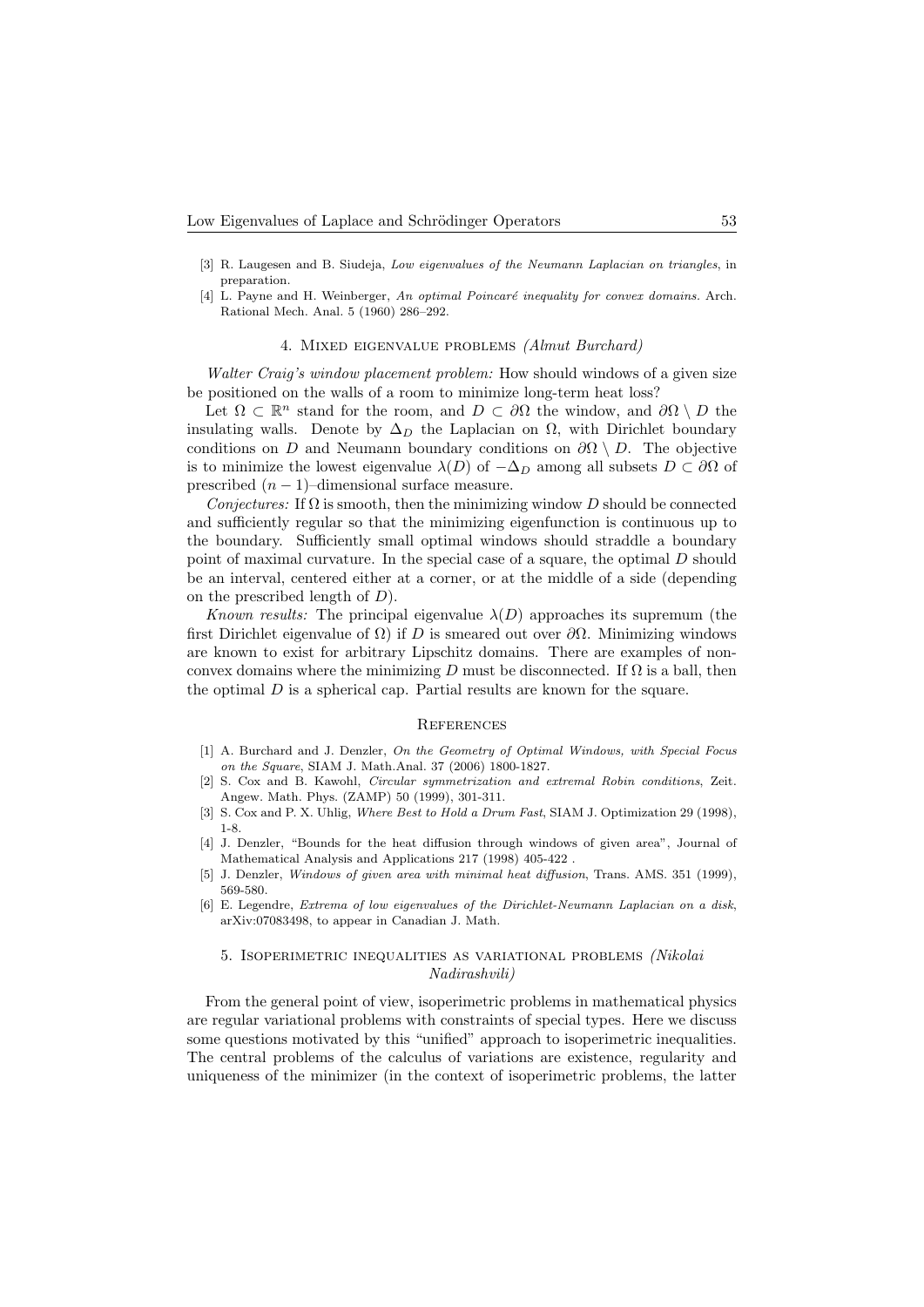usually follows from certain symmetry properties). Typically, isoperimetric problems have the structure of a double variational problem: the physical quantity itself has a variational nature (like an eigenvalue of the Laplacian), and then one optimizes it under a certain constraint, say, the area of a domain. This naturally leads to overdetermined problems, e.g., for the first Dirichlet eigenvalue we are getting Serrin type conditions on the boundary. It is known from the general theory that the problems with the free boundary have smooth solutions with at most algebraic singularities. This motivates the following

Question 1. Let M be a smooth complete 2-dimensional manifold. Does there exist a smooth domain which minimizes the first Dirichlet eigenvalue among all domains of the same area?

On the space of plane domains of fixed area one can introduce a metric, taking as the distance between two domains the area of their symmetric difference. In this way, we can define local minimizers of the first Dirichlet eigenvalue on the space of plane domains.

Question 2. Is a local minimizer of the first Dirichlet eigenvalue necessarily a smooth domain?

The positive answer to Question 2 will imply the following generalization of the classical Faber–Krahn theorem: the disk is the unique local minimizer for the first Dirichlet eigenvalue. Let us remark that for smooth perturbations, the extremal property of the disk was proved in the original work of Rayleigh.

Notice that the existence of any minimizer in the problems of isoperimetric type is not clear at all. The difficulty is that the problem is not "coercive". By this we mean that the value of the first Dirichlet eigenvalue does not imply any regularity of the domain. Moreover, the set of domains of fixed area having the same first Dirichlet eigenvalue is not even closed under  $\gamma$ -convergence (see [2, p. 18] for the definition). Thus it is very interesting to find isoperimetric problems having "weak coercivity".

Conjecture 3. Let M be a topological 2-sphere endowed with a Riemannian metric g. Suppose that  $(M, g)$  has unit area and let  $\lambda_1(g)$  be the first nonzero eigenvalue of the Laplacian on  $(M, g)$ . Then  $(M, g)$  is isometric to  $(S^2, s g_0)$ , where  $g_0$  is the standard metric on the sphere  $S^2$ , and the conformal factor s satisfies

$$
||s||_{H^{-1}(S^2,g)} \leq C_{\lambda_1(g)}.
$$

In other words, we conjecture that all conformal factors corresponding to metrics on  $S<sup>2</sup>$  of unit area and with the same first nonzero eigenvalue are uniformly bounded in the norm of the space dual to the Sobolev space  $H^1(S^2, g)$  (hence we would get *weak* coercivity). Note that the conformal structure of the two– dimensional sphere is trivial: all Riemannian metrics are conformal to the standard round metric.

There are classical variational problems which admit singular solutions. Typically, such a solution has singularities of algebraic type. For minimizers of an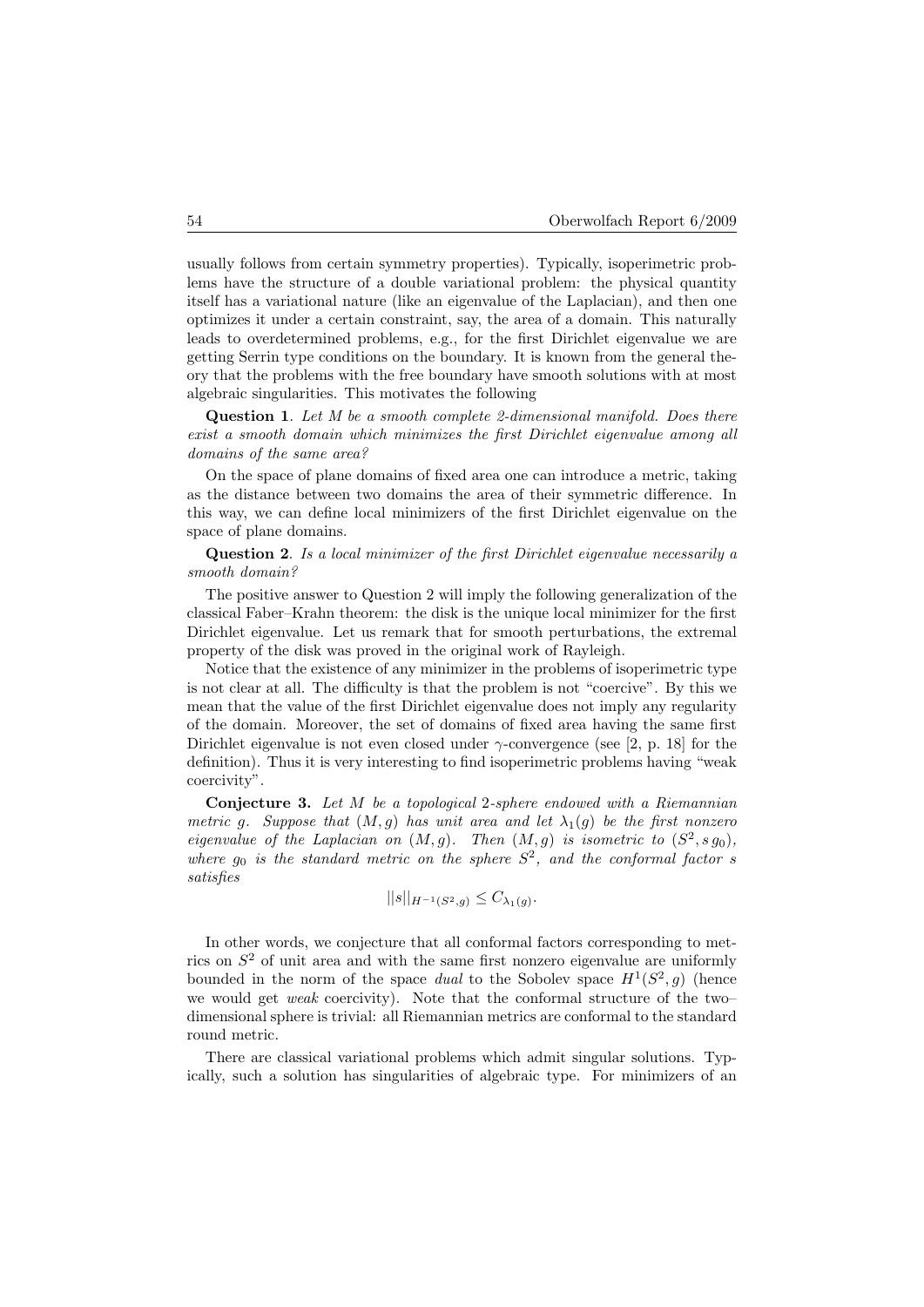isoperimetric problem it can be different. For example, let  $\lambda_1$  be the first Dirichlet eigenvalue of a planar domain and  $\alpha_1$  be the first Robin eigenvalue (see [2, p. 107]) with a fixed positive Robin constant. Then the infimum of the ratio  $\lambda_1/\alpha_1$  over the set of all plane domains is equal to one. It is attained in the limit by a sequence of domains with increasingly oscillating boundaries [1]. This example motivates the following

Question 4. Can an isoperimetric problem for eigenvalues have a fractal solution?

### **REFERENCES**

- [1] E.N. Dancer and D. Daners, Domain perturbation for elliptic equations subject to Robin boundary conditions, J. Diff. Eq. 138 (1997), 86-132.
- [2] A. Henrot, Extremum problems for eigenvalues of elliptic operators, Frontiers in Mathematics. Birkhuser Verlag, Basel, 2006.

# 6. FOUR UNKNOWN CONSTANTS (Rodrigo Bañuelos)

6.1. Four inequalities. Let  $\Omega \subset \mathbb{R}^2$  be an arbitrary simply connected domain in the plane. We define  $R_{\Omega} = \sup_{z \in \Omega} d_{\Omega}(z)$  (the inradius of the domain) where  $d_{\Omega}(z)$  is the distance from z to the boundary of  $\Omega$ . Let  $\sigma_{\Omega}(z)$  be the density of the hyperbolic metric in  $\Omega$  and let  $\sigma_{\Omega} = \inf_{z \in \Omega} \sigma_{\Omega}(z)$ . Finally, denote by  $\lambda_1$  the lowest eigenvalue for the Dirichlet Laplacian in  $\Omega$  and denote by  $\tau_{\Omega}$  the first exit time of Brownian motion from  $\Omega$ . The following four inequalities hold.<sup>1</sup>

(1) There exists a positive constant  $C_1$ , independent of the domain, such that for all functions  $u \in C_0^{\infty}(\Omega)$ 

(1) 
$$
\int_{\Omega} \frac{|u|^2}{d_{\Omega}^2} \leq C_1 \int_{\Omega} |\nabla u|^2.
$$

This inequality is known as the "Hardy" inequality in the literature. It holds for domains which are more general than simply connected but does not hold for all domains, see [2]. The survey paper [11] contains a detailed account of this inequality as of around 1998. For some recent work, please see  $[1]$ ,  $[12]$ ,  $[13]$ ,  $[15]$ ,  $[17]$ ,  $[19]$  and references therein. In the setting of simply connected domains the inequality can be easily reduced to that of the unit disc or half–space with the aid of the Koebe  $\frac{1}{4}$ -theorem. In fact, the Koebe  $\frac{1}{4}$ -theorem proof gives the inequality with  $C_1 = 16$ , (see [2]).

(2) There exists a positive constant  $C_2$ , independent of the domain, such that

$$
\frac{C_2}{R_\Omega^2} \le \lambda_1 \le \frac{j_0^2}{R_\Omega^2}.
$$

The right hand side inequality is trivial by domain monotonicity of the eigenvalue–the larger the domain the smaller the eigenvalue. The constant  $j_0$  is the smallest positive zero of the first Bessel function  $J_0$ . Of course,

<sup>1</sup>Many thanks to Ari Laptev and Tom Carroll for pointing out several recent papers related to these constants.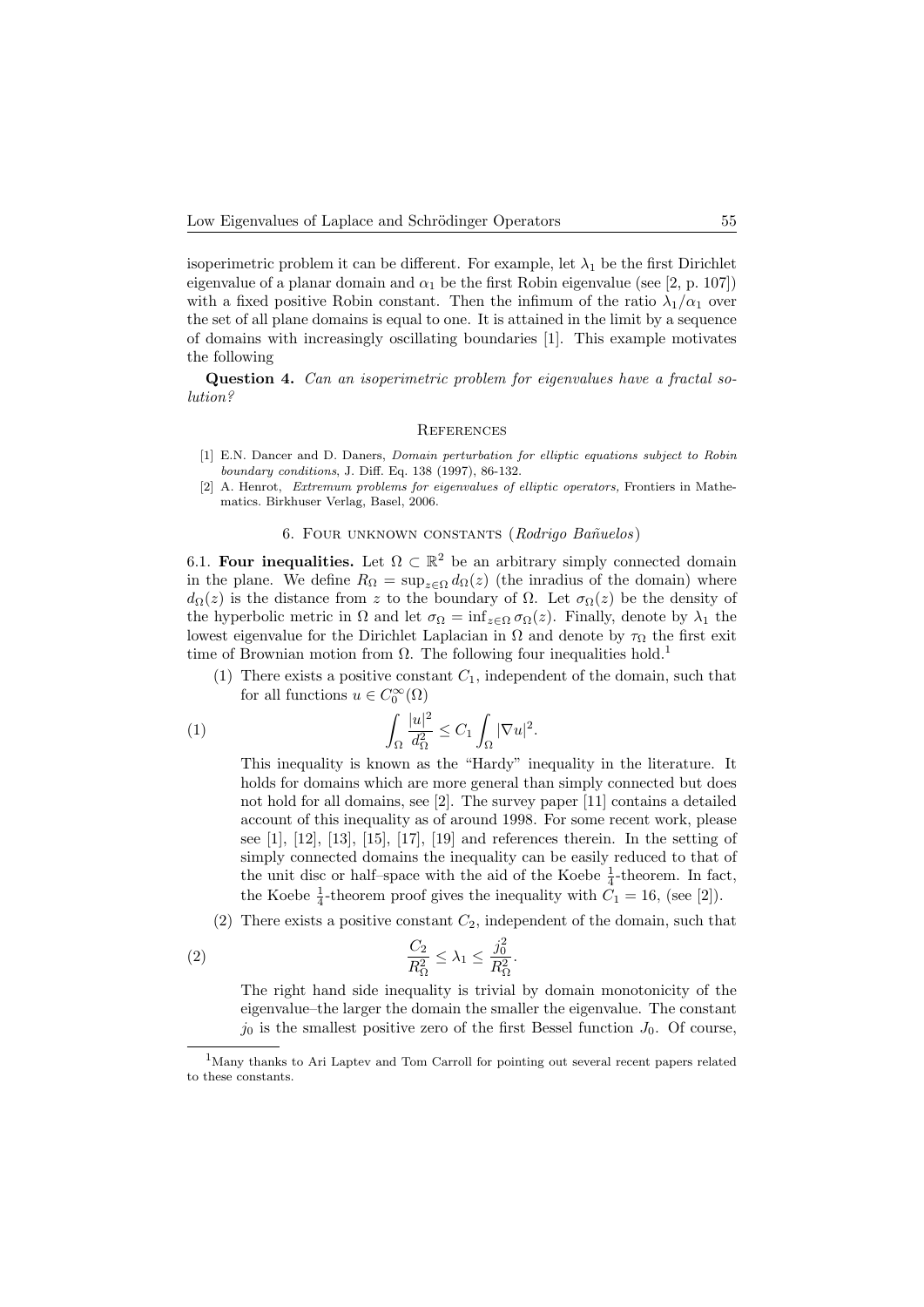the right hand side inequality is sharp. The left hand side inequality follows from the variational characterization of the eigenvalue and the Hardy inequality (1). As above, the left hand side inequality holds for more general domains than just simply connected domains but not all. (Adding points to a domain has no affect on the eigenvalue but it can have a drastic affect on the inradius.) This inequality also has a long and interesting history, see [3] and [4].

(3) There exists a positive constant  $C_3$ , independent of the domain, such that

(3) 
$$
\frac{1}{2}R_{\Omega}^2 \leq \sup_{z \in \Omega} E_z(\tau_{\Omega}) \leq C_3 R_{\Omega}^2.
$$

Here we use  $E_z$  to denote the expectation with respect to the Brownian motion starting at the point  $z \in \Omega$ . Again, the lower bound is trivial by domain monotonicity (the larger the domain the larger the lifetime). A necessary and sufficient condition (which includes all simply connected domains in  $\mathbb{R}^2$ ) for a domain in  $\mathbb{R}^d$  to have (3) is given in [8]. Again, since Brownian motion does not "see" points in two dimensions, the right hand side inequality cannot hold for all domains.

(4) There exist a positive constant  $C_4$ , independent of the domain, such that

(4) 
$$
\frac{C_4}{R_{\Omega}} \leq \sigma_{\Omega} \leq \frac{1}{R_{\Omega}}.
$$

As above, the upper bound is obtained by domain monotonicity and the existence of the constant  $C_4$  follows at once from the Koebe  $\frac{1}{4}$ -theorem since  $\sigma_{\Omega}(z) = \frac{1}{|F'(0)|}$ , where F is the conformal mapping from the unit disc onto the domain  $\Omega$  with  $F(0) = z$ .

**Problem 1.** Identify the extremal constants  $C_1, C_2, C_3, C_4$  in the above inequalities and the geometry of the "extremal" domains (whenever they exist).

### 6.2. Convex domains. In the case of convex domains, all constants are known:

- (1)  $C_1$ (*convex*) = 4 which is the constant for the half space (or oven the one dimensional half-line). For a proof of this, see Davies [11]. There are also other sharper generalizations such as the one given in [1]. (Please also consult references given in [1] for more on these kind of extensions.) These results hold for convex domains in  $\mathbb{R}^d$ .
- (2)  $C_2(convex) = \pi^2/4$  and the extremal domain is an infinite strip. The same constant works also for any convex domain in  $\mathbb{R}^d$ . There are several proofs of this result including the original one given by J. Hersh in [14]. (See also [1] for a proof based on the Hardy inequality and other references.)
- (3)  $C_3$ (convex) = 1 (see R. Sperb in [18]). Again, the extremal is given by an infinite strip (which reduces the problem to an interval). Here again, there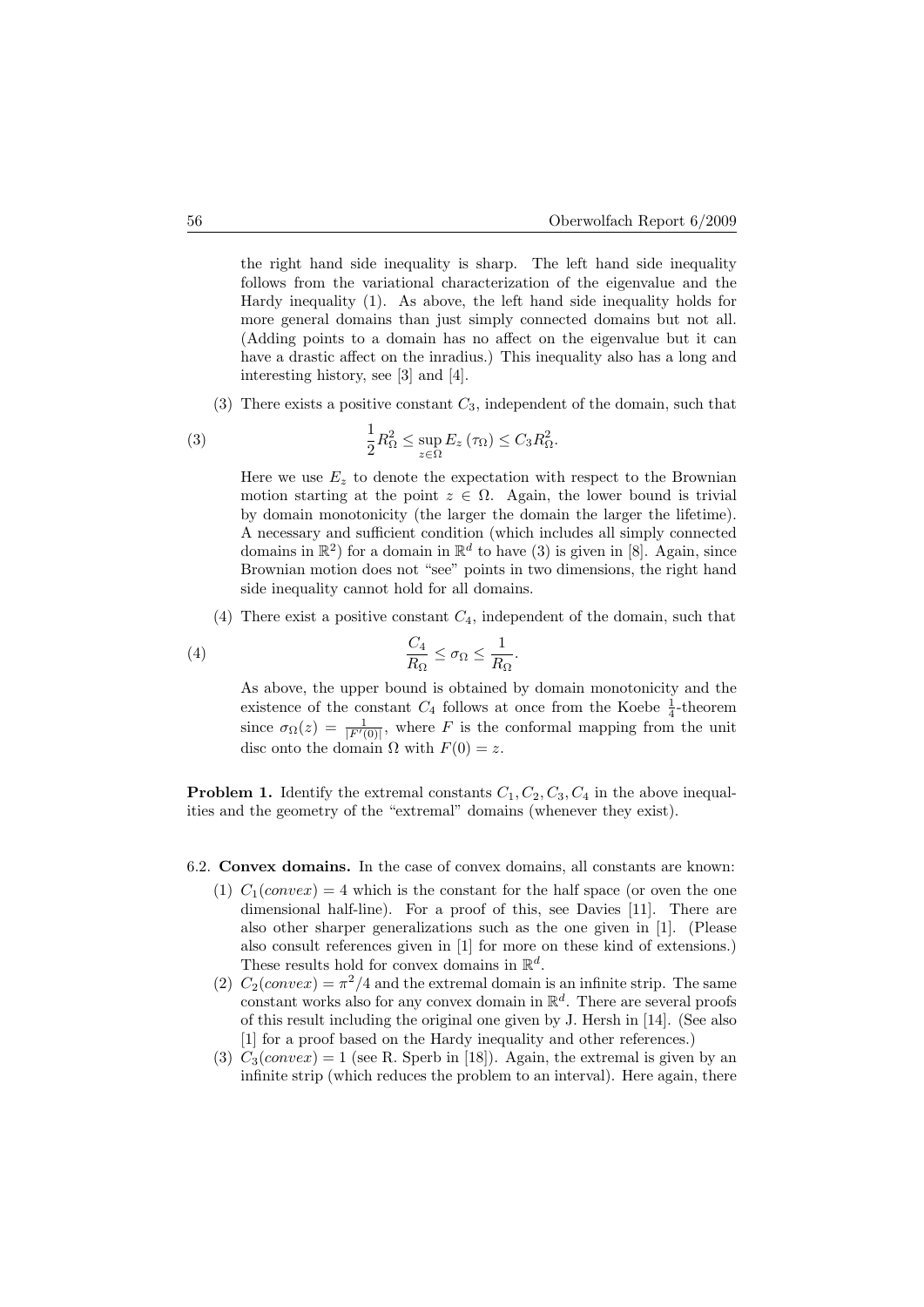is a more general inequality which asserts that for any convex domain in  $\mathbb{R}^d$  of inradius  $R_{\Omega}$ ,

(5) 
$$
P_z{\tau_{\Omega > t} \le P_0{\tau_{(-R_{\Omega},R_{\Omega}) > t}},
$$

where  $\tau_{(-R_{\Omega},R_{\Omega})}$  is the exit time from the interval  $(-R_{\Omega},R_{\Omega})$  on the real line. (For this, see [6] and [7].) The inequality (5) together with the well-known classical characterization of the the eigenvalue as

$$
-\lambda_1 = \lim_{t \to \infty} \frac{1}{t} \log P_z \{ \tau_\Omega > t \}
$$

gives a different proof that  $C_2(convex) = \pi^2/4$ . Again, the same results holds in all dimensions where the extremal domain is the infinite slab.

(4)  $C_4(convex) = \pi/4$ . This result was proved by Szegö in 1923 (see [3] for exact reference). Again, the extremal domain is the infinite strip.

6.3. Arbitrary simply connected domains. The following estimates for the optimal constants  $C_1, C_2, C_3, C_4$  are known.

$$
(6) \qquad \qquad 4 \leq C_1 \leq 16
$$

$$
(7) \t\t\t 0.6194 < C_2 < 2.095
$$

$$
(8) \t\t\t 1.584 < C_3 < 3.228
$$

$$
(9) \t\t 0.57088 < C_4 < 0.6563937
$$

For the estimates for  $C_2$  and  $C_3$ , and some history on these constants, we refer the reader to [3] and [9]. The paper [3] also contains some examples of simply connected domains which we conjecture are very close to the extremals for these four problems. The problem of determining the best constant  $C_4$  (known as the Schlicht Bloch-Landau constant) has a long history in function theory. For the above estimates on  $C_4$  we refer the reader to [16] and [10] and [9]. (The reference [10] contains many references to the literature on the Schlicht Bloch-Landau constant.) The upper estimate for  $C_3$  follow from the lower estimate on  $C_4$  and inequality (10) below. From the upper estimate on  $C_3$  we get a lower estimate on  $C_2$  using (11). The lower estimate for  $C_3$  and upper estimate on  $C_2$ follow from the example in [3], (see Theorems 2 and 3) and the calculations in [9]. For an approach using a Hardy-type inequality with  $\sigma_{\Omega}$  replacing the distance function, see [5].

**Theorem 1** ([3]). For any simply connected domain  $\Omega \subset \mathbb{R}^2$ , we have

(10) 
$$
\frac{1}{2\sigma_{\Omega}^2} \leq \sup_{z \in \Omega} E_z(\tau_{\Omega}) \leq \frac{7\zeta(3)}{8\sigma_{\Omega}^2}
$$

and

(11) 
$$
\frac{2}{\sup_{z \in \Omega} E_z(\tau_{\Omega})} \leq \lambda_{\Omega} \leq \frac{7\zeta(3)j_0^2}{8 \sup_{z \in \Omega} E_z(\tau_{\Omega})},
$$

where  $7\zeta(3)/8 = \sum_{n=0}^{\infty} (2n+1)^{-3}$ .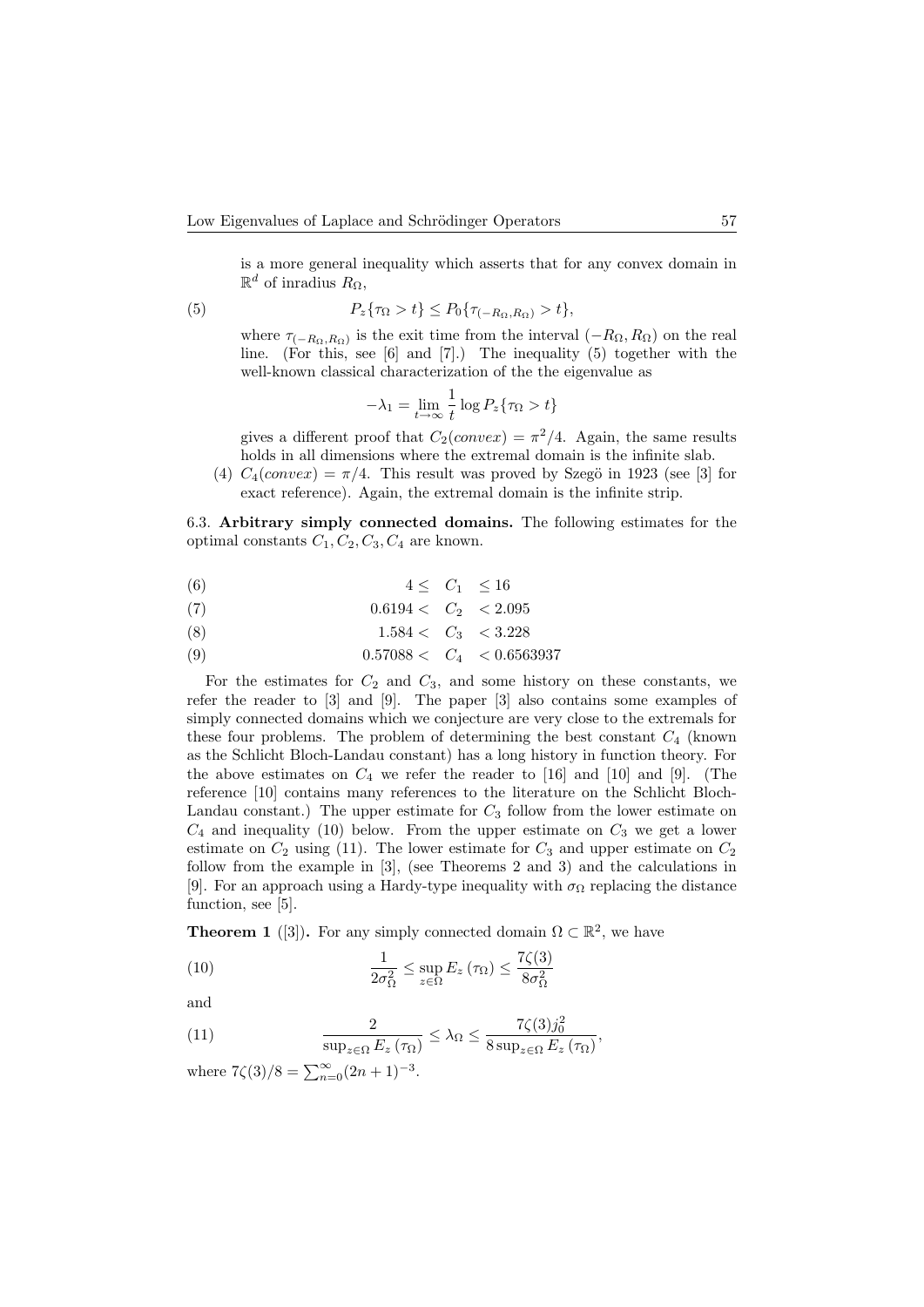#### **REFERENCES**

- [1] F.G. Avkhadiev and K.-J. Wirths, Unified Poincaré and Hardy inequalities with sharp constants for convex domains, ZAMM Z. Angew. Math. Mech. 87 (2007), no. 8-9, 632–642.
- A. Ancona, On strong barriers and an inequality of Hardy for domains in  $\mathbb{R}^n$ , J. London Math. Soc. (2) 34 (1986), no. 2, 274–290.
- [3] R. Bañuelos and T. Carroll, *Brownian motion and the fundamental frequency of a drum*, Duke Math. J. 75 (1994), no. 3, 575–602.
- [4] R. Bañuelos and T. Carroll, Addendum to: "Brownian motion and the fundamental frequency of a drum", [Duke Math. J. 75 (1994), no. 3, 575–602.
- [5] R. Bañuelos and T. Carroll, An improvement of the Osserman constant for the bass note of a drum, In Stochastic analysis (Ithaca, NY, 1993), volume 57 of Proc. Sympos. Pure Math., pages 3-10. Amer. Math. Soc., Providence, RI, 1995.
- [6] R. Bañuelos, R. Latala and P. Méndez-Hernández, A Brascamp-Lieb-Luttinger-type inequality and applications to symmetric stable processes, Proc. Amer. Math. Soc. 129 (2001), no. 10, 2997–3008.
- [7] R. Bañuelos and P. Kröger, Isoperimetric-type bounds for solutions of the heat equation, Indiana Univ. Math. J. 46 (1997), no. 1, 83–91.
- [8] R. Bañuelos and B. Øksendal, *Exit times for elliptic diffusions and BMO*, Proc. Edinburgh Math. Soc. (2) 30 (1987), no. 2, 273–287.
- [9] P. Brown, Constructing mappings onto radial slit domains, Rocky Mountain J. Math. 37 (2007), no. 6, 1791–1812.
- [10] T. Carroll and Joaquim Ortega-Cerdá, The univalent Bloch-Landau constant, harmonic symmetry and conformal glueing, preprint. (http://arxiv.org/abs/0806.2282v1).
- [11] E.B. Davies, A review of Hardy inequalities, the Maz'ya anniversary collection, Vol. 2 (Rostock, 1998), 55–67, Oper. Theory Adv. Appl., 110, Birkhuser, Basel, 1999.
- [12] S.Filippas, V. Maz'ya, and A. Tertikas, On a question of Brezis and Marcus. Calc. Var. Partial Differential Equations 25 (2006), no. 4, 491–501.
- [13] S.Filippas and A. Tertikas, Optimizing improved Hardy inequalities, J. Funct. Anal. 192 (2002), no. 1, 186–233.
- [14] J. Hersch, Sur la fréquence fondamentale d'une membrane vibrante: évaluations par défaut et principe de maximumz, (French) Z. Angew. Math. Phys. 11 1960 387–413.
- [15] M. Hoffmann-Ostenhof, T. Hoffmann-Ostenhof, A. Laptev, J. Tidblom, Many-particle Hardy inequalities, J. Lond. Math. Soc. (2) 77 (2008), no. 1, 99–114.
- [16] J. Jenkins, On the schlicht Bloch constant, J. Math. Mech. 10 (1961), 729–734.
- [17] A. Laptev and A. V. Sobolev, *Hardy inequalities for simply connected planar domains*, Amer. Math. Soc. Transl. (2) Vol. 225, 2008, 117-124.
- [18] R. Sperb, Maximum principles and their applications, Mathematics in Science and Engineering, 157. Academic Press, Inc. 1981.
- [19] J. Tidblom, A geometrical version of Hardy's inequality for  $\overset{\circ}{W}_{1,p}(\Omega)$ , Proc. Amer. Math. Soc. 132 (2004), no. 8, 2265–2271.

# 7. The Isoperimetric Inequality for Riesz Capacities: A problem of P. MATTILA

The Riesz kernels in  $\mathbb{R}^d$ ,  $d \geq 2$ , are given by

$$
K_{\alpha}(x,y) = \frac{\Gamma\left(\frac{d-\alpha}{2}\right)}{\Gamma\left(\frac{\alpha}{2}\right)\pi^{d/2}2^{\alpha-1}} \frac{1}{|x-y|^{d-\alpha}},
$$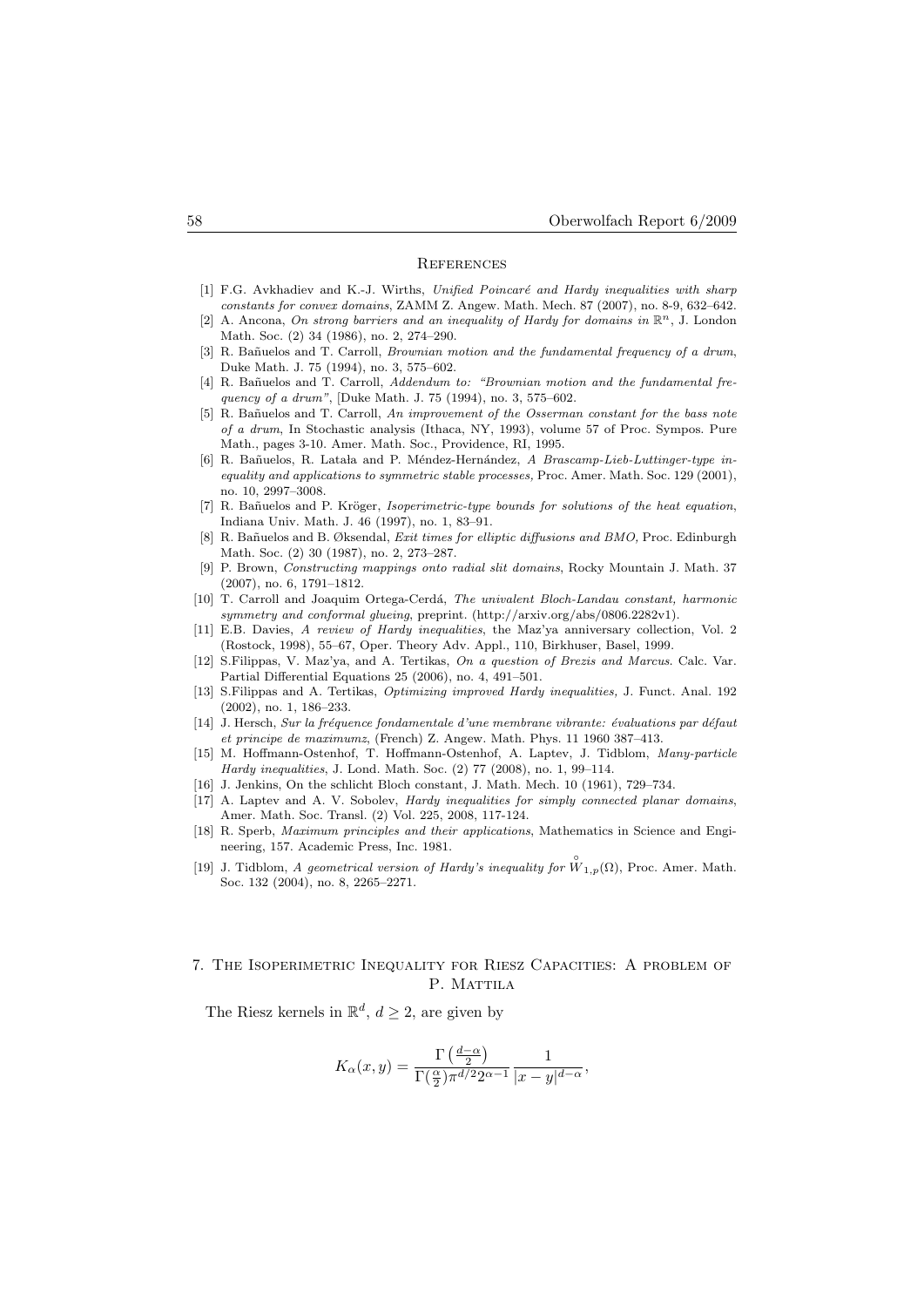for any  $0 < \alpha < d$ . Given a compact set  $A \subset \mathbb{R}^d$ , we define its  $\alpha$ -Riesz capacity by

$$
C_{\alpha}(A) = \left[\inf_{\mu} \int \int K_{\alpha}(x, y) d\mu(x) d\mu(y)\right]^{-1}
$$

where the infimum is taken over all probability Borel measures supported in A. If  $\alpha = 2$  and  $d = 3$ , this is the classic Newtonian capacity. Let |A| denote the Lebesgue measure of the set  $A$  and let  $A^*$  be the ball centered at the origin and with same Lebesgue measure as  $A$ . Then the classical Pólya-Szegö inequality implies that

$$
C_2(A) \ge C_2(A^*)
$$

with equality if and only if A is ball.

Naturally one might ask if this inequality holds for all Riesz capacities of any order  $0 < \alpha < d$ . This problem was raised by P. Mattila in his paper "Orthogonal" Projections, Riesz Capacities" (Indiana Univ. Math. J. 39, (1990),185-198). The case  $0 < \alpha < 2$  was proved by D. Betsakos in "Symmetrization, symmetric stable processes, and Riesz capacities," Trans. Amer. Math. Soc., (2004), 735–755) using polarization inequalities for transition densities of killed symmetric stable processes and a well–known relationship between Green's functions and Riesz capacities. In "An Isoperimetric Inequality for Riesz Capacities," (Rocky Mountain J. Math. (2006), 675–682), P. J. Méndez-Hernández gives an alternative proof of Betsakos' result using the rearrangement techniques of Brascamp–Lieb–Luttinger and a characterization of capacities given by F. Spitzer in 1964 in terms of hitting times. (Spitzer's characterizations was originally proved for Brownian motion.) However, as it turns out, in 1983, in "The Isoperimetric Inequality for Isotropic Unimodal L´evy Processes," Z. Wahrscheinlichkeitstheorie (1983), 487– 499, T. Watanabe had already proved a more general isoperimetric inequality for capacities of Lévy processes which implies, in particular, the result for  $0 < \alpha \leq 2$ . What remains open is the case of  $2 < \alpha < d$ . The probabilistic techniques do not apply to this case, at least not in the most "obvious" and direct way.

# 8. PÓLYA AND RELATED INEQUALITIES

Consider eigenvalues of the Dirichlet Laplacian on a bounded domain  $\Omega \subset \mathbb{R}^n$ :

$$
\begin{cases}\n-\Delta u_j = E_j u_j & \text{in } \Omega, \\
u_j = 0 & \text{on } \partial \Omega.\n\end{cases}
$$

Assume  $n \geq 2$ .

 $(1)$  *(Michael Loss)* The Pólya Conjecture claims that the Weyl asymptotic formula provides a lower bound:

$$
E_j \ge (2\pi)^2 (n/|S^{n-1}||\Omega|)^{2/n} j^{2/n}, \qquad j = 1, 2, 3, ....
$$

The conjecture remains open even for  $j = 3$ .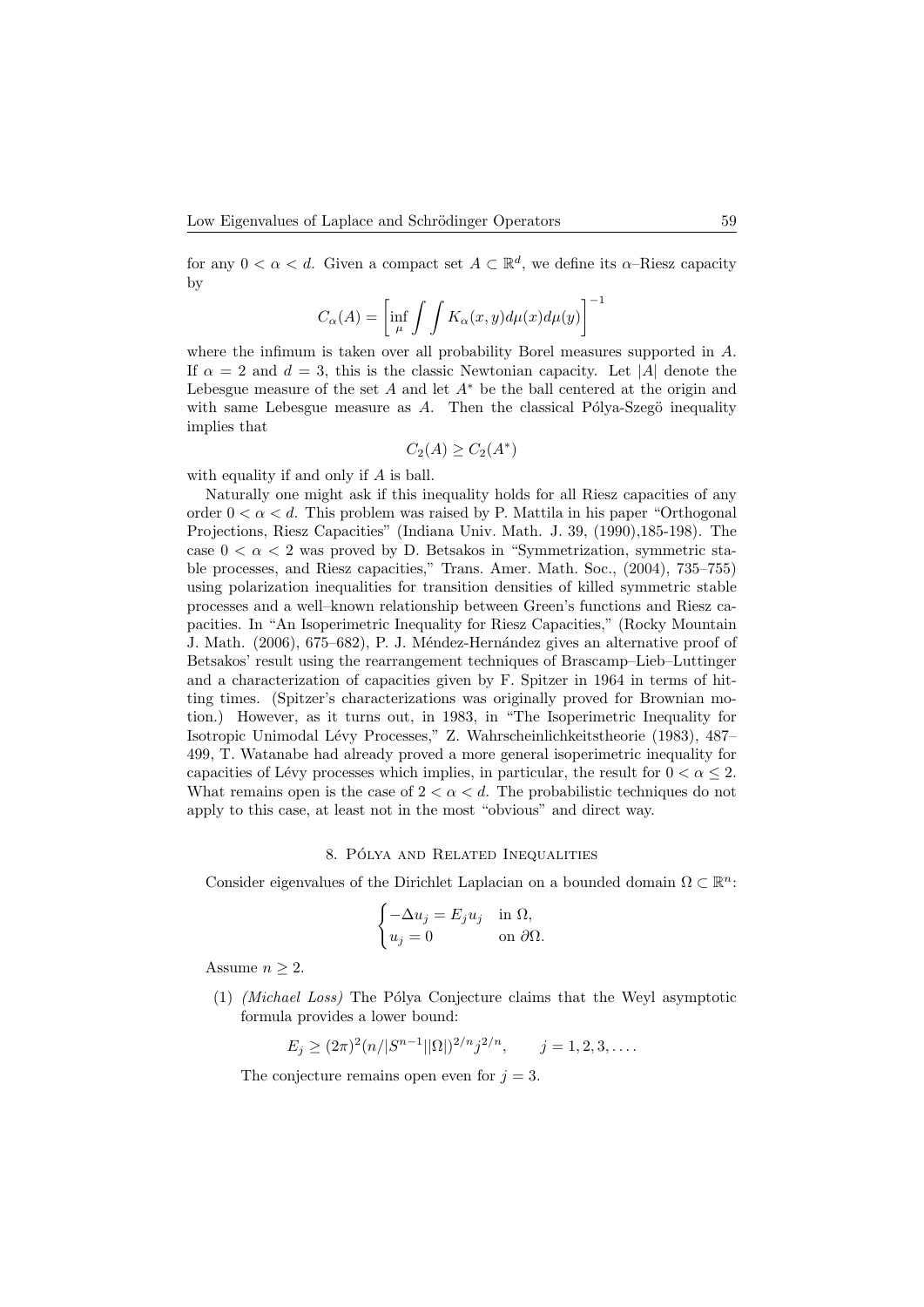The best partial result known is with a factor of  $n/(n+2)$  (which is less than 1) on the righthand side, as one deduces by estimating  $E_i \le E_J$ in the Li-Yau result below.

(2) (Timo Weidl) Berezin proved in 1972 that

$$
\sum_{j} (E - E_j)_+^{\sigma} \le \frac{|\Omega|}{(2\pi)^n} \int_{\mathbb{R}^n} (E - |p|^2)_+^{\sigma} dp, \qquad \sigma \ge 1, \quad E > 0.
$$

The cases  $0 \leq \sigma \leq 1$  remain open. The Pólya conjecture is exactly the case  $\sigma = 0$ .

Note that the case  $\sigma = 1$  implies the Li–Yau inequality

$$
\sum_{j=1}^{J} E_j \ge \frac{n}{n+2} (2\pi)^2 (n/|S^{n-1}| |\Omega|)^{2/n} J^{(n+2)/n}, \quad J = 1, 2, 3, ....
$$

The analogues of the Pólya and Li–Yau inequalities under Neumann boundary conditions are obtained simply by reversing the inequality in the Dirichlet cases above. The Pólya Conjecture remains open for Neumann boundary conditions, whereas the analogue of Li–Yau was proved by Pawel Kröger (1992). We do not know whether there exists a stronger Berezin– type result for the Neumann problem. For more information, see [8].

- (3) (Timo Weidl) The Li–Yau result on Dirichlet eigenvalues extends to Hamiltonians with arbitrary magnetic field, as explained in the Lieb–Thirring section below. For more information and some progress see Item 10 below.
- (4) (Timo Weidl) Can one strengthen the Li–Yau result by including a correction term, perhaps involving the surface area of the boundary? (There is a result by Melas of Li–Yau type with corrections involving moments of inertia rather than surface area, see [9]. Elliott Lieb says that this can be done for the discrete Laplacian on domains in a lattice, see[1].

February 2009: The result of Melas has been strengthened by inclusion of a correction term involving the surface area of the boundary, see [7]. An earlier improvement for  $\gamma \geq 3/2$ , involving a notion of effective boundary, is due to T. Weidl, [10]. For  $\gamma < 3/2$  further improvements seem possible and desirable.

 $(5)$  (Evans Harrell, Joachim Stubbe) Problems on eigenvalues of Schrödinger operators related to commutator methods

Problem - corrections to Weyl type estimates. The trace identity of [3], [4] implies as shown in [2] that for  $\sigma \geq 2$  the mapping

(1) 
$$
r_{\sigma}: E \mapsto E^{-\sigma - d/2} \left( \frac{|\Omega|}{(2\pi)^n} \int_{\mathbb{R}^n} (E - |p|^2)^{\sigma} - \sum_j (E - E_j)^{\sigma} \right)
$$

is non increasing. According to Weyl's asymptotic formula  $r_{\sigma}(E)$  tends to zero as E tends to infinity and therefore  $r_{\sigma}(E) \geq 0$  which is the Berezin-Li-Yau-inequality. Can one strengthen this bound in the trace identity of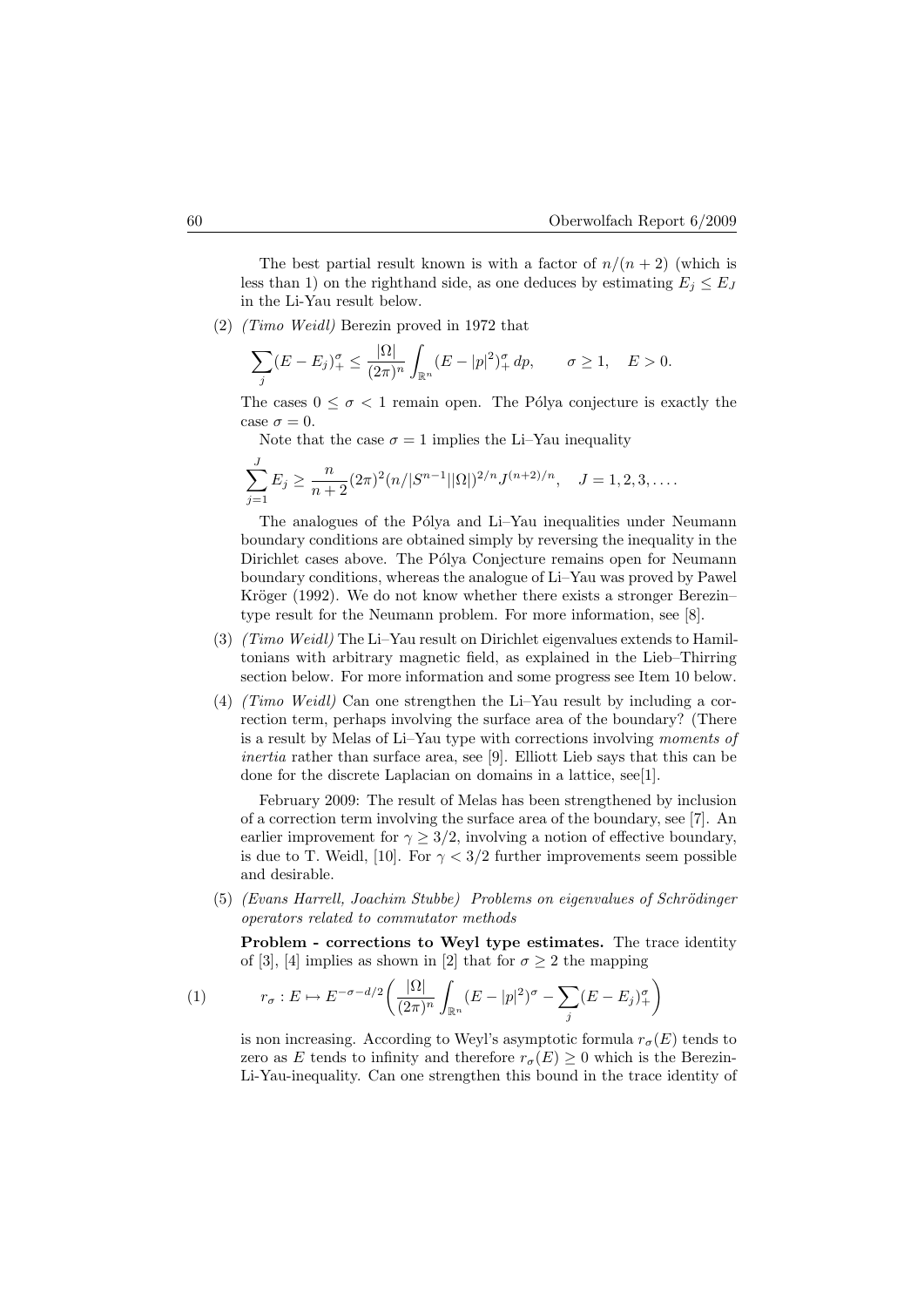[3],[4] to obtain correction terms involving the surface area of the boundary? For the Laplacian with periodic boundary conditions a similar monotonicity property holds (see [5] for details). In this case the search for the correction term is related to the famous Gauss circle problem (or lattice point problem).

Problem - higher order operators, fractional powers of Laplacians etc. Prove monotonicity results like (1) for higher order operators (e.g. clamped plate problem) and fractional powers of Laplacians (see [6] for clamped plate problem) and fractional powers of Laplacians (see [0] for some results on  $\sqrt{-\Delta}$ ) leading to Berezin-Li-Yau inequalities for these operators.

Problem - universal inequalities and Weyl type bounds. For  $p > 0$ let

(2) 
$$
M_p(J) := \left(\frac{n+2p}{n}\frac{1}{J}\sum_{j=1}^J E_j^p\right)^{\frac{1}{p}}
$$

and for  $p = 0$  define

(3) 
$$
M_0(J) := e^{\frac{2}{n}} \bigg( \prod_{j=1}^J E_j \bigg)^{\frac{1}{J}}.
$$

According the the Weyl asymptotic formula, for all  $p \geq 0$ ,

$$
M_p(J) \sim (2\pi)^2 (n/|S^{n-1}||\Omega|)^{2/n} J^{2/n}
$$

as  $J \to \infty$ . In [3] it has been shown that

$$
M_1^2(J) - M_2(J) \ge \frac{1}{4}(E_{J+1} - E_J)^2 \ge 0
$$

and

$$
M_1(J) - \sqrt{M_1^2(J) - M_2(J)} \le E_J \le E_{J+1} \le M_1(J) + \sqrt{M_1^2(J) - M_2(J)}.
$$

Both inequalities are sharp in the Weyl limit. For extensions to other  $M_p(J)$  see [4]. For  $p > 0$  find an upper bound of the form

$$
M_p^{2p}(J) - M_{2p}^p(J) \le C(p,\Omega) E_1^{2p} J^{2p\kappa}
$$

with  $\kappa < 2/n$ .

Problem - universal inequalities. With the above notations does

$$
E_J \le M_p(J)
$$

hold for all J and all  $p \geq 0$ ? Can one find  $\Omega$  and  $J$  such that the inequality

$$
M_1^2(J) - M_2(J) \ge \frac{1}{4}(E_{J+1} - E_J)^2
$$

is saturated?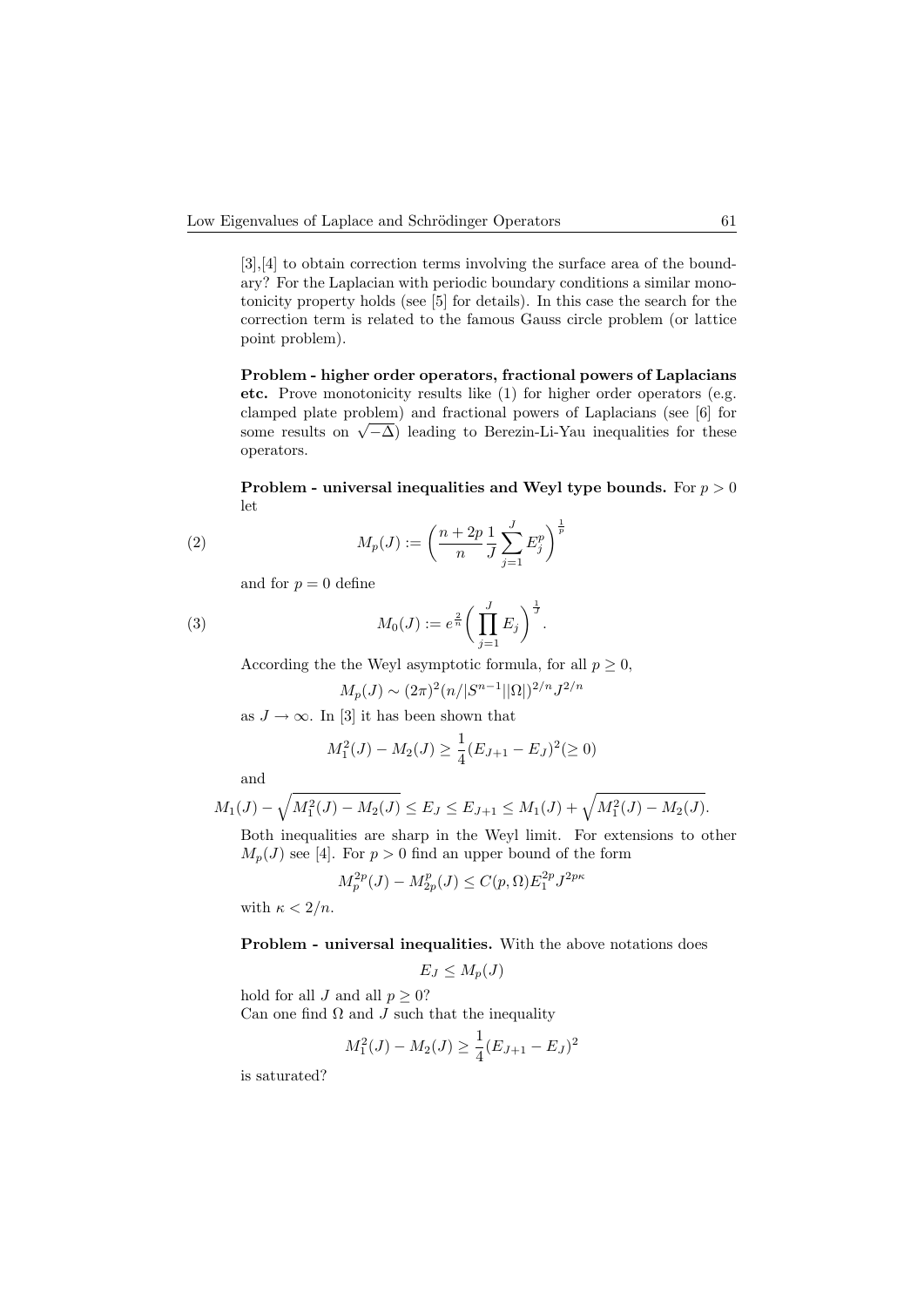#### **REFERENCES**

- [1] J. K. Freericks, E. H. Lieb, D. Ueltschi, Phase separation due to quantum mechanical correlations, Phys. Rev. Lett. 88, 106401 1-4 (2002)
- [2] E. M. Harrell and L. Hermi, Differential inequalities for Riesz means and Weyl-type bounds for eigenvalues, J. Funct. Analysis 254 (2008), 3173–3191.
- [3] E. M. Harrell and J. Stubbe, On trace identities and universal eigenvalue estimates for some partial differential operators, Trans. Amer. Math. Soc. 349(1997), 1797–1809.
- [4] E. M. Harrell and J. Stubbe, Universal bounds and semiclassical estimates for eigenvalues of abstract Schrödinger operators, preprint 2008, available as arXiv:0808.1133.
- [5] E. M. Harrell and J. Stubbe, Trace identities for commutators, with applications to the distribution of eigenvalues, preprint 2009, available as arXiv:0903.0563.
- [6] E. M. Harrell and S. Yıldırım Yolcu, to appear in J. Funct. Analysis. Eigenvalue inequalities for Klein-Gordon Operators, available as arXiv:0810.0059.
- [7] H. Kovarik, S. Vugalter, T. Weidl, Two-dimensional Berezin–Li–Yau inequalities with a correction term, accepted for publication in Comm. Math. Phys.
- [8] A. Laptev Dirichlet and Neumann eigenvalue problems on domains in Euclidean spaces, J. Funct. Anal. 151 (1997), 531–545.
- [9] A. Melas, A lower bound for sums of eigenvalues of the Laplacian, Proc. Amer. Math. Soc. 131 (2003), 631–636.
- [10] Improved Berezin–Li–Yau inequalities with a remainder term: Spectral theory of differential operators, T. Suslina and D. Yafaev (eds.), Amer. Math. Soc. Transl. Ser. 2, 225 (2008)

### 9. Lieb–Thirring Inequalities

Write  $E_1 \leq E_2 \leq E_3 \leq \cdots \leq 0$  for the eigenvalues of  $-\Delta - V$  on  $L^2(\mathbb{R}^n)$ , meaning

$$
(-\Delta - V)u_j = E_j u_j.
$$

The eigenfunctions  $u_j$  represent bound states with energies  $E_j$ . For simplicity we assume  $V \geq 0$ . Assume  $n \geq 1$ .

The Lieb–Thirring inequality can be written as

$$
\sum_{j} |E_j|^\gamma \le L_{n,\gamma} \int_{\mathbb{R}^n} V^{\gamma + n/2} \, dx,
$$

This inequality holds (with a constant  $L_{n,\gamma}$  independent of V) iff the parameter  $\gamma$  satisfies  $\gamma \geq 1/2$  if  $n = 1$ ,  $\gamma > 0$  if  $n = 2$  and  $\gamma \geq 0$  if  $n \geq 3$ . The case  $\gamma = 0$ (counting eigenvalues) is the Cwikel–Lieb–Rozenblum Inequality (CLR).

In other words

$$
\operatorname{Tr}\left(-\Delta-V\right)^{\gamma}_{-} \leq \frac{C_{n,\gamma}}{(2\pi)^n} \int_{\mathbb{R}^n} \int_{\mathbb{R}^n} (|p|^2 - V(x))^{\gamma}_{-} dp dx,
$$

where

$$
C_{n,\gamma} = \frac{L_{n,\gamma}}{L_{n,\gamma}^{\text{cl}}} \quad \text{and} \quad L_{n,\gamma}^{\text{cl}} = \frac{1}{(2\pi)^n} \int_{\mathbb{R}^n} (|p|^2 - 1)^\gamma_- \, dp.
$$

The constant  $L_{n,\gamma}^{cl}$  is called the semiclassical Lieb–Thirring constant. Note that  $C_{n,\gamma} \geq 1$  always, by the Weyl asymptotics, and that  $C_{n,\gamma}$  is decreasing in  $\gamma$  for each fixed  $n$ , by the Aizenman–Lieb monotonicity result.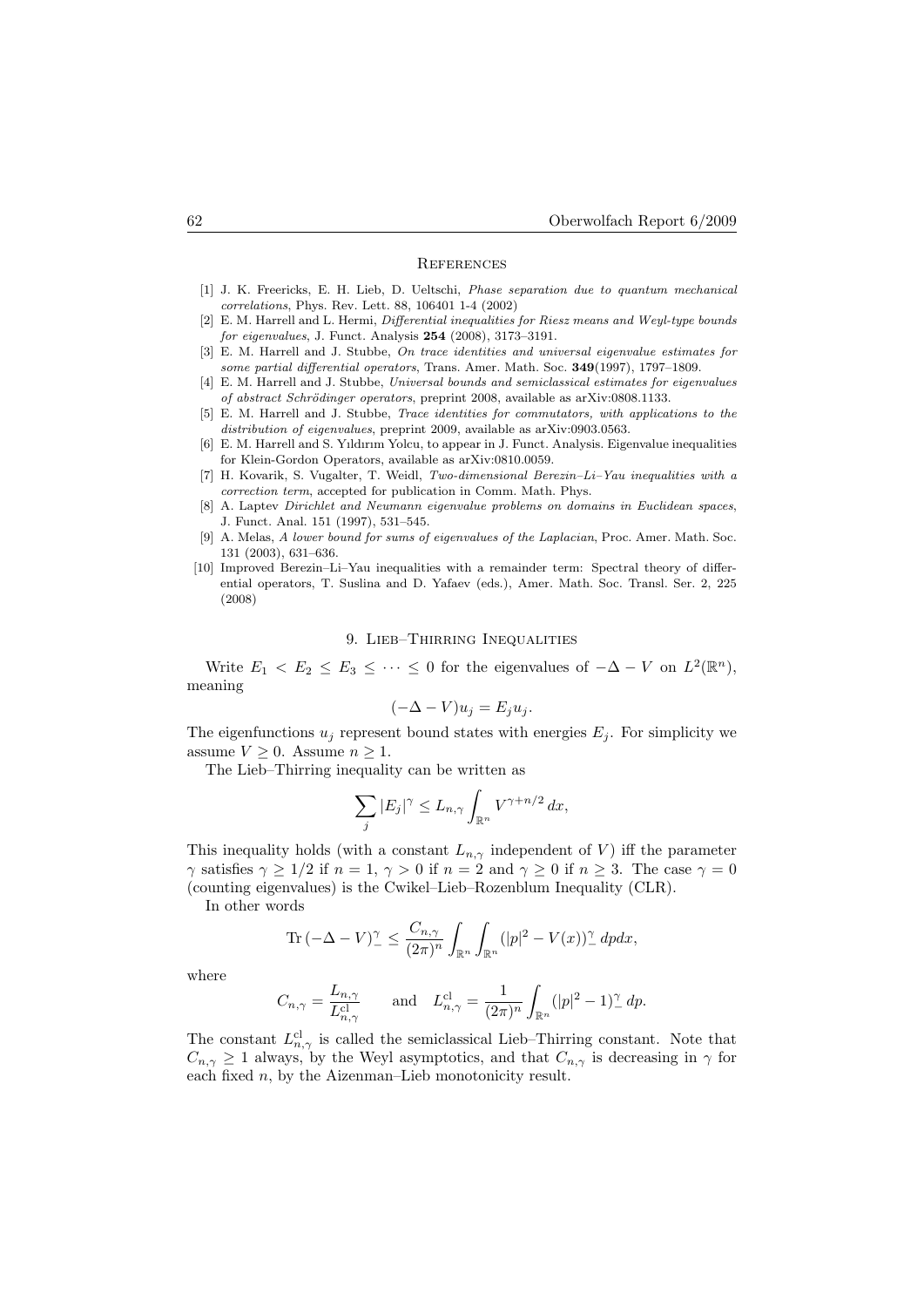| $\boldsymbol{n}$ | $\gamma$                          | Best known $C_{n,\gamma}$ | Best constant?                                             | status      | last updated |
|------------------|-----------------------------------|---------------------------|------------------------------------------------------------|-------------|--------------|
| $\mathbf{1}$     | $\frac{1}{2}$                     | $\overline{2}$            | $\overline{2}$                                             | known       |              |
|                  | $(\frac{1}{2}, \frac{3}{2})$      | $2^\ast$                  | $2\left(\frac{\gamma-1/2}{\gamma+1/2}\right)^{\gamma-1/2}$ | conjectured |              |
|                  | $\left[\frac{3}{2},\infty\right)$ | $\mathbf{1}$              |                                                            | known       |              |
| $\overline{2}$   | $(0, \frac{1}{2})$                | $\overline{\mathcal{L}}$  |                                                            |             |              |
|                  | $[\frac{1}{2}, 1)$                | 3.64                      |                                                            |             | Feb. 2009    |
|                  | $[1, \frac{3}{2})$                | 1.82                      |                                                            |             | Feb. 2009    |
|                  | $\left[\frac{3}{2},\infty\right)$ | $\mathbf{1}$              | 1                                                          | known       |              |
| $=$ 3            | $[0, \frac{1}{2})$                | 6.87                      | $8/\sqrt{3} \simeq 4.62$                                   | conjectured |              |
|                  | $[\frac{1}{2}, 1)$                | $3.64\,$                  |                                                            |             | Feb. 2009    |
|                  | $[1, \frac{3}{2})$                | 1.82                      | $\mathbf{1}$                                               | conjectured | Feb. 2009    |
|                  | $\left[\frac{3}{2},\infty\right)$ | $\mathbf{1}$              | 1                                                          | known       |              |
| $\geq 4$         | $[0, \frac{1}{2})$                | 10.34                     |                                                            |             | Feb. 2009    |
|                  | $\left[\frac{1}{2},1\right)$      | 3.64                      |                                                            |             | Feb. 2009    |
|                  | $[1, \frac{3}{2})$                | 1.82                      | 1                                                          | conjectured | Feb. 2009    |
|                  | $\left[\frac{3}{2},\infty\right)$ | $\mathbf{1}$              | 1                                                          | known       |              |

To start with, let us summarize some known results on the constants  $C_{n,\gamma}$ , along with conjectures about best (smallest) values of  $C_{n,\gamma}$ .

\*better is known for  $\gamma \in [1, \frac{3}{2}), e.g.$   $C_{1,1} \leq \frac{\pi}{\sqrt{3}} \simeq 1.82$  via work of Eden–Foias.

Remark. References to the results in the table and to many of the questions below can be found in the lecture notes by Michael Loss and Timo Weidl, and in the survey paper by Dirk Hundertmark (which further states some better estimates on  $C_{n,\gamma}$  for special values of n and  $\gamma$ ).

For February 2009 updates see [6] and [13].

Now we state open problems on Lieb–Thirring inequalities.

(1) (Richard Laugesen) Must an optimal potential V exist, for those Lieb– Thirring inequalities in which the best constant is not known? In particular this question is open for  $n = 1$  and  $\frac{1}{2} < \gamma < \frac{3}{2}$ .

A restricted version of the problem asks: within the class of potentials having m bound states (where  $m \geq 1$  is given), does an optimal potential exist?

(2) (Richard Laugesen) If an optimal potential exists, then does it have just a single bound state? (In other words, does  $-\Delta - V$  have just a single eigenvalue?) When  $n = 1$  and  $\frac{1}{2} < \gamma < \frac{3}{2}$ , the natural conjecture is that the optimal potential is the one found by J. B. Keller when he determined the best constant in  $|E_1|^{\gamma} \leq C \int_{\mathbb{R}} V^{\gamma+1/2} dx$ , see [24].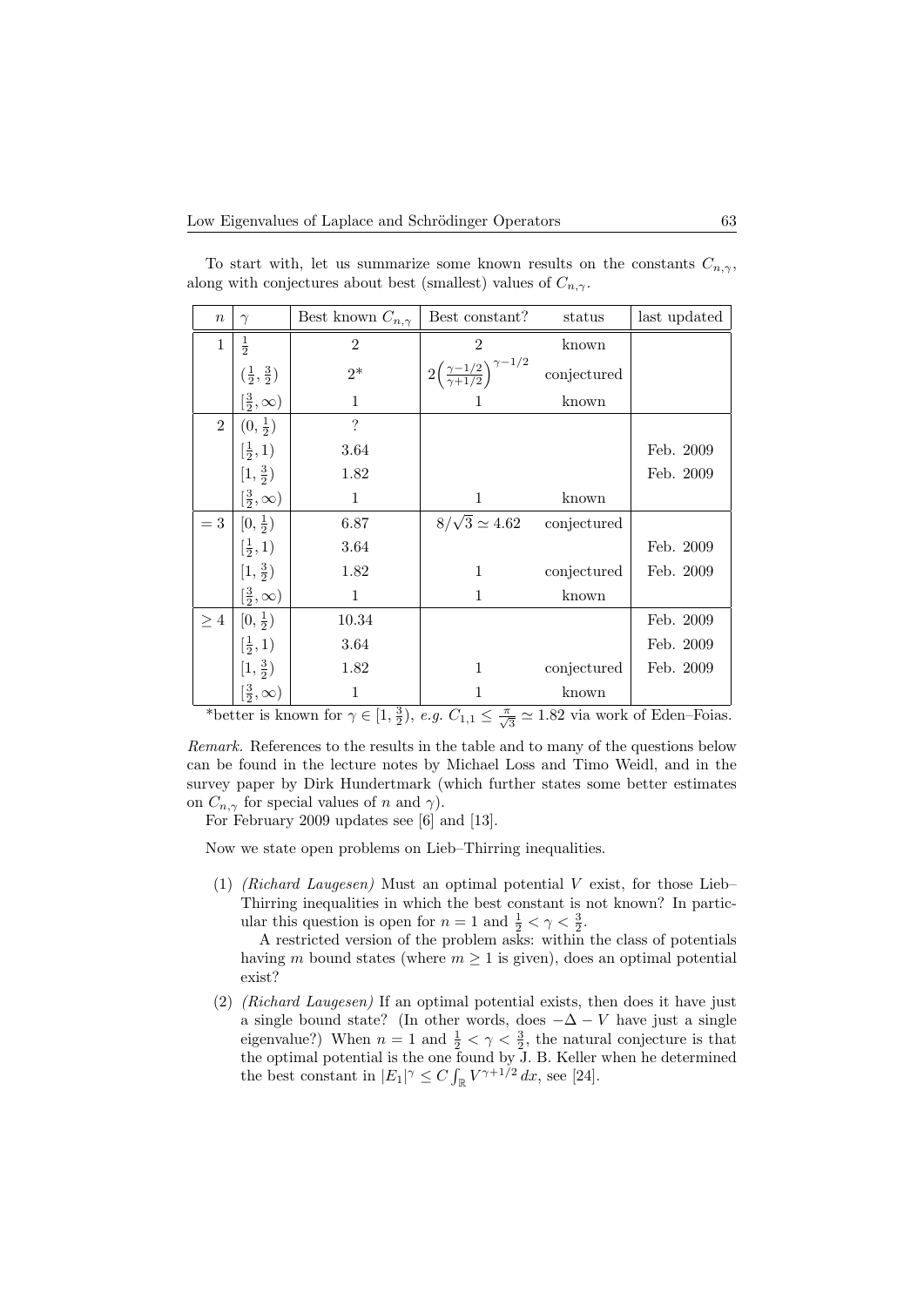This "single bound state" conjecture is due to Lieb and Thirring, 1976. In dimension  $n = 1$ , the conjecture is known to be true in the endpoint cases  $\gamma = 1/2$  (in which case V is a delta function) and  $\gamma = 3/2$  (in which case  $V$  is a transparent or reflectionless potential).

- (3) (Eric Carlen) Does there exist a bound of the form  $\sum_j |E_j|^\gamma \leq C |E_1|^\gamma$ ? Here the factor  $C$  could depend on  $n, \gamma$ , and on the integrability of a power of V sufficient to guarantee that the lefthand side is finite.
- (4) (Rafael Benguria) The use of Korteweg–de Vries (KdV) integrable system methods when  $n = 1, \gamma = 3/2$ , suggests that one might similarly study Lieb–Thirring inequalities for the linear equation associated with the Benjamin–Ono equation (another integrable system). Tomas Ekholm, Rupert Frank and Dirk Hundertmark made progress during the Workshop already, by obtaining the analog of the Aizenman–Lieb "monotonicity toward best constants" result. The Lax pair for the Benjamin–Ono equation can be found for example in [1], see also [23]. D.J. Kaup and Y. Matsuno, The inverse scattering transform for the Benjamin–Ono equation, Studies in applied mathematics 101 (1998), 73–98.
- (5) (Rupert Frank) The best constant when  $n = 1, \gamma = 1$ , is due to Eden–Foias, see [7]. More precisely, they proved a Sobolev inequality, which then gives a Lieb–Thirring inequality via the Legendre transform. So a question is: can one find a more direct proof of this Lieb–Thirring inequality?

Also, can one sharpen the Eden–Foias bound by including correction terms in their argument?

February 2009: An operator-valued version of the Eden–Foias bound has been proved by J. Dolbeault, A. Laptev, M. Loss, see [6]. By the 'lifting of dimension'-argument this result leads to the best known values for the constants in the Lieb–Thirring inequalities for  $\gamma \geq 1$  if  $n = 1$  and for  $\gamma \geq 1/2$  if  $n \geq 2$ .

- (6) (Timo Weidl) Can one find a way to directly estimate the sum of the eigenvalues, without going through the Birman–Schwinger transformation (which counts the eigenvalues rather than summing them)?
- (7) (Almut Burchard) The Ovals Problem. Consider a smooth closed curve  $\gamma$  of length  $2\pi$  in  $\mathbb{R}^3$ , and let  $\kappa(s)$  be its curvature as a function of arclength. The curve determines the one-dimensional Schrödinger operator  $H_C = -d^2/ds^2 + \kappa^2$  acting on  $2\pi$ -periodic functions. This operator appears in the equation for the tension of a smooth, elastic, inextensible loop [4], and in connection with a Lieb–Thirring inequality in one dimension  $[3]$ ; similar Schrödinger operators with quadratic curvature potentials have been studied in connection with quantum mechanics on narrow channels [11], Dirac operators on the sphere [15], and curvature-driven flows describing the motion of interfaces in reaction-diffusion equations [17].

A natural conjecture is that the principal eigenvalue  $e(\gamma)$  is minimal when  $\gamma$  is a circle, where it takes the value 1. This question is open even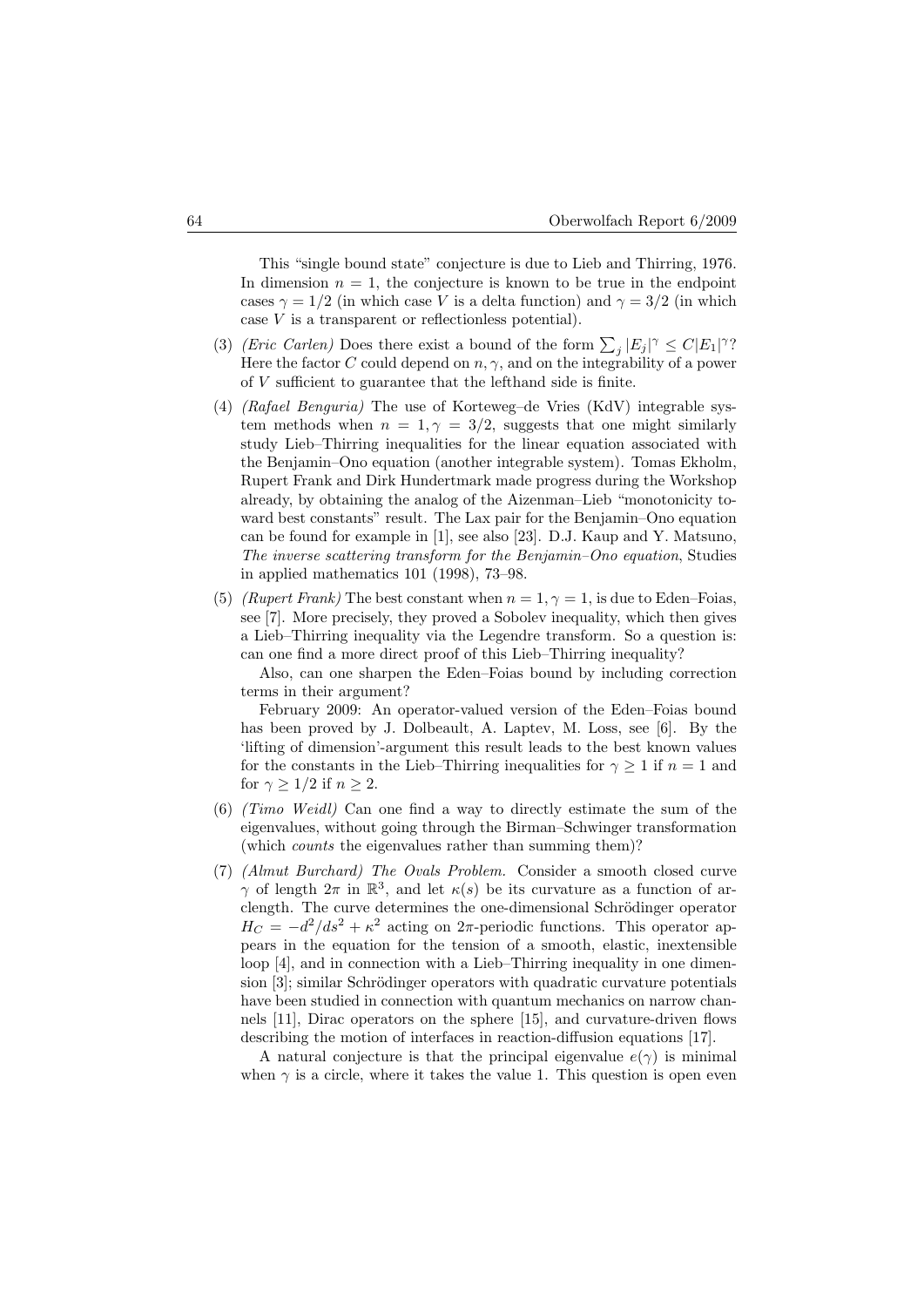for planar loops that enclose convex sets ('ovals'). It is known that the value  $e(\gamma) = 1$  is attained for an entire family of planar curves whose curvature is given by  $\kappa(s) = (\alpha^2 \cos^2 s + \alpha^{-2} \sin^2 s)^{-1}$ . When  $\alpha \to 0$ , these curves collapse onto two straight line segments of length  $\pi$  joined at the ends. The inequality  $e(\gamma) \geq 1$  has recently been shown for curves in some neighborhood of the family [4], and for curves satisfying additional geometric constraints [28]. The best universal lower bound on  $e(\gamma)$  that is currently known is .6085 [28].

Several participants at the Workshop had worked on this problem previously (including Benguria, Loss, Burchard, Thomas, and Linde). All agreed that classical Calculus of Variations techniques may be exhausted at this point, and that rearrangement techniques seem to fail. Linde and Burchard claimed that minimizers can be shown to exist, and should be convex, but could conceivably contain one corner, or two corners joined by a straight line segment. Benguria pointed to the family of putative minimizers (which look like ellipses in polar coordinates) as evidence that the problem may have a hidden affine symmetry. Carlen, Mazzeo, and Benguria proposed to search for geometric flows that drive  $e(\gamma)$  towards its minimum. The affine curvature flow [2] was mentioned as a promising candidate. Rapti and Lee proposed to analyze the Euler–Lagrange equation using ODE methods. Laugesen suggested applying the Birman– Schwinger transformation, after which the conjecture becomes that the largest eigenvalue of the operator  $T = \kappa (d^2/ds^2 + \gamma)^{-1} \kappa$  is larger than 1, for each constant  $0 < \gamma < 1$ . Equivalently, take  $\gamma = 1$  and try to show the largest eigenvalue of T is larger than 1, when T acts on functions  $\psi$ with  $\kappa \psi$  orthogonal to sin s and cos s. The hope is that a good choice of trial function (in the variational principle for the largest eigenvalue) might suffice to prove this conjecture.

(8) (Timo Weidl) For  $n = 2, \gamma = 0$ , can one prove a Cwikel–Lieb–Rozenblum Inequality that involves a logarithmic correction factor? Without some such correction factor, the inequality fails, since any nontrivial attractive potential has at least one bound state.

February 2009: This problem has been solved in [25].

- (9) (Timo Weidl) Can one obtain improved Lieb–Thirring constants when working on a domain  $\Omega$  rather than on all of  $\mathbb{R}^n$ ? For example, can one obtain a boundary correction term?
- (10) (Timo Weidl) Magnetic Schrödinger operators on a domain. Consider the Dirichlet Laplacian in a domain in  $\mathbb{R}^n$ . The technique of iterationin-dimension gives sharp Lieb–Thirring constants for arbitrary magnetic fields for  $\gamma \geq 3/2$  and any  $n \geq 2$ . (See the final part of [26].) For  $1/2 \leq \gamma < 3/2$  one also gets estimates uniform in the magnetic field, but the constant is (probably) not sharp. With the same approach, the results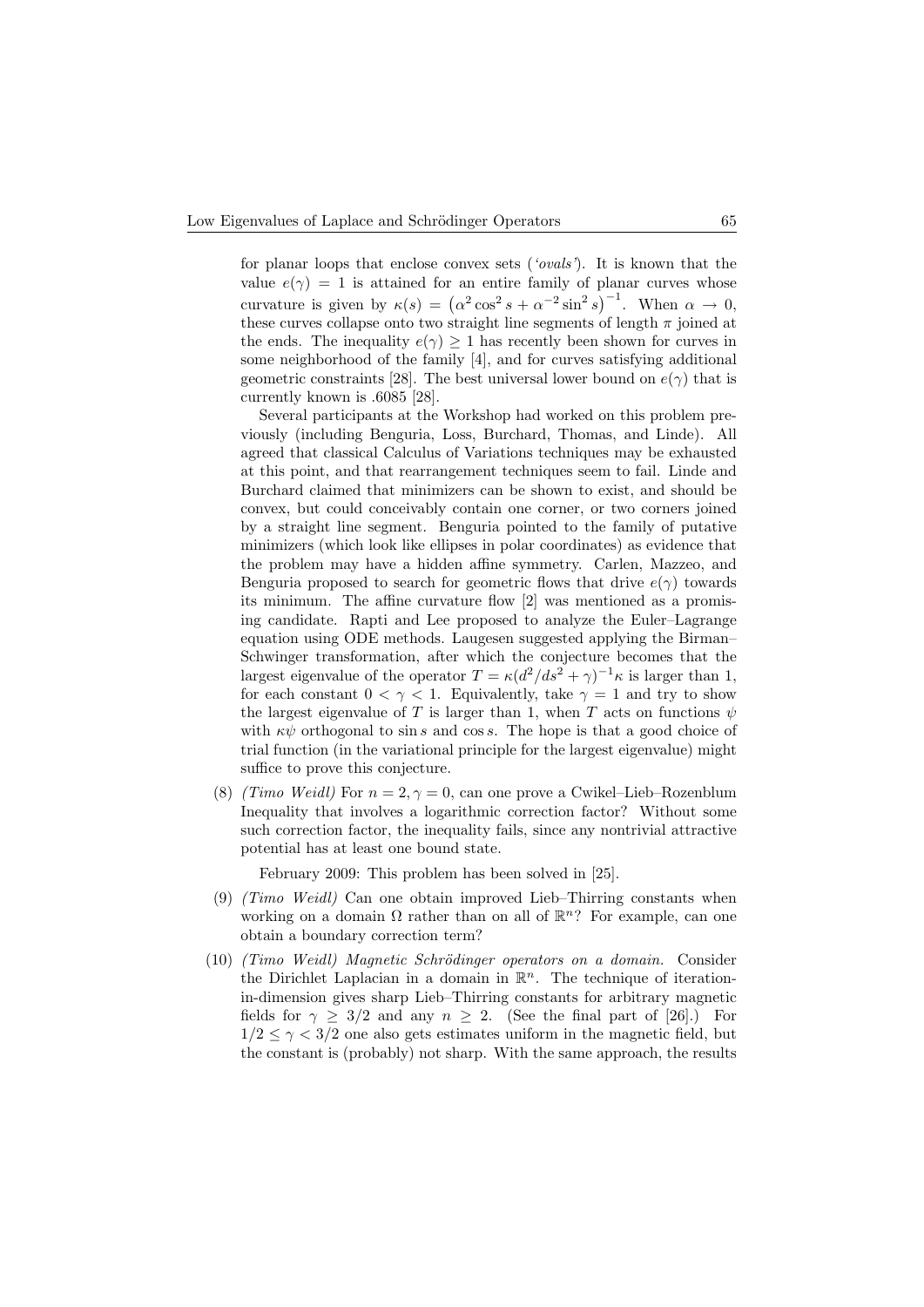of D. Hundertmark, A. Laptev and T. Weidl, [19], carry over to magnetic operators; see the remark at the end of that paper.

The sharp Li–Yau bound (corresponding to  $\gamma = 1$ ) has been proved by L. Erdös, M. Loss and V. Vougalter, [10], for constant magnetic fields. Does this bound hold true for *arbitrary* magnetic fields for  $1 \leq \gamma < 3/2$ ?

For  $\gamma = 0$ , does the Pólya conjecture hold true for tiling domains in the presence of magnetic fields?

February 2009: The answer to the latter question is negative for constant magnetic fields. Indeed, the sharp constant in the corresponding lower bound for  $0 \leq \gamma < 1$  was found in [14].

(11) (Timo Weidl) Magnetic Schrödinger operators on  $\mathbb{R}^n$ . Consider Lieb-Thirring bounds for magnetic Schrödinger operators on all of  $\mathbb{R}^n$ . In all cases where the sharp constant is known, either the magnetic field is not relevant (dimension  $n = 1$ ) or the value of the constant is independent of the magnetic field ( $\gamma \geq 3/2$  and  $n \geq 2$  as above, where the sharp constant equals the classical constant).

Can the magnetic field change the optimal value of the Lieb–Thirring constant in the remaining cases? (February 2009: The magnetic field can change the optimal value at most by an explicit factor depending only on  $\gamma$  and d; see [12].

This question is rather speculative, because we do not know the sharp constants even in the non-magnetic case. But let us put forward the following more specific version:

Can one construct a counterexample to the Lieb–Thirring conjecture that the optimal constant is the classical one for  $n = 3, \gamma = 1$ , by using a suitable magnetic field?

(12) (Eric Carlen) Generalization to manifolds. Do there exist Lieb–Thirring inequalities on manifolds? As a basic first question, do the critical exponents  $(\gamma = \frac{1}{2}$  when  $n = 1$ , and  $\gamma = 0$  when  $n = 2$ ) depend on the geometry?

Some references to get started here are [20] and [21]. A classic reference for applications to turbulence is [27].

February 2009: Intuition from recent results on continuous trees suggest that the critical exponents depend on both the local and global dimension of the manifold, see [9].

Sharp Lieb-Thirring inequalities on manifolds of bounded mean curvature and for periodic Schrödinger operators are proven in [18] when  $\gamma \geq 2$ . For applications to turbulence one should study the Stokes operator. For a Berezin-Li-Yau inequality on flat domains with Dirichlet boundary conditions see [22].

(13) (Mark Ashbaugh) Reverse Lieb–Thirring Inequality. For dimension  $n = 1$ , D. Damanik and C. Remling have proved a Reverse Lieb–Thirring Inequality in the subcritical range  $0 < \gamma \leq \frac{1}{2}$ , see [5]. Sharp constants seem not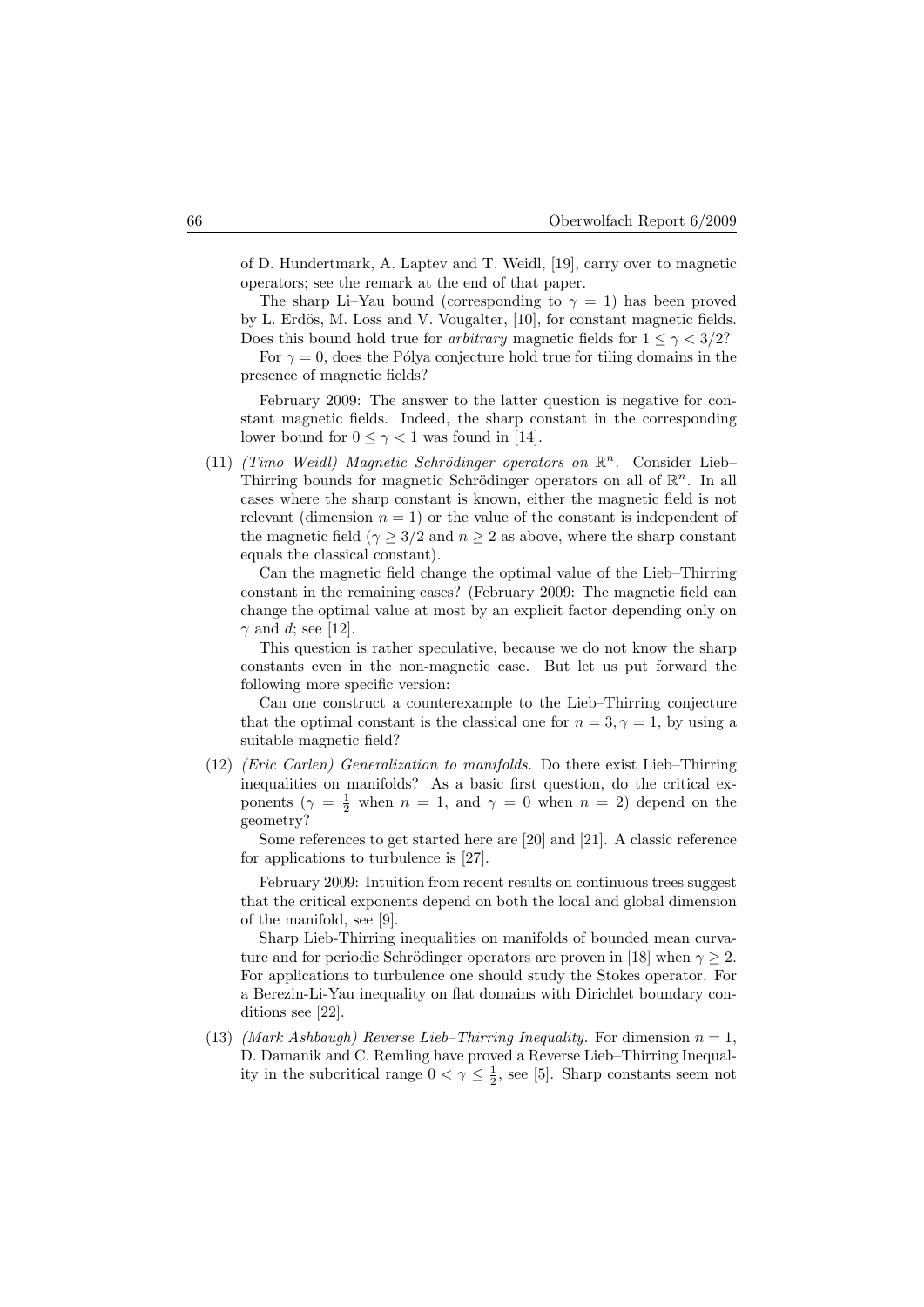to be known. A Reverse Cwikel–Lieb–Rozenblum Inequality for the eigenvalue counting function for dimension  $n = 2$  in the critical case  $\gamma = 0$  has been proved by A. Grigor'yan, Yu. Netrusov, S.-T. Yau, [16].

(14) (Rupert Frank) Powers of the Laplacian. Can one prove a critical Lieb– Thirring inequality for arbitrary powers of the Laplacian? That is, one wants

$$
\text{tr } ((-\Delta)^s - V)_-^{\gamma} \le L_{\gamma,n} \int_{\mathbb{R}^n} V_+^{\gamma + n/2s} \, dx
$$

for  $\gamma = 1 - n/2s > 0$ . Such an inequality is known for s a positive integer by work of Netrusov–Weidl.

Timo Weidl remarked that regardless of whether these operators have physical significance, the higher order situation can help shed light on what makes the second-order case work.

(15) (Rupert Frank) Hardy–Lieb–Thirring Inequality. Can one prove a Lieb– Thirring bound with a Hardy weight, on the half-line? That is, one wants

$$
\text{tr}\left(-\frac{d^2}{dr^2} - \frac{1}{4r^2} - V\right)_{-}^{\theta/2} \le C_\theta \int_0^\infty V(r) r^{1-\theta} \, dr
$$

for  $0 < \theta \leq 1$ . The inequality is known for  $\theta = 1$  (Lieb–Thirring). For  $\theta =$ 0 it fails (although note that if it were true, it would resemble Bargmann's inequality).

February 2009: The inequality for all  $0 < \theta \leq 1$  has been proved in [8]. The sharp constant  $C_{\theta}$  is not known, and there is not even a conjecture for it.

(16) (Carlo Morpurgo) Cwikel–Lieb–Rozenblum bounds and heat kernel inequalities.

Let  $Y$  be the Yamabe operator, or conformal Laplacian, on the euclidean "round" sphere  $(S^n, g)$ . That is,  $Y = \Delta_{S^n} + \frac{n}{2} (\frac{n}{2} - 1)$ , where  $\Delta_{S^n}$  denotes the Laplace–Beltrami operator on  $S<sup>n</sup>$ .

Consider a positive smooth function  $W$  on  $S<sup>n</sup>$ , normalized so that  $\int_{S^n} W^{n/2} =$ volume of the round sphere. Define  $Y_W = W^{-1/2} Y W^{-1/2}$ , acting on  $L^2(S^n, g)$ .

CONJECTURE 1. For  $n \geq 3$ ,

(1) 
$$
\max_{t>0} \left\{ t^{n/2} \text{Tr} [e^{-tY_W}] \right\} \leq \max_{t>0} \left\{ t^{n/2} \text{Tr} [e^{-tY}] \right\}.
$$

(Note that the eigenvalues of  $Y_W$  are the same as the eigenvalues of  $W^{-(n+2)/4}YW^{(n-2)/4}$  acting on  $L^2(S^n, Wg)$ , which is the natural Yamabe operator in the metric  $Wq$ .)

In other words we are looking for the best constant  $C(W)$  in the inequality

(2) 
$$
\text{Tr}[e^{-tY_W}] \le \frac{C(W)}{t^{n/2}}, \qquad t > 0,
$$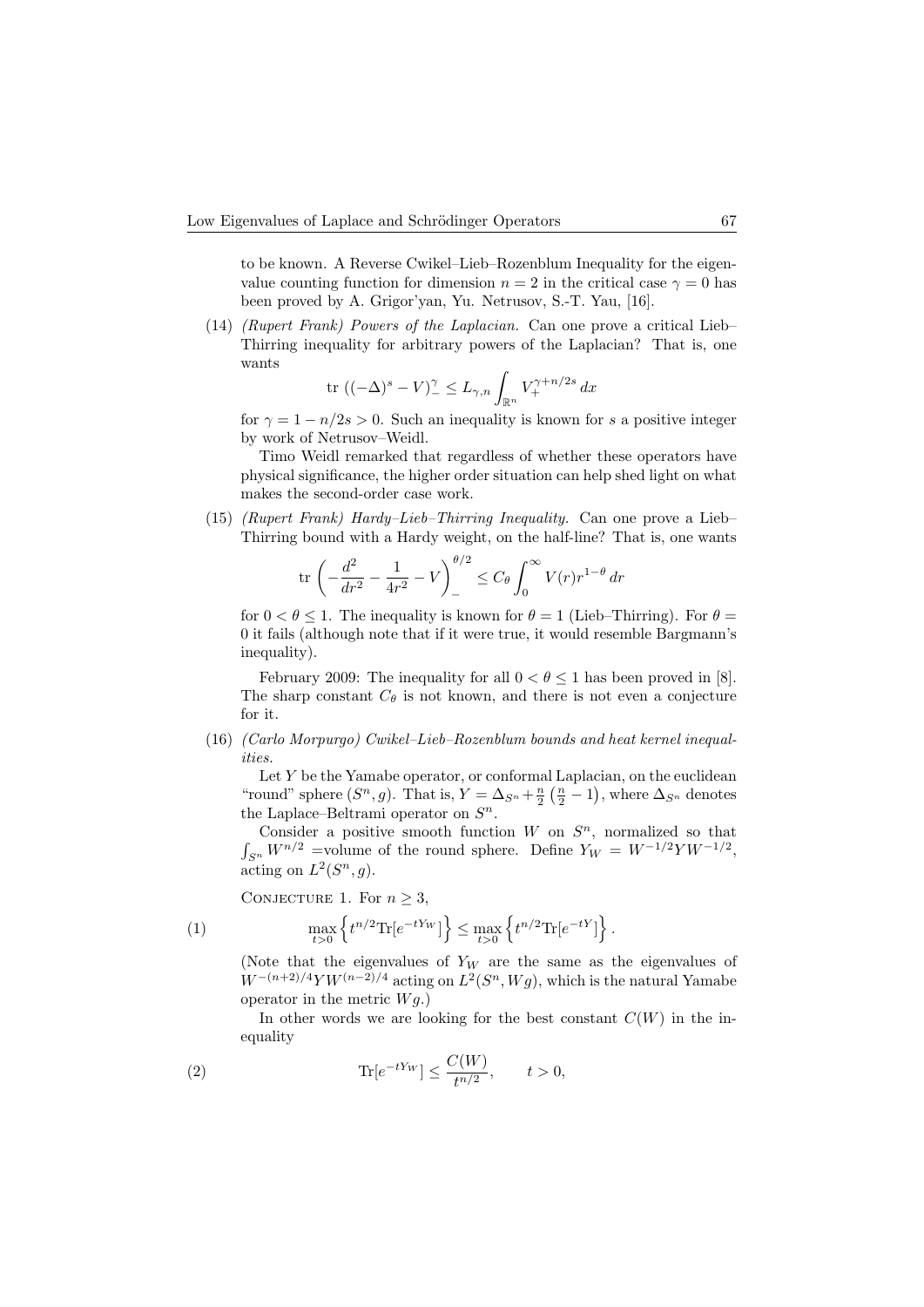and the conjecture states that this constant is attained precisely by the right side of (1), which is the best constant in (2) for  $W \equiv 1$ .

If Conjecture 1 is true then we can considerably improve the known CLR bounds, at least in low dimensions, noting that for a given positive potential V, the eigenvalues of the Birman–Schwinger operator  $V^{-1/2}\Delta V^{-1/2}$ are the same as those of  $Y_W$ , with  $W = (V \circ \pi) |J_\pi|^{2/n}$ ,  $\pi$  being the stereographic projection and  $J_{\pi}$  its Jacobian.

CONJECTURE 2. If  $n \geq 4$  then the function  $f_W(t) = t^{n/2} \text{Tr}[e^{-tY_W}]$  is decreasing in t.

An asymptotic expansion  $f_W(t) \sim a_0(W) + ta_1(W) + \dots$  holds as  $t \to 0$ , with  $a_0(W) = (4\pi)^{-n/2} \int_{S^n} W^{n/2}$  and with  $a_1(W)$  written explicitly in terms of the total curvature. Hence Conjecture 2 would imply (equality in) Conjecture 1 for  $n \geq 4$ , because Conjecture 1 normalizes the constant term  $a_0(W)$  in the expansion.

It is known that  $a_1(W)$  is negative for  $n \geq 5$ , zero for  $n = 4$ , and positive for  $n = 3$ , so that Conjecture 2 fails for small t when  $n = 3$ .

On the other hand, Conjecture 2 holds for large t and any  $n \geq 3$ , since the known sharp lower bound  $\lambda_0(W) \geq \lambda_0(1) = \frac{n}{2} \left( \frac{n}{2} - 1 \right)$  for the lowest eigenvalue of  $Y_W$  implies that  $f_W(t)$  is decreasing when  $t > (\frac{n}{2} - 1)^{-1}$ . Conjecture 2 is true if  $W \equiv 1, n \geq 4$ .

#### **REFERENCES**

- [1] R.L. Anderson and E. Tafflin, The Benjamin-Ono equation -Recursivity of linearization maps- Lax pairs, Letters in Mathematical Physics, 9 (1985), 299–311
- [2] B. Andrews. The affine curve-lengthening flow. Crelle J. Reine Angew. Math. 506:43-83 (1999).
- [3] R. D. Benguria and M. Loss. Connection between the Lieb–Thirring conjecture for Schrödinger operators and an isoperimetric problem for ovals on the plane. Contemporary Math. 362:53-61 (2004).
- [4] A. Burchard and L. E. Thomas. On an isoperimetric inequality for a Schrödinger operator depending on the curvature of a loop. J. Geometric Analysis 15:543-563 (2005).
- [5] D. Damanik, C. Remling, Schrödinger operators with many bound states, Duke Math. J. 136 (2007), 51–80
- [6] J. Dolbeault, A. Laptev, M. Loss, Lieb–Thirring inequalities with improved constants, J. Eur. Math. Soc. 10 (2008)
- [7] A. Eden and C. Foias, A simple proof of the generalized Lieb-Thirring inequalities of onespace dimension, Journal of mathematical analysis and applications, 162 (1991), 250–254
- [8] T. Ekholm, R. L. Frank, *Lieb-Thirring inequalities on the half-line with critical exponent.* J. Eur. Math. Soc. 10 (2008), no. 3, 739 - 755
- [9] T. Ekholm, R. L. Frank, H. Kovarik, Eigenvalue estimates for Schrödinger operators on metric trees, arXiv:0710.5500v1
- [10] L. Erdös, M. Loss and V. Vougalter, *Diamagnetic behavior of sums of Dirichlet eigenvalues*, Ann. Inst. Fourier (Grenoble) 50 (2000), 891–907
- [11] P. Exner, E. M. Harrell and M. Loss. Optimal eigenvalues for some Laplacians and Schrödinger operators depending on curvature. Oper. Theory Adv. Appl. 108:47-58 (1999).
- [12] R. L. Frank A simple proof of Hardy-Lieb-Thirring inequalities. Comm. Math. Phys., to appear.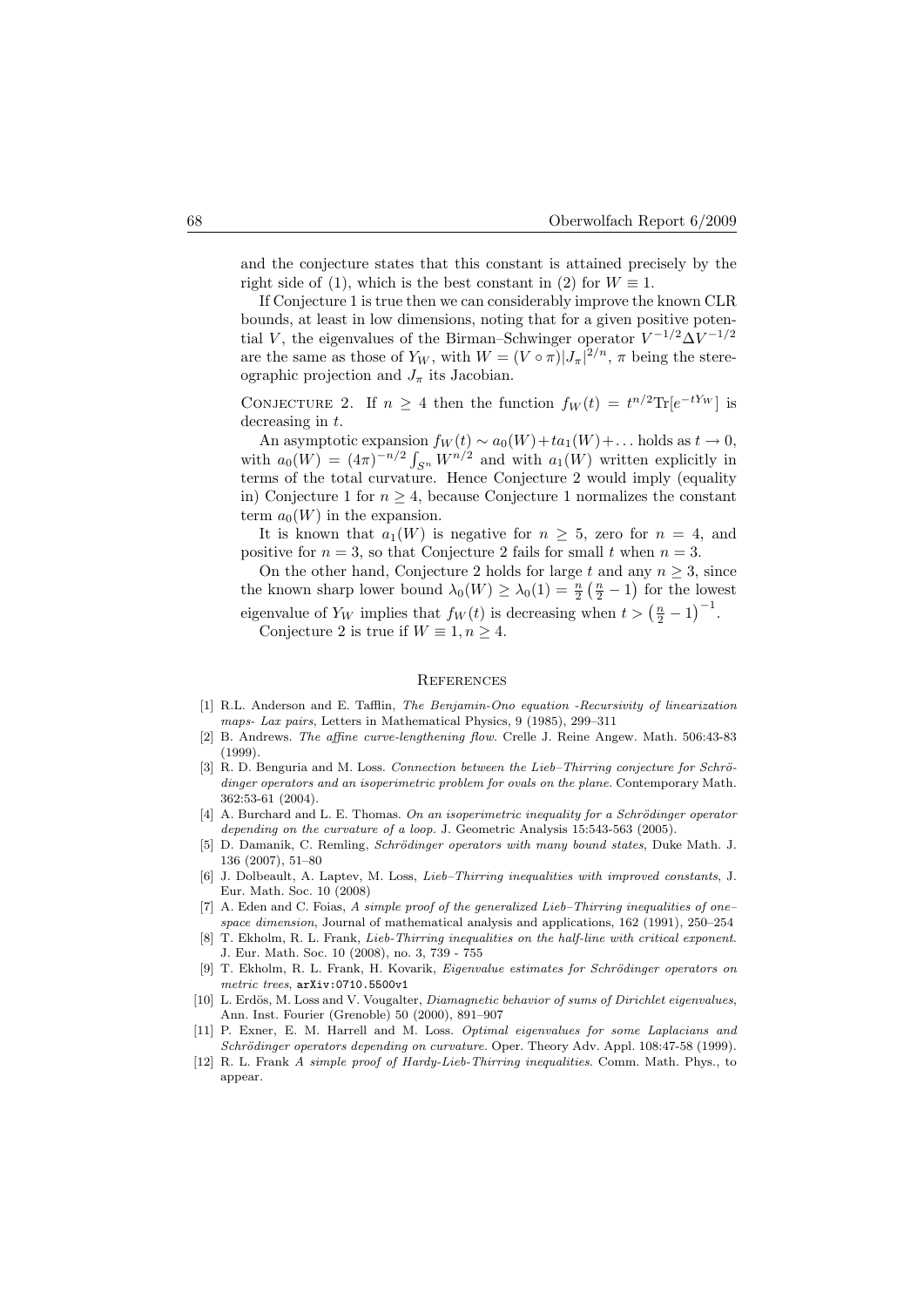- [13] R. L. Frank, E. H. Lieb, R. Seiringer, Number of bound states of Schrödinger operators with matrix-valued potentials, Lett. Math. Phys. 82, 107 (2007)
- [14] R. L. Frank, M. Loss, T. Weidl, Pólya's conjecture in the presence of a constant magnetic field. J. Eur. Math. Soc., to appear.
- [15] T. Friedrich. A geometric estimate for a periodic Schrödinger operator. Colloq. Math. 83:209-216 (2000).
- [16] A. Grigor'yan, Yu. Netrusov, S.-T. Yau, Eigenvalues of elliptic operators and geometric applications, Surveys in Differential Geometry IX (2004), 147-218
- [17] E. M. Harrell and M. Loss. On the Laplace operator penalized by mean curvature. Commun. Math. Phys. 195:643-650 (1998).
- [18] E. Harrell and J. Stubbe, *Trace identities for commutators, with applications to the dis*tribution of eigenvalues, arXiv:0903.0563v1
- [19] D. Hundertmark, A. Laptev and T. Weidl, New bounds on the Lieb–Thirring constants, Inventiones Math. 140 (2000), 693-704
- [20] A. A. Ilyin, Lieb-Thirring inequalities on the N-sphere and in the plane, and some applications, Proc. London Math. Soc. (3) 67 (1993), 159–182
- [21] A. A. Ilyin, Lieb–Thirring integral inequalities and their applications to attractors of Navier-Stokes equations, Sb. Math. 196 (2005), 29–61
- [22] A. A. Ilyin On the spectrum of the stokes operator. available as arXiv:0802.4358v1 [math.AP]
- [23] D.J. Kaup and Y. Matsuno, The inverse scattering transform for the Benjamin–Ono equation, Studies in applied mathematics 101 (1998), 73–98.
- [24] J. B. Keller, J. Mathematical Phys. 2:262–266 (1961)
- [25] H. Kovarik, S. Vugalter, T. Weidl, Spectral estimates for two-dimensional Schrödinger operators with application to quantum layers. Comm. Math. Phys. 275 (2007), no. 3, 827– 838
- [26] A. Laptev and T. Weidl, Sharp Lieb–Thirring inequalities in high dimensions, Acta Mathematica 184 (2000), 87-111
- [27] E. Lieb, On characteristic exponents in turbulence, Comm. Math. Phys. 92 (1984), 473–480
- $[28]$  H. Linde. A lower bound for the ground state energy of a Schrödinger operator on a loop., Proc. Amer. Math. Soc. 134 (2006), 3629–3635.

### 10. Gap Inequalities

Consider eigenvalues of the Dirichlet Laplacian on a bounded convex domain  $\Omega \subset \mathbb{R}^n$  with *convex* potential V:

$$
\begin{cases}\n(-\Delta + V)u_j = \lambda_j u_j & \text{in } \Omega, \\
u_j = 0 & \text{on } \partial\Omega.\n\end{cases}
$$

Assume  $n \geq 1$ . Notice the operator is written with  $+V$ , not  $-V$  like in the previous section.

Van den Berg's Gap Conjecture is that

$$
\lambda_2 - \lambda_1 \ge \frac{3\pi^2}{d^2}
$$
,  $d = \text{diam}(\Omega)$ ,

with equality holding when  $n = 1, V \equiv 0$ . (In dimensions  $n \geq 2$ , the inequality should be strict, with equality holding only in the limit as the domain degenerates to an interval.)

In dimension  $n = 1$  the conjecture has been completely proved by Richard Lavine (1994).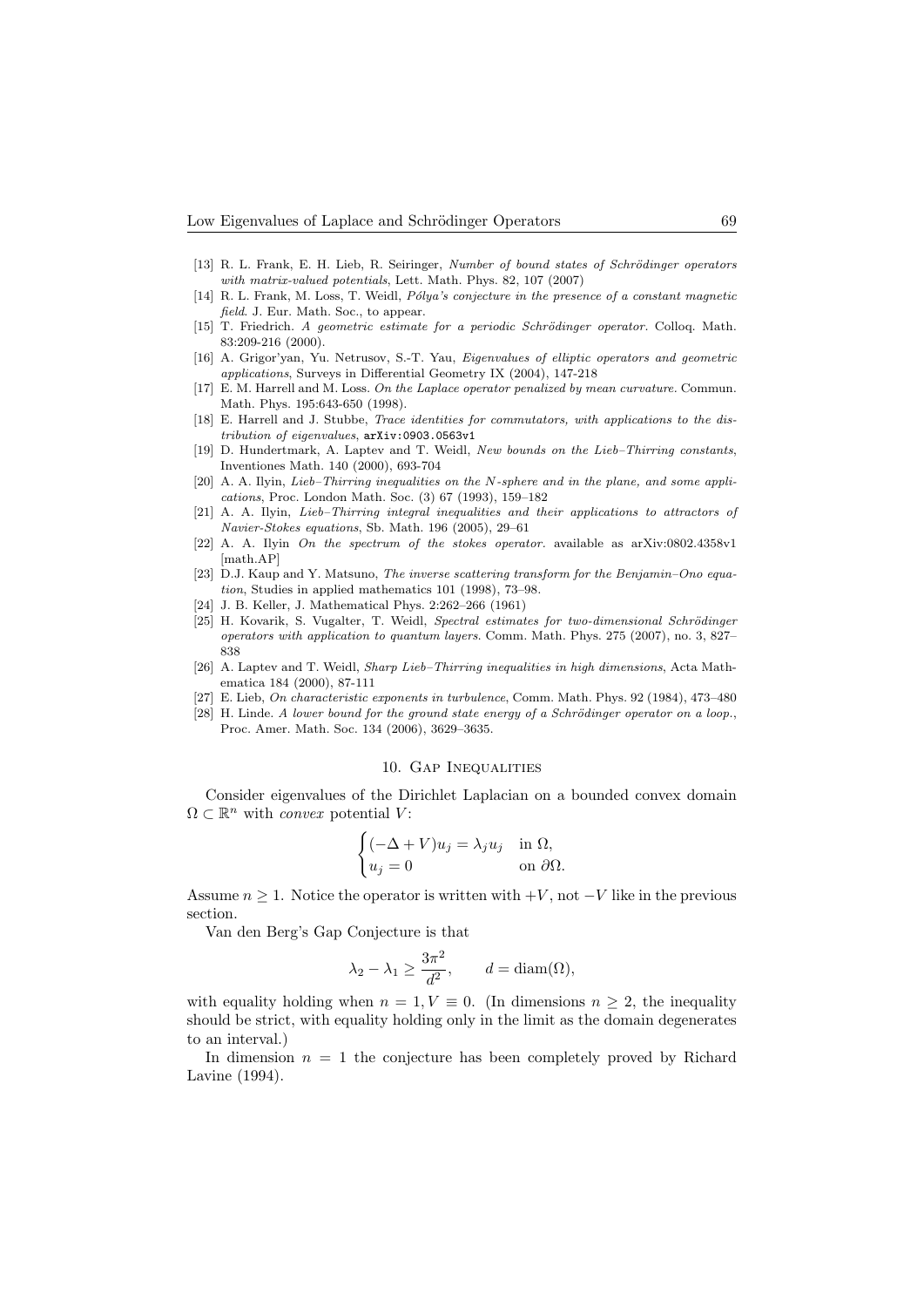In dimensions  $n \geq 2$ , the best partial result says that  $\lambda_2 - \lambda_1 \geq \pi^2/d^2$ , which is missing the desired factor of 3 on the righthand side. The first proof of this result used P-function techniques based on the maximum principle. The second proof adapted the methods of Weinberger, who resolved the analogous Neumann gap problem long ago.

Now we state open problems, beginning with one dimension and then considering higher dimensional problems.

- (1) (Richard Lavine) Can one expand the class of potentials for which the gap inequality holds, in one dimension? It is known for convex potentials, but also for single well potentials with a centered transition point. See the write-up by Mark Ashbaugh.
- (2) (Richard Lavine) Normalize the eigenfunctions  $u_j$  in  $L^2$  and define  $\langle V \rangle_j =$  $\int_{\Omega} V u_j^2 dx$ . Are these means  $\langle V \rangle_j$  an increasing sequence as j increases? The question is already interesting in one dimension.
- (3) (Richard Lavine) Can one strengthen the gap inequality by adding to its righthand side a term that involves  $V$ ? The question is already interesting in one dimension.
- (4) (Rodrigo Bañuelos) Can Lavine's approach be extended to higher dimensions?
- (5) (Mark Ashbaugh) In dimensions  $n > 2$ , one should try to understand whether genuine barriers exist to pushing the P-function techniques beyond the known  $\pi^2/d^2$  bound. One seems to need to improve the logconcavity bound on the groundstate  $u_1$  (due to Brascamp–Lieb). That is, instead of just discarding the Hessian of  $log u_1$  when it arises, on the grounds that it is  $\leq 0$ , one seems to want to bound the Hessian strictly away from 0. Can this be achieved by the methods of Brascamp–Lieb, or of Korevaar?
- (6) (Antoine Henrot) The Gap Conjecture is already very interesting in the case of vanishing potential  $V \equiv 0$ . A possible approach is as follows.
	- (a) Prove the gap infimum inf<sub>Ω∈ $\mathcal{O}(\lambda_2 \lambda_1)$  is not attained, when  $\mathcal O$  is</sub> the class of convex domains with diameter 1.
	- (b) Prove that minimizing sequences shrink to a segment of length 1.
	- (c) Prove that the gap for a sequence of shrinking domains behaves like the gap of a one-dimensional Schrödinger operator with convex potential (semiclassical limit arguments).
	- (d) Complete the proof using the results in the one dimensional case (Lavine's Theorem).

It seems that points (b), (c) and (d) are OK. It remains to prove point (a)!

(7) (Helmut Linde) Operator-valued potentials. In order to prove the gap conjecture one could consider the Laplacian on a two-dimensional domain as being a one-dimensional operator with a matrix-valued potential. This